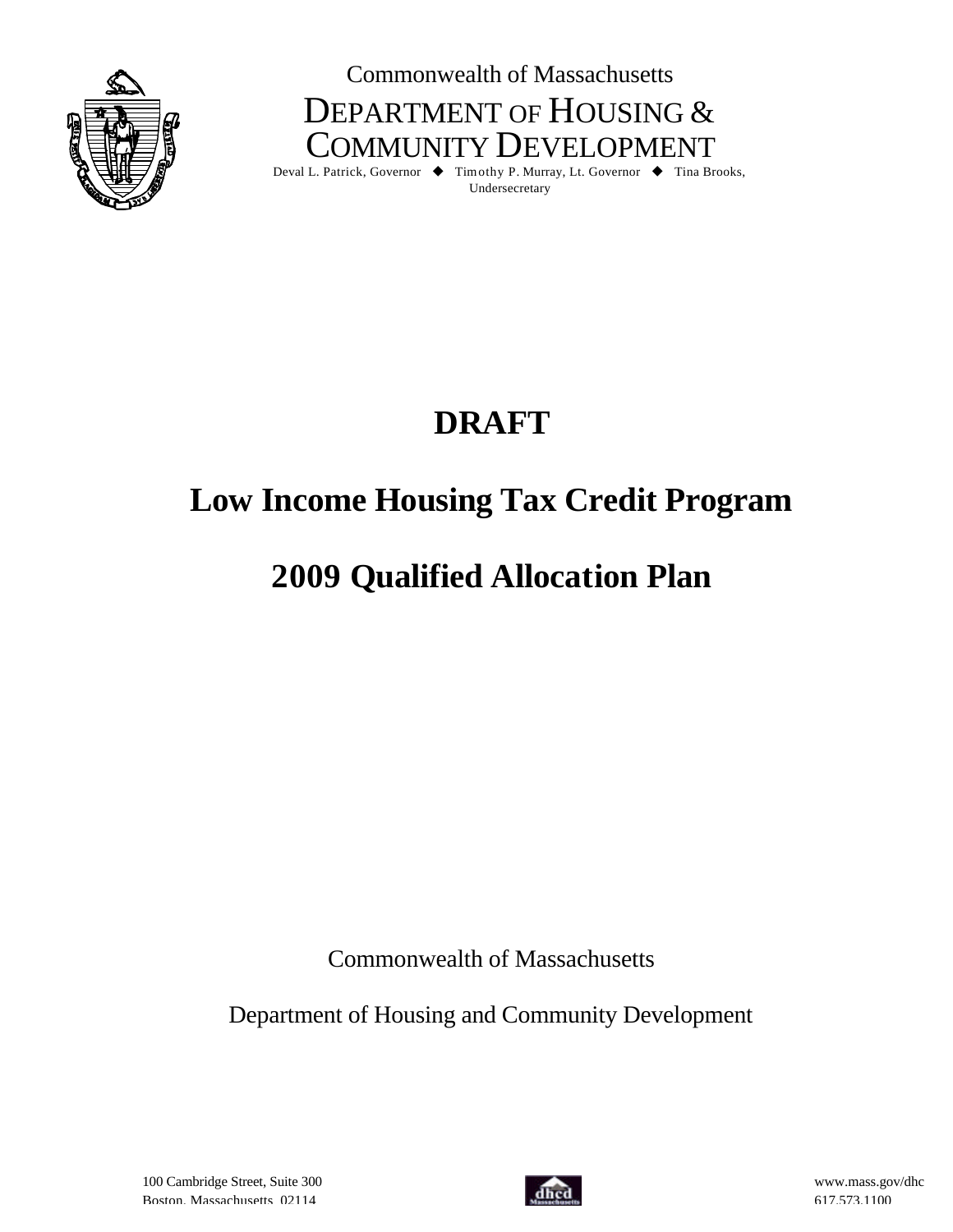## **Table of Contents**

| I.    |                                                                                                      |
|-------|------------------------------------------------------------------------------------------------------|
| Π.    |                                                                                                      |
| Ш.    |                                                                                                      |
| IV.   |                                                                                                      |
| V.    |                                                                                                      |
| VI.   |                                                                                                      |
| VII.  |                                                                                                      |
| VIII. |                                                                                                      |
| IX.   | Recommended Cost Limits; Caps on Eligible Basis and Allocations Per Project23                        |
| X.    |                                                                                                      |
| XI.   | I. Fundamental Project Characteristics: 100 points<br>II. Special Project Characteristics: 82 points |
| XII.  |                                                                                                      |
| XIII. |                                                                                                      |
| XIV.  |                                                                                                      |
| XV.   |                                                                                                      |

## **Appendices:**

| A. | <b>Compliance Monitoring Procedures</b>                                            |
|----|------------------------------------------------------------------------------------|
| B. | Future Changes to the 2009 Allocation Plan                                         |
| C. | Summary of Comments and Suggestions from the Public Process                        |
| D. | Massachusetts Low Income Housing Tax Credit Program                                |
| Е. | Glossary of Terms                                                                  |
| F. | National Council of Affordable Housing Market Analysts (NCAHMA) materials          |
| G. | Design Self Evaluations (Accessibility), including DHCD Requirements for CBH Units |
| Н. | Design Self Evaluation (Green Building)                                            |
| I. | Fair Housing Principles and Affirmative Fair Marketing Plan Guidelines             |
|    |                                                                                    |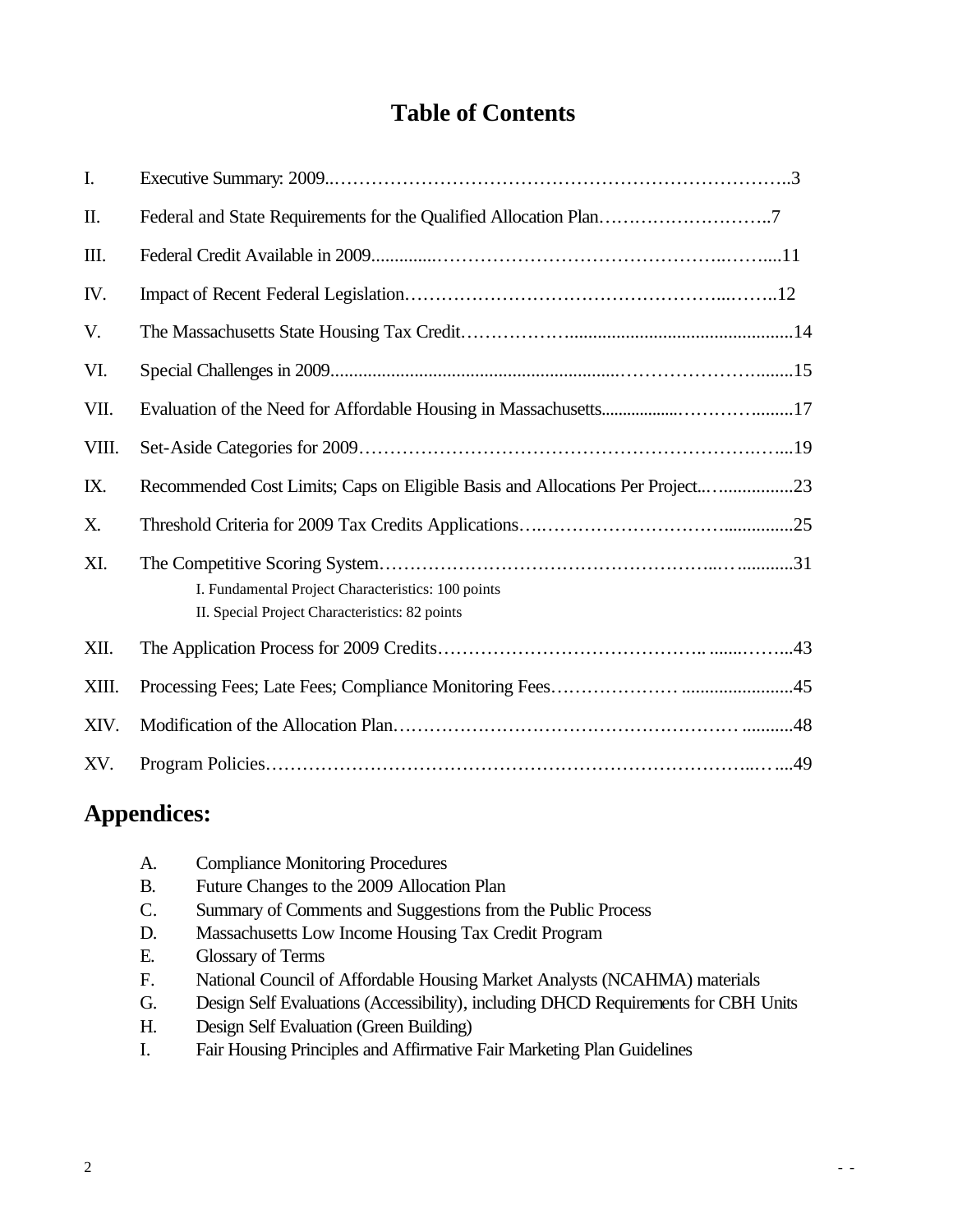## **I. Executive Summary: 2009**

2008 was an exceptionally difficult and challenging year for all participants in the Low Income Housing Tax Credit -- developers, syndicators, investors, allocating agencies, attorneys, accountants, consultants, and others. Twentythree years after enactment, the tax credit program has long been the most important affordable housing production and preservation program in the country. Since its inception in 1986, the program has supported the construction, rehabilitation, or preservation of millions of affordable apartments throughout the U.S. In the years prior to 2008, the tax credit program supported the creation or preservation of over 200,000 units each year. The years between 2001 and 2007 were especially productive for the program, driven in part by the keen interest in the credit on the part of major investors. For several years, the giant Government Service Entities – Fannie Mae and Freddie Mac – and many of the nation's largest banks competed vigorously against each other to invest in the credit projects selected by state allocating agencies. Investor pricing reached historic levels, with hundreds of tax credit projects throughout the country realizing net raises higher than 95 cents per tax credit dollar. The program was widely perceived as stable, productive, and successful. Political support for the credit was widespread – so much so that the leadership of the 110<sup>th</sup> Congress included important and beneficial changes to the program in the Housing and Economic Recovery Act (HERA) of July 2008.

However, in 2008, the importance of the enactment of HERA was overshadowed by the widespread, deep, complex, and negative effects of the national and international subprime financial crisis. As early as January 2008, tax credit syndicators and investors – used to competing against each other for projects -- began withdrawing their support and equity from projects that had been selected by state agencies. The effects of subprime spread and intensified as the year progressed. By fall 2008, approximately 60% of the usual tax credit market – including Fannie Mae, Freddie Mac, and large lending institutions – had virtually stopped investing. As the equity market slowed and as investors disappeared, the prices for credit investments dropped dramatically -- as much 20% to 30% over several months in 2008. And, for the first time in the history of the program, some of the remaining investors walked away from projects after the closing process had begun.

As 2008 came to a close, many state allocating agencies expressed concern about their ability to allocate all available credit authority during 2009. Highly experienced tax credit syndicators, investors, attorneys, and consultants also expressed the view that the equity market would not recover in any meaningful way until 2010 – and then only if new investors, currently unfamiliar with the tax credit program, learned enough about the LIHTC to decide to become patricipants. Concern about the credit ran so deep that, in the final months of 2008, numerous affordable housing professionals throughout the country joined the effort to work with the incoming 111<sup>th</sup> Congress and the Obama Administration to seek funds through a new federal economic recovery package to replace the equity in eligible tax credit projects without investors. The task is urgent. The subprime catastrophe was generated by the nation's housing finance system, and the solution to the catastrophe must include the nation's housing finance system. Many housing experts believe that restoring the viability of the Low Income Housing Tax Credit program is an essential step in the country's housing recovery. In addition, the need for affordable apartments is as great as ever in many markets throughout the nation, as thousands of families cope with the fall-out from subprime.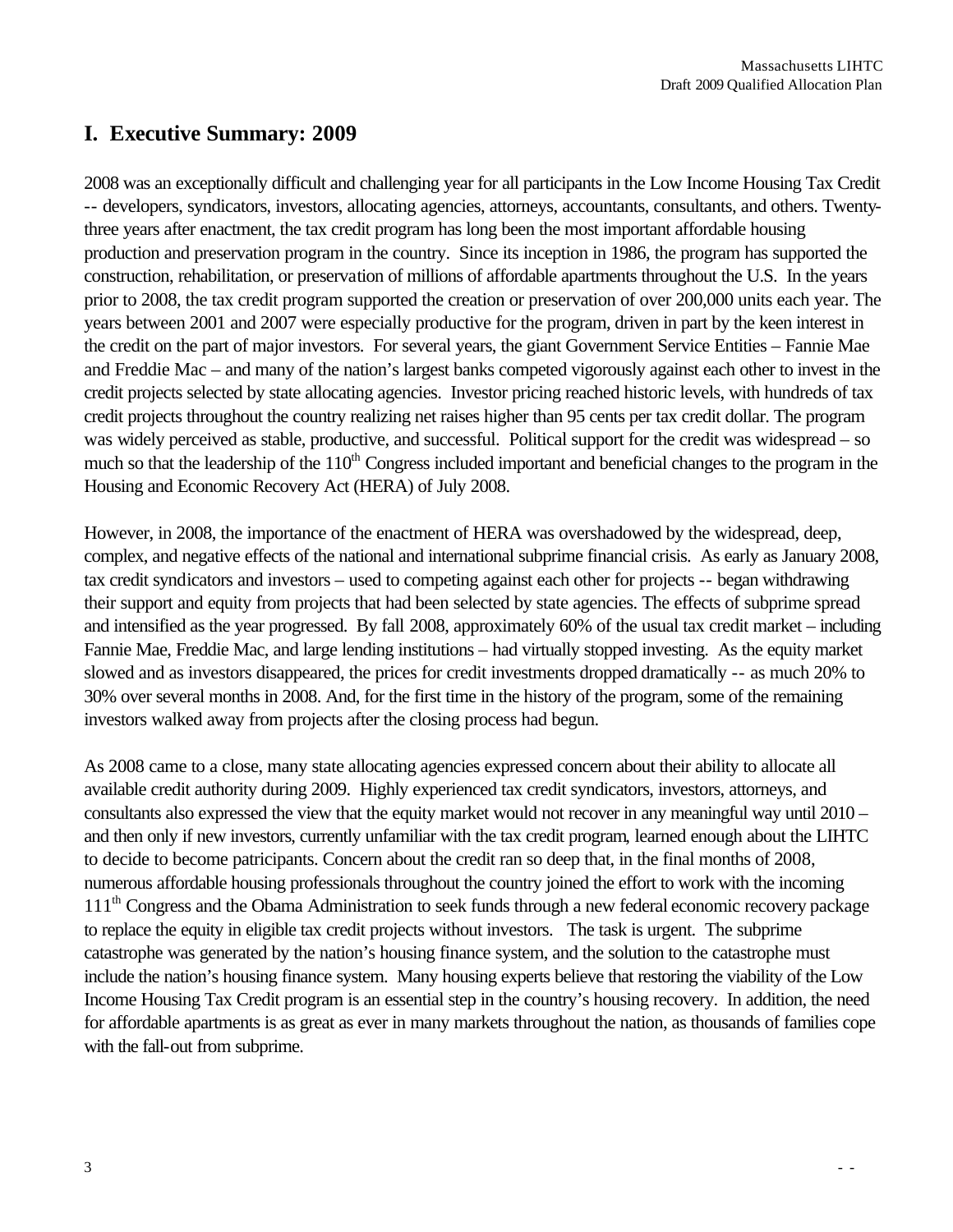During 2009, the Massachusetts Department of Housing and Community Development intends to continue its long-standing commitment to the tax credit program by selecting worthy and eligible projects that are highly ready to proceed and capable of attracting interest from remaining investors. The challenge to the Department is great. In preparing the 2009 Qualified Allocation Plan (QAP), as required by the U.S. Department of the Treasury, DHCD has attempted to balance four primary goals:

- to build as much flexibility as possible into the tax credit development and selection process;
- to expedite the selection process for eligible projects capable of attracting scarce equity investments;
- to take advantage of key elements of the HERA legislation from July 2008;
- to remain true to the Department's core mission by selecting eligible projects with attributes that have always been important to DHCD.

To achieve these goals during 2009, the Department intends to take the steps described below.

As this 2009 QAP becomes final, DHCD is in the middle of a rental funding competition. The Department soon will finalize the selection of tax credit projects that it deems eligible and ready to proceed. While all projects must meet QAP threshold and scoring criteria, the single most important selection criterion for 2009 must be a project's ability to attract an investor at a price and terms acceptable to the Department. DHCD will give priority in the awards process to sponsors of eligible projects who can demonstrate that they have secured an investor. However, the Department also will establish a period of time in which sponsors of projects without investors – but otherwise worthy and eligible – may continue their efforts to secure an investor. As DHCD staff completes the evaluation of all competition projects in February and March 2009, the Department will place applications into three categories:

- The first category will be credit applications that have met all thresholds and scoring benchmarks, have secured an investor, and can proceed to a full financial closing within six months. DHCD intends to begin announcing funding awards to these applications in February and March 2009.
- The second category will be credit applications that have met all thresholds and scoring benchmarks other than those related to a credit investor. In March 2009, DHCD intends to establish a wait-list for such projects. Sponsors of wait-list projects will have nine months – until December 31, 2009 -- to meet two conditions: to provide evidence to the Department that they have secured an investor at a raise and terms acceptable to DHCD, and to confirm that there are no material changes to the project. DHCD intends to award credit and appropriate subsidy to projects whose sponsors can meet these two conditions by December 31, 2009.
- The third category will be credit applications that currently cannot meet threshold and/or competitive scoring criteria. Sponsors of these projects will be asked to address all issues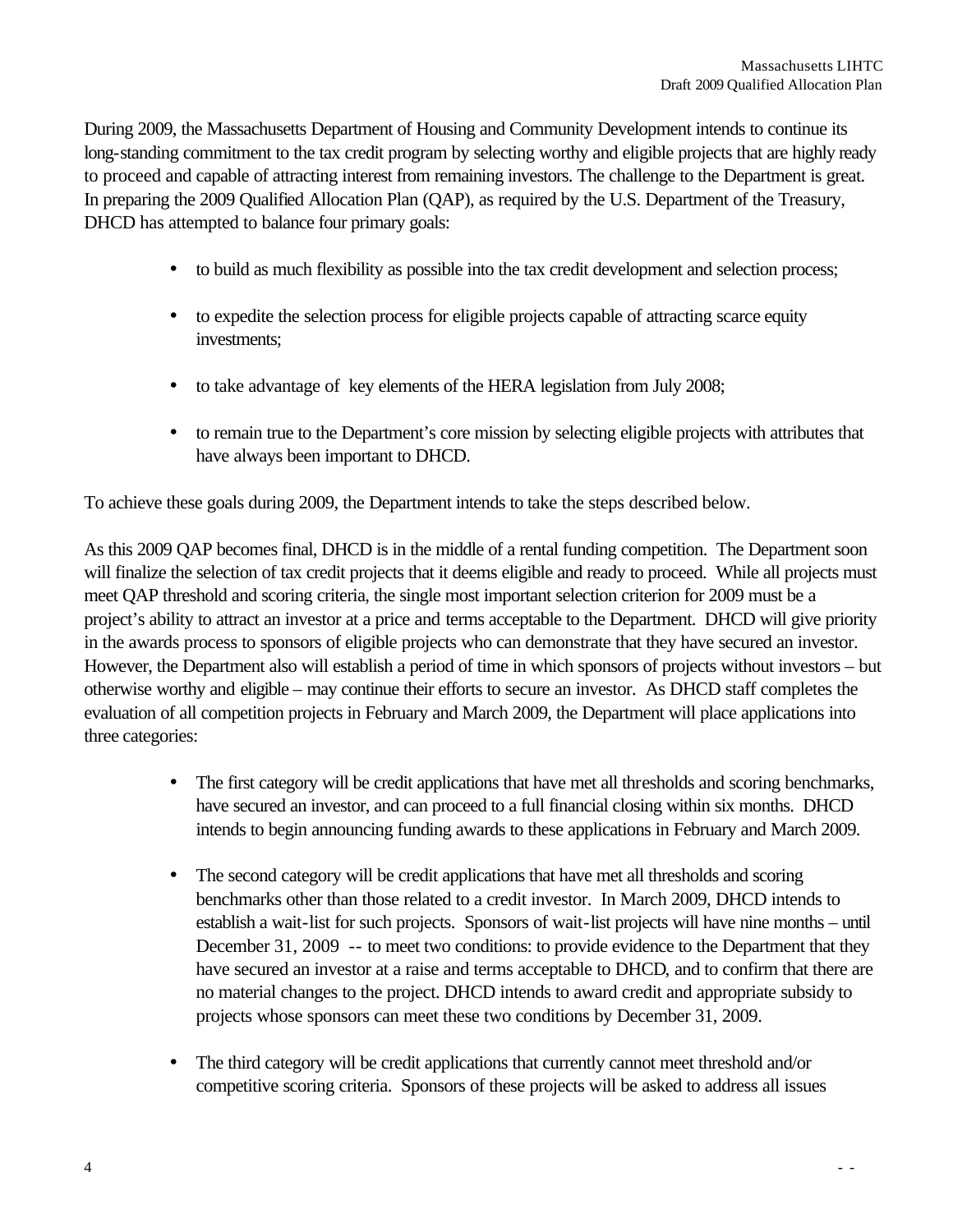identified by DHCD and submit a modified or new application to one of the Department's next rental funding competitions.

DHCD has taken further steps to provide greater flexibility to the sponsors of 2009 credit projects. Specifically, the Department has:

- raised the per-unit basis cap and recommended cost limits (page 20)
- raised the per-project tax credit limit (page 21)
- added 20 municipalities to the existing list of "difficult-to-develop areas" eligible for a basis increase as currently established by the U.S. Dept of Housing and Urban Development (page 13).

In a further effort to promote flexibility, DHCD will permit sponsors of projects that have received tax credit awards but are unable to achieve anticipated pricing to make additional credit requests on a rolling basis. The Department believes that these actions will aid tax credit sponsors in structuring their projects in this highly challenging environment.

At the same time, in this QAP, the Department is affirming its commitment to tax credit projects that include characteristics of critical importance to DHCD and its mission. Some of the key characteristics are described as follows:

- A set percentage of units within each project must be dedicated to extremely low-income households, including individuals and families making the transition from homelessness;
- Some units within each project will be set aside for persons with disabilities, and appropriate service plans will be developed for these individuals or households;
- Each project must meet some or all of the principles of sustainable development adopted by the Patrick Administration in 2007. As a consequence, each project will feature energysaving materials and processes and should be located near commercial and retail opportunities;
- Numerous projects, when completed, will have a major impact on the surrounding neighborhood – perhaps through the restoration of derelict or foreclosed properties to residential use;
- Each project will help the Department further fair housing goals by providing opportunities to households representing diverse races, ethnicities, and needs.

Although a 10% set-aside of units for extremely low income (ELI) households is required in every credit project, during 2009, DHCD will permit sponsors of projects that include a greater percentage of ELI units – with some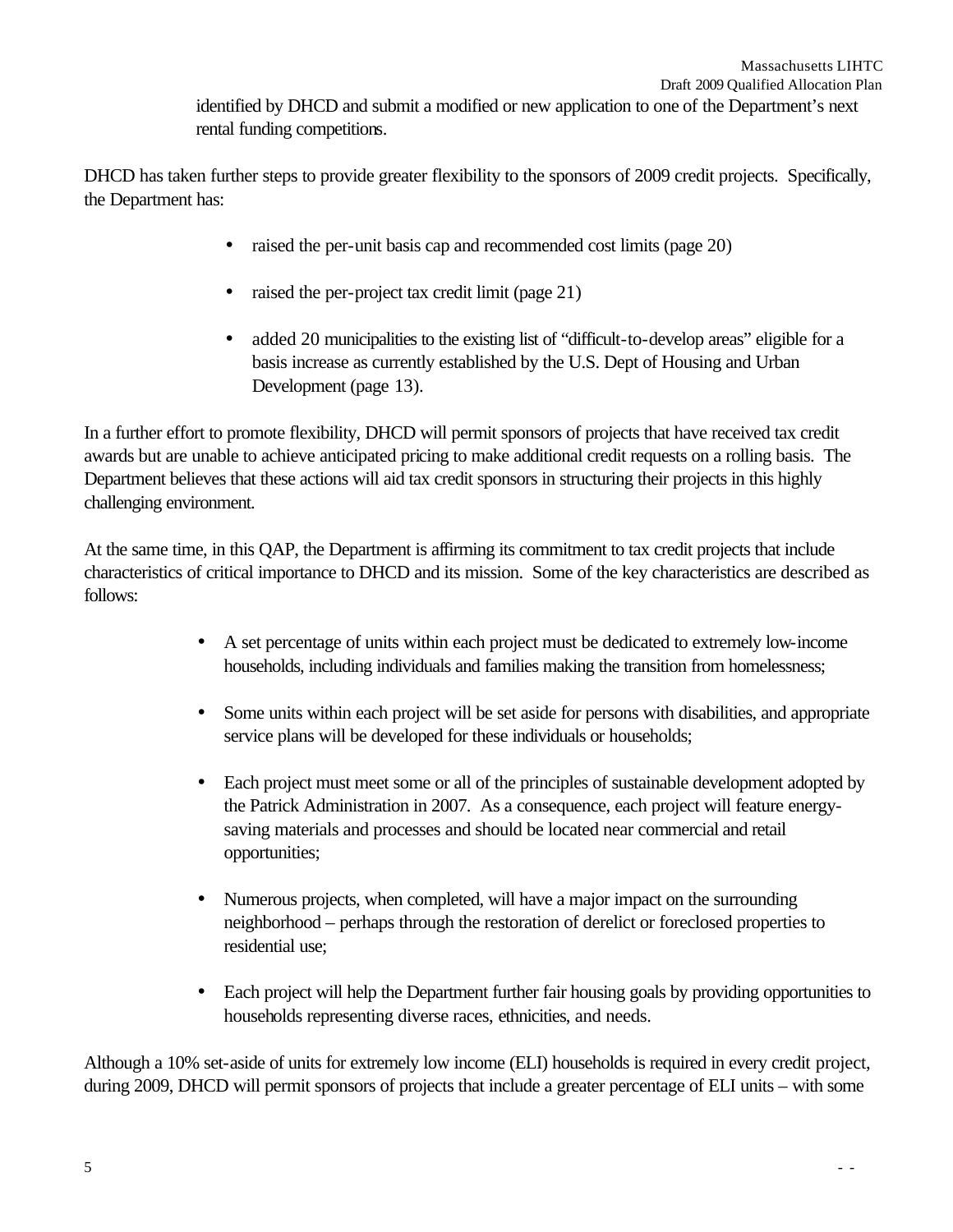units restricted for homeless families or individuals – to seek tax credits and subsidy funds, at the Department's discretion, on a rolling basis.

As stated, the subprime impact of 2008 overshadowed to some degree the improvements to the credit program made possible by the enactment of HERA by the 110<sup>th</sup> Congress. However, the legislation was a critical step in improving an already successful affordable housing program, and the leadership of the 110<sup>th</sup> congress is to be commended for enactment of this important bill. The Department, through an amendment of the 2008 QAP, already has incorporated two aspects of HERA -- the increase in per-capita authority and the fixed percentage for the so-called 9% projects. DHCD is incorporating further aspects of HERA into this 2009 QAP; other aspects of the legislation are under Department consideration and may be incorporated at a later time. As 2009 continues, DHCD will evaluate the condition of the financial and equity markets. If the Department determines that further efforts must be made to assist tax credit projects in unprecedented circumstances, DHCD will take appropriate steps to amend the 2009 QAP.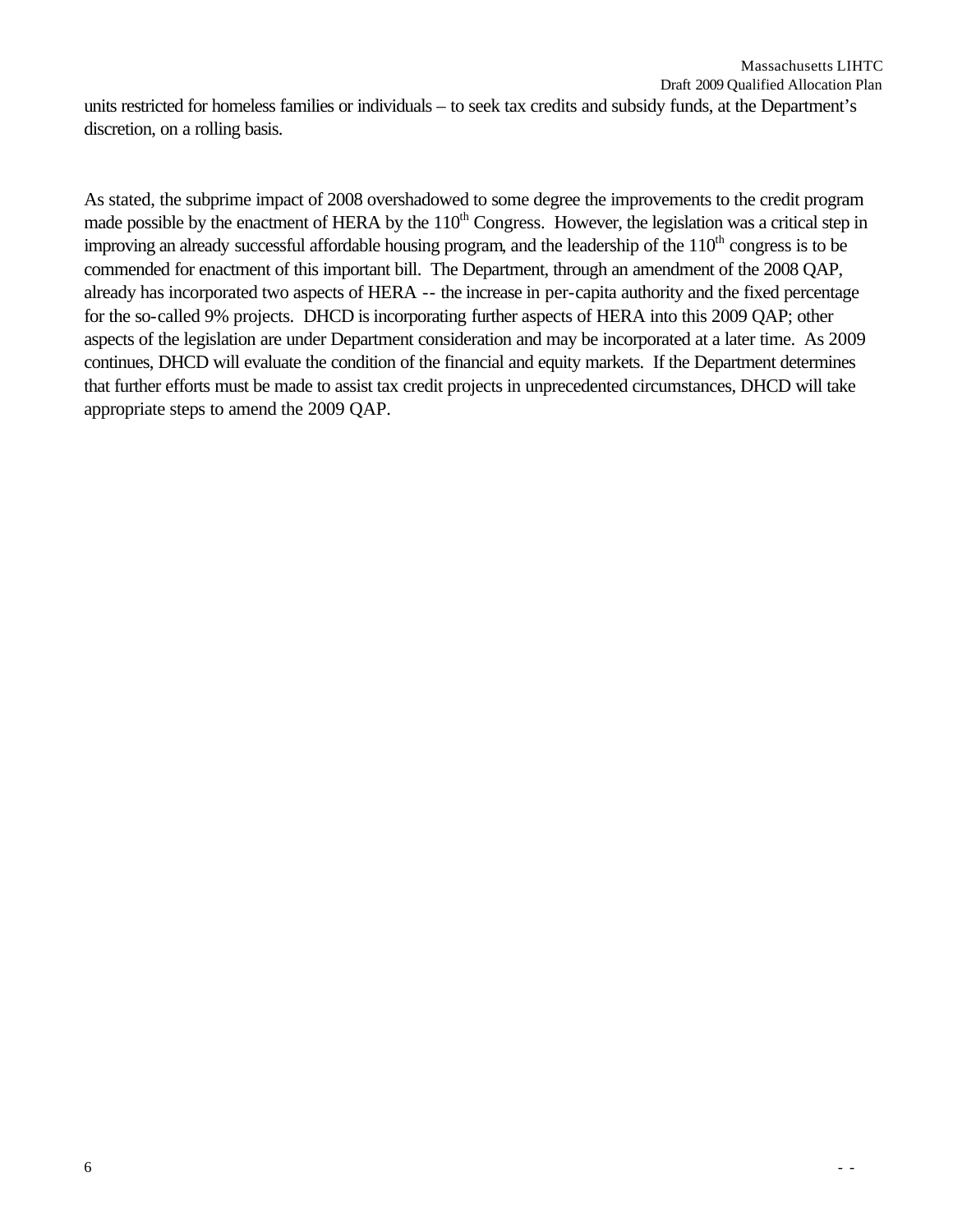## **Section II. Federal and State Requirements of the Qualified Allocation Plan**

Each year, the state allocating agency for the federal Low Income Housing Tax Credit is required to publish a plan describing how it intends to award the credit. The requirement that states publish a plan was established in the Omnibus Reconciliation Act of 1989. The plan is called the Qualified Allocation Plan, or QAP.

In the Commonwealth of Massachusetts, the Department of Housing and Community Development, or DHCD, is the allocating agency for tax credits. The Department is responsible for preparing the annual allocation plan and making it available for review by interested members of the public before final publication.

Section 42 of the Internal Revenue Code is the federal statute governing the tax credit program. In accordance with Section 42(m), each state allocating agency must include the following in the annual allocation plan:

- Selection criteria for projects receiving tax credit allocations
- Preference for projects serving the lowest income tenants and for projects serving tenants for the longest period of time
- Preference for projects located in qualified census tracts, the development of which will contribute to a concerted community revitalization plan. (Qualified census tracts now are defined as tracts either in which 50 percent or more of the households have income less than 60 percent of the area median gross or with a poverty rate of 25% or greater.)

In addition, Section 42(m) states that the selection criteria must take into consideration the following project, community, or development team attributes:

- Location
- Need for affordable housing
- Project characteristics
- Sponsor capacity
- Tenants with special needs as a target population
- Public housing waiting lists
- Individuals with children as a target population
- Projects intended for tenant ownership

The 2009 Qualified Allocation Plan prepared by the Department of Housing and Community Development conforms to all the plan requirements summarized in the paragraphs above. In preparing the QAP, the Department has paid particular attention to the first three project attributes (location, need, and project characteristics) in order to implement the Commonwealth's sustainable development principles and to address the critical need to produce new housing in Massachusetts.

The 2009 Qualified Allocation Plan reflects the priorities of Governor Deval Patrick. On May 16, 2007, the Governor announced his Administration's Sustainable Development Principles. The ten principles are listed on the following pages. The Department will use the ten principles as part of the threshold evaluation for tax credit applications.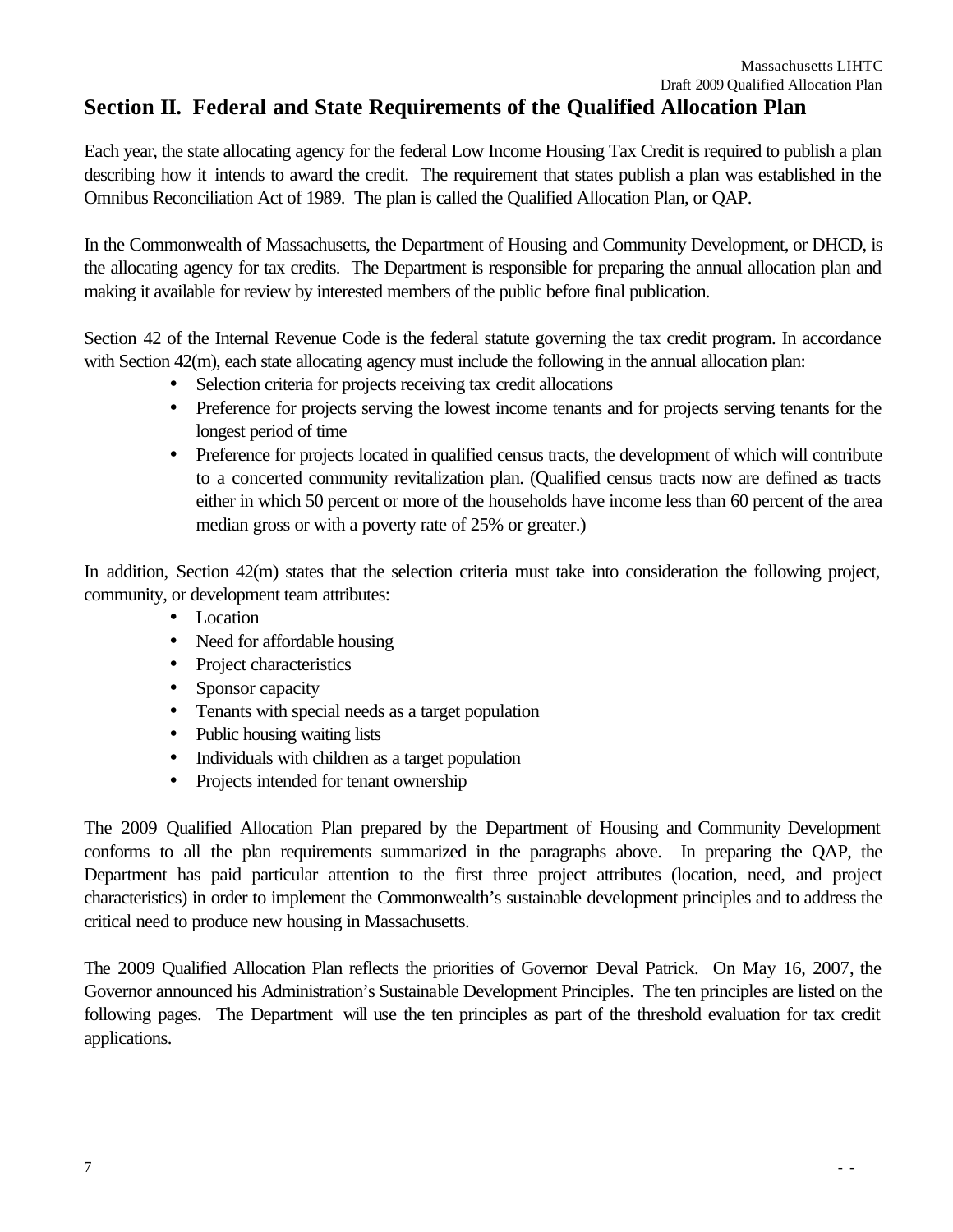As of May 2007, the sustainable development principles are:

#### 1. **Concentrate Development and Mix Uses.**

Support the revitalization of city and town centers and neighborhoods by promoting development that is compact, conserves land, protects historic resources, and integrates uses. Encourage remediation and reuse of existing sites, structures, and infrastructure rather than new construction in undeveloped areas. Create pedestrian friendly districts and neighborhoods that mix commercial, civic, cultural, educational, and recreational activities with open spaces and homes.

#### **2. Advance Equity.**

Promote equitable sharing of the benefits and burdens of development. Provide technical and strategic support for inclusive community planning and decision making to ensure social, economic, and environmental justice. Ensure that the interests of future generations are not compromised by today's decisions.

#### **3. Make Efficient Decisions.**

Make regulatory and permitting processes for development clear, predictable, coordinated, and timely in accordance with smart growth and environmental stewardship.

#### **4. Protect Land and Ecosystems.**

Protect and restore environmentally sensitive lands, natural resources, agricultural lands, critical habitats, wetlands and water resources, and cultural and historic landscapes. Increase the quantity, quality and accessibility of open spaces and recreational opportunities.

#### **5. Use Natural Resources Wisely.**

Construct and promote developments, buildings, and infrastructure that conserve natural resources by reducing waste and pollution through efficient use of land, energy, water, and materials.

#### **6. Expand Housing Opportunities.**

Support the construction and rehabilitation of homes to meet the needs of people of all abilities, income levels, and household types. Build homes near jobs, transit, and where services are available. Foster the development of housing, particularly multifamily and smaller single-family homes, in a way that is compatible with a community's character and vision and with providing new housing choices for people of all means.

#### **7. Provide Transportation Choice.**

Maintain and expand transportation options that maximize mobility, reduce congestion, conserve fuel and improve air quality. Prioritize rail, bus, boat, rapid and surface transit, shared-vehicle and shared-ride services, bicycling, and walking. Invest strategically in existing and new passenger and freight transportation infrastructure that supports sound economic development consistent with smart growth objectives.

#### **8. Increase Job and Business Opportunities.**

Attract businesses and jobs to locations near housing, infrastructure, and transportation options. Promote economic development in industry clusters. Expand access to education, training, and entrepreneurial opportunities. Support the growth of local businesses, including sustainable natural resource-based businesses, such as agriculture, forestry, clean energy technology, and fisheries.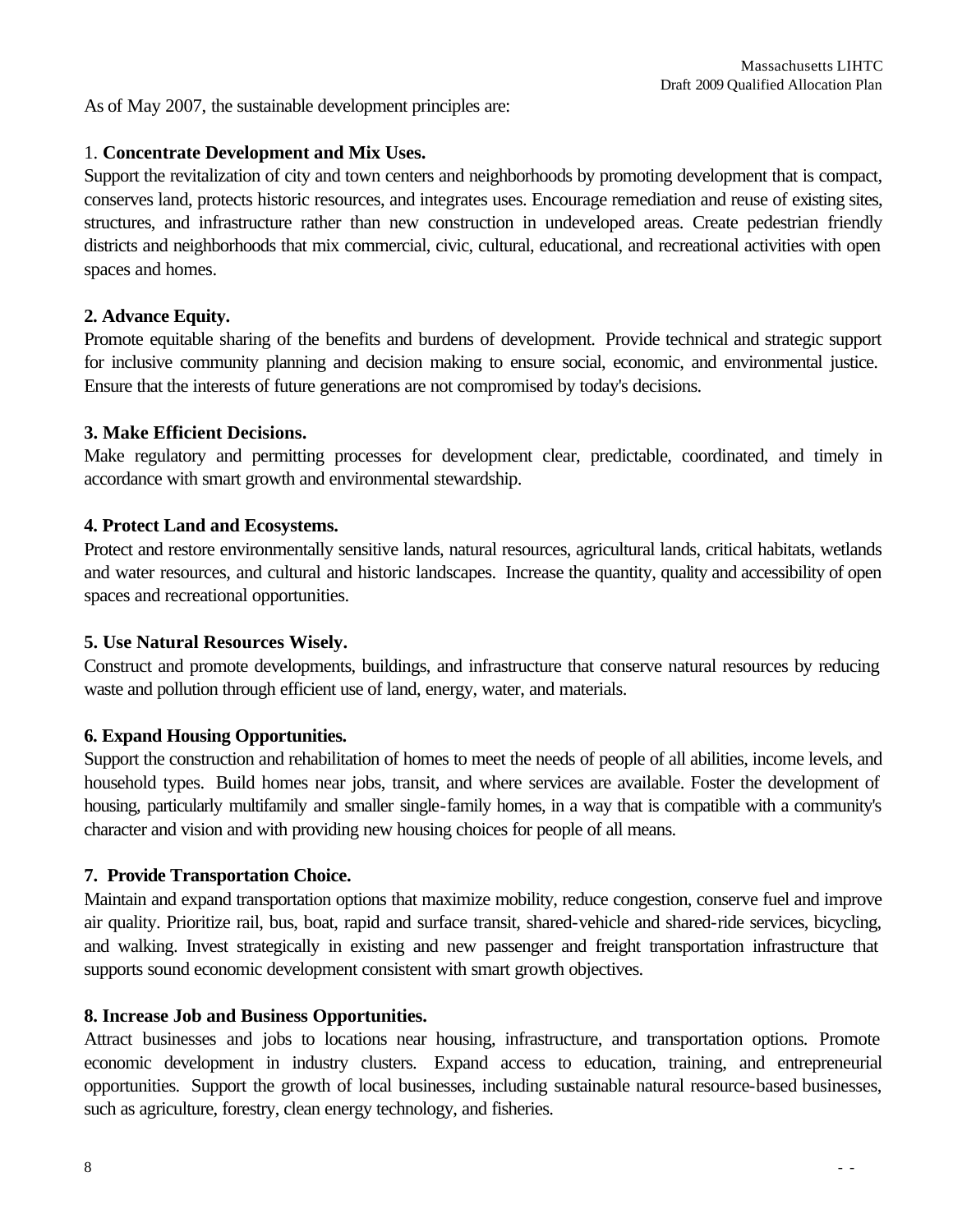#### **9. Promote Clean Energy.**

Maximize energy efficiency and renewable energy opportunities. Support energy conservation strategies, local clean power generation, distributed generation technologies, and innovative industries. Reduce greenhouse gas emissions and consumption of fossil fuels.

#### **10. Plan Regionally.**

Support the development and implementation of local and regional, state and interstate plans that have broad public support and are consistent with these principles. Foster development projects, land and water conservation, transportation and housing that have a regional or multi-community benefit. Consider the long-term costs and benefits to the Commonwealth.

The Department is committed to providing tax credits to projects in suburban and rural communities in order to provide increased opportunities for underserved populations in those locations. The Administration is also committed to working with municipal government to address local zoning obstacles faced by project sponsors as they attempt to produce critically needed, affordable rental units. Project sponsors are strongly encouraged to seek project sites that will accomplish both sustainable development and fair housing objectives. The Department will continue to work closely with members of the development community and will seek their input in determining appropriate strategies for achieving these goals.

In preparing the 2009 QAP, during a period of instability in the Massachusetts housing market, the Department considered various measures and indicators of affordable housing need in Massachusetts. The measures or indicators included the number of households on public housing waiting lists; average and median sales prices and rental rates, both statewide and in various regions; vacancy rates for rental housing; median household income, both statewide and in various regions; number of households living below the federal poverty level; and so on. The Department also began considering data and findings from a needs assessment undertaken by the University of Massachusetts Donahue Institute.

After evaluating the information described above and reviewing comments and suggestions from interested parties, the Department has established in this QAP its priorities for allocating the housing credit in 2009. Obviously, one of the most important criterion of credit projects in 2009 will be whether the sponsor of a worthy project is able to secure an investor at an acceptable net raise. The Department intends to allocate credit to:

- 1) projects that create new affordable housing units, in particular units suitable for families
- 2) projects whose sponsors actively promote principles of fair housing
- 3) projects that are consistent with the May 2007 ten sustainable development principles, including "green" design principles, etc.
- 4) projects that are part of comprehensive neighborhood improvement plans or initiatives, including HOPE VI projects with approved federal grants
- 5) projects that preserve valuable existing affordable units
- 6) projects that include units for individuals or households with incomes below 30% of area median income, including the homeless
- 7) projects with low per-unit costs
- 8) projects located in communities or neighborhoods with expanding social and/or educational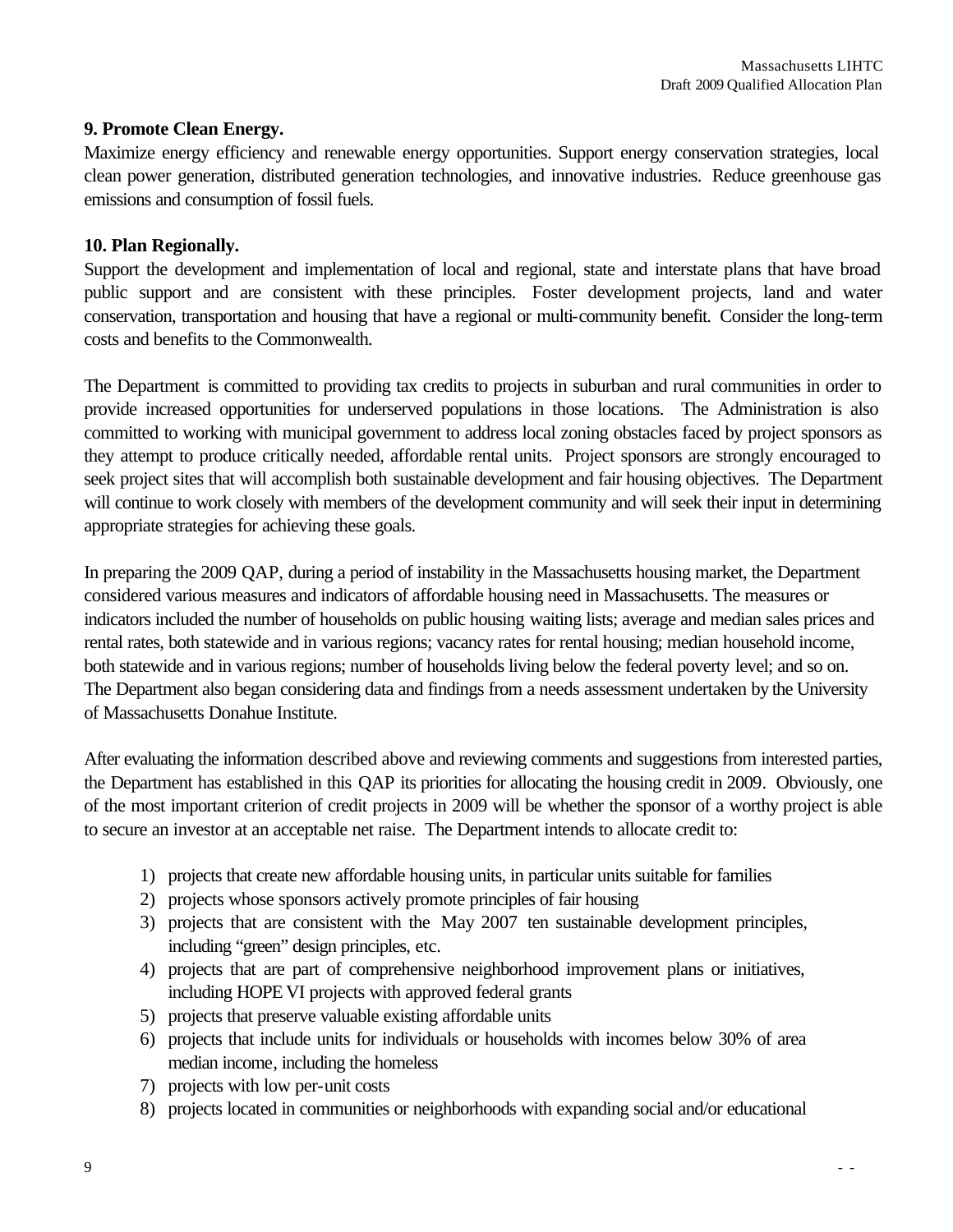opportunities, increasing employment opportunities or significant revitalization and investment activity.

This allocation plan also sets forth the application process and scoring system for 2009.

It is important to note that the priorities included in this plan to some extent are priorities for the Department's other affordable housing programs as well. This is true for two reasons. First, tax credit projects often require other DHCD resources in order to proceed. Thus, the priorities established for the tax credit program have a direct impact on DHCD's other housing programs. For example, when DHCD, through the tax credit allocation plan, establishes recommended cost limits for tax credit projects, the cost limits clearly apply to other DHCD programs in support of the same project.

The second reason is that the tax credit program, through the annual allocation plan, undergoes greater and more frequent scrutiny than other state housing programs. Although other housing programs have guidelines and regulations that are modified from time to time, the annual tax credit allocation plan is the public document in which the Department most clearly and most frequently attempts to state its priorities for state-assisted affordable housing projects.

Section 42 requires allocating agencies to make an allocation plan available for public review and comment before publishing a final plan. As it prepared the 2009 plan, the Department encouraged suggestions and comments from housing professionals, other experts, municipal officials, advocates, and concerned citizens and conducted numerous discussion groups on important tax credit issues. Housing professionals and experts representing a wide range of interests and specialties participated in these discussions and contributed to the development of the 2009 allocation plan. The Department wishes to publicly acknowledge their contribution, and to thank them for their time and effort. Finally, in accordance with code requirements, the Department presented the draft allocation plan for public review and comment at a public hearing held on February 10, 2009.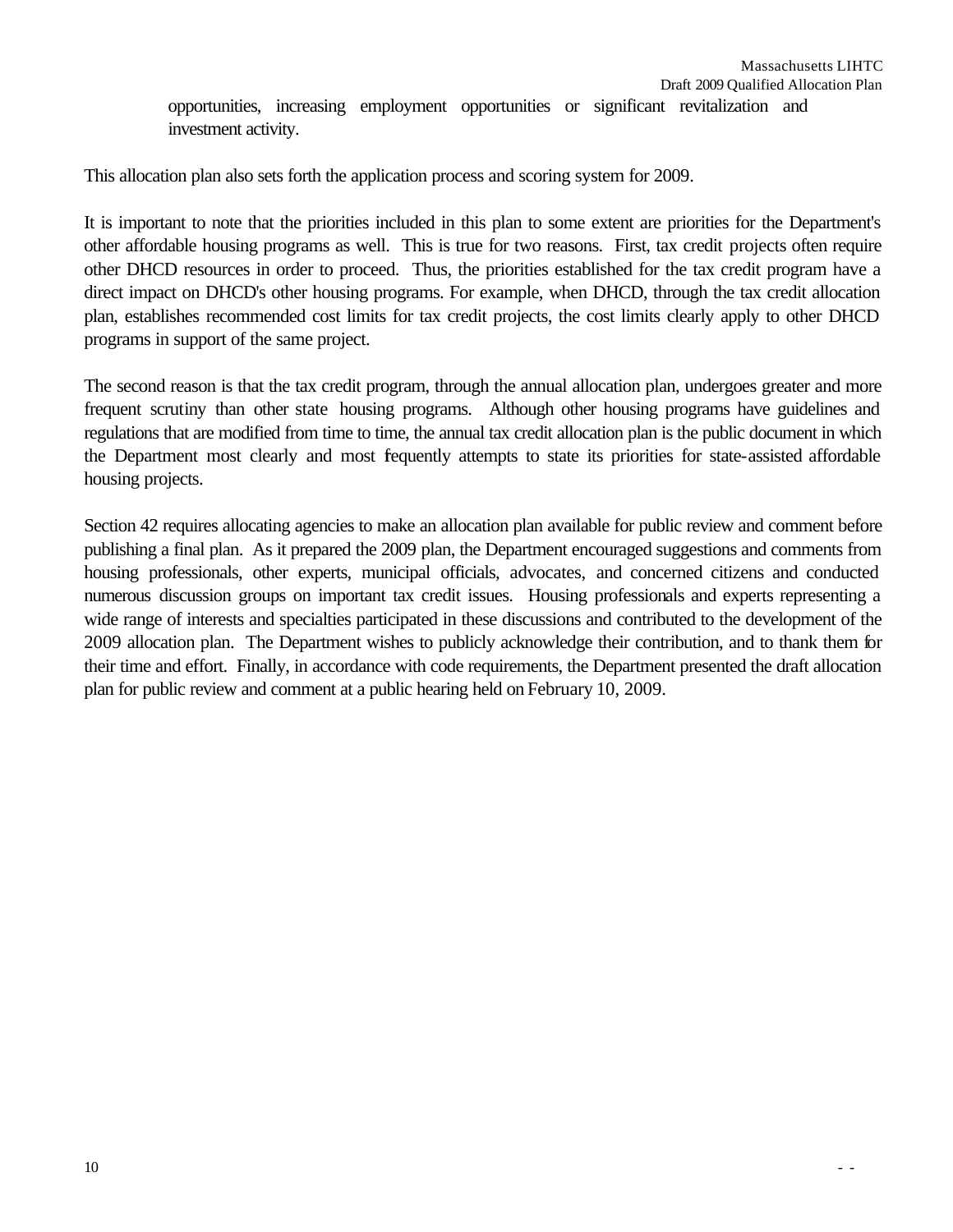## **Section III. Federal Credit Available in 2009**

#### **9% Credit**

As of the date on which this allocation plan becomes final, the Department of Housing and Community Development anticipates having a total of \$1,795,318 in 2009 federal 9% credit available for allocation. In accordance with Internal Revenue Code Section 42 and Treasury Regulation 1.42 - 14, the 9% credit allocation consisted of:

- 1) \$14,945,324 in per capita tax credits, based on the factor \$2.30 multiplied by the Massachusetts estimated population of 6,497,967 (based upon IRS Notice); and,
- 2) \$2,510,026 of returned credits from prior years; less
- 3) \$15,660,032 of 2009 binding commitments made under the Massachusetts 2008 Qualified Allocation Plan; less
- 4) \$2,000,000 in 2009, 2010 and/or 2011 credit set-aside for the Washington Beech HOPE VI project in Boston (see pages 20-21), subject to the sponsor's ability to attract an investor.

The federal legislation enacted in July 2008 provided each state allocating agency with an additional 20 cents in per capita authority in 2008 and 2009. The Department will continue allocating this additional credit in 2009.

The total amount of 9% tax credits available for allocation in 2009 is subject to change. Additional credit may become available if projects that received allocations in prior years return tax credits to DHCD. Additional credit also may become available if national pool credit is allocated to the Commonwealth of Massachusetts. In addition, Massachusetts state tax credits will be available for allocation during calendar year 2009. The provisions of this allocation plan will apply to the total amount of tax credits the Commonwealth of Massachusetts is authorized to allocate during 2009. The evaluation criteria and selection process for applications submitted during 2009 are included in later sections of this plan.

#### **4% Credit**

Under allocation plans prior to 2007, DHCD delegated the authority to allocate the federal 4% credit to two Massachusetts quasi-public housing agencies – MassHousing and MassDevelopment. Both agencies have the authority to issue tax-exempt bonds subject to the Commonwealth's private activity bond volume cap. Prior to 2007, both agencies made 4% credit allocations in conjunction with tax-exempt bond financing. As of October 31, 2007, DHCD opted not to delegate such authority and therefore is the sole agency that determines eligibility for and allocates federal 4% credit to projects. Both MassHousing and MassDevelopment retain the authority to issue tax-exempt bonds to multifamily rental projects. DHCD will continue working closely with both agencies to coordinate the allocation of the 4% credit with the allocation of volume cap for tax-exempt bond financing.

Developers who are interested in securing an allocation of 4% credit for their projects should contact DHCD's tax credit staff early in the development process. DHCD will require each developer seeking 4% credit to submit components of the One Stop Affordable Funding application in order to determine whether the project is eligible for a 4% allocation. Developers may submit One Stop applications with 4% credit requests to DHCD on a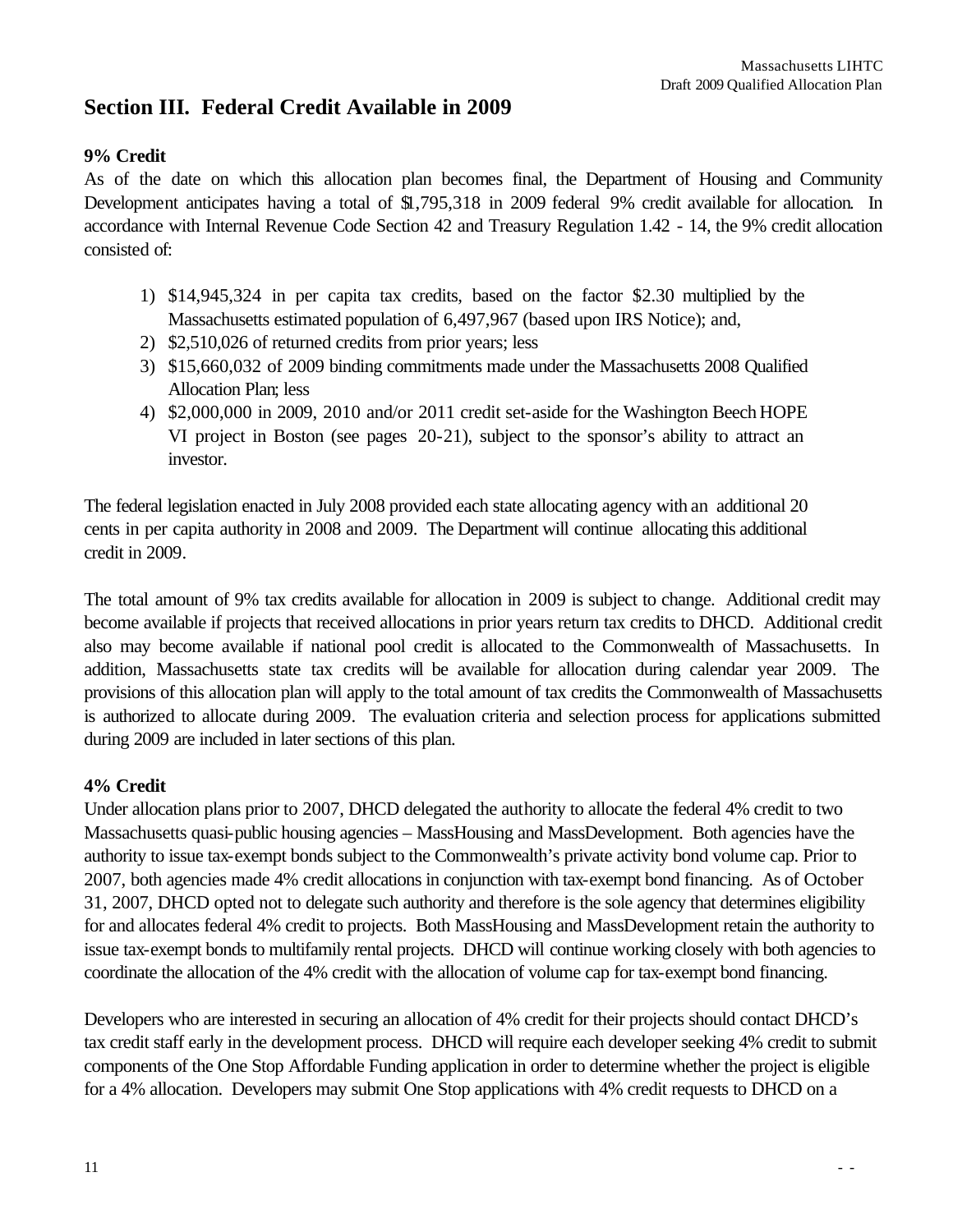rolling basis, rather than waiting for a DHCD rental funding competition. However, the only determination DHCD will make on a rolling basis is whether the project is eligible for 4% credit. Developers who also are seeking gap financing must submit a full funding application during a regularly-scheduled rental funding competition.

## **Section IV. Impact of Recent Federal Legislation**

In July 2008, the United States Congress passed the Housing and Economic Recovery Act (HERA) of 2008 – long-awaited legislation which includes provisions to change and improve the Low Income Housing Tax Credit. DHCD already has incorporated certain changes allowed by HERA, including changes to the calculation of the so-called 9% credit and to the Department's annual allocation authority.

As of 2009, DHCD is making the following additional changes permitted by HERA:

The Department has added 20 cities in the Commonwealth to the list of Massachusetts' "difficult to develop areas" ("DDAs"). The cities are:

| 1. Chicopee    | 6. Greenfield  | 11. Lowell      | 16. Pittsfield  |
|----------------|----------------|-----------------|-----------------|
| 2. Easthampton | 7. Haverhill   | 12. Methuen     | 17. Springfield |
| 3. Fall River  | 8. Holyoke     | 13. New Bedford | 18. Taunton     |
| 4. Fitchburg   | 9. Lawrence    | 14. North Adams | 19. Westfield   |
| 5. Gardner     | 10. Leominster | 15. Northampton | 20. Worcester   |

The Department will determine the extent of the corresponding basis boost (up to 130%) in the communities listed above based on the need for the boost in the context of a project's financial feasibility. The designation of an area as a DDA and the degree of the resulting basis boost for a particular project or a building within the project will be made at the Department's discretion. The Department's decision to permit a basis boost will not necessarily apply to other projects or buildings in the same community if the basis boost is not needed for financial feasibility. The per-unit eligible basis caps and the per-project tax credit allocation limits are described in Section IX of this QAP and will still apply. The sponsor of a credit project located in a community not currently designated as a DDA may contact the Department if he or she believes the community should be included. The Department will require the sponsor to submit substantial documentation before it will evaluate such requests.

It is important to note that previous legislation enacted by Congress provided changes to the credit in 2000. Those changes remain in effect in DHCD's 2009 QAP. In December 2000, Congress passed legislation that provided \$1.75 in per capita allocation authority to each state, subject to regular cost-of-living increases. As of January 2008, the Commonwealth's allocation was based on \$2.00 per capita. That amount increased by \$ .20 with the enactment of HERA in July 2008 and increased again on January 1, 2009. DHCD anticipates fully allocating all available credit during 2009.

In addition to providing a per capita increase, the December 2000 legislation required all states to incorporate certain changes in their annual Qualified Allocation Plans. Based on an advisory memo to all state allocating agencies from the National Council of State Housing Agencies (NCSHA), DHCD incorporated the following program changes in the 2002 QAP. These changes remain in effect in the 2009 QAP.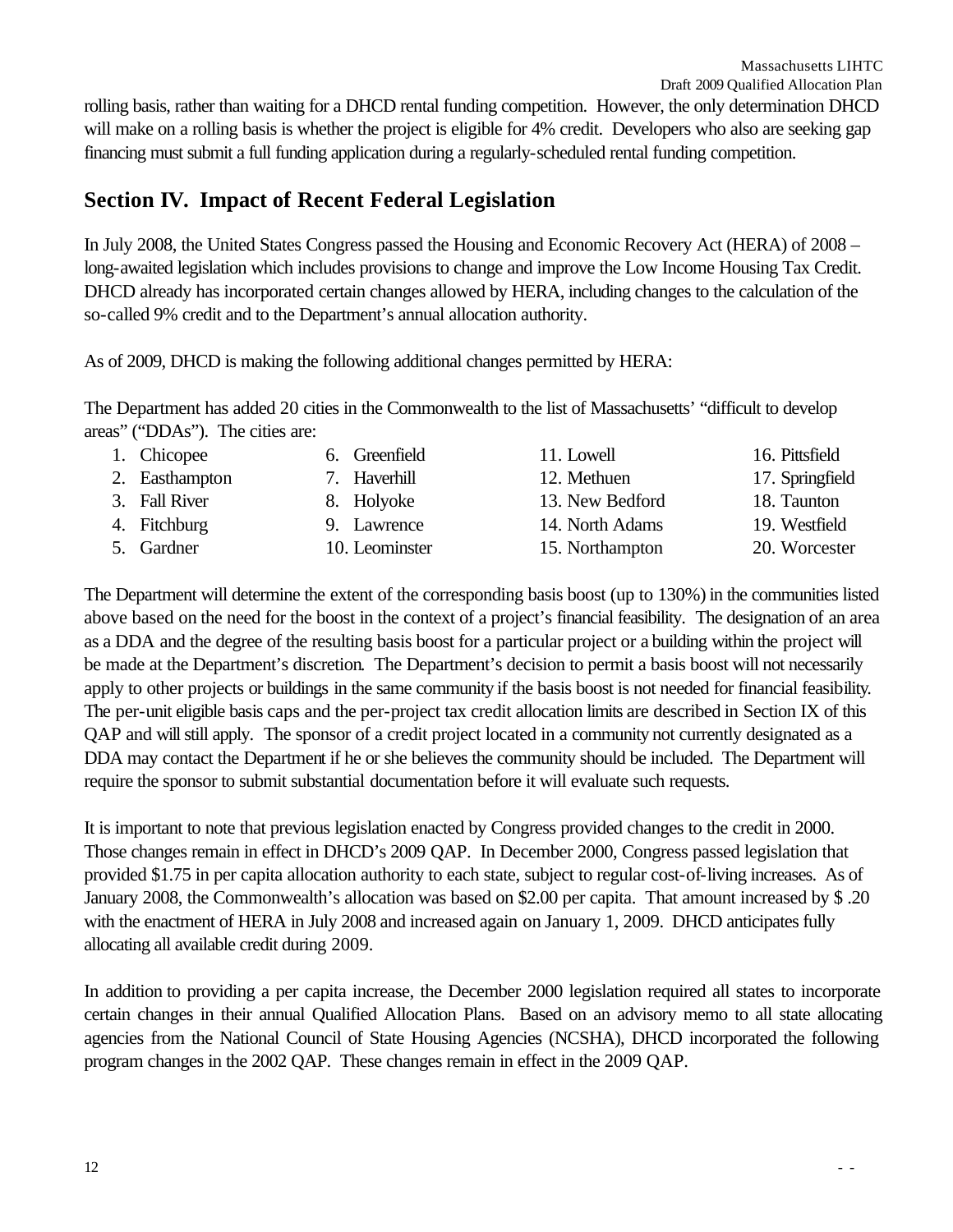- In accordance with the December 2000 law, the 2009 QAP must give preference to community revitalization projects located in qualified census tracts. (Please note that the Commonwealth of Massachusetts QAPs historically have given preference to such projects.)
- In accordance with the law, the 2009 QAP requires every tax credit applicant to submit a market study of the housing needs of low income individuals in the area to be served. A non-related party approved by DHCD must conduct the study at the developer's expense.
- In accordance with the law, DHCD will continue its practice of conducting regular site inspections to monitor compliance. (Please note that DHCD inspects projects at least once every three years.)
- In accordance with the law, DHCD will make available to the general public a written explanation of any allocation not made "in accordance with the established priorities and selection criteria of the agency."
- In accordance with the law, DHCD will permit sponsors of tax credit projects that receive allocations "in the second half of the calendar year" to qualify under the ten percent test within six months of receiving the reservations, regardless of whether the 10% test is met "by the end of the calendar year." (Please note that developers who receive reservations during the first half of a calendar year must meet their ten percent deadline by the end of the calendar year, or by an earlier deadline established by DHCD.) In addition, and in accordance with NCSHA's recommended industry practices, DHCD will require that developers provide a certified accountant's opinion relative to the ten percent test. The accountant's opinion must be in the format established by NCSHA.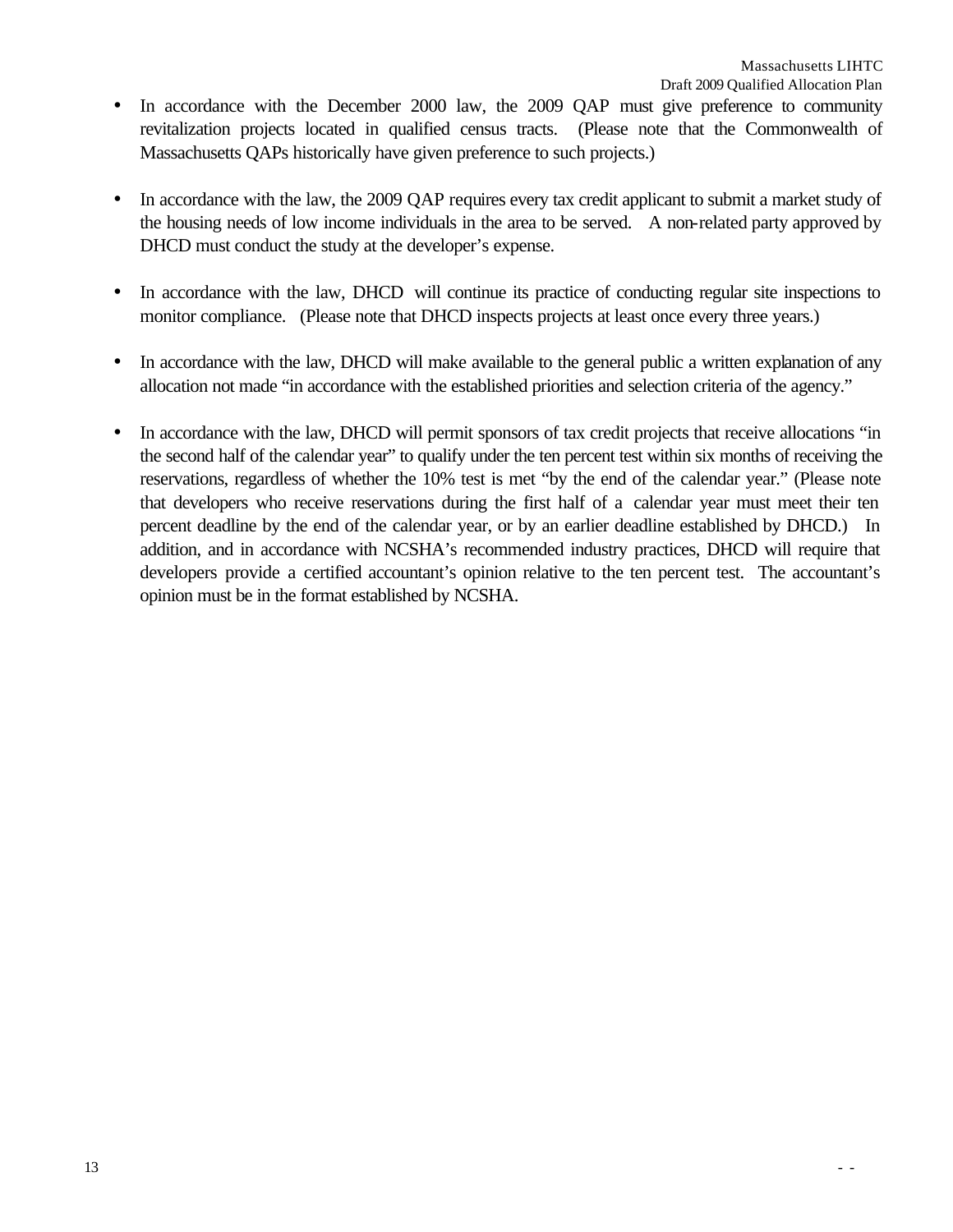## **Section V. The Massachusetts State Housing Tax Credit**

The enactment of Chapter 119 of the Act of 2008 has provided the Department with additional authority to allocate the state low-income housing tax credit. Effective with the enactment of Chapter 119 of the Act of 2008, DHCD now has authority to allocate up to \$10 million each year in state housing credit.

During 2009, the Department will allocate the available extended state housing credit by following the same process used to allocate state credit between 2001 and 2008. In accordance with the enabling statute and state tax credit regulations, the state housing credit can be awarded only to projects that receive an allocation of federal tax credit (either 9% or 4%). Thus, the selection process for state credit projects fundamentally will be the same as the selection process for federal credit projects. The sponsors of projects may request an allocation of state credit in combination with federal credit. **However, it is important to note that state credit typically will be allocated in lieu of a portion of federal credit, which the project might otherwise receive.** 

An eligible investor may claim each dollar of state credit allocated for a five-year period. In accordance with the process set forth in Section XII of this document, DHCD may elect to issue binding forward commitments of 2010 state credit during 2009.

In selecting projects to receive federal/state credit allocations during 2009, DHCD will evaluate the capacity of the development team to attract an investor and to process a blended federal/state project; the location of the project; and the potential net equity raise to the project estimated by one or more syndicators. If DHCD determines that the net equity raise proposed by the sponsor is not sufficient, DHCD will not make a reservation to the project. At this time, DHCD anticipates making state credit reservations to projects capable of securing a net raise greater than 70 cents on the dollar. Consistent with the enabling statute, DHCD also intends to achieve a degree of geographic balance in the allocation of the state housing tax credit. **Sponsors seeking state credit allocations for their projects during 2009 should note that the Department will give priority to largescale neighborhood impact projects and to mixed-income projects, and to projects that provide a high percentage of units for extremely low income households, including homeless households.**

Sponsors of projects seeking allocations of both state and federal credit should immediately contact the Department's Division of Housing Development (617-573-1300) to schedule time to discuss their plans. The state tax credit regulations are included in this document as Appendix D.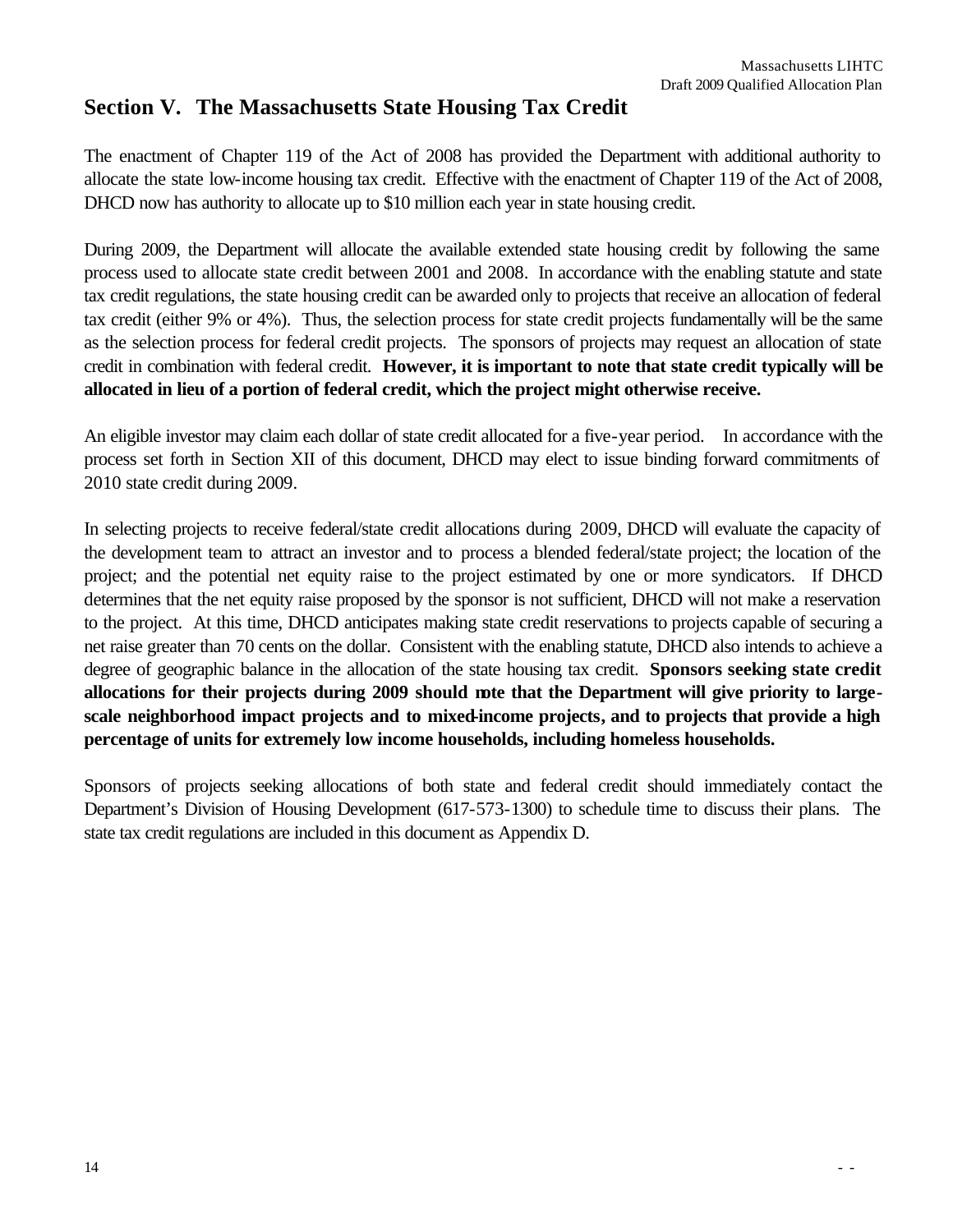## **Section VI. Special Challenges in 2009**

2008 was the most turbulent year in the history of the Low Income Housing Tax Credit Program. In 2008, tax credit sponsors and allocating agencies alike faced the challenge of a deteriorating equity market, significantly impacted by the national subprime crisis, the withdrawal of the GSEs from the equity market, and a widespread decline in equity prices. In Massachusetts, numerous tax credit projects with existing awards from DHCD either lost investors or were confronted by a decline in net raise on the credit ranging from eight cents to twenty cents. As the year ended, the equity markets were depleted and unstable. Regrettably, the difficulties of 2008 continue as 2009 begins.

The most significant challenge for DHCD and other allocating agencies in 2009 will be selecting projects that meet agency and code priorities and preferences, that score well competitively, and that are able to attract equity investors. The Department intends to maintain its commitment to certain types of projects, including but not limited to, projects with some or all of the following characteristics:

- The project is sponsored by a non-profit;
- The project will have a significant impact on the neighborhood in which it is located;
- The project will include units and a service plan for extremely low income households, including the homeless;
- The project will include units and a service plan for persons with disabilities;
- The project will help DHCD implement fair housing principles and affirmative action goals;
- The project will result in abandoned or foreclosed property being restored to residential use;
- The project will preserve as affordable housing units that are threatened by conversion to market rate housing.

In developing the 2009 QAP, DHCD has focused, as always, on two basic questions:

- What kind of projects does DHCD most want to support?
- What is the fair division of tax credits among these projects?

In trying to answer these questions, the Department has considered the following:

- Where is the need for affordable rental units the greatest, as defined by rental rates, vacancy rates, public housing waiting lists, and other factors?
- What kind of impact will a tax credit project have on the surrounding neighborhood?
- Will the project demonstrate consistency with the May 2007 sustainable development principles?
- What kind of unique and beneficial services will be available to the tenants of the completed project?
- What is the appropriate division of resources between family housing and housing intended to serve individuals, including the frail elderly?

The body of this 2009 Qualified Allocation Plan sets forth in detail the answers to the Department's basic questions and establishes the scoring system for 2009 tax credit applications. In brief, the answers to the two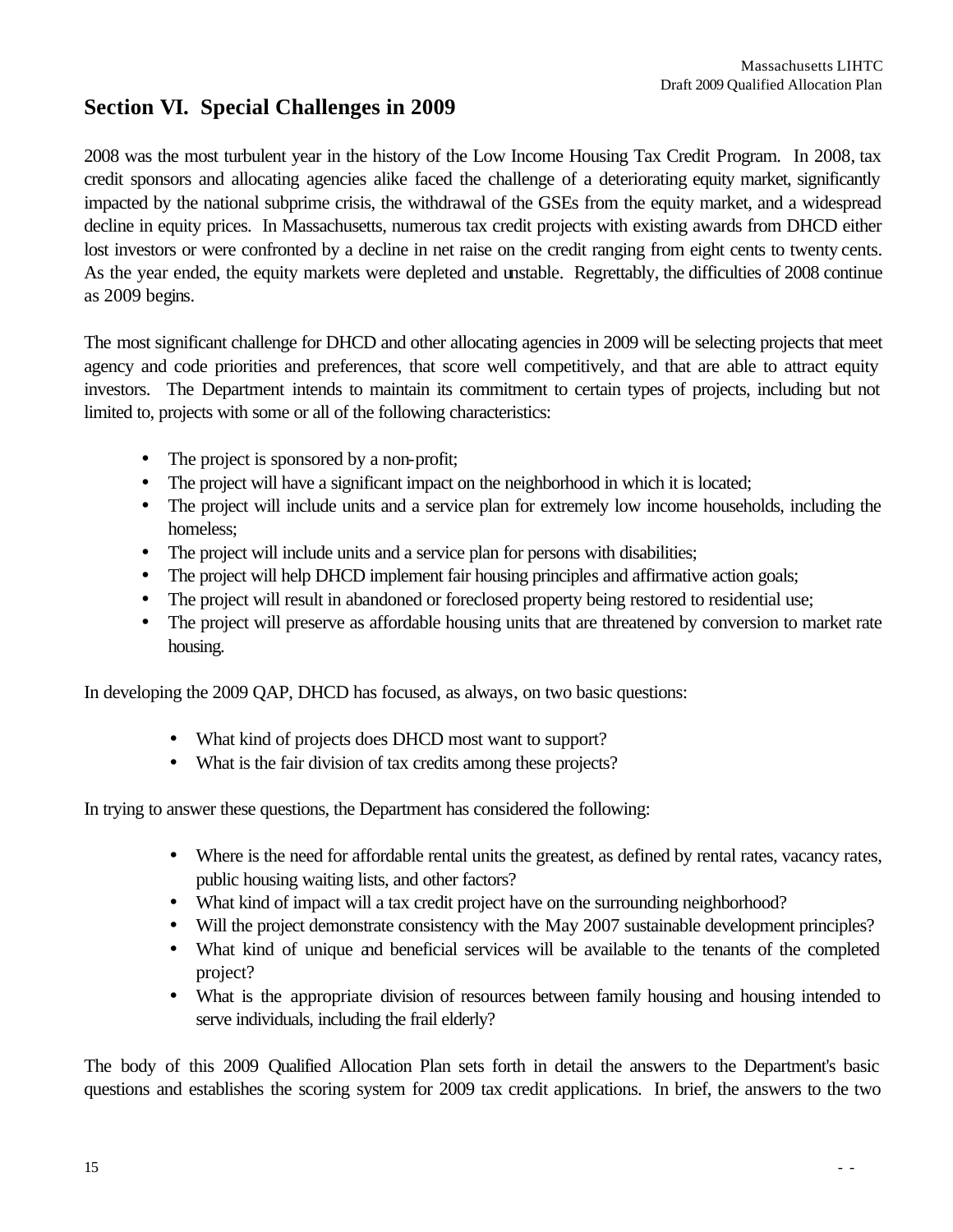basic questions are as follows:

- 1) The Department wishes to support a reasonable mix of affordable housing projects, including small to medium-size projects that create new affordable units; preservation projects that maintain rents at affordable levels for low- income households; and large-scale redevelopment projects with the potential to impact entire neighborhoods.
- 2) During 2009, the Department intends to divide the available credit among these worthy projects such that:
	- 60% of the remaining credit is allocated to projects that create new units, either through rehabilitation or new construction, with an emphasis on small or medium-sized projects.
	- 40% of the remaining credit is allocated to preservation projects, such as projects with expiring use restriction projects, and other preservation projects and smaller scale preservation projects.
- 3) Whether production or preservation, the ideal project must contain certain characteristics that make it worthy of tax credit consideration. These characteristics are described in later sections of the 2009 allocation plan.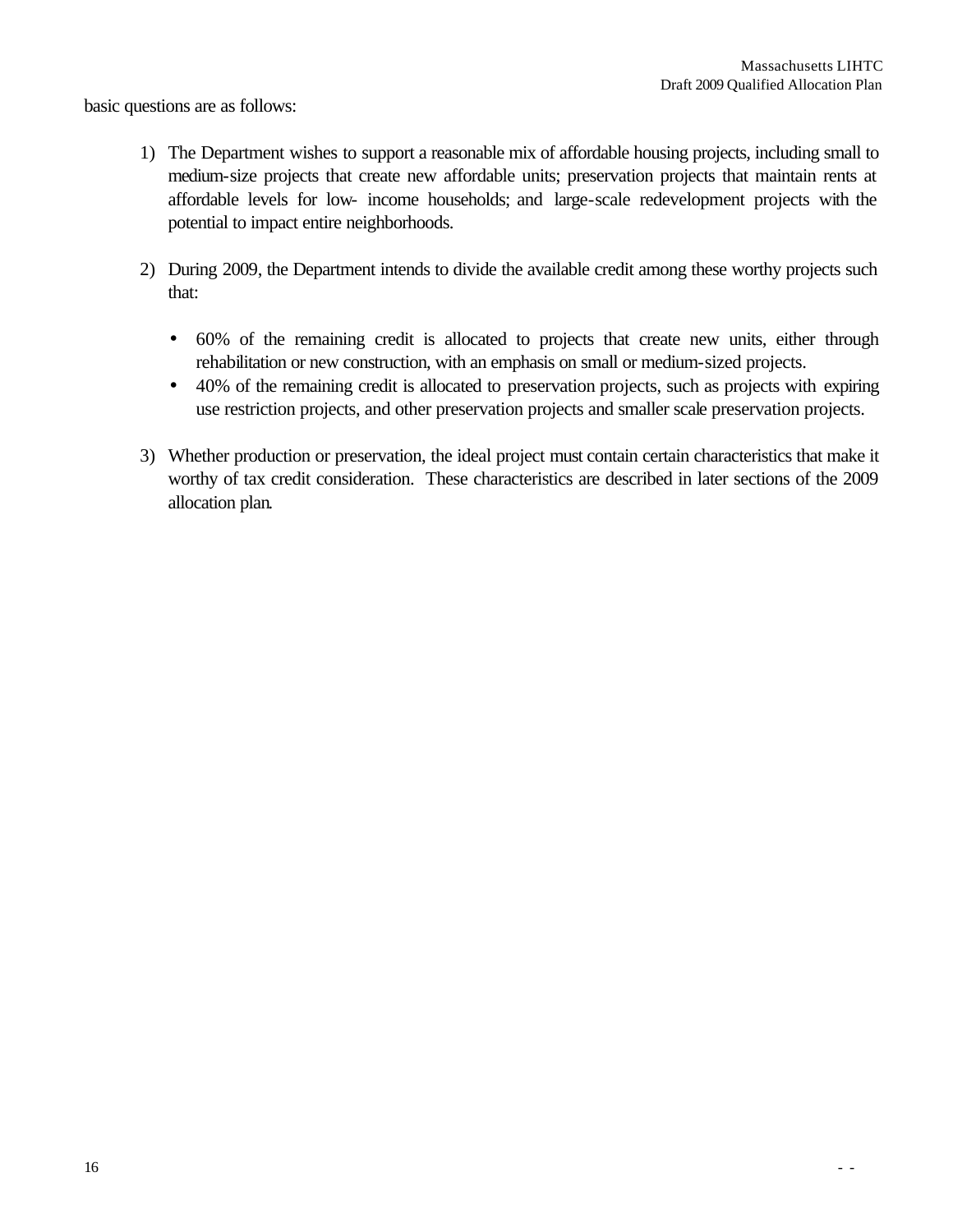Massachusetts LIHTC Draft 2009 Qualified Allocation Plan

## **Section VII. Evaluation of the Need for Affordable Housing in Massachusetts**

Each year, in deciding how to allocate the housing credit, the Department of Housing and Community Development must consider the need for affordable rental units throughout Massachusetts. The effort to evaluate need is complicated by the fact that there is no single Massachusetts housing market. Rather, there are hundreds of local housing markets, and they differ significantly from each other. The median home sales prices in the most affluent western suburbs of Boston exceed \$1,000,000, yet homebuyers in the more rural areas of the state can still find units priced below \$150,000.

Because of the disparate characteristics of various local housing markets, the best measures of affordable housing need in one market may not be the best measures in another. For example, some communities have relatively few residents with household incomes below 50% of area median income. But the average sales prices for homes in these communities may be above \$600,000, and there may be virtually no rental units available. So, while one indicator of need -- the number of poverty households -- may be low, another indicator -- average or median sales prices -- may be extremely high.

In order to evaluate housing need in the many markets in Massachusetts, the Department in 2008 issued a Request for Proposals and selected a a qualified contractor to conduct a statewide housing needs assessment, and to evaluate housing need in the context of the potential for economic growth. The contractor selected was Michael Goodwin of the University of Massachusetts Donahue Institute. Working with a consultant, Bonnie Heudorfer, Dr. Goodwin completed a thorough analysis of housing need in Massachusetts late in 2008. At this time, the Department intends to incorporate findings from the analysis over the coming months and will modify the 2009 QAP, as necessary, to reflect key findings from the market study.

However, until that process is completed, the Department will use existing measures of affordable housing need for purposes of allocating the credit available in 2009. While the indicators or measures of need are too numerous to list in full, the most basic measures of need in a given market areas include many or all of the following:

- low median household income
- high percentage of low income households
- high percentage of households at extreme poverty level
- high percentage of renters in proportion to homeowners
- high percentage of households receiving welfare
- generally poor condition of the housing stock
- high rate of unemployment
- high rental rates in and near the market area
- high condominium and single family sales prices in and near the market area
- low vacancy rates
- long public housing waiting lists

For the purposes of identifying need in this allocation plan, the Department has used the comprehensive data and analysis prepared by its policy staff as part of the consolidated plan submission to the U.S. Department of Housing and Urban Development (HUD). The data and analysis are contained in Section 3 of the Massachusetts'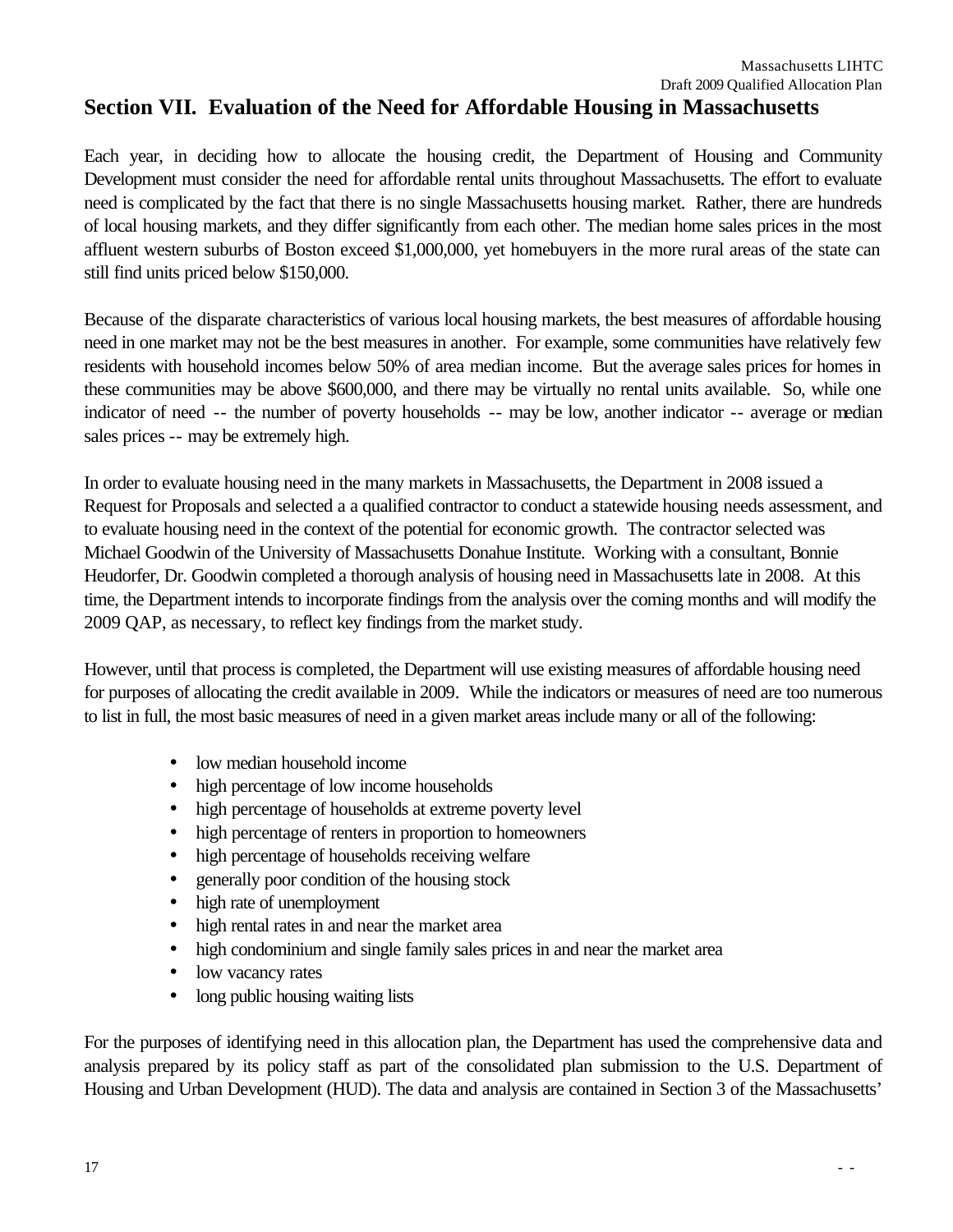2005-2009 Consolidated Plan. (The section is entitled "Needs Assessment" and can be downloaded at the following website: www.mass.gov/dhcd)

The data and analysis contained in the consolidated plan confirm what housing experts already know. The effects of the sub-prime implosion have created even greater pressure on the Massachusetts rental market in 2009. There is still a substantial need for affordable rental housing in Massachusetts. After evaluating the available information, the Department has drawn the following basic conclusions regarding need:

- In most Massachusetts communities, there is a shortage of affordable rental units in good condition.
- There is still a greater need for family rental housing than for other types of affordable rental housing.
- In certain areas with low rental rates and sales prices, the housing stock is so deteriorated that it must either be rehabilitated or demolished and replaced by new units.
- In other areas, the affordable housing stock includes affordable rental projects faced with expiring use restrictions. In some areas, these units will be lost as affordable housing unless there is intervention.
- In some communities in metropolitan Boston, high rental rates and median home sales prices have clearly eroded the supply of affordable housing. New affordable rental units are badly needed in these communities.

The Department's determination of need is reflected in the set-aside categories established for 2009 and described in detail in Section VIII of this allocation plan. DHCD's determination of need also is reflected in the scoring system established for 2009 applications and described in Section XI of this plan.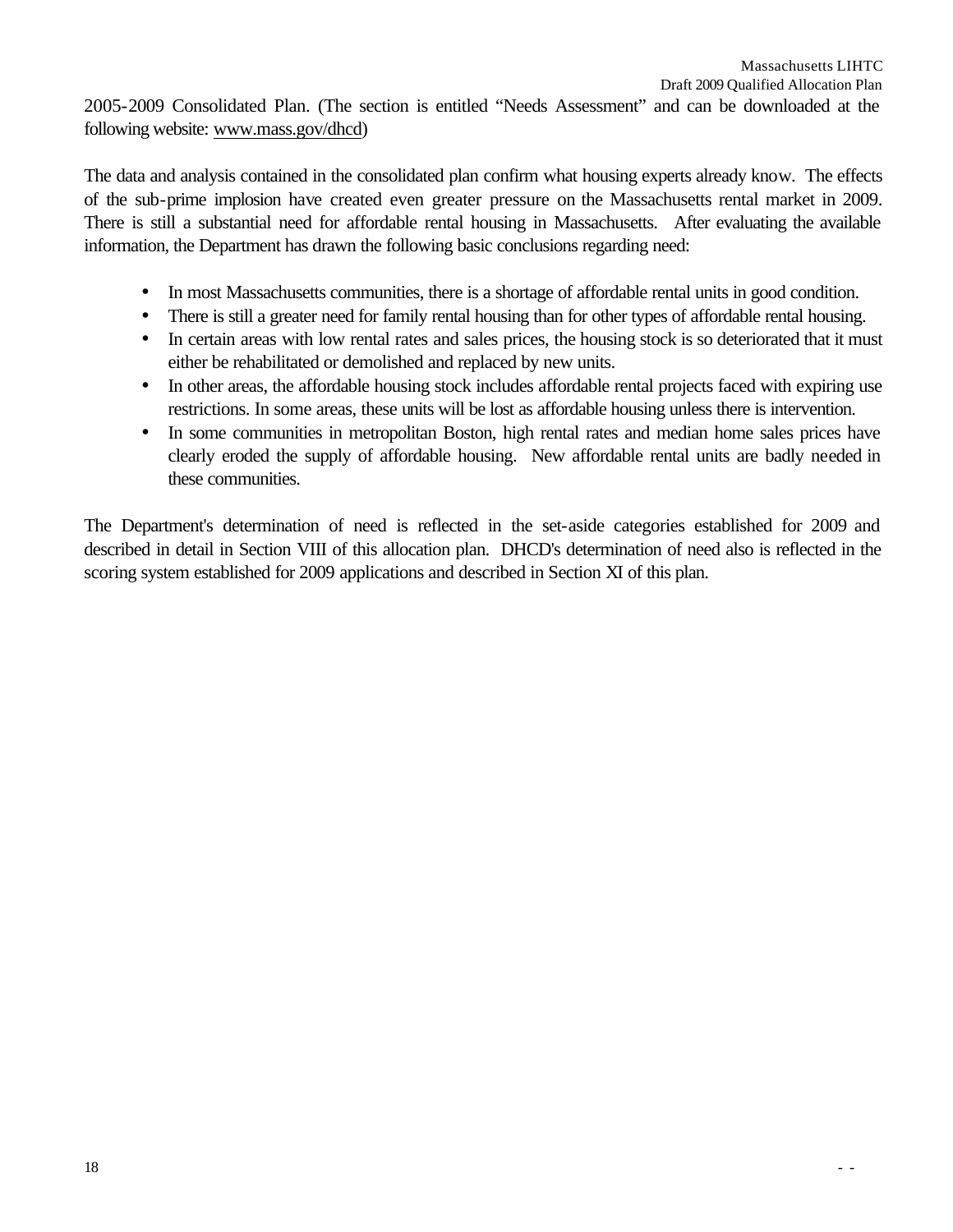## **Section VIII. Set-Aside Categories for 2009**

After careful consideration, the Department has established two set-asides for purposes of allocating the credit in the year 2009: a set-aside for production projects and a set-aside for preservation projects, including a special allocation for the Washington Beech HOPE VI project in Boston. In detail, the two set-aside categories for the year 2009 are as follows:

#### **1) Production set-aside**-- **60% of the available 2008 credit**

The need and demand for affordable rental units is directly linked to the relative shortage of supply. Through this set-aside, the Department intends to allocate credit to support the production or creation of new affordable rental units. Applications for new construction projects will be evaluated in the production category. In addition, applications for rehabilitation will be evaluated in this category if:

- a) The units have been vacant for two or more years; or
- b) The units have been condemned or made uninhabitable through fire damage.

Sixty percent of the credit available for allocation in 2009 is intended to support production. The minimum project size will be eight units.

#### **2) Preservation set-aside -- 40% of the available 2008 credit**

Thousands of affordable housing units currently exist in privately owned properties and in federally funded public housing projects. Applications for preservation projects will be considered in this category only if:

- The units are located in expiring use restriction projects. An "expiring use restriction project" is defined as a project whose owner is able to prepay an FHA-insured or MHFA- financed loan within nine months of the date of the tax credit application to DHCD. In addition, the project cannot be subject to any other use restriction that would effectively limit the owner's ability to convert the development to non-affordable use. When the use restrictions expire, low- or moderate-income tenants in some locations may face steep rent increases they cannot afford. While not all units in expiring use restriction projects can or should be preserved as affordable housing, many units are too valuable to lose. The replacement cost would far outweigh the cost to the state of helping to preserve the existing stock.
- Valuable Section 8 project-based units are located in projects whose owners have the legal right to terminate the Section 8 contracts, or to "opt-out" of the contracts. An "opt-out" project is defined as a project whose owner is able to prepay and opt-out of a Section 8 project-based contract within nine months of the date of the tax credit application to DHCD. In addition, the project cannot be subject to any other use restriction that would effectively limit the owner's ability to convert the development to non-affordable use. When an owner "opts-out" in a strong housing market, he or she may elect to raise the rents significantly, including the rents paid by low-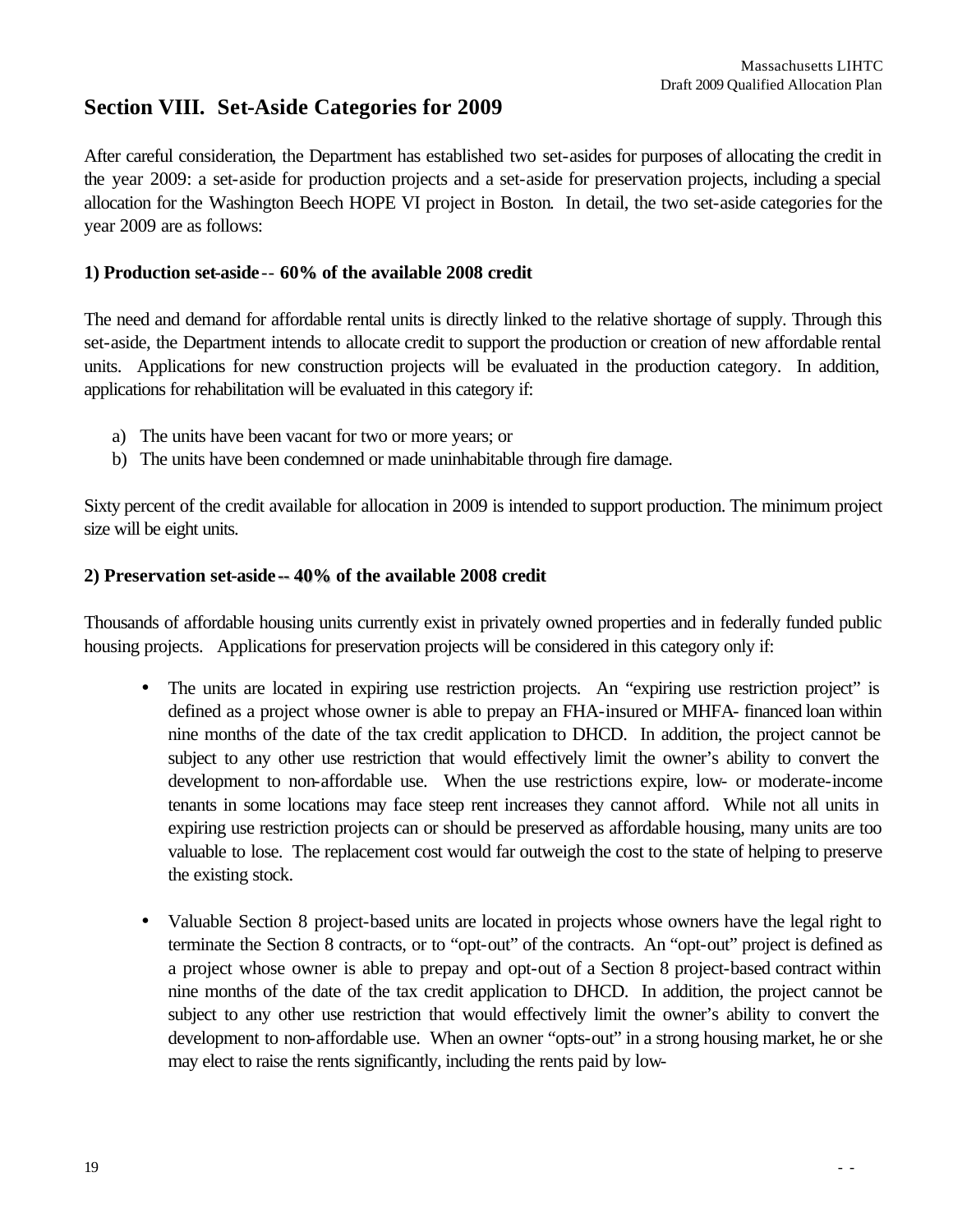or moderate-income tenants. Thus, the "opt-out" projects represent affordable stock that potentially could be lost from the inventory.

- The units are located in distressed or foreclosed properties and are at risk of being lost as affordable housing without an infusion of new capital and/or a new ownership structure. Such "distressed and "at risk" properties will be evaluated based on a capital needs study commissioned by DHCD or a public agency or lender (e.g., MHFA, MHP) that indicates that at least \$30,000 per unit of new capital is needed to address immediate repair and replacement needs.
- The units are located in a large-scale, significantly distressed federal public housing project, with the majority of units at risk due to deteriorated condition, and with HOPE VI funds already awarded to the project. At present, only one Massachusetts project is eligible in this category. Under the 2009 QAP, DHCD will set aside a total of \$2,000,000 in 2009, 2010 and/or 2011 credit, to be matched in part or in full by the HOPE VI award, subject to the sponsor's ability to attract an equity investor.

The Department intends to allocate its most valuable resources, such as tax credits and HOME, to the projects most at risk from expiring use restrictions and/or Section 8 opt-out. As an example, assume that two projects both qualify as preservation projects and meet the Department's allocation thresholds and fundamental scoring criteria. One project is at risk from expiring use restrictions, but the owner is willing to sell to a purchaser who will maintain long-term affordability in part through an allocation of 9% credit. The other project is occupied but has rehabilitation needs; the owner seeks tax credits to make necessary capital improvements. For purposes of allocating the 9% credit during 2009, the Department will give priority to the project at risk from expiring use restrictions -- if the project meets threshold and fundamental scoring criteria. If sufficient credit is available, the other project might receive an allocation as well, but it is not a priority project within the preservation set-aside.

Within the preservation set-aside, the minimum project size is eight units, although the Department expects that most or all applications in this category will represent fairly large-scale projects. There is no maximum project size in this category. However, certain cost limits, eligible basis limits, and DHCD allocation and subsidy limits will apply to virtually all 2009 projects and will effectively restrict total project size. Limits on cost, basis, and allocation amounts are described in a later section of this allocation plan. DHCD subsidy limits are described in the section of this plan entitled "Scoring System".

#### **Non-profit set-aside:**

Federal law requires that at least 10% of the credit available in 2009 be allocated to projects involving "qualified non-profit organizations". DHCD will meet the 10% requirement by allocating credit to such organizations through either or both of the set-aside categories described in this section. Historically, the Department often has allocated more than 50% of its 9% credit authority to qualified non-profit organizations.

To be considered a "qualified non-profit", an organization must:

• Meet criteria described in Section  $501(c)(3)$  or (4) of the Internal Revenue Code and be exempt from payment of taxes under Section 501(a);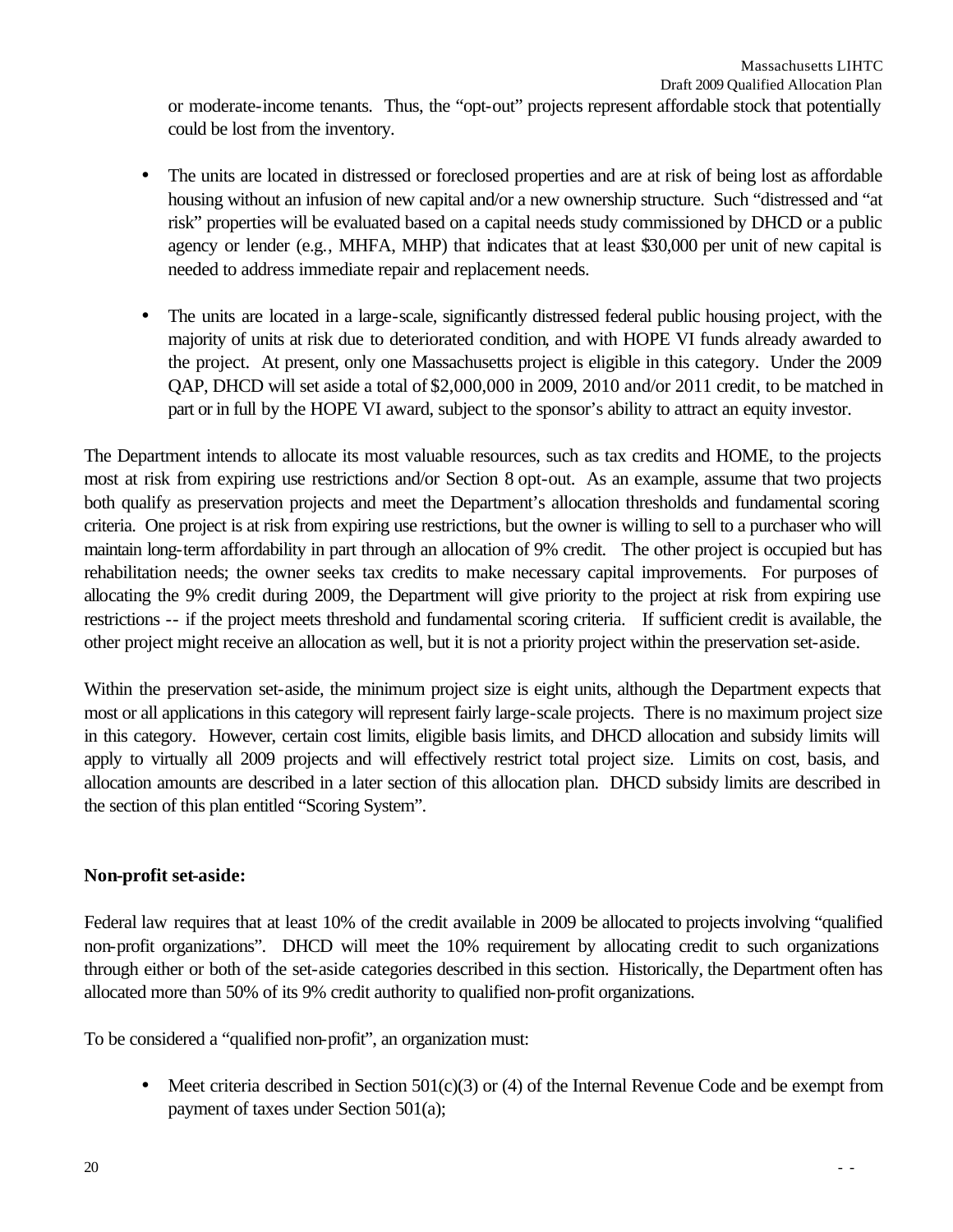- Have as one of its exempt purposes the fostering of low income housing; and
- Not have a prohibited affiliation with, or be controlled by, a for-profit organization, as determined by DHCD.

DHCD will include in the tax credit application the necessary certification to substantiate qualified non-profit status. DHCD will make the required non-profit determination after reviewing the certification.

In order to count toward the 10% set-aside, a qualified non-profit organization, in accordance with Section 42 of the Internal Revenue Code, must:

- Own an interest in the project, directly or through a partnership; and
- Must materially participate (on a regular, continuous, and substantial basis within the meaning of Section 469(h) of the Internal Revenue Code) in the development and operation of the project throughout the tax credit compliance period.

In addition, qualified non-profit developers -- with or without material participation -- may have a right of first refusal to acquire a tax credit project after year 15, in accordance with Section 42 of the code.

It is likely that some applications will be submitted for projects that include both production and preservation units, as described in this plan. If the majority of the units in a project qualify for the production set-aside, DHCD will evaluate the project in the production category. Conversely, if the majority of the units qualify for the preservation set-aside, DHCD will evaluate the project in the preservation category.

The percentages of available credit established for each set-aside in 2009 are goals, rather than absolute minimums or maximums. In evaluating all projects and determining the most effective use of the available credit, DHCD, in its sole discretion, may choose to modify the percentages established as goals for each set-aside.

Regardless of whether an application is submitted as production or preservation, it must represent a project worthy of consideration by numerous housing and development standards. While no project is ever ideal, the Department is intent on allocating its extremely valuable resource, the 9% credit, only to the strongest possible applications. The following statements describe some of the characteristics the Department seeks to encourage and reward through the scoring system, regardless of project type:

- The project will fill a genuine, documented need, readily supported by available market information.
- The completed project will have a positive impact on the surrounding neighborhood.
- The completed project will have characteristics consistent with May 2007 sustainable development principles.
- The completed project will contain elements of "green design" and will promote conservation of energy resources.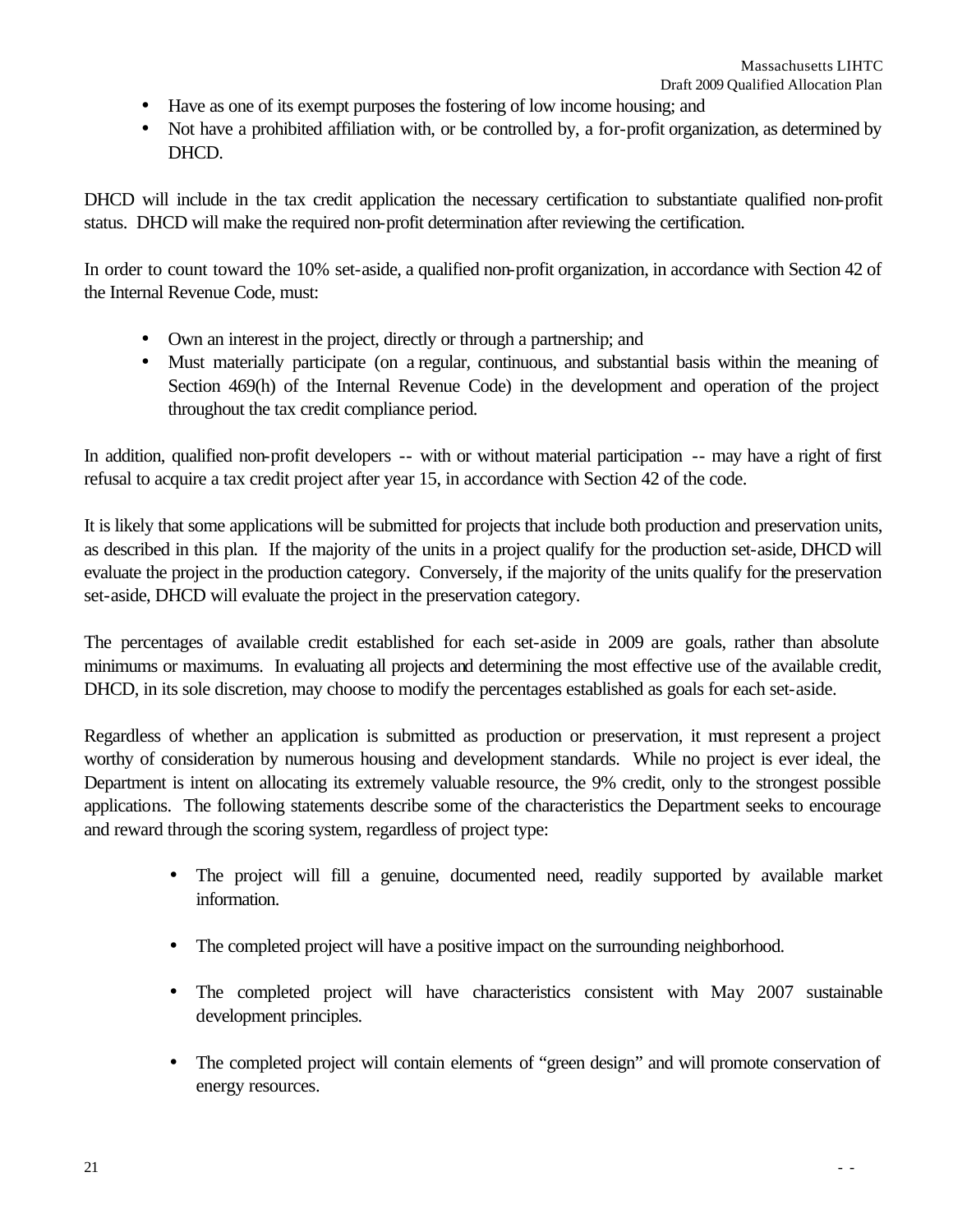- Consistent with fair housing policies, the completed project will offer expanded opportunities to racial, ethnic, and other groups protected under fair housing laws who are underserved in the community in which the project is located.
- From an architectural perspective, the project will be compatible with the surrounding neighborhood.
- The units, including the affordable units, will be well-designed, desirable places to live.
- The completed project will include units reserved for individuals or families earning less than 30% of area median income
- Local elected officials and neighbors actively support the project and participated in the development process.
- The development team has the financial strength to carry out the project.
- The development team has an excellent record in affordable housing development and management.
- Whether new construction or rehabilitation, the intended scope of work is appropriate.
- The total development cost of the project is reasonable, both in the context of industry standards and in the context of public perception.
- The developer's fee and overhead are consistent with the Department's written standards.
- Specific categories of project costs are reasonable, including estimated hard costs, estimated soft costs, and projected operating costs.
- The amount of public subsidy to be invested in the project is reasonable: typically, less than \$95,000 per affordable unit unless the project primarily is a special needs projects.
- No member of the development team will profit unduly from participating in the project.
- The project meets a recognizable public purpose.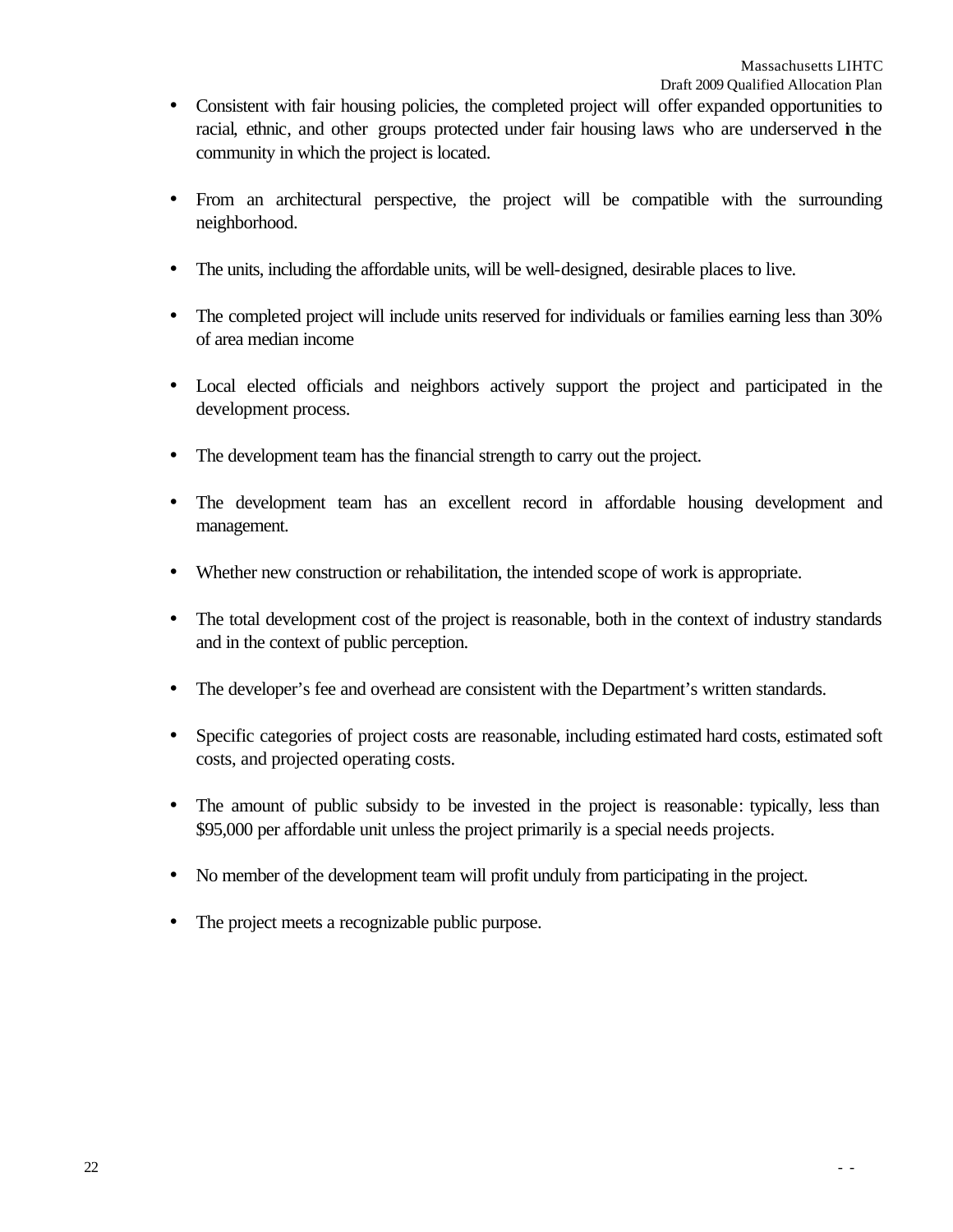## **Section IX. Recommended Cost Limits; Caps on Eligible Basis; Cap on Allocations Per Project**

From time to time, the Department re-evaluates the appropriate recommended cost limits for tax credit projects using cost information from projects in the Department's portfolio. The Department has made the decision to increase the recommended cost limits for larger unit projects within metro Boston to \$250,000 per unit. The new limit for larger unit projects outside metro Boston is \$200,000 per unit. Per-project limits on tax credit awards also have been revised (see page 24). For 2009, the recommended cost limits are as follows:

| SRO outside the Boston metro area                                        | 90,000  |
|--------------------------------------------------------------------------|---------|
| SRO within the Boston metro area                                         | 100,000 |
| Enhanced SRO outside the Boston metro area                               | 100,000 |
| Enhanced SRO within the Boston metro area                                | 125,000 |
| Assisted living unit projects outside the Boston metro area              | 125,000 |
| Assisted living unit projects within the Boston metro area               | 150,000 |
| Small unit projects outside the Boston metro area                        | 150,000 |
| Small unit projects within the Boston metro area                         | 175,000 |
| Large unit projects outside the Boston metro area                        | 200,000 |
| Large unit projects within the Boston metro area- preservation set-aside | 175,000 |
| Large unit projects within the Boston metro area- production set-aside   | 250,000 |

*Large unit projects* must have an average of at least two bedrooms per unit or consist of at least 75% two or more bedroom units and 25% three or more bedroom units.

*Enhanced SRO projects* must contain kitchen and bathroom facilities in at least two-thirds of the units.

As indicated, these limits are *recommended* limits: they are not intended to be absolute limits for projects seeking tax credits. Applications for projects with costs higher than the recommended limits will undergo greater scrutiny, so that DHCD may attempt to understand the added costs. In these cases, applicants will have to justify the project costs to DHCD in order to be eligible for 2009 consideration.

**Additional limitations for competitively allocated credits:** Even if an application is accepted for review with costs higher than the recommended limits, DHCD will typically cap the project's eligible basis. For the purpose of this QAP, DHCD will cap the allowable eligible basis in the production set-aside at \$250,000 per assisted unit for projects within the Boston metro area and \$200,000 per assisted unit for projects outside the Boston metro area. DHCD will cap the allowable eligible basis in the preservation set-aside at \$175,000 per assisted unit.

As an example, to determine the amount of tax credits for which a production project within the Boston metro area is eligible, the sponsor must multiply \$250,000 in maximum basis times the number of tax credit units times 9%. The sponsors of a preservation project must multiply \$175,000 in maximum basis times the number of tax credit units times 9%. **For example, a 30 unit 100% tax credit production project within the Boston metro**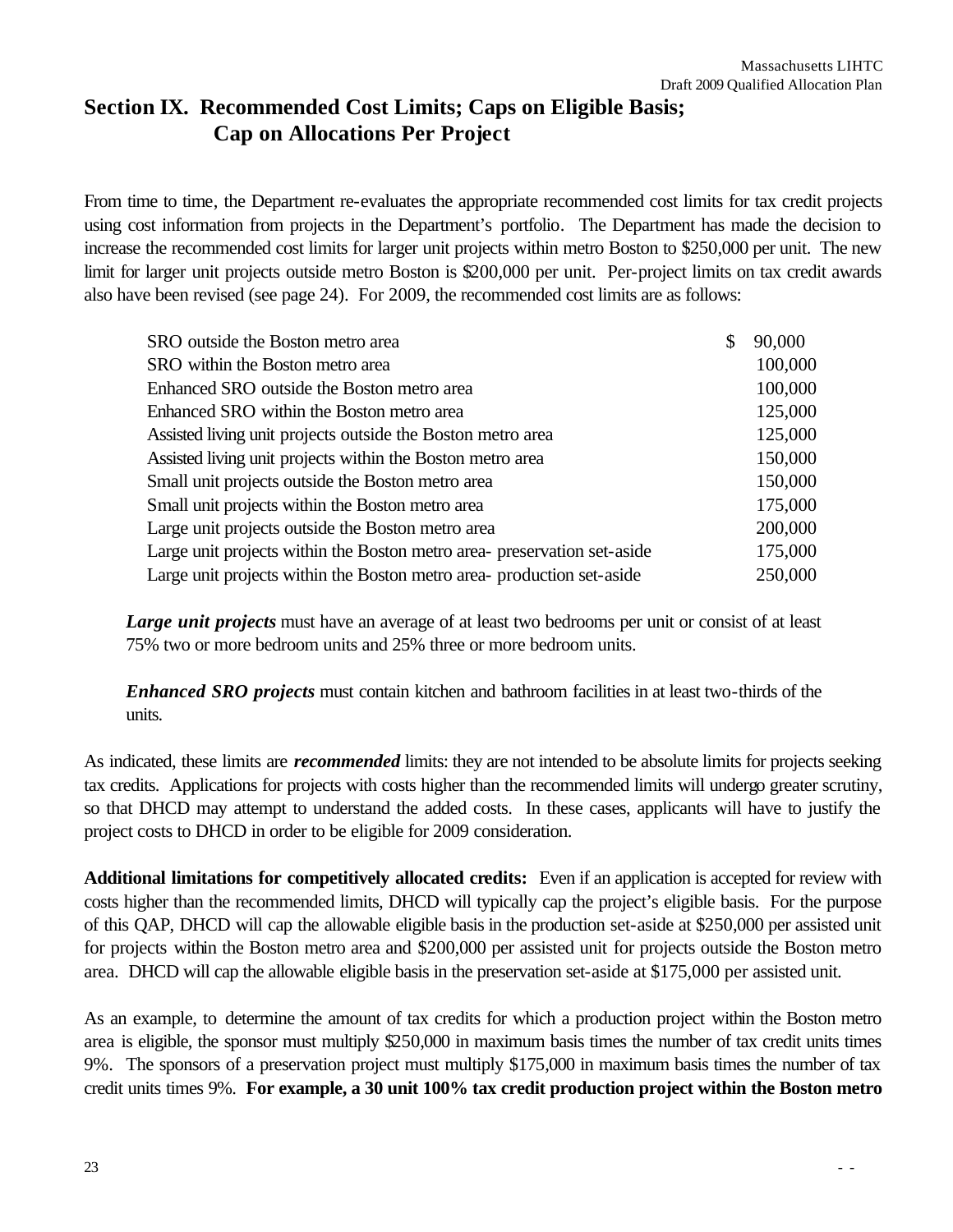**area will be eligible for \$675,000 (\$250,000 \* 30 \* .09 = \$675,000). A 30 unit 100% tax credit production project outside the Boston metro area will be eligible for \$540,000 (\$200,000 \* 30 \* .09 = \$540,000). A 30 unit 100% credit preservation project will be eligible for \$472,500 (\$175,000 \* 30 \* .09 = \$472,500). (Sponsors should note that the federal legislation (HR 3221) enacted in July 2008 established 9% as the permanent percentage for the "70%" credit projects.)**

Finally, in order to ensure equitable distribution of limited tax credit resources, the Department has established per-project limits for credit allocations. The Department has established \$500,000 as the maximum amount that can be awarded to an assisted living project. In 2009, the Department has established \$1 million as the maximum allocation amount that typically will be awarded to other projects during the term of this allocation plan. However, DHCD may elect to award more than \$1 million in credit -- up to a maximum of \$1.3 million in credit -- to large scale neighborhood impact projects. Requests for allocations greater than \$1 million will be considered on a case-by-base basis if the sponsor is able to demonstrate the potential impact of the project and if DHCD has sufficient credit to make a larger allocation. DHCD expects that a sponsor receiving an award greater than \$1 million – up to \$1.3 million – will request reduced amounts of subsidy financing from the Department. It is important to note again that sponsors of all 2009 credit projects will have to make the case to DHCD that they have secured an investor.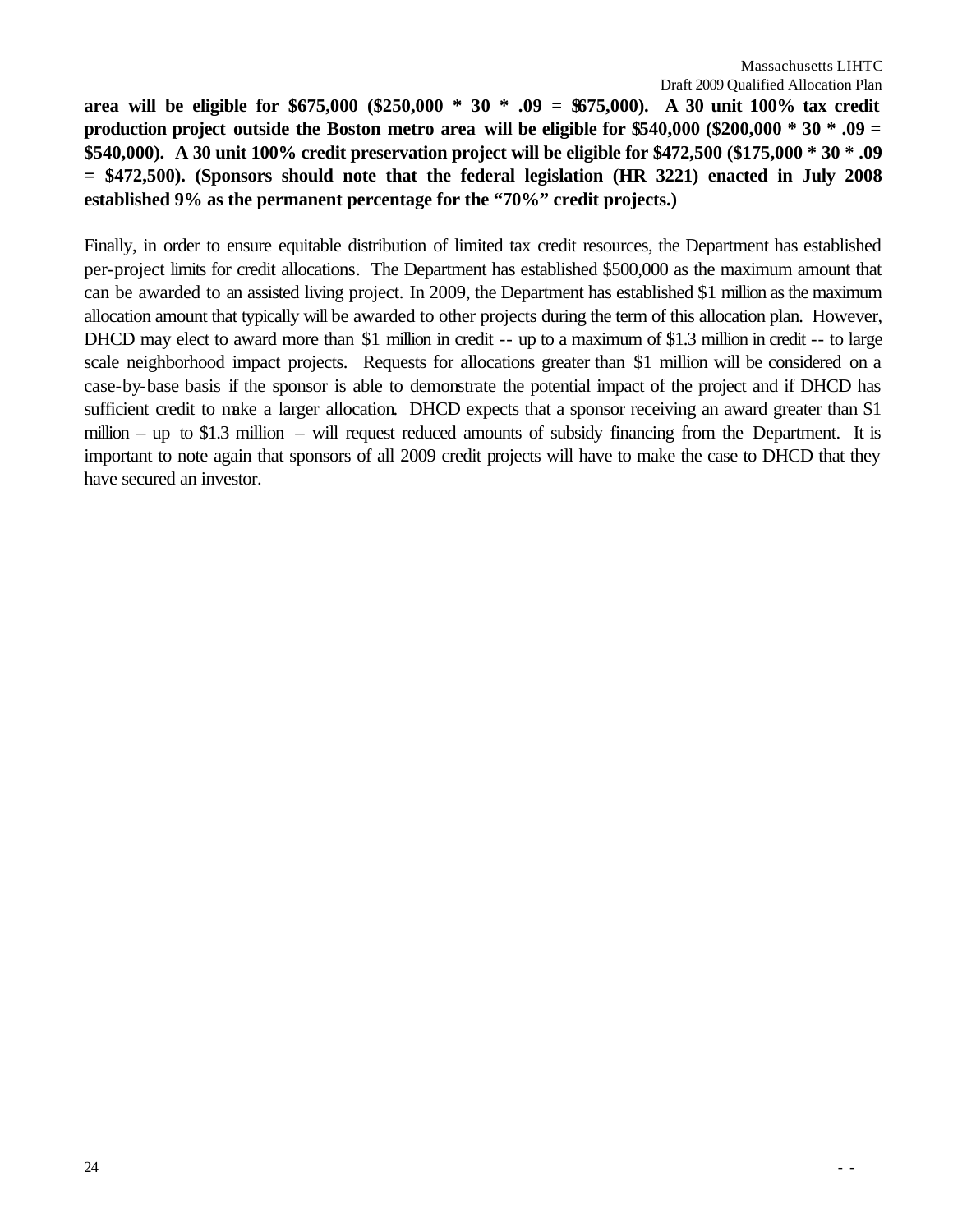## **Section X. Threshold Criteria for 2009 Tax Credit Applications**

During 2008, DHCD will first evaluate all tax credit applications in accordance with threshold criteria, then in accordance with competitive scoring criteria totaling 182 points. Unless an application meets all the threshold criteria set forth in this section, the Department will not review the application in the competitive scoring categories**. In addition, each applicant must submit a narrative addressing the project's ability to satisfy the threshold requirements.** 

The eleven threshold criteria that all applications must meet are as follows:

Threshold #1: Conformance with Set-Aside Categories Threshold #2: Quality of Site Threshold #3: Evidence of Local Support or Local Processing Threshold #4: Creditworthiness of Sponsor/Owner Threshold #5: Evidence of Site Control Threshold #6: Identification of All Financing Sources Threshold#7: Status of Compliance Monitoring of Other Tax Credit Projects Threshold #8: Good Standing with Respect to Other State Housing Programs Threshold #9: Commitment to a Thirty-Year Term of Affordability Threshold #10: Tenant Supportive Services Threshold #11: Inclusion of Units for Very Low Income Persons or Families Threshold #12: Consistency with the May 2007 Sustainable Development Principles Threshold #13: Fair Housing Narrative

The requirements included in each threshold criterion are as follows:

#### *Threshold #1: Conformance with Set-Aside Categories*

Each project submitted for 2009 consideration must meet the criteria for either the production or the preservation set-aside. The production set-aside, described in detail in an earlier section of this plan, includes a minimum project size of eight units. At least 75% of the units in a proposed production project must have two or more bedrooms. DHCD will permit exceptions on the number of bedrooms only if efficiency or one-bedroom units are appropriate for the intended residents. (For example, assisted living projects primarily will include efficiency or one-bedroom units and will not be subject to the two-bedroom requirement. An exception to the bedrooms requirement also will be made for single room occupancy projects.) Regardless of the exceptions described in this paragraph, the Department's priority in this set-aside is the production of rental units suitable for families.

The preservation set-aside also is described in detail in an earlier section of this plan. The minimum project size in this category is eight units. There is no maximum project size in this category. However, projects over 100 units will undergo greater scrutiny than projects of 100 units or less. The Department has a preference for projects that include units suitable for families, but recognizes that some preservation projects consist primarily of one-bedroom units for rental by older households. Other preservation projects are predominantly single room occupancy units for rental by individuals with special needs.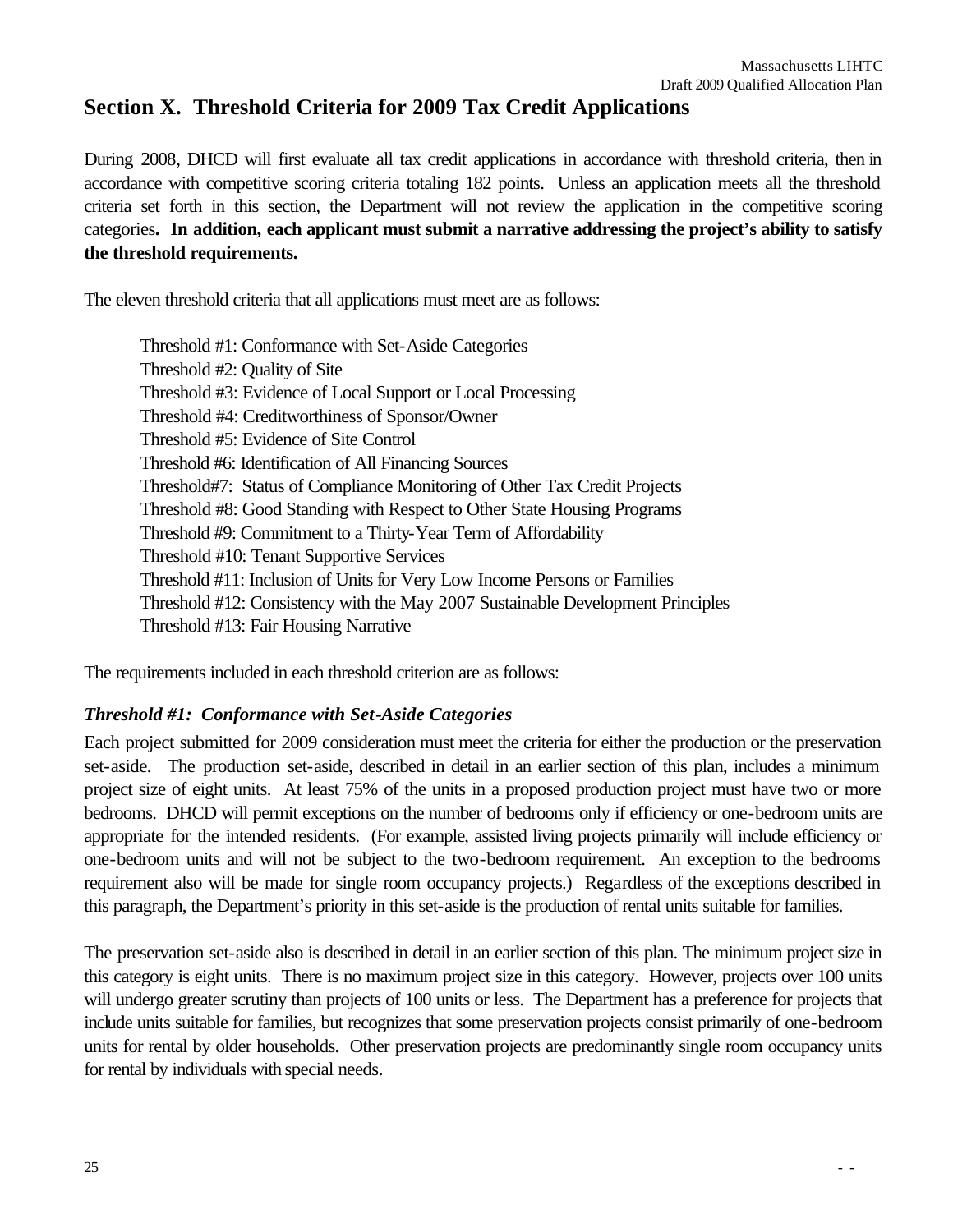#### *Threshold #2: Quality of Site*

The quality of the site is one of the most fundamental aspects of any housing project. Like other lenders, both public and private, the Department ideally wishes to fund only those projects in outstanding locations, on problemfree sites. However, in reality, many tax credit applications represent existing, occupied residential properties located on sites that are acceptable, but not ideal. Additional applications represent abandoned or distressed properties that previously were occupied by tenants or homeowners. The sites of these properties also may be less than ideal.

The Department anticipates that some 2009 applications will represent occupied or previously occupied HUD properties. If DHCD were making the decision on quality of site, it might not agree with the decision already made by the U.S. Dept. of HUD. Since a whole class of applications includes sites that have been accepted by the federal housing agency, DHCD has elected not to evaluate "site" as a competitive category in 2009.

However, every 2009 application submitted for consideration still must include a site acceptable, by Department standards, for the proposed housing use. Sponsors should review their sites in light of the May 2007 sustainable development principles outlined in Section II of this QAP. Although site characteristics that are generally consistent with the May 2007 sustainable development principles may be present more often in urban areas, the Department believes that there are opportunities for housing development in all communities. Infill sites near services and transportation, buildings for adaptive re-use, former commercial or industrial sites, and other "smart growth" opportunities exist in rural and suburban communities. The Department encourages the development of projects in such locations, especially since such projects tend to offer greater opportunity to underserved racial and ethnic groups.

Before preparing a One-Stop Affordable Housing Application, each tax credit sponsor should contact DHCD's tax credit staff to schedule a site review. The Department will presume that a site is acceptable if it currently is the location of an occupied housing project, with no significant change proposed to the tenant group to be served. However, DHCD staff will still conduct an on-site assessment using, among other measures, the May 2007 sustainable development principles. To schedule a site review, the tax credit sponsor should contact the Department at least one month prior to the competition deadline for submitting applications. With less than one month's notice, the Department may not be able to conduct a site visit prior to the competition deadline.

#### *Threshold #3: Evidence of Local Support or Local Processing*

In an ideal world, every affordable housing project would have the support of two key constituencies: its neighbors and the elected leaders of the community. Unfortunately, many projects lack local support, whether from the owners of abutting properties, local elected officials, or both. In some cases, support is withheld for good reason; in other cases, support is unreasonably withheld. In general, DHCD encourages applications from tax credit projects that have full local support. Projects with the support of the chief elected official will be rewarded in the competitive scoring criteria.

Sponsors sometimes may submit applications for DHCD's credit authority for projects that are not locally supported. If a sponsor/owner cannot demonstrate local support, he or she must instead demonstrate through a written narrative accompanying the One-Stop application substantial efforts to respond to local concerns and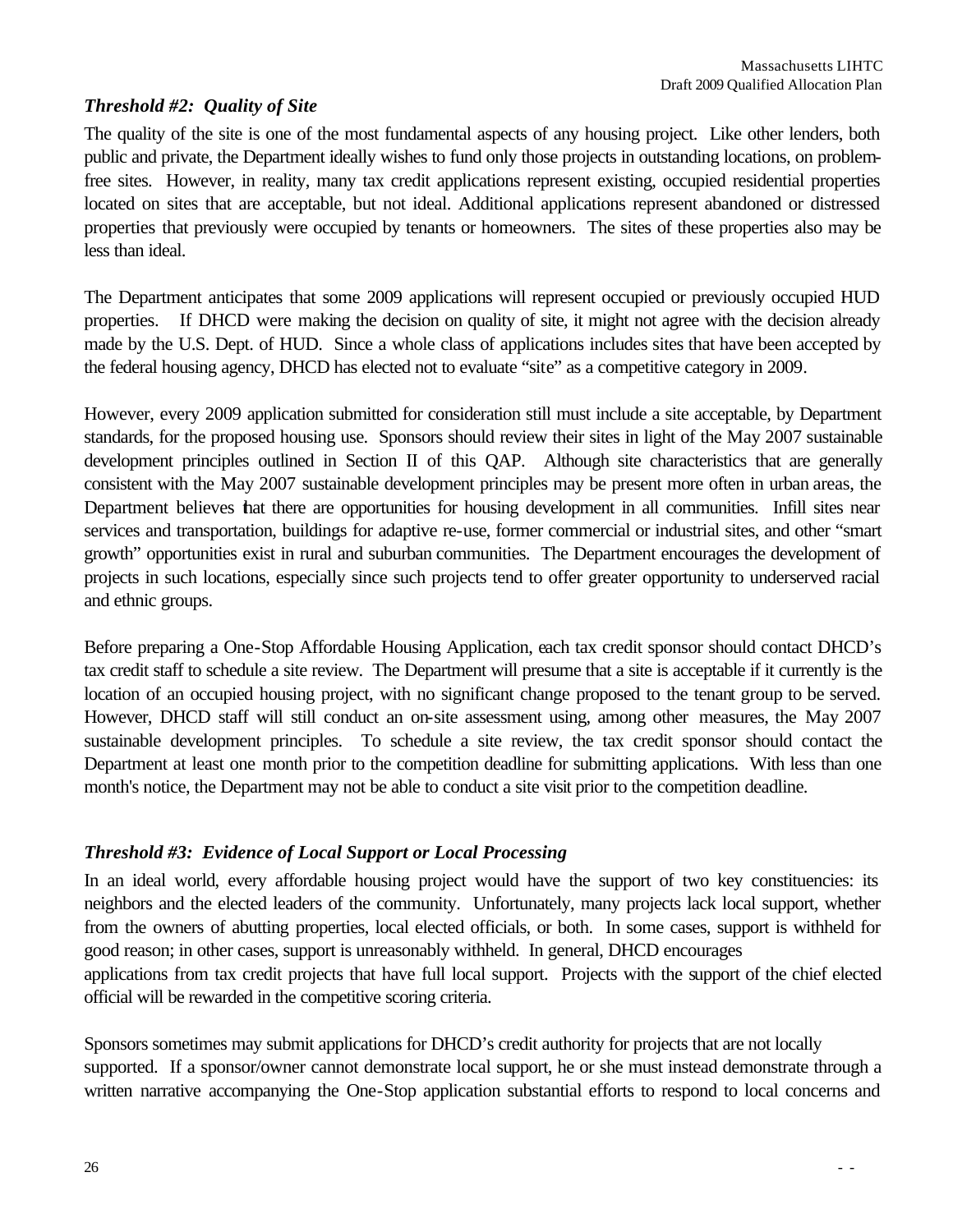obtain the chief elected official's support. If DHCD is not satisfied that the sponsor/owner has made every reasonable effort to obtain support, the Department will reject the tax credit application. Sponsors of HOPE VI projects **must** have the written support of the chief elected official of the community in which the housing will be located in order to be eligible to receive an award of credit through DHCD.

With respect to local contributions, numerous projects submitted for tax credit consideration are located in municipalities that have their own funds through federal sources (i.e. Community Development Block Grant monies, the HOME Program, etc.), or through other sources. For projects located within such municipalities, DHCD typically requires a local contribution of funds in order for the project to receive tax credit consideration.

#### *Threshold #4: Creditworthiness of Sponsor/Owner*

The Department will accept tax credit applications from sponsoring entities that are creditworthy by DHCD standards. The standards of creditworthiness include the following:

- 1) The debt obligations of a partner or other principal of the sponsor/developer entity and the proposed mortgagor/owner entity are paid current;
- 2) No liens exist against property owned by the partner or other principal;
- 3) The partner or other principal of the sponsor/developer entity and the proposed mortgagor/owner entity has not failed to respond to a public filing such as a lien or a judgment;
- 4) The sponsor/developer entity and the proposed mortgagor/owner entity (including any affiliates) have not experienced any event(s) of foreclosure over the past five years.
- 5) The sponsor/developer entity and the proposed mortgagor entity (including any affiliates) have not declared bankruptcy.

In general, a corporation will not be considered creditworthy if there are tax liens against the corporation, its affiliates, its subsidiaries, or its properties. In addition, if there is a bankruptcy lien against the corporation, it will not be considered creditworthy. DHCD also will determine whether a corporate sponsor is current in payments to its creditors and will require a certificate that all state tax payments are current. The Department will require that a sponsor certify that all of the standards of creditworthiness listed above have been satisfied as part of the One-Stop application submission package.

DHCD is considering entering into a Memorandum of Understanding (MOU) with the Internal Revenue Service in order to obtain tax information useful in determining an applicant's creditworthiness and good standing with the agency. If an MOU is executed during 2009, DHCD reserves the right to require that all tax credit applicants complete Form 8821, Tax Information Authorization (Rev. 9-98), naming DHCD as the appointee to receive tax information.

#### *Threshold #5: Evidence of Site Control*

The project sponsor must be able to demonstrate full control of all land and buildings included in the project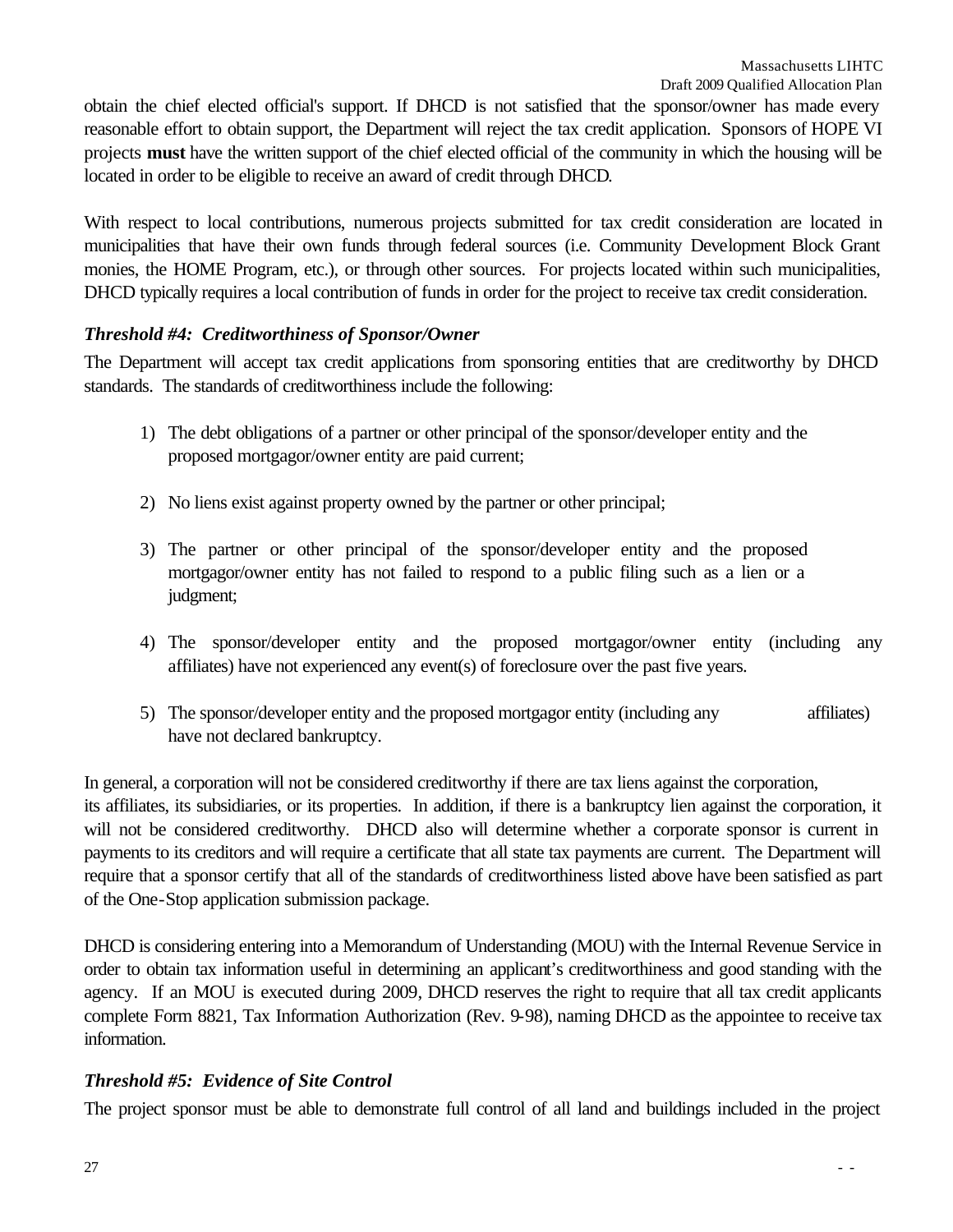through a fully executed agreement such as an option agreement, a purchase or sale agreement, or another similar instrument. The instrument demonstrating site control must include a sales price and an expiration date. The expiration date of the instrument should extend at least eight weeks beyond the tax credit application deadline. Ownership of a note and assignment of a mortgage when combined with other factors may constitute full site control in certain limited circumstances.

The "Competitive Scoring System" section of this plan discusses the Code requirement for incurring costs which meet the so-called ten percent test. Property acquisition often serves as a substantial portion of these costs. If a project sponsor receives a tax credit reservation and later cannot meet the ten percent test, DHCD risks losing the credits. In order to avoid this potential outcome, DHCD attempts to ascertain that sponsors have full site control of all properties included in their respective projects.

The Department will consider all relevant circumstances in determining whether the site control threshold has been satisfied.

#### *Threshold #6: Identification of All Financing Sources*

In the One-Stop Affordable Housing application, the sponsor of each tax credit project must identify funding sources sufficient to cover all development and operating costs. The sponsor may not be able to submit firm financing commitments for all sources by the application submission deadline. However, at minimum, the sponsor must submit documentation demonstrating a strong interest from each financing source. All sponsors are expected to submit strong letters from lending sources and a tax credit syndicator or investor. During 2009, DHCD will place particular emphasis on the letters from syndicators and investors.

#### *Threshold #7: Status of Compliance Monitoring of Other Tax Credit Projects*

Many development team members submitting projects for 2007 consideration previously have participated in the development of tax credit projects that now are occupied. These projects may already have been monitored to determine compliance with Section 42 of the Internal Revenue Code. DHCD will not accept 2009 applications for tax credits if the proposed development team includes members who are affiliated with existing projects for which Forms 8823 ("Low income Housing Credit Agencies Report of Noncompliance") have been issued for material and/or continuing, but curable, non-compliance. In addition, DHCD may not accept applications from developers of tax credit projects financed in previous years with outstanding compliance monitoring fees due to the agency. These restrictions apply to all members of the development team. (Ownership and management of a project constitute an affiliation.) Before submitting a 2009 application, a sponsor/owner must verify that all team members can meet this threshold requirement.

#### *Threshold #8: Good Standing with Respect to Other State Housing Programs*

Many development team members submitting 2009 tax credit applications have participated in other

DHCD-assisted projects. All key members of a development team seeking 2009 tax credits must be in good standing with DHCD with respect to other DHCD-assisted projects. As one example, many tax credit developers have used state HOME assistance. If a developer -- or other key team member -- participated in a state-assisted HOME project that has been monitored and determined to be out of compliance, DHCD will not accept a 2009 tax credit application from a team that includes this team member.

As another example, if a key team member has not made satisfactory progress on an earlier DHCD-assisted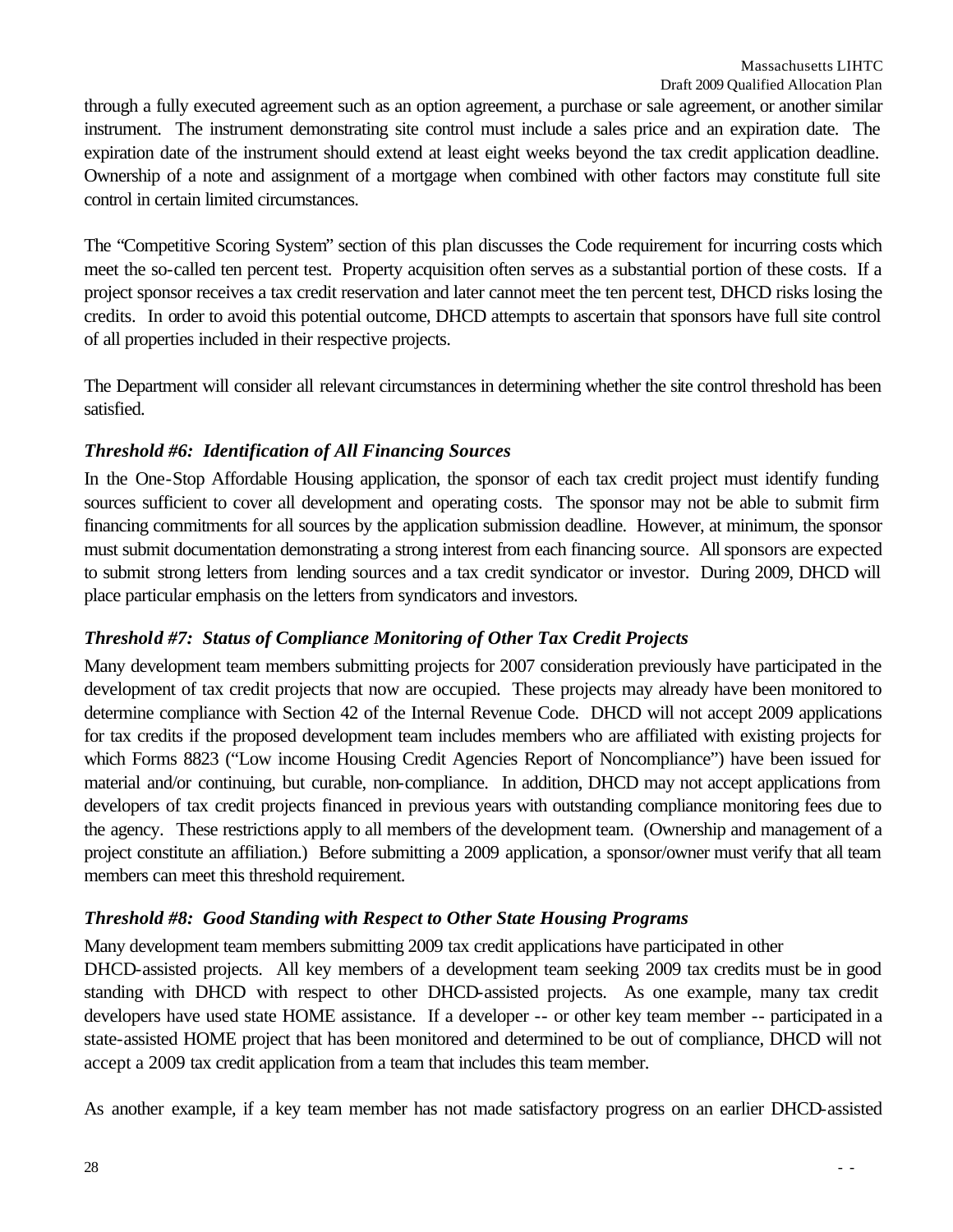project, the Department may not accept a 2009 tax credit application that includes this team member. Developers of tax credit projects financed by DHCD in previous years will not be considered in good standing with the agency unless compliance monitoring and/or tax credit processing fees have been paid in full for all their existing projects. Before submitting a 2009 tax credit application, the sponsor/owner must determine that the following members of the team are in good standing with DHCD: consultant; architect; contractor; management agent; attorney. Obviously, the sponsor/owner also must be in good standing with DHCD.

#### *Threshold #9: Commitment to a Thirty-Year Term of Affordability*

The sponsor/owner of each 2009 application must commit to at least a thirty-year term of affordability. With respect to affordability, the sponsor/owner must commit:

- To maintain the tax credit project as low income rental housing for at least 30 years; and
- To offer to the state an opportunity to present a "qualified contract", as such term is defined in Section 42 of the Internal Revenue Code, for the purchase of the project after expiration of the term of the Agreement.

Each tax credit project owner will be required to sign a Tax Credit Regulatory Agreement and Declaration of Restrictive Covenants ("the Agreement") before receiving the IRS Form(s) 8609. In the Agreement, the owner will be required to submit to DHCD a written request one year before expiration of the term of the Agreement (i.e., applicable term of affordability) for DHCD to procure such a qualified contract.

#### *Threshold #10: Tenant Supportive Services*

Sponsors of some tax credit projects, including assisted living projects and HOPE VI projects, provide extensive supportive services for their tenants. The cost of services at assisted living properties and HOPE VI projects is part of the total development cost of the projects. At other tax credit projects, developers – especially non-profit developers -- work with neighborhood groups, churches, local schools, and local employers to attempt to create opportunities for their tenants. The services ultimately available at these projects are not part of total development cost but may prove highly beneficial to both tenants and owners over time. In the 2009 Qualified Allocation Plan, DHCD is requiring each applicant for credit to provide a narrative with the One-Stop funding application describing services available in the community to the existing or future tenants of the project. Developers do not necessarily have to pay for the services, but must identify the services and indicate how they will notify tenants, on a regular basis, of opportunities for education and employment training, and other important services.

#### *Threshold #11: Inclusion of Units for Very Low Income Persons or Families*

DHCD requires sponsors of 2009 9% tax credit applications to reserve ten percent of the total number of units in their projects for persons or families earning at or below 30% of area median income. Sponsors seeking allocations of 4% credit for primarily affordable projects will be required to reserve ten percent of the total number of units in their projects for persons or families earning less than 30% of area median income. If a tax credit sponsor is utilizing tax exempt financing and seeking an allocation of 4% tax credits for a mixed income project with at least 50% of the units at market rates, the sponsor must reserve 15% of the total affordable units for persons or families earning less than 30% of the area median income.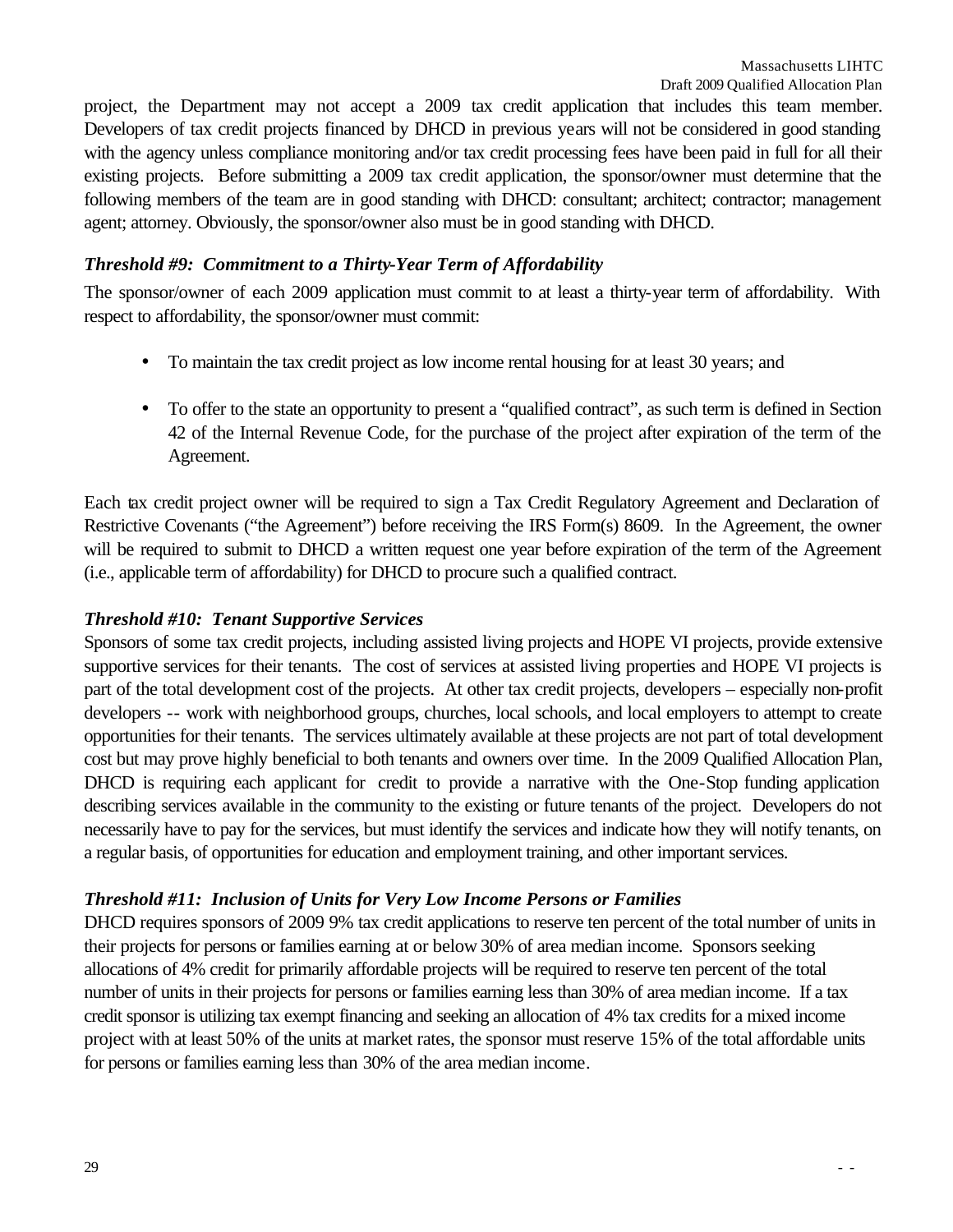#### *Threshold #12: Consistency with the May 2007 Sustainable Development Principles*

The May 2007 sustainable development principles will be applied as a threshold for projects seeking state funding from DHCD and its partner entities. A listing of the principles can be found on pages five and six of this document.

#### *Threshold # 13: Fair Housing Narrative*

Each sponsor must provide a narrative describing how the project location and type, tenant selection plan, and other applicable policies and procedures will further the Department's Fair Housing Principles provided in Appendix I. The narrative also should clearly describe the efforts that will be made to ensure affirmative fair marketing and outreach to those households and individuals least likely to apply for the affordable units within a project.

**Each tax credit applicant must submit a narrative addressing the project's ability to satisfy all threshold requirements listed above and on the preceding pages.**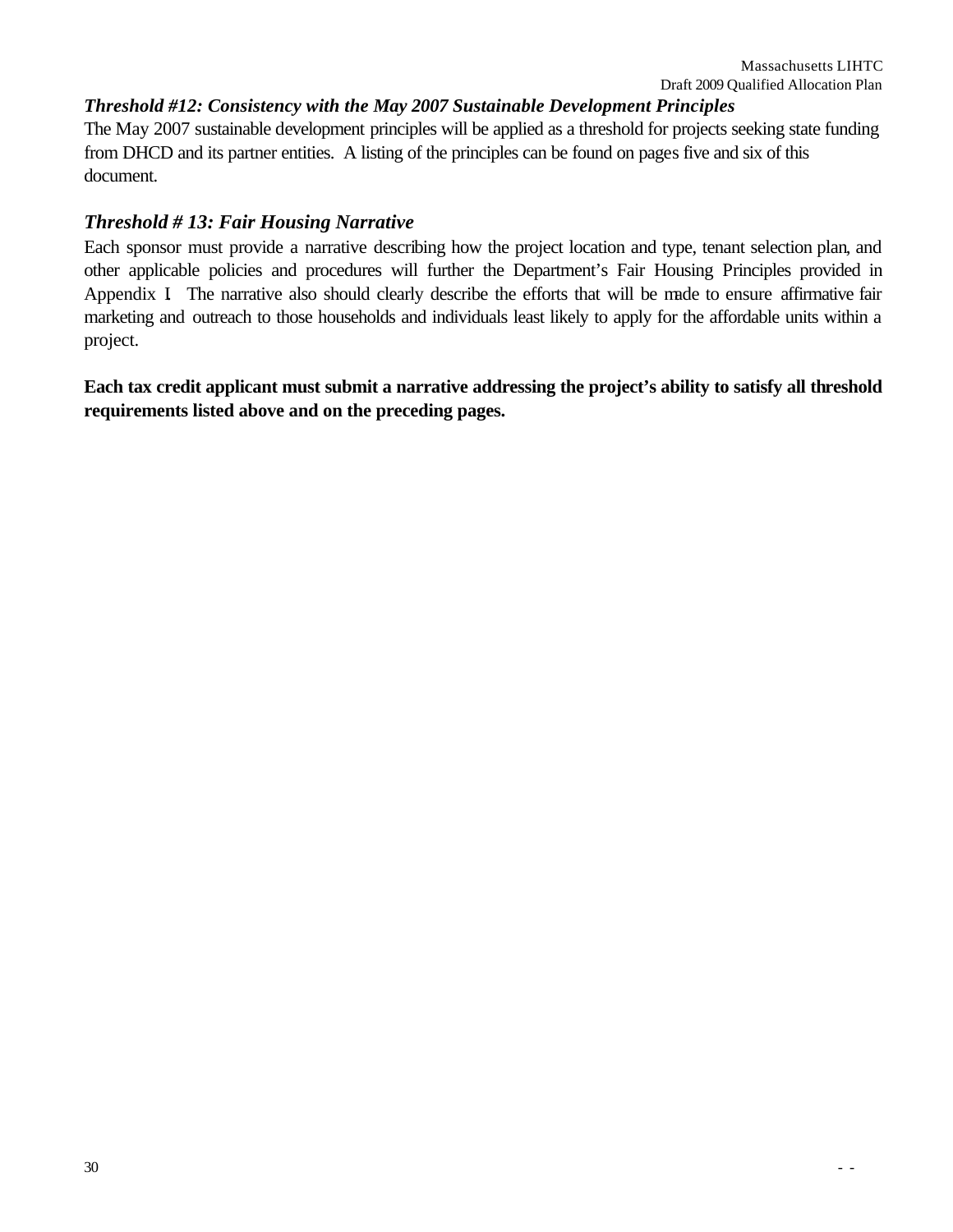## **Section XI. The Competitive Scoring System**

During 2009, DHCD will evaluate all tax credit applications first in accordance with threshold criteria, then in accordance with competitive criteria, totaling 182 points. Applications for projects that meet all applicable threshold criteria will be scored in two competitive categories totaling 182 points. The two competitive categories are:

- I) Fundamental Project Characteristics -- 100 points
- II) Special Project Characteristics -- 82 points

The threshold criteria are set forth in the preceding section of this plan. The components of the two competitive categories are as follows:

#### **Fundamental Project Characteristics**

A total of 100 points is available in this category, which includes the five fundamental components of any affordable housing project, regardless of type. The five fundamental components, valued equally at 20 points each, are:

- A. Financial Feasibility
- B. Design
- C. Development Team
- D. Marketability
- E. Readiness to Proceed

Each of the five components of "Fundamental Project Characteristics" is described in detail below and on the following pages. Every tax credit application must score at least 12 points in each of the five components of fundamental project characteristics. If an application scores fewer than 12 points in any of the five categories, it will not receive an allocation of tax credits during 2009. If an application scores at least 12 points in each of the five categories, totaling at least 60 points, it will be evaluated and scored in the second competitive category, "Special Project Characteristics".

If a project is evaluated favorably and receives a 2009 allocation of credit, the sponsor should note that later modifications to the project may result in a re-evaluation by the Department. If a project is modified substantially, the allocation may be withdrawn. DHCD reserves the right to suspend further review of a project once it has identified that the project has failed in any one of the categories included in "fundamental project characteristics."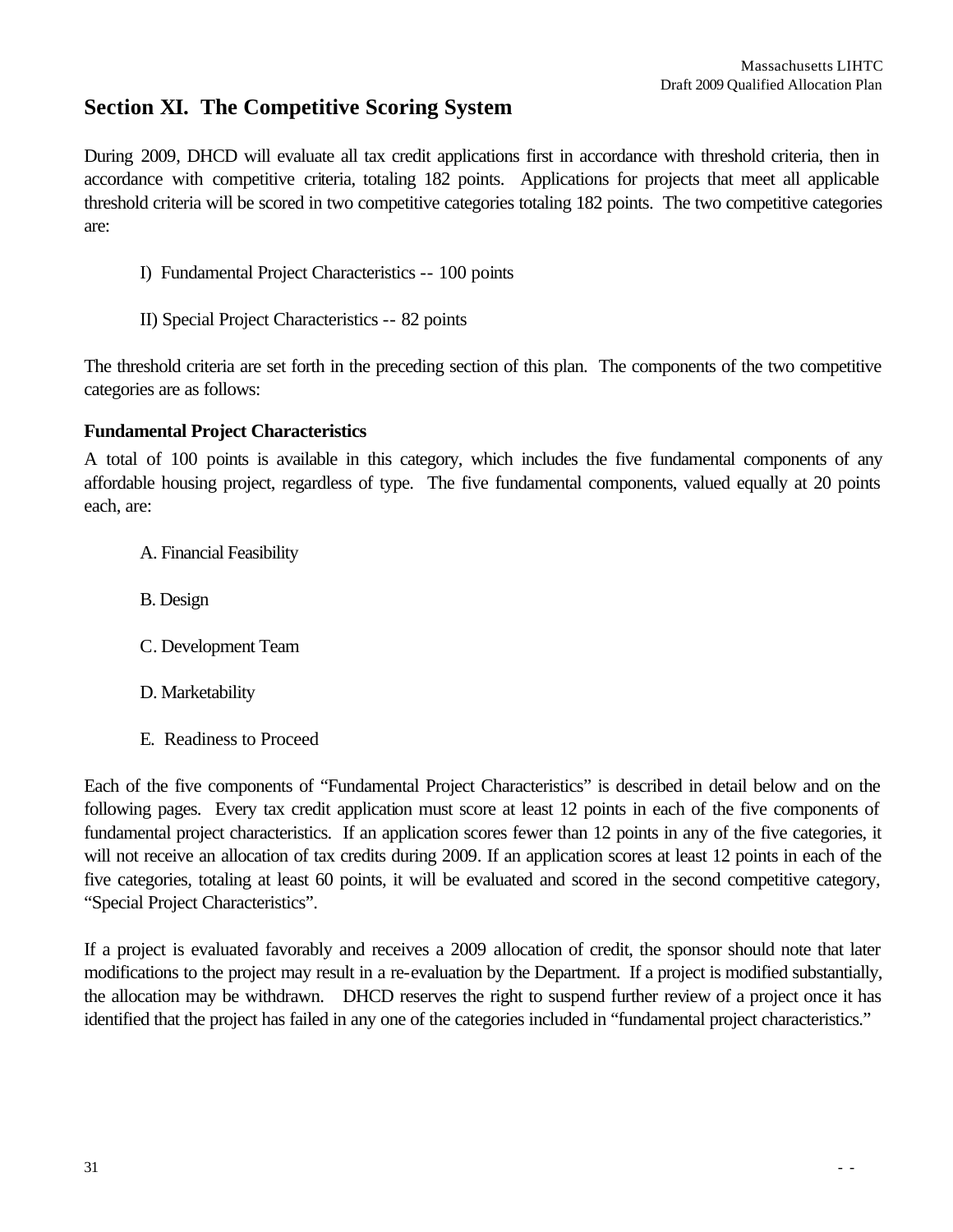#### **A. Financial Feasibility -- 20 points total; 12 points required minimum**

The information contained in the One-Stop Affordable Housing Application must demonstrate to DHCD's satisfaction that the proposed project is financially feasible during construction and after completion. The sponsor/owner must include in the application solid evidence of financing commitments from construction and permanent lenders. The sponsor/owner must include a comprehensive letter of interest from a syndicator or investor. The quality of the letter is of utmost importance in 2009. The sponsor/owner must identify sufficient financing sources for all project uses in the One-Stop application. The operating proformas included in the application must include trending assumptions and debt service coverage acceptable by current industry standards and explicitly acceptable to DHCD.

The amount of equity raised per tax credit dollar is determined by market forces and, therefore, is subject to change. For 2009 underwriting purposes, DHCD will assume that each project sponsor will obtain \$.75 per tax credit dollar available for development costs. In determining the financial feasibility of the proposal, DHCD will consider the adequacy of the developer's fee and overhead to cover any gap that would result if an equity raise lower than \$.75 per tax credit dollar is achieved.

Sponsor/Owners are encouraged to refer to the Program Guidelines for the Low Income Housing Tax Credit Program dated January 2007 for further details regarding recommended financing. A sponsor/owner using assumptions that deviate from the DHCD-recommended assumptions must justify such deviations to DHCD's satisfaction.

#### **B. Design -- 20 points total; 12 point minimum required score**

The design elements and the proposed scope of work for each 2009 tax credit project will be reviewed by architects and/or cost estimators under contract to DHCD. The architects and/or cost estimators will evaluate the architectural aspects of each project to determine:

- Whether the project conforms with all applicable laws, regulations, code requirements, including those specific to accessibility;
- Whether the project has incorporated certain aspects of "universal design" to increase accessibility (see attached checklist in Appendix G);
- Whether the architectural treatment is appropriate, given community standards and the surrounding neighborhood, as well as the project site;
- Whether proposed amenities are sufficient, appropriate for the target population, but not excessive;
- Whether the site layout and site design adequately address environmental issues; parking needs; rainwater management; appropriate open space requirements; outdoor improvements appropriate for the target population, visitability, etc.;
- Whether the owner/developer has incorporated energy conservation measures that exceed those required by the Building Code, and whether the project complies with energy efficient building envelope guidelines such as EPA's Energy Star standards, for appliance and light fixture selection as well as air sealing and insulation measures, which will result in both greater comfort and operating cost efficiencies;
- Whether the owner/developer has incorporated material selection consistent with promoting a healthful interior environmental quality;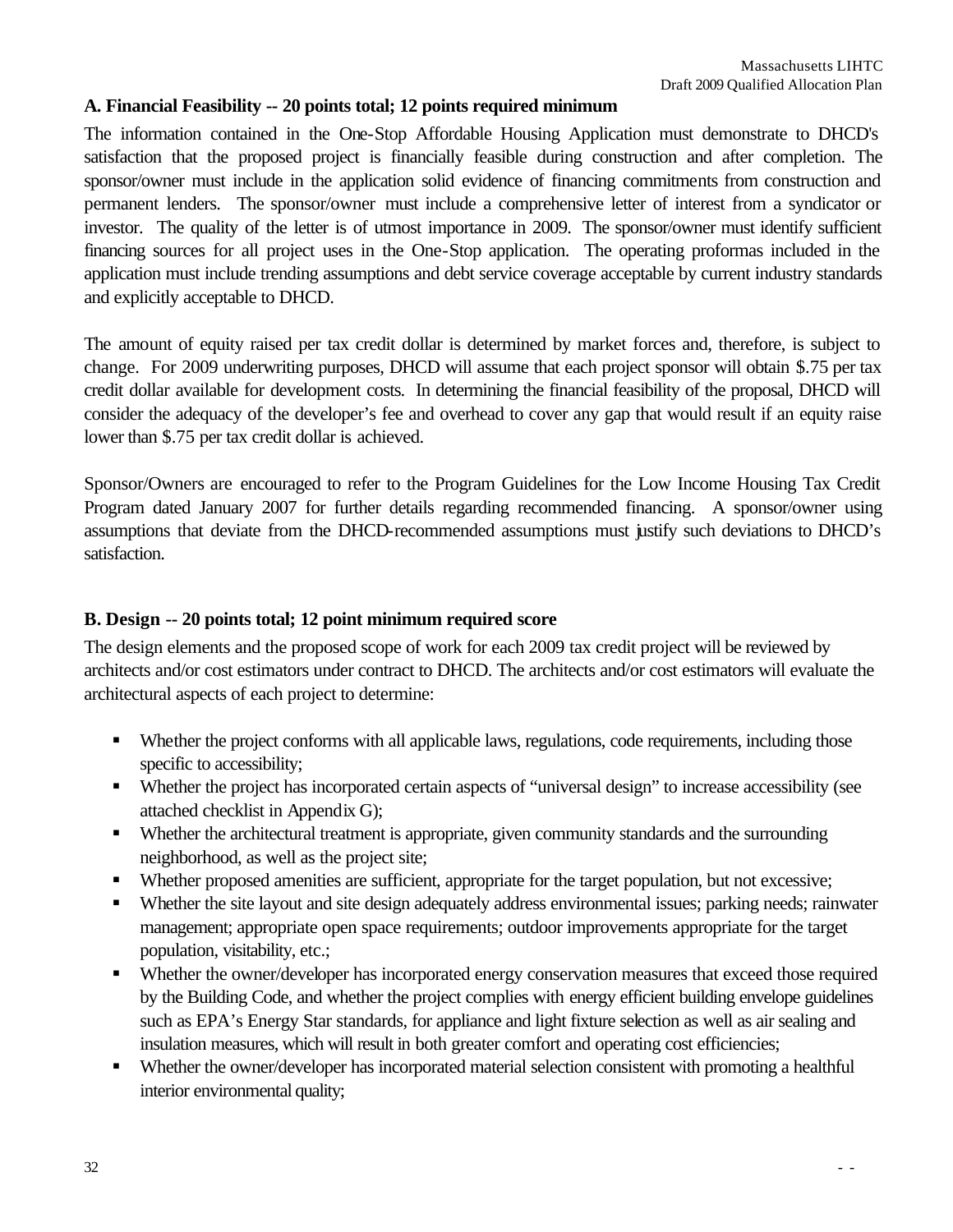Massachusetts LIHTC

Draft 2009 Qualified Allocation Plan

- ß Whether the owner/developer has incorporated mechanical ventilation measures to control humidity and promote good indoor air quality;
- Whether the owner/developer has provided interior CO detectors as mandated by state regulations;
- Whether the project conforms to state and local coded-mandated regulations for water conservation requirements (1.6 gal toilets, low-flow devices, etc.) as well as storm water retention/recharge. The sponsor should identify and advance water conservations measures that go beyond state/local regulations;
- ß Whether developer has provided for sufficient construction oversight, building envelope testing, and building system commissioning to ensure that the design and efficiency measures are properly installed and adjusted.

Project designs that incorporate site planning, exterior envelope detailing and mechanical system technologies to achieve energy efficiency are preferred. Demolition, renovation, and construction processes that result in waste reduction and conservation of resources are preferred. Building materials that are local in origin, that are durable, that incorporate recycled content, or that avoid toxic materials, are preferred. Sponsors must submit the completed forms found in Appendix H to demonstrate the measures that were utilized to achieve high performance and efficiency. Sponsors also should submit the accessibility checklist found in Appendix G in order to enable our reviewing architects to better evaluate the accessibility provision of each project.

In order to be considered eligible for tax credit funding, all units should be built with 3 distinct networks:

- One network installed for phone using CAT5e or better wiring.
- A second network for data installed using CAT5e or better, networked from the unit back to a central location (or a similarly configured wireless data network).
- A third network for TV services using COAX cable.

Costs associated with installing the data network are eligible development cost expenses. This will be a threshold requirement in the design scoring section. Sponsors of projects that do not include the above in their plans and specifications may not be considered eligible for a tax credit award.

In general, DHCD will follow the HOME Rental Program Guidelines and Regulations with respect to the minimum unit and room sizes, minimum suggested counter space, etc., for tax credit projects. With respect to the rehabilitation of existing structures, these minimum standards are intended for guidance and should be met wherever possible. The Department recognizes that, in some cases, constraints such as existing partitions, walls, plumbing, or excessive construction costs will prevent compliance with these

standards. If a sponsor determines that it is not feasible to comply with all the HOME standards, he or she should provide an explanation in the tax credit application.

As was the case during 2008, DHCD will require during 2009 that each sponsor include in his or her application a construction cost proforma prepared by a qualified contractor or architect or a qualified construction cost consultant. DHCD also will require that all sponsors of existing projects submit a letter from the primary lender supporting the construction cost proforma and the proposed scope of work and confirming that such costs cannot be funded in part through a mortgage increase. **In addition, in accordance with industry recommended practices, sponsors of projects applying for funding under the preservation set-aside must submit a capital needs assessment that adequately supports the scope of proposed improvements to the Department's satisfaction. A qualified, licensed architect or engineer must perform this study.**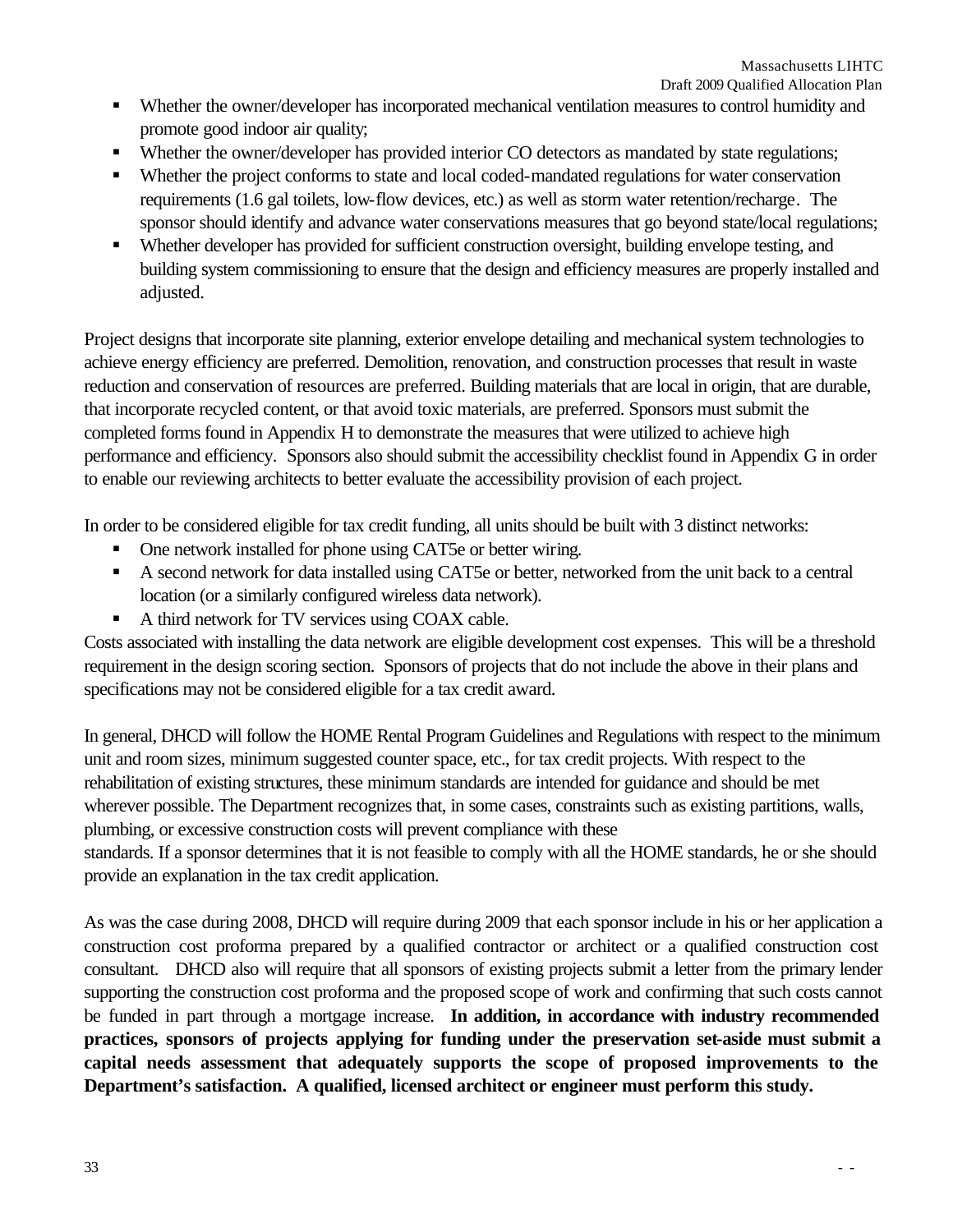In cases where the developer and the general contractor are affiliated, a qualified, unrelated third party contractor, architect or qualified construction cost consultant must prepare the construction cost proforma. Related party contractors are subject to the maximum allowable builder's profit and overhead and general requirements indicated in the Program Guidelines as well.

#### **C. Development Team -- 20 points total; 12 point minimum required score**

The key members of the development team are the owner/developer; the consultant; the architect; the contractor; the management agent; and the attorney. DHCD will review the background of the key team members to determine:

- Prior successful experience in developing tax credit projects
- Financial strength
- Physical and financial condition of other properties developed by the sponsor/owner
- Prior experience on other DHCD-assisted projects
- Inclusion of SOMWBA-certified Minority/Women's Business Enterprise members on the team as sponsor/owner; management agent; contractor.
- Inclusion of SOMWBA-certified Minority/Women's Business Enterprise members on the team as architect; attorneys; syndicators; accountants; consultants.

The intent of this scoring category is to identify those teams capable of financing and developing complicated tax credit projects and managing the projects successfully after completion and occupancy. The scoring in this category will reflect whether members of the team currently own or manage troubled properties. The scoring also will reflect whether members of the team recently have been involved with other DHCD-assisted projects that have not progressed to DHCD's satisfaction. In addition, the scoring will reflect whether the team includes members who are M/WBE certified in Massachusetts by the State Office of Minority and Women Business Assistance (SOMWBA).

To determine the application score in this category, the Department will evaluate the capacity of each key member of the team as identified in the One-Stop. Sponsors of tax credit projects should note that they have two options with respect to identifying a general contractor:

- 1) A sole contractor can be listed in the One-Stop, and the Department will evaluate the capacity of that contractor as part of the scoring process; or
- 2) The names of three possible general contractors can be listed in the One-Stop, and the Department will evaluate all three entities for scoring purposes. If the sponsor chooses this option, the score for the contractor will be the average of the scores for each of the three entities listed.

Whether the sponsor chooses to make the final selection of a contractor before or after submitting the tax credit application, certain subcontract bidding processes must be followed to the Department's satisfaction. If a general contractor is selected before the project is submitted, the sponsor will have to demonstrate at a later time that subcontractors were selected through a process demonstrating competitive pricing of construction. This requirement will be a condition in the tax credit reservation letter. If the sponsor elects to choose a contractor after receiving a tax credit reservation, he or she must select the lowest qualified bidder from a pool of at least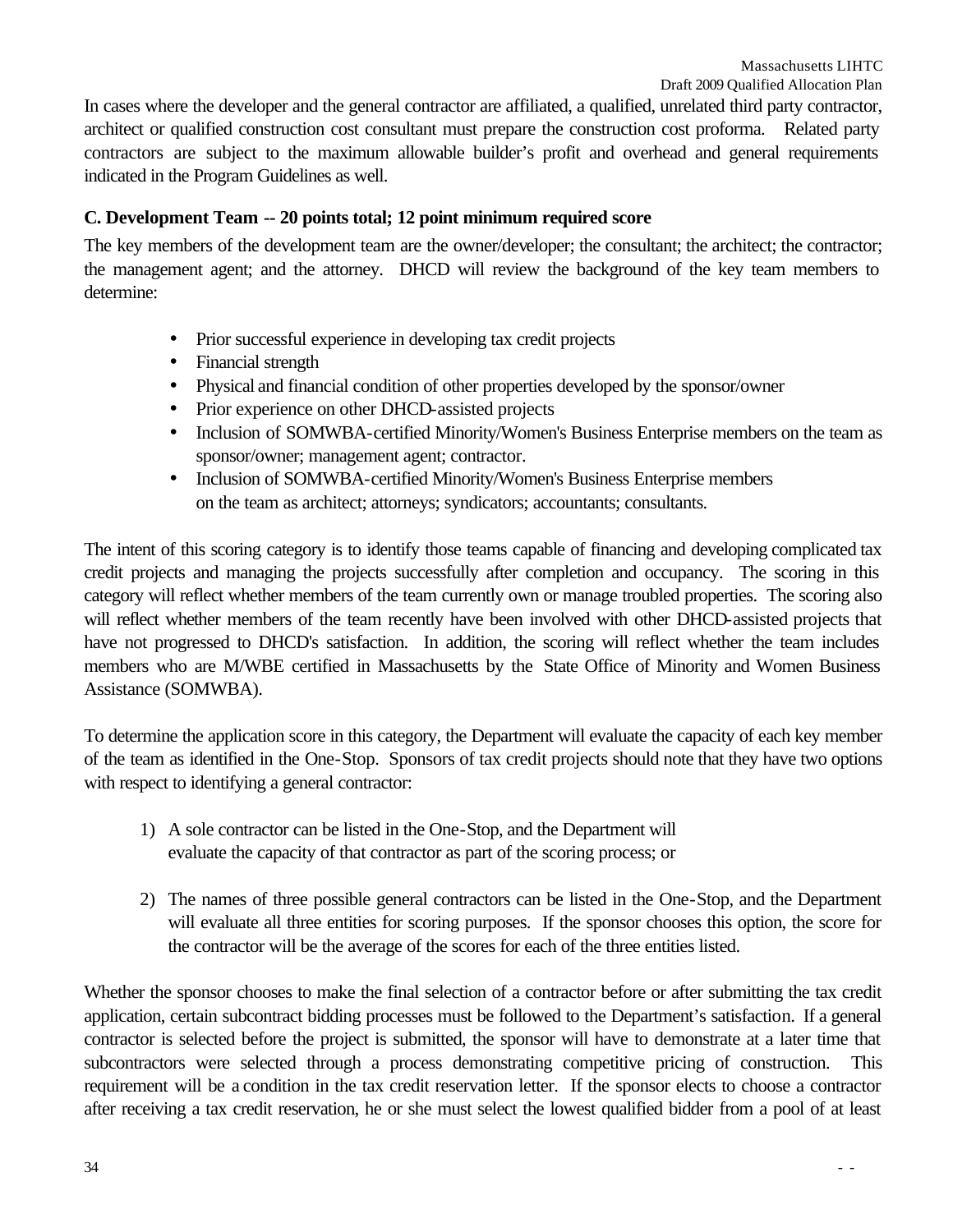three bidders and must document the selection process to the Department's satisfaction. Again, this requirement will be a condition in the tax credit reservation letter.

Regardless of which approach the sponsor selects, the Department will require a submission describing bidding procedures later in the tax credit process.

In order to ensure that management entities have adequate experience in managing tax credit properties, DHCD reserves the right to require tax credit compliance training as a condition of its funding award.

#### **D. Marketability-- 20 points total; 12 points required minimum**

Unless a market exists for the proposed project, the project will fail. **The sponsor/owner identified in each 2008 tax credit application must include in the One-Stop Affordable Housing Application a detailed market study prepared by a qualified professional acceptable to DHCD. This Internal Revenue Service requirement applies to all projects, whether production or occupied preservation projects.**

The National Council of Affordable Housing Market Analysts (NCAHMA) has adopted guideline documents detailing its standards for definitions and content in an affordable housing market study. These guideline documents have been included as Appendix F to this allocation plan. The Department will accept membership in the NCAHMA organization as indication that the market analyst is a qualified professional acceptable to the Department. DHCD strongly encourages sponsors to direct their market analyst to produce a market study consistent with NCAHMA guideline materials and standards.

If, during the course of its review, DHCD determines that the market study submitted with the application is inadequate, DHCD will require the sponsor/owner to submit a new market study. An application that includes a market study that does not confirm the viability of the proposed project will in all likelihood not score the minimum points required in this category. The market study included in the application should address need and demand in the specific housing market, including typical sales prices, rental rates for various types of projects, vacancy rates. The market study should include the sponsor/owner's analysis of why the proposed project will be competitive.

As part of the determination of marketability, DHCD will conduct an independent evaluation of housing need. This evaluation will investigate the project's marketability including whether the project is located:

- a) In a community in which the public housing waiting list exceeds, by a ratio of three to one, the total number of existing federal and state public housing units available for the proposed population (not including units occupied by federal or state rental assistance certificate holders); or
- b) In a community in which there is no public family housing; or
- c) In a community where the rent burden is greater than 30%. Rent burden is defined as the median percentage of gross income spent on housing in the community in which the proposed project is located.

Sponsors of projects for populations with special needs and/or persons with disabilities (including assisted living facilities) should carefully address the anticipated demand for the proposed project and the reasons why the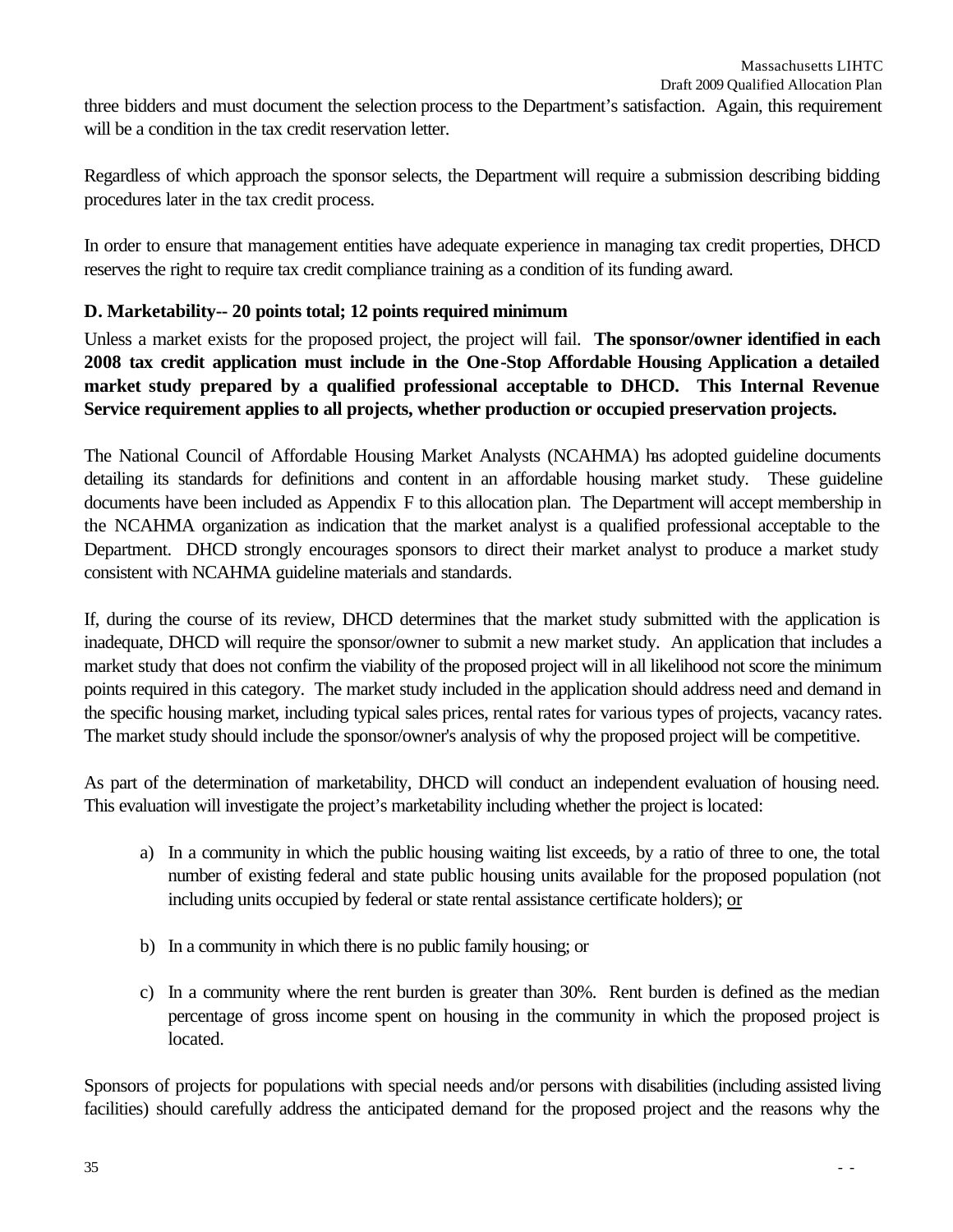project will be attractive to the particular consumer group(s). Sponsors of these projects must include a resident social services plan acceptable to DHCD. DHCD will place special emphasis on the market study for assisted living applications. Given the marketing issues that some assisted living projects have encountered, DHCD may require significant additional documentation from sponsors of such projects. It has become clear to the Department that assisted living projects are particularly difficult to market and operate successfully over time. Sponsors of new assisted living projects will have to make an exceptional case to the Department as to why their projects should be considered for tax credits and other DHCD resources.

DHCD also will review every proposed project's rent structure. In general, the proposed rents will be compared to rents for comparable, unassisted units in the subject market. DHCD also may consider such market factors as home sales, rentals, and average vacancy levels. Additional factors to be evaluated include, but are not limited to, the sponsor's comparables submitted with the One-Stop application and/or market study information, newspaper ads, etc. In determining the feasibility of the projected rents, DHCD will use Section 8 contract rents only if satisfactory evidence of a housing assistance payments contract is included with the One-Stop application. If an executed payments contract is not included, DHCD will compare the proposed rents to the lower of the current HUD FMR for the area or to comparable market rents for the area.

DHCD also will evaluate the sponsor/owner's marketing and outreach plan. All sponsor/owners should include a detailed plan with their respective applications. The plan must indicate in detail how the sponsor intends to market to and attract underserved populations to the project, indicating persons with disabilities and minority households.

#### **E. Readiness to Proceed -- 20 points total; 12 points required minimum**

The sponsor/owner of each tax credit application must demonstrate to DHCD's satisfaction the ability to meet the Internal Revenue Service Code ten percent test and to receive a carryover allocation in timely fashion. The ability of the sponsor to attract an investor obviously is critical to readiness. For projects receiving a reservation of tax credits in the first half of the calendar year 2009, the sponsor/owner must incur costs, no later than the close of calendar year 2009, which are more than ten percent of the project's reasonably expected basis. In keeping with recent amendments to the IRS Code, a sponsor/owner receiving a reservation of tax credits in the second half of the calendar year 2009 will have an additional six months from the date of the 2009 carryover allocation or binding commitment (or until June 30, 2010) to meet the ten percent test. The Department recognizes that ten percent test deadlines could be further extended but, at this time, has decided to extend the ten percent test deadline by six months, rather than longer. **Sponsor/Owners must include with the One-Stop a narrative that addresses the proposed costs to be incurred in meeting the ten percent test as well as an anticipated timeframe for meeting the test.**

The One-Stop application should include evidence of progress in areas including but not limited to land use and zoning approvals, environmental and historic reviews, ability to close on sources of financing, and so on. All applications for projects seeking tax credits should include an ASTM Phase One environmental site assessment for all properties in the project and any other applicable environmental reviews including but not limited to lead, asbestos, and radon testing. For properties located in historic districts or designated as buildings having historical significance, the sponsor/owner must include in a narrative the status of required historical approvals and evidence that the Massachusetts Historical Commission review process is underway or completed. **A sponsor seeking tax credits for a project that requires a comprehensive permit under Chapter 40B should be advised that the Department will not issue a reservation of tax credits until the sponsor has been granted the**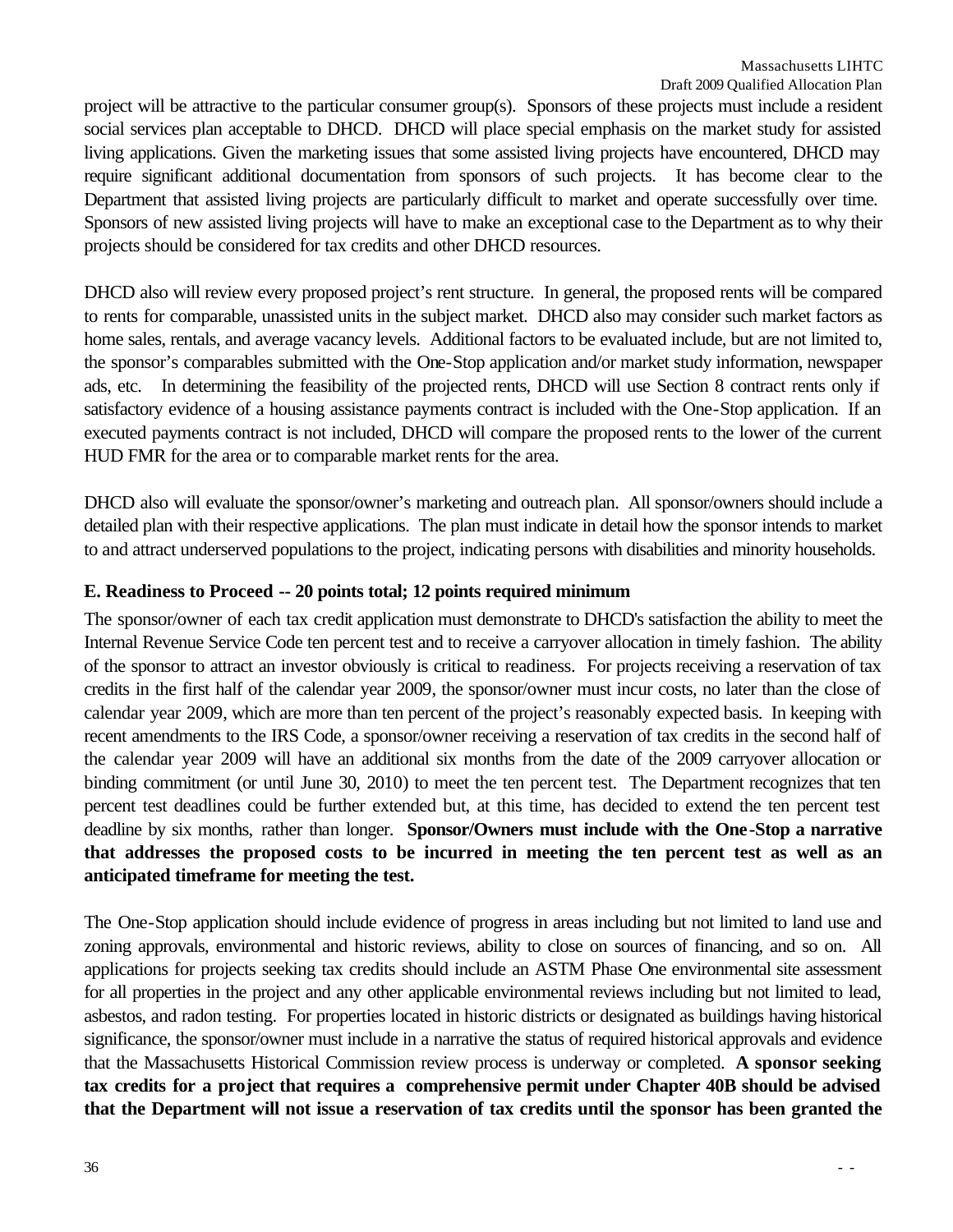Massachusetts LIHTC Draft 2009 Qualified Allocation Plan

# **comprehensive permit from the local zoning board of appeals and until the requisite appeals period has ended.**

During 2009, DHCD will give special consideration in this scoring category to projects that were submitted during a previous competition but not selected for funding, if DHCD determines that the project sponsors have addressed all issues that prevented them from receiving an earlier allocation.

## **Special Project Characteristics**

The Department has designed this scoring category to encourage and reward projects that include some of the characteristics DHCD would most like to support in affordable housing projects. The points in this category are available to projects that include the following special characteristics:

- Official local support
- Part of a comprehensive neighborhood planning effort
- Inclusion of MBE/WBE members on the development team
- Non-profit sponsorship
- Special needs groups and/or persons with disabilities as intended consumers
- Inclusion of market rate units in the project
- Location in a community with less than 10% subsidized stock
- Conformance with Section 42 Code preferences
- Emphasis on environmentally friendly design
- Enhanced accessibility
- Proximity to transit
- Location in low poverty area

The Department values all of these project characteristics. The maximum points available per category are described on the following pages:

## **Official Local Support -- 4 Points Maximum:**

DHCD will award up to four points to any application with a letter of support from the chief elected official of the community to benefit from the tax credit project. The support letter must specifically endorse the proposed project. The number of points awarded in this category will depend, in part, on whether the chief elected official commits local resources to the project and the extent to which the chief elected official offers support and resources in furtherance of the Department's Fair Housing Principles provided in Appendix I.

## **Inclusion in a Comprehensive Neighborhood Revitalization Effort -- 2 Points Maximum:**

Some proposals for tax credit projects are part of neighborhood plans prepared and endorsed by municipal officials. DHCD will award up to two points for 2008 applications that include some or all of the following features:

• Evidence that the proposed project is part of a formal neighborhood plan approved by the chief elected official of the municipality. The formal plan must be a written plan with the neighborhood delineated; target properties identified; proposed demolition, rehabilitation, and new construction identified; etc.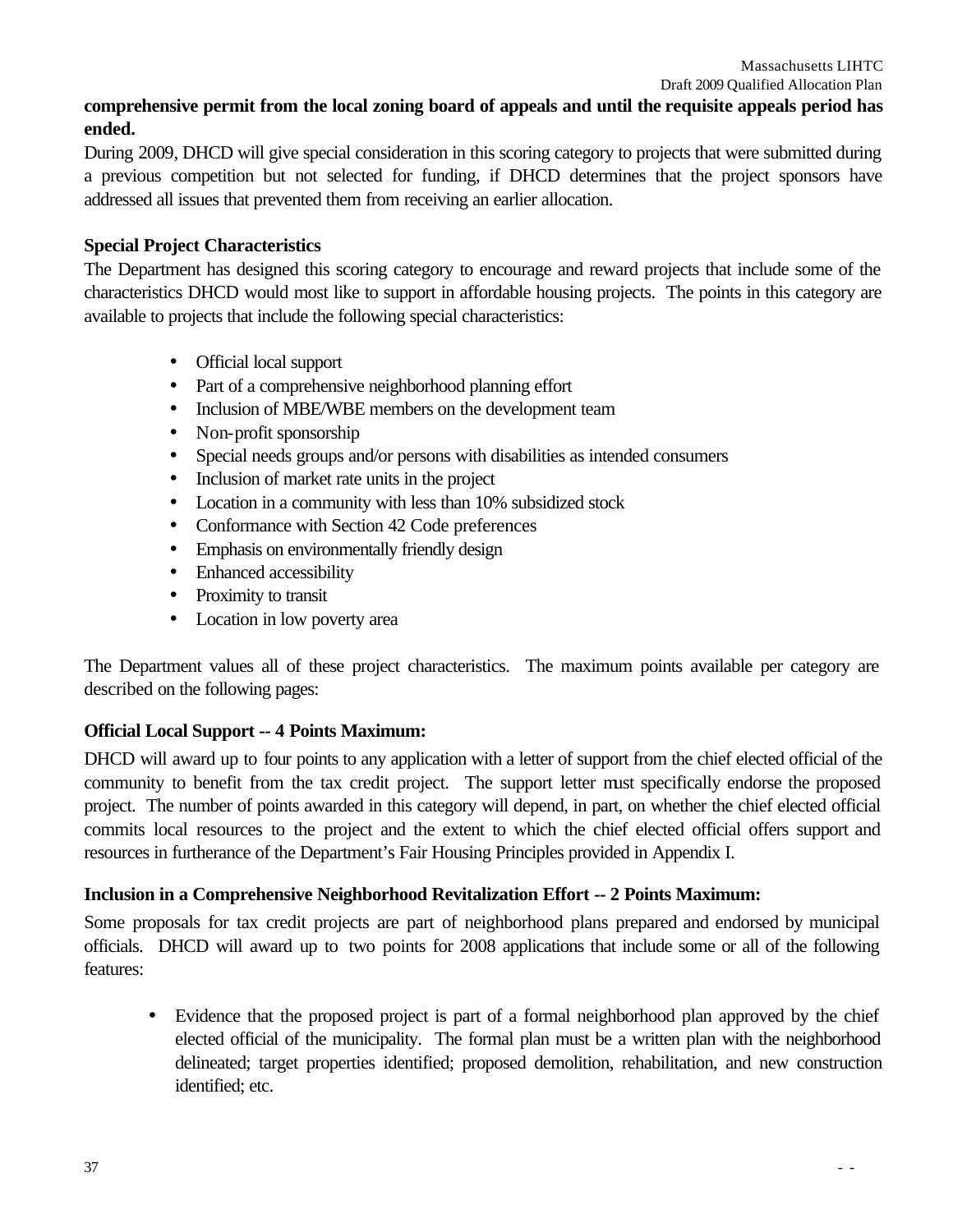- The plan also must include reliable information on local housing need, including current characteristics of the neighborhood's housing stock; supply and demand for affordable rental and ownership units within the neighborhood, etc.
- The plan must indicate how the neighborhood revitalization effort incorporates and coordinates housing related amenities such as transit, employment, community services, and affordable homeownership opportunities.
- Evidence that the proposed project is located in a qualified census tract.
- If the funding application seeks tax credits for a project with expiring use restrictions, the neighborhood plan must address the importance of the project, the need for preservation of the units, and the other housing options available to residents if the preservation effort is not successful.

## **MBE/WBE Membership on the Development Team -- 6 Points Maximum:**

If the project sponsor, general contractor, or management agent is certified by the State Office of Minority and Women Business Assistance (SOMWBA) as a Minority Business Enterprise (MBE) organization or a Women's Business Enterprise (WBE), DHCD will award six points in this category. If another key member of the development team -- the architect; the developer's consultant; the attorney; the accountant, the syndicator -- is SOMWBA-certified as MBE or WBE, DHCD will award a maximum of three points in this category. (It is important to note that six points will be awarded only if the sponsor, contractor, or management agent is MBE or WBE certified by SOMWBA.) No points will be awarded for development team members who are certified in trades not to be used at the proposed project nor will points be given for any subcontractors who are not under contract with the owner. All SOMWBA certifications must be current in order for the application to receive points.

## **Non-Profit Sponsorship -- 4 Points Maximum:**

Section 42 of the Internal Revenue Code requires that each allocating agency award at least 10% of the annual credit available to projects sponsored by non-profit organizations. In addition to meeting the Section 42 requirements, DHCD wants to encourage non-profit sponsorship of tax credit applications. These applications often represent community-based projects that have strong local support and are critical to the redevelopment of troubled neighborhoods. DHCD will award four points in this category to any tax credit application sponsored by a non-profit organization that meets the qualifications in Section VIII.

## **Special Needs Groups and/or Persons with Disabilities as Intended Consume rs -- 8 Points Maximum:**

DHCD will award eight points in this category to projects with at least 15% of the units set aside for individuals or households with special needs and/or persons with disabilities. This category includes but is not limited to tenants with developmental disabilities; formerly homeless households making the transition to permanent housing; individuals with children; frail elderly to be served in assisted living projects; and so on. However, the points will be available only if the project design, amenity package, and services package are appropriate, in DHCD's estimation, for the intended residents. For example, if the sponsor of an assisted living project does not include adequate common space or services in the tax credit application, no points will be awarded in this category. Projects designed to serve the elderly but not intended as assisted living developments will not be eligible for points in this category.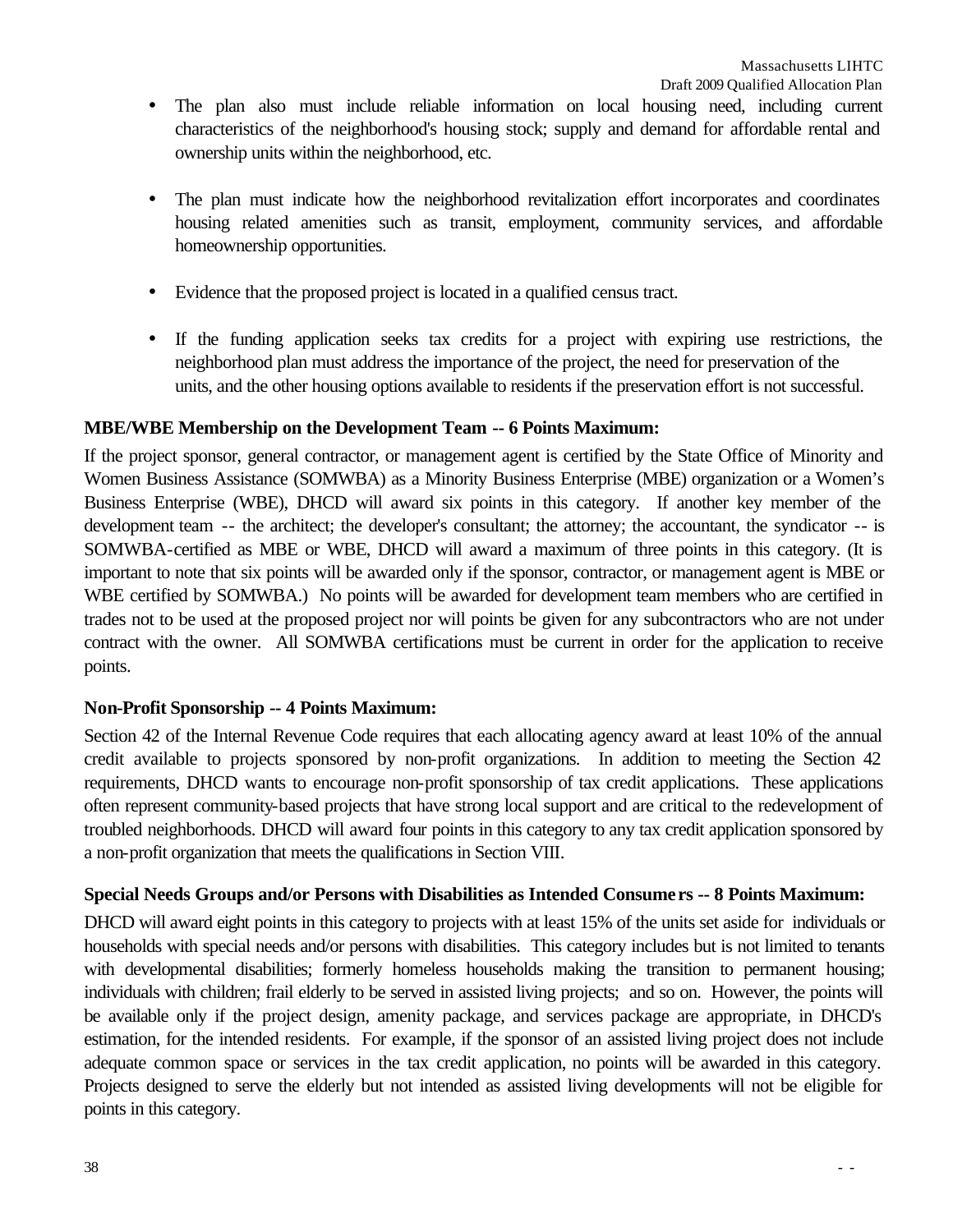## **Inclusion of Market Rate Units in the Project -- 6 Points Maximum:**

The Department will award six points to a tax credit application that includes at least 50% market rental units. Three points will be awarded to a project with at least 25% market rental units. DHCD will award points in this category only if the marketing information presented by the sponsor and confirmed by the Department supports the proposed mix of market and affordable units.

## **Location in an Opportunity Area-- 14 Points Maximum:**

DHCD will award up to fourteen points to any family housing project located in an "opportunity area" defined as a municipality which has less than 10% subsidized housing and a census tract within that municipality where the poverty rate is below 15%. Poverty levels of the project's surrounding areas also will be considered. The sponsor must provide a detailed affirmative fair marketing plan for attracting those tenants least likely to apply based on the location of the units. DHCD will make this determination based on a municipality's percentage of low and moderate income housing as identified in DHCD's most recent subsidized housing inventory. The Department wishes to encourage development in such communities, as long as the proposed projects are consistent with the May 2007 sustainable development principles and the Department's Fair Housing Principles provided in Appendix I. The sponsor must provide detailed affirmative fair marketing plan for attracting those tenants least likely to apply based on the location of the units.

## **Conformance with Section 42 Code Preferences -- 6 Points Maximum:**

In this category, the **total** number of points available to any project is six.

## **Extended Term of Affordability**

DHCD will award six points in this category to applications whose sponsors commit to an affordability term in perpetuity. Three points will be awarded to applications whose sponsors commit to a 50-year term of affordability. The extended terms of affordability will be included in the project's regulatory agreement. If a project receives points in this category, DHCD will not permit the term of affordability to be reduced at a later date.

## **Lowest Income Population to be Served**

DHCD will award six points in this category to projects whose sponsors commit to renting at least 15% of the tax credit eligible units to individuals or families with incomes at or below 30% of median income. If a project receives points in this category, DHCD will require the sponsor's commitment to be included in the project's regulatory agreement. Units intended to count towards this set-aside must be clearly identified in the application in order for the project to earn points in this category.

## **Projects Located in Qualified Census Tracts**

DHCD will award six points in this category to a project located in a qualified census tract, the development of which contributes to a concerted community revitalization plan. Internal Revenue Code 42 (d)(5)(C)(ii) defines "Qualified Census Tract" as any census tract designated by the Secretary of HUD in which 50 percent or more of the households have an income less than 60 percent of area median gross income or, in certain instances, there is a poverty rate of at least 25 percent.

## **Emphasis on Environmentally Friendly Design and Enhanced Accessibility—26 Points Maximum**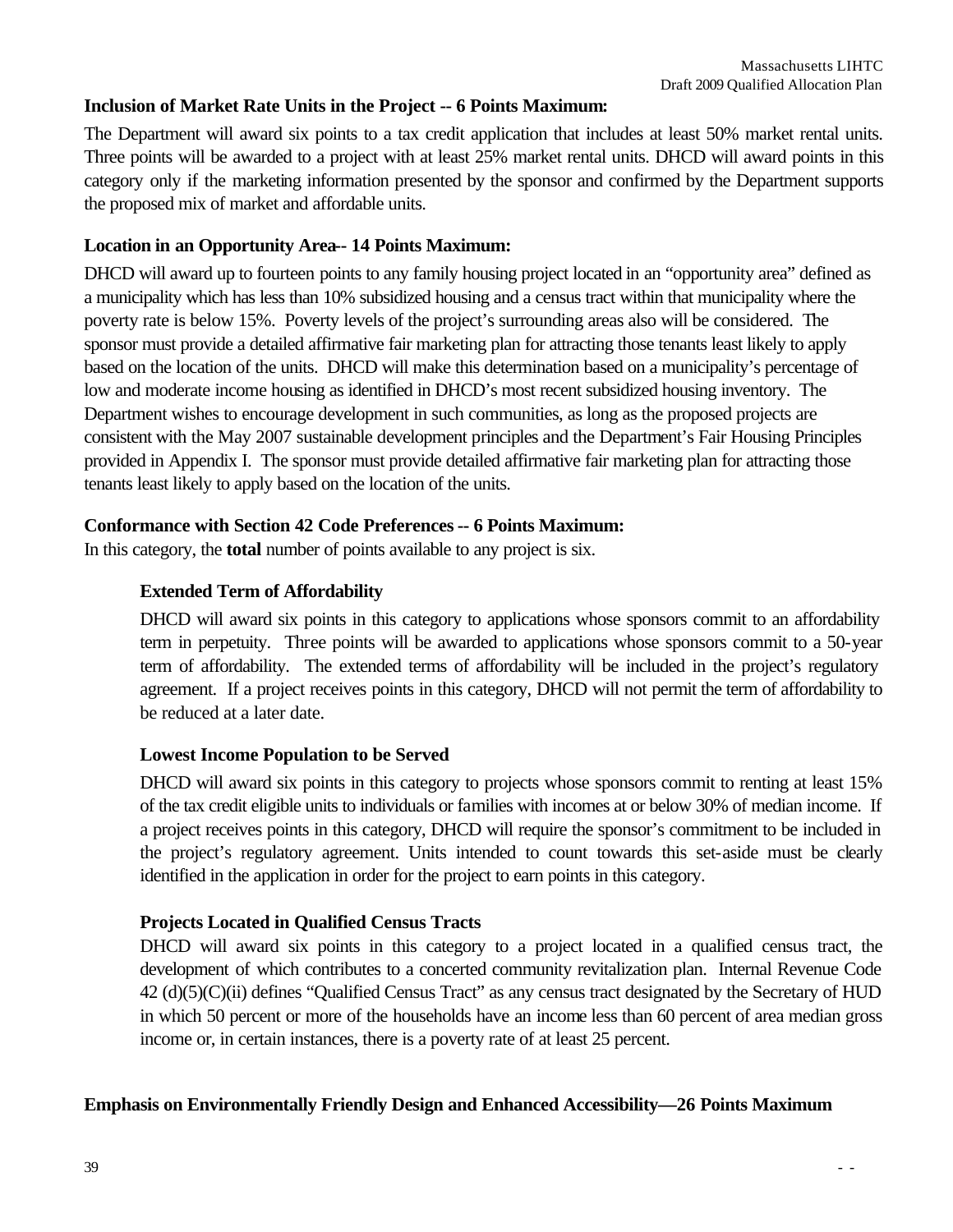DHCD will award up to 26 points in this category for projects that meet the following design criteria.

## **Energy Efficient Envelope Design—5 Points Maximum**

DHCD will award up to five points to projects where the exterior envelope has been insulated beyond requirements of the Building Code, achieving the values listed below:

## **Walls-**

R-19 with  $2x6$  wood stud walls or R-13 plus R-3 continuous insulation with  $2x4$  wood studs or metal framing.

## **Foundation Walls-**

 $\blacksquare$  R-11 between wood studs or R-8 continuous

## **Slab-on-grade floor**-

**R**-5 at slab perimeter with a complete thermal break and R-5 continuous under slab

## **Roof-**

R-35 between wood joists or trusses, or R-30 continuous.

## **General-**

- **•** Provide a sealed vapor barrier on the conditioned side of the insulation, and a continuous air infiltration barrier around the insulated perimeter, with all joints sealed, including terminations at roof, windows and doors.
- **Install spray foam (minimally expanding) to seal and insulate around all doors and windows,** and at framing joints.
- **•** Confirm effective air-sealing measures by commissioning an independent blower door test. Results should show air leakage of less than 8 ACH50. Submit test results at the time of cost certification.
- Confirm that adequate mechanical ventilation is provided throughout in order to maintain healthy air quality.

# **Efficient Building Systems—5 Points Maximum**

DHCD will award up to five points to projects that include the following in their plans and specifications.

- Installation of boilers with an efficiency of 85% or more, or furnaces with an efficiency of 90% or more. Install controls and heat distribution systems that allow operation of the boiler or furnace at peak efficiency.
- **Installation of thermostats with an upper limit of 75 degrees Fahrenheit.**
- **Installation of an indirectly-fired domestic hot water system or a tankless hot water system.**
- No central air-conditioning systems (unless for elderly housing). If local AC units are installed, electricity must be individually metered.
- Where applicable, provision of automatic lighting controls controlled by occupancy and/or lighting conditions.
- **Installation of water conservation measures beyond those required by building code including** both domestic water system components (low/no water-use appliances and fixtures) as well as water recapturing systems- (rainwater for irrigations, graywater recycling systems, etc.).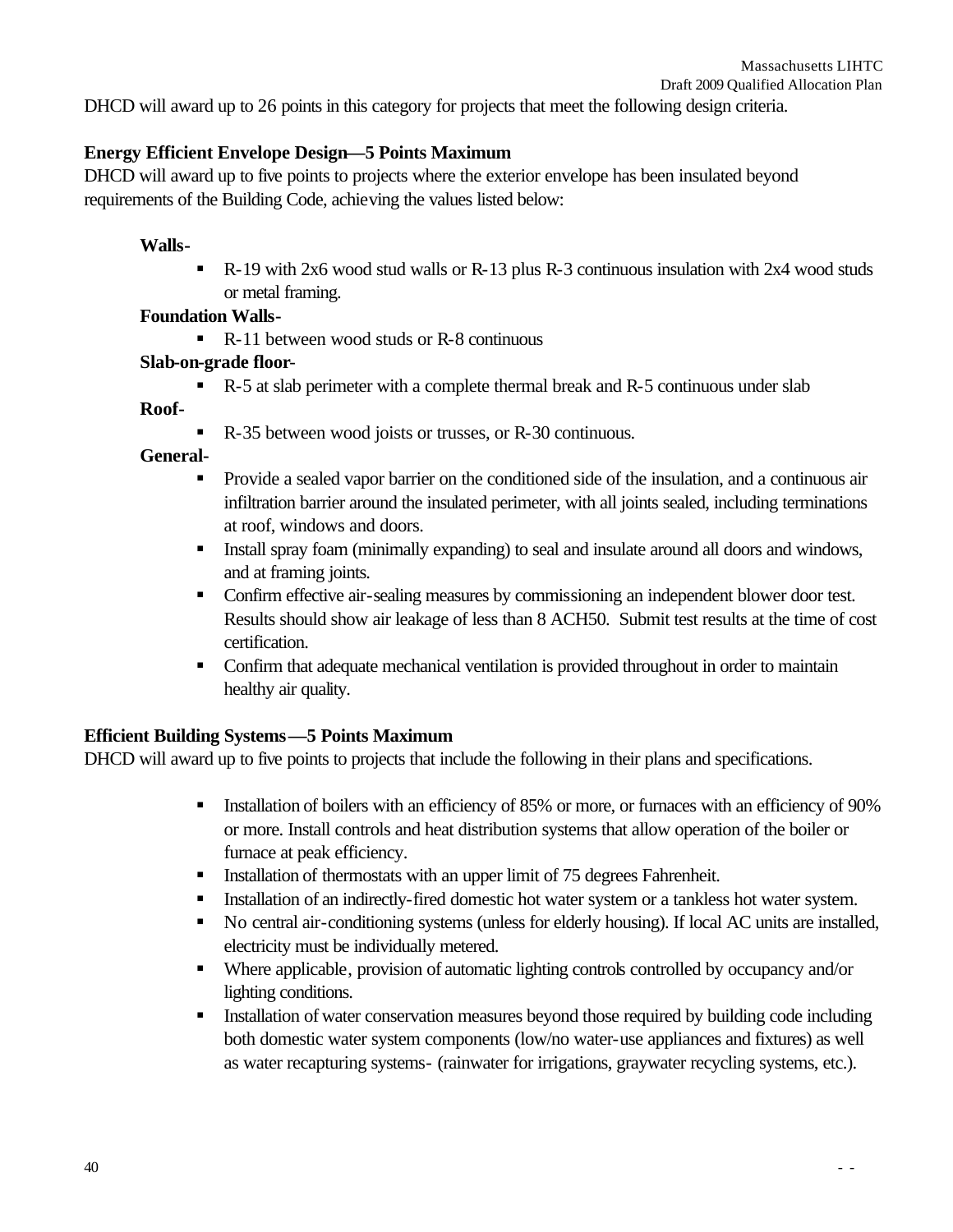## **Healthy Indoor Air Quality—4 Points Maximum**

DHCD will award up to four points to projects that include the following in the plans and specifications.

- **EXECUTE:** Installation of kitchen exhaust fans ducted to the outside.
- **•** Provision of continuous or intermittent mechanical ventilation of interior living spaces using bathroom exhaust fans.
- **Use of only low-VOC or no-VOC paints, coatings, and adhesives. Ventilate the building during** initial curing period.
- No installation of carpet, or use of only carpets specifically designed to eliminate off gassing. Use of only low-VOC carpet adhesives, or installation with tackless strips. No installation of carpets in areas of the building exposed to heavy pollutant load.
- Avoidance of interior products made with formaldehyde or urea-formaldehyde binders.
- **•** Provision of separate air exhaust systems for any building areas where janitorial or maintenance chemicals are to be stored.

## **Site Design—4 Points Maximum**

DHCD will award up to four points to projects that include the following in the plans and specifications.

- ß Where possible, orientation of buildings and structures to maximize energy-efficiency and thermal performance. Consideration of building proportions as well as solar, wind, vegetation and other factors.
- **I.** Installation of systems for the control of roof/site rainwater via groundwater recharge and/or controlled release into municipal storm sewer systems. This may include storm water retention systems (above or below ground) and/or downspouts to permeable landscape surfaces ample for percolation (including drywells where applicable).
- ß Use of native landscape plants that are drought tolerant. Avoidance of plants that are on the Massachusetts Invasive Species list. Use of native ground-cover plants in lieu of grass where appropriate. Preservation of existing trees where possible.
- **Minimization of light pollution of the night sky by avoiding over-lighting outdoor spaces and by** directing lighting toward the ground plane.
- Planting of fast-growing deciduous trees along the south side of the buildings and paved surfaces to provide summer shade.
- Installation of covered bike racks.

## **Renewable Energy—2 Points Maximum**

DHCD will award up to two points to project that include any of the following in the plans and specifications.

- $\blacksquare$  Wind energy
- **Stationary fuel cells**
- Hydro-electric power
- Solar Photovoltaics
- **Solar thermal collectors (hot water)**
- Landfill gas
- $\blacksquare$  Bio diesel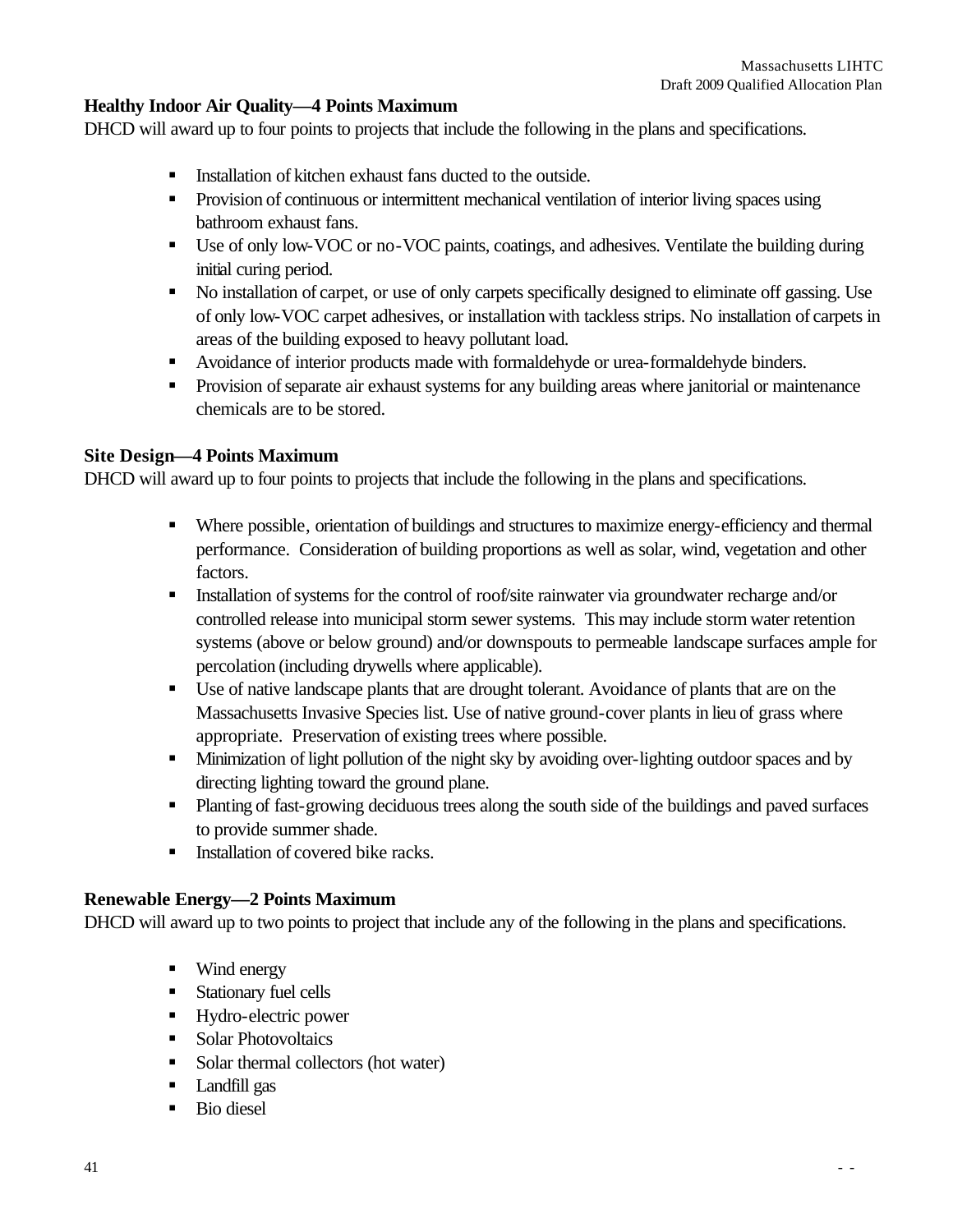## **Enhanced Accessibility—6 Points Maximum**

DHCD will award up to six points to projects that incorporate any of the following into their plans and specifications.

- **5%** or more Group 2 units (minimum 1 unit) in developments otherwise exempt from this requirement.
- ß Group 1 units in adaptive reuse projects in existing buildings where Group 1 units are not otherwise required.
- In projects that consist of 1 or 2 family dwellings, a minimum of 5% Group 2 units.
- **5%** of units outfitted with devices for vision or hearing impaired residents.
- In Group 2 units, two accessible means of egress that are not an exit stairway with areas of refuge.
- **•** Provision of features of Universal Design.
- **•** Provision of features of Visitability.

## **Proximity to Transit—6 Points**

DHCD will award six points to projects located within a half mile of a commuter rail station/stop; subway station or stop; bus station/stop; or ferry terminal.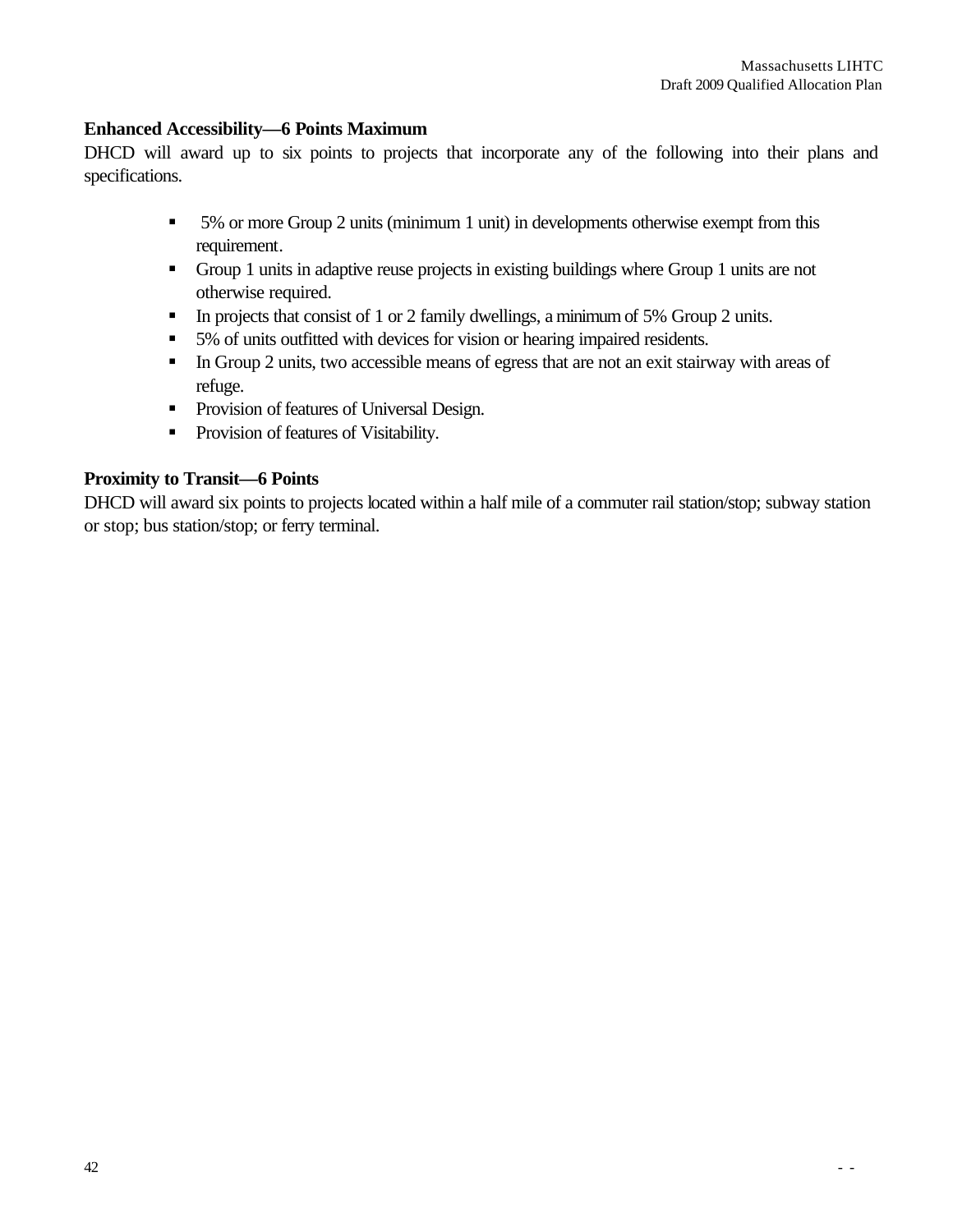# **Section XII. The Application Process for 2009 Credit**

The Department of Housing and Community Development typically awards the 9% credit through regularly scheduled competitive funding rounds. On June 25, 2009, the Department will accept applications for tax credits and other DHCD resources in support of affordable rental housing. In addition, the Department will accept a limited number of applications, meeting very specific criteria, on a rolling basis. Please refer to page 43-44 of this document for eligibility criteria for rolling applications.

## **2009 Funding Round:**

The deadline for submitting applications for the 2009 rental funding round will be June 25, 2009. All applications must be submitted on the most current version of the computerized One-Stop Affordable Housing Application. Sponsors are required to submit two disks, two copies of architectural materials, four application hard copies, and the application fee no later than the close of business on June 25, 2009 to:

> MA Department of Housing & Community Development Division Housing Development 100 Cambridge Street, Suite 300 Boston, MA 02114

Applicants should refer to the most recent Notice of Funding Availability for further instruction regarding the number of application copies required for proposals seeking multiple funding resources.

## **Applications received after the close of business on June 25, 2009 will not be reviewed. Prospective applicants are strongly encouraged to meet with DHCD tax credit staff to discuss their particular projects prior to the funding round deadline.**

In addition to the submissions to DHCD, each tax credit sponsor must provide a full copy of the One-Stop application to the chief elected official of the municipality in which the project is located. By July 22, 2009, the sponsor must submit to DHCD a certification that a One-Stop application identical to the submission to DHCD has been delivered to the chief elected official. If at any time during the competition DHCD determines that the sponsor failed to fully comply with this requirement, the Department will disqualify the sponsor's application.

The Department anticipates announcing the results of the June 2009 funding competition in October 2009.

## **2010 Funding Rounds:**

The Department anticipates scheduling two rental funding competitions in 2010. The first competition will begin in January 2010. The second competition will begin in September 2010.

## **Rolling Application Process for Projects with Prior Awards and/or Homelessness Projects**

The application process in Massachusetts for the 9% credit is a competitive process. DHCD typically accepts applications for the 9% credit as well as the Department's rental subsidy resources during regularly scheduled funding competitions. However, during 2009, DHCD reserves the right to accept a limited number of applications, representing projects with very specific characteristics, on a rolling basis. These applications will be reviewed competitively according to the same evaluation criteria used for all 9% credit applications and described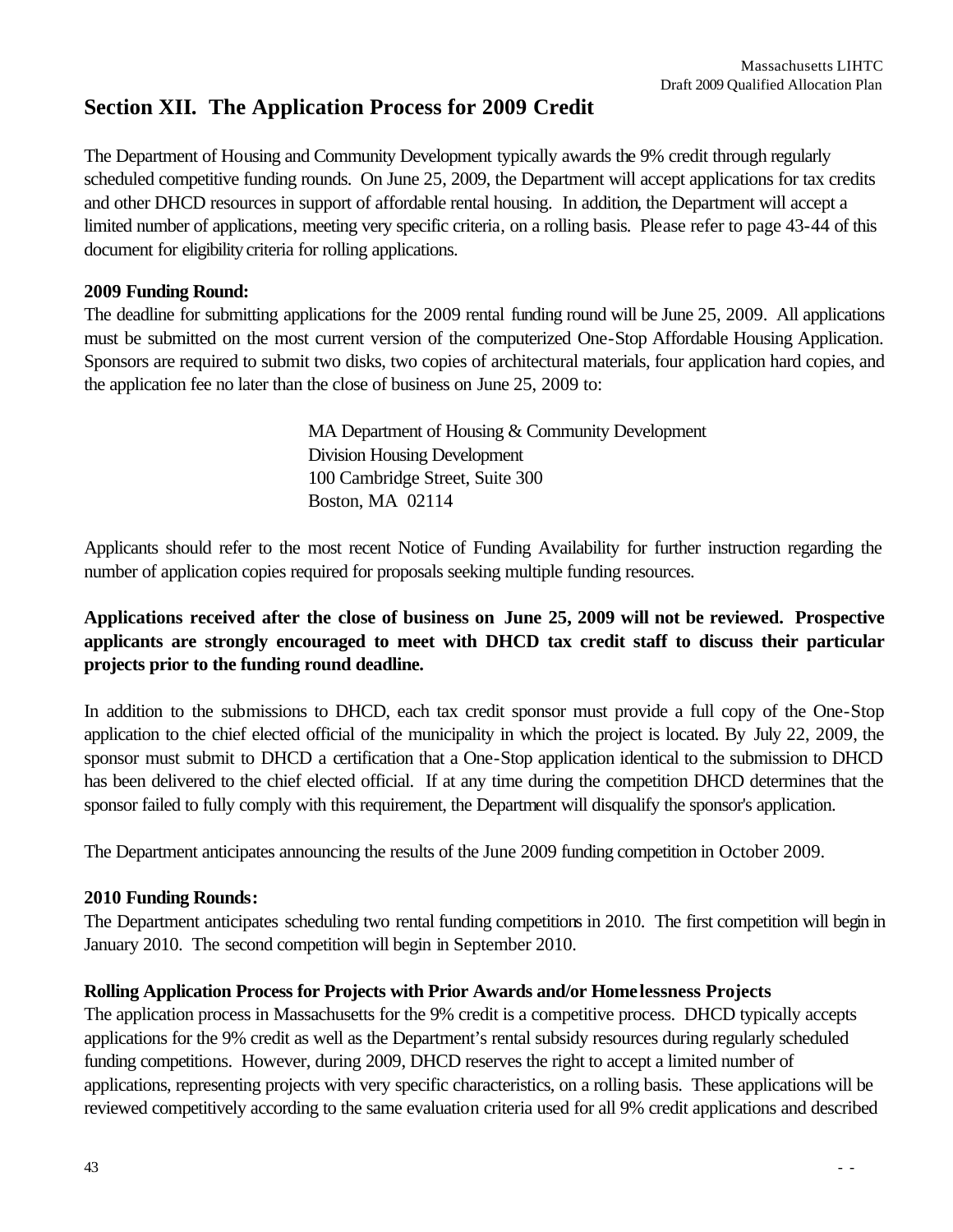in detail within this QAP. During 2009, DHCD will accept rolling applications, on an invitation-only basis, for two types of projects:

- Tax credit projects with prior awards from DHCD, whose sponsors are facing the loss of substantial equity as a consequence of the widespread decline in the equity markets and the withdrawal of the government-sponsored entities from credit investing. Sponsors of projects facing this challenge must meet with DHCD to describe the issues they are confronting and the efforts they have made to solve their problems. On a case by case basis, DHCD reserves the right to accept rolling applications from these sponsors for limited amounts of additional credit.
- Tax credit projects in an advanced state of readiness whose sponsors have incorporated a high percentage of units restricted for rental to individuals or households earning less than 30% of area median. The percentage of restricted units must be at least 25%, and a significant number of these units must be further restricted for individuals or households deemed homeless by DHCD. In addition, the sponsor must provide a long-term service plan, approved by DHCD, for occupants of the restricted units. Sponsors who believe their projects have the characteristics described above-- with special emphasis on the project's readiness to proceed-- must meet with DHCD. The Department then will determine whether to accept an application for the sponsor's project in advance of the next scheduled funding competition.

## **Application Completeness:**

Although most development projects change over time, and some projects change substantially, the Department must evaluate all project applications in a fair and equitable way. The One-Stop application essentially is a "snapshot" of a project on the day of submission. For purposes of threshold review and competitive evaluation, the Department will not accept the submission of additional documentation after the application deadline. Each project will be reviewed based on the materials contained in the One-Stop on the deadline for all submissions.

During 2009, DHCD will make an exception to this policy for projects that receive favorable financing commitments during funding competitions conducted by other public-purpose lenders. For example, the Federal Home Loan Bank Board -- an important source of funds for many affordable housing projects -- may announce the results of its first 2009 competition in spring or summer 2009. If the DHCD competition is underway at that time, DHCD will permit sponsors of projects that receive Federal Home Loan Bank Board commitments to notify the Department that they have received awards. DHCD will consider the new commitments in its review process during the 2009 tax credit competition. In addition, it its sole discretion, the Department may contact tax credit applicants after the application deadline to seek clarification on certain materials contained in the One-Stop application.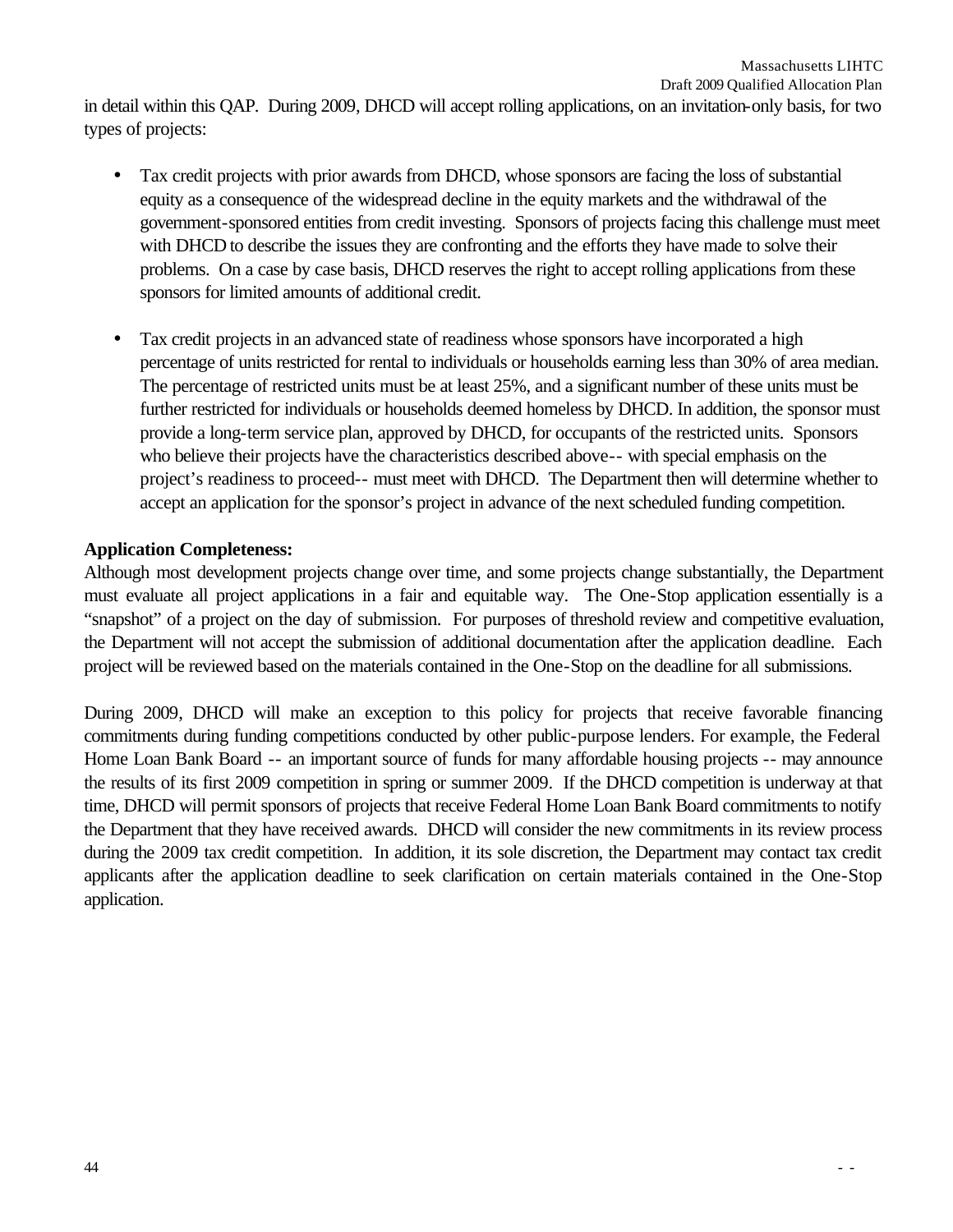Massachusetts LIHTC Draft 2009 Qualified Allocation Plan

# **Section XIII. Processing Fees; Late Fees; Compliance Monitoring Fees**

#### **A. Processing Fees:**

Sponsors seeking tax credits during 2009 will be required to pay processing fees as follows. Assuming that the sponsor/owner meets Department deadlines for submitting carryover documentation, the total processing fee will be either 8.5% or 4.5%. For tax credit projects sponsored by for-profit developers, the total processing fee is equal to 8.5% of the annual credit amount. For projects sponsored by non-profit developers, the total processing fee is equal to 4.5% of the annual credit amount. The credit amount will be the amount identified on the carryover allocation. If the project does not need a carryover allocation, the credit amount will be the amount identified on IRS Form 8609.

The processing fee for each project submitted during 2009 will be due in three installments:

- at the time of application;
- at the time the project receives a carryover allocation;
- at the time of final commitment of the credit.

**It is important to note that the Department will charge a late fee to all sponsors of projects who fail to submit the required documentation and processing fee installments by their deadlines as described below.**

#### **First Installment at Application:**

All tax credits sponsors must pay either \$1,000 or \$5,000 at the time of application. Checks must be made payable to the Department of Housing and Community Development. The application fee is non-refundable. The application fee for non-profit sponsors and for sponsors of projects with 20 or fewer units is \$1,000. All other sponsors must pay \$5,000.

#### **Second Installment at Carryover:**

Sponsors must pay the second installment of the processing fee before receiving a carryover allocation from DHCD. The amount due in this installment will be one-third of the total processing fee, less the amount of the first installment paid at the time of application. This second payment also is non-refundable.

#### **Third Installment at Allocation:**

Each sponsor must pay the remainder of the total amount of the processing fee before receiving a final allocation of credit and IRS form 8609 from DHCD. The third installment also is non-refundable.

## **B. Late Fees:**

Given the time-sensitive and critical nature of year-end Internal Revenue Code requirements, DHCD reserves the right to charge late fees to any and all sponsors failing to meet the deadlines for submitting required documentation and processing fee payments. **The Department will assess a \$3,000 penalty to any nonprofit sponsor and a \$5,000 penalty to any for-profit sponsor who fails to remit the required documentation and the second or third installments of the processing fee within the time**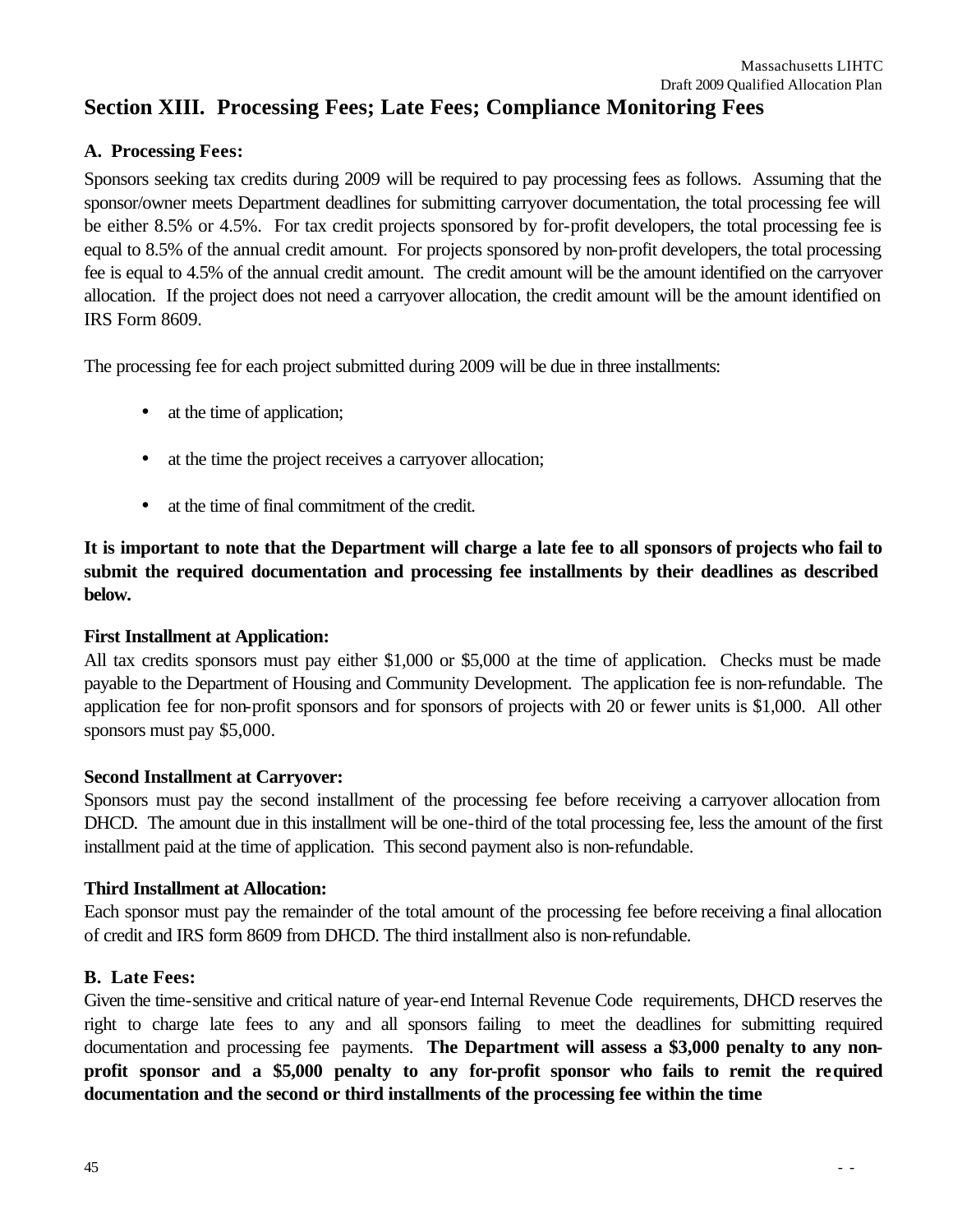**specified by the agency. Materials that are more than 60 days past due will trigger an additional penalty fee in the amount of \$5,000 to a non-profit sponsor and \$7,500 to a for-profit sponsor.** The carryover allocation and/or IRS Form 8609(s) will not be released to the sponsor until any outstanding processing fees and late fees have been paid.

Late submission of a signed regulatory agreement to the Department is also subject to a late fee. A finalized regulatory agreement, suitable for execution by the Department, must be submitted by the due date indicated in the regulatory agreement notification package forwarded to the sponsor by tax credit program staff. **A fee assessed for late submission of a regulatory agreement - \$3,000 to a non-profit sponsor, \$5,000 to a for-profit sponsor - will be in addition to any late fee detailed above.**

In addition, any sponsor who fails to meet his or her carryover allocation deadline--thus endangering a portion of the Commonwealth's valuable tax credit resource--should note that the Department has the right to withdraw the tax credit commitment to the particular project. Furthermore, the Department reserves the right to reject future applications for tax credits from those parties who have failed to meet the Department's deadlines for year-end submissions. The Department is prepared to exercise these rights if necessary.

## **C. Compliance Monitoring Fees:**

An annual monitoring fee will be due and payable by all projects (allocation years 1987-2009) to DHCD or its authorized delegate during the term of the compliance period (as defined in Internal Revenue Code Section 42) or required to be placed in an escrow by the owner. The fee will be based on a charge of \$30 per low income unit per year, as adjusted periodically by DHCD by the Consumer Price Index (CPI). If the actual compliance period for a project will begin in a year later than 2009, the monitoring fee will be required beginning in that same year. Projects which received an allocation of tax credits in years prior to 2009 will be required to pay only a tax credit monitoring fee as set forth below, notwithstanding any provision to the contrary in any prior year's Qualified Allocation Plan and/or Program Guidelines, including without limitation provisions for an annual administrative or monitoring fee. DHCD will utilize 1997, the first year that it collected compliance monitoring fees, as its base year in determining all subsequent fee adjustments.

The actual annual fee will be calculated and collected according to one of the two following methods, the selection of which will be at DHCD's sole discretion:

- The annual monitoring fee will be due and payable on a date designated annually by DHCD throughout the term (or remaining term) of the compliance period. Under this method, the fee will be calculated at \$30 per low income unit in 2009, which amount may be adjusted by DHCD periodically by the Consumer Price Index (CPI) for subsequent years. The total annual fee will not exceed the amount of \$4,000 per project in 2009, which amount may be adjusted by DHCD periodically by the Consumer Price Index (CPI) for subsequent years;
- The total amount of monitoring fees for the 15-year compliance period (or remaining years of the compliance period beginning with 2009) will be due and payable in one payment at a date designated by DHCD. DHCD may require projects that have not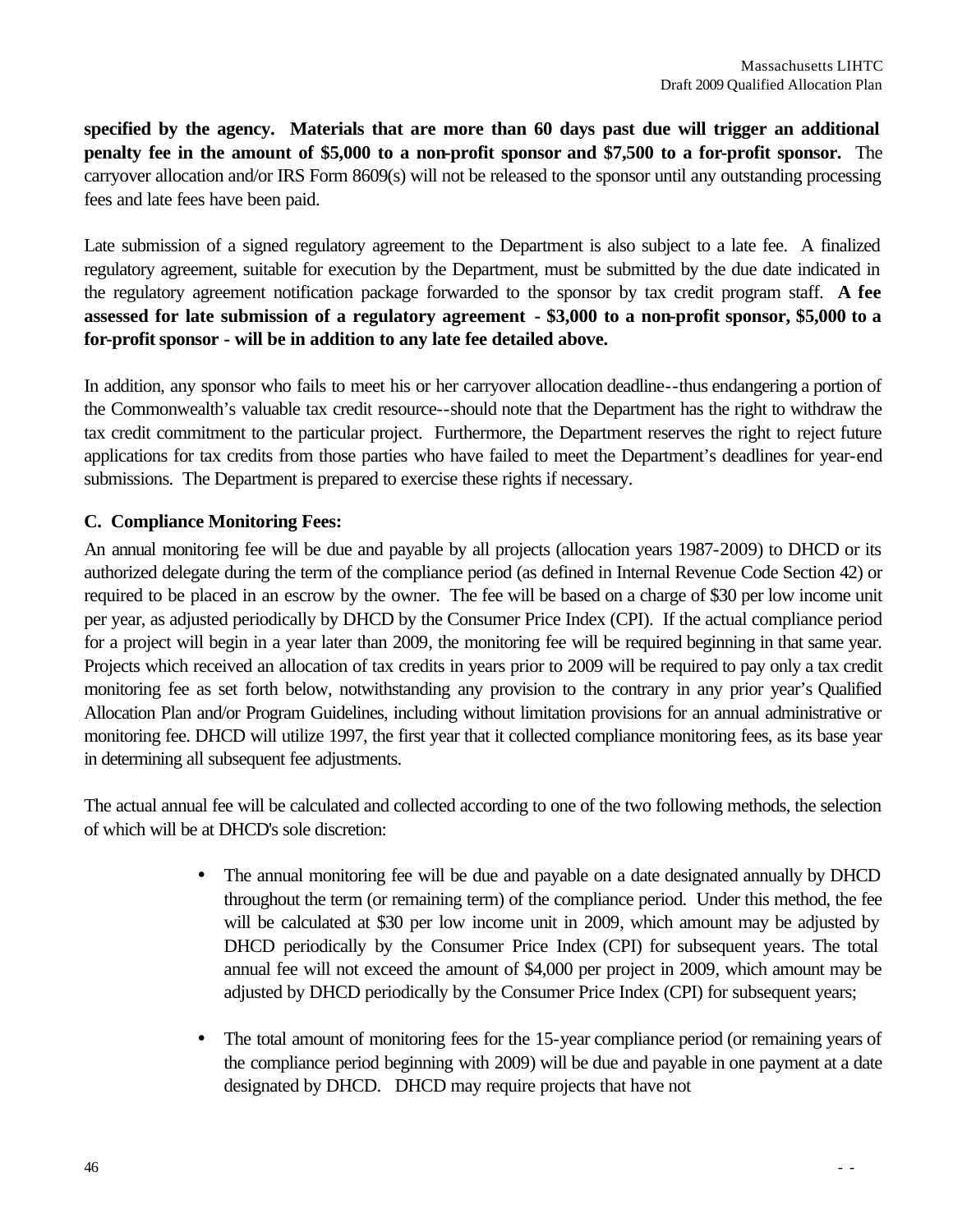previously received IRS Form 8609 to make payment prior to the release of Form 8609. Under this method, the fee will be calculated at \$30 per low income unit multiplied by 15 or the number of remaining years in the compliance period, whichever number is less.

• **The total fee will not exceed the amount of \$4,000 per project** multiplied by 15 or the number of remaining years in the compliance period, whichever number is less. At DHCD's discretion, this total amount will be placed in escrow by DHCD or the Owner and will be used for the purpose of monitoring during the compliance period. If DHCD does not institute this method of collection in 2009, **DHCD may adjust the \$30 per low income unit and \$4,000 per project amounts by the Consumer Price Index (CPI) in any subsequent year.** 

DHCD reserves the right to charge a reasonable monitoring fee to perform compliance monitoring functions after the completion of the tax credit compliance period (as defined in Internal Revenue Code Section 42) for the remainder of the term of the Tax Credit Regulatory Agreement and Declaration of Restrictive Covenant.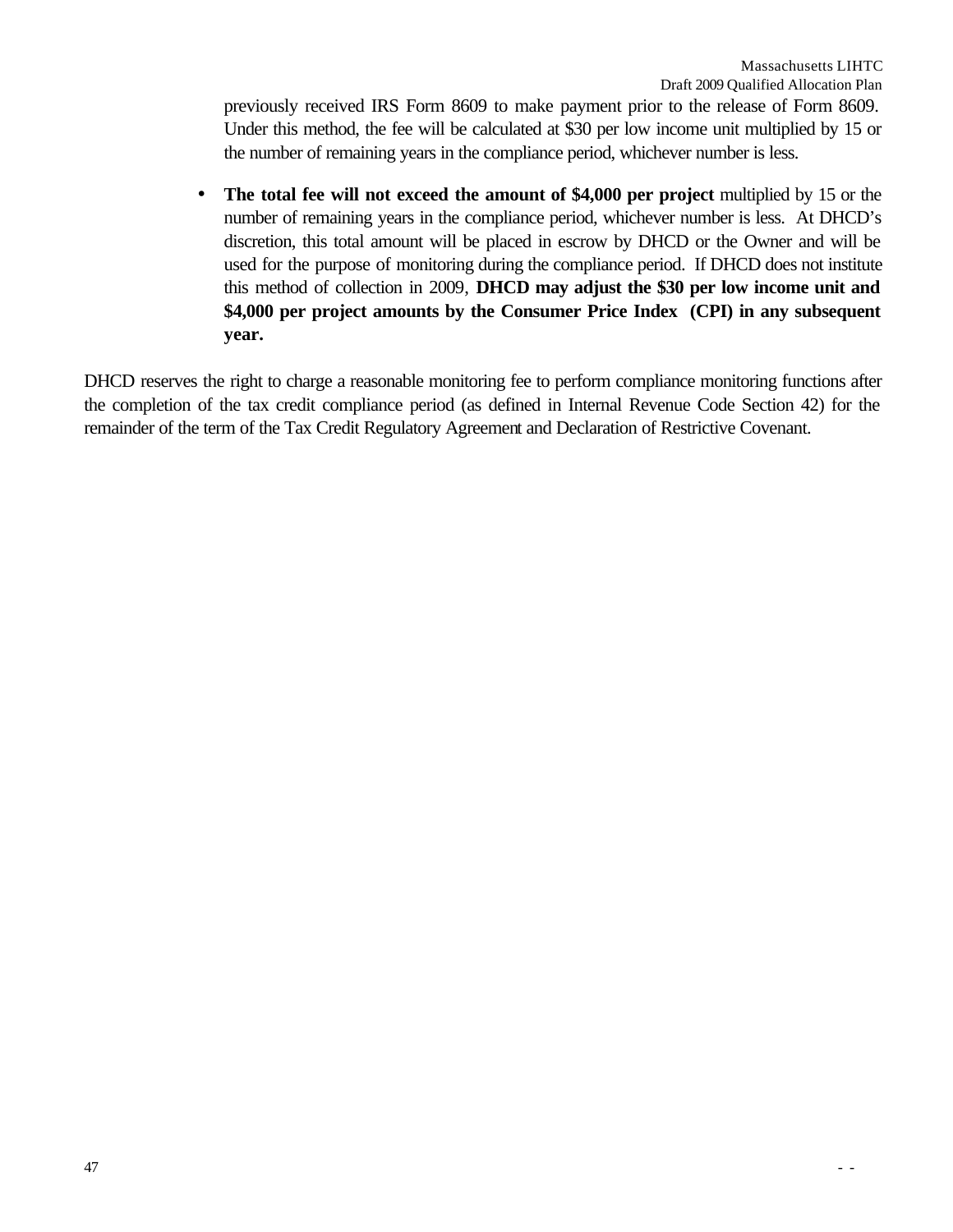# **Section XIV. Modification of the Allocation Plan**

DHCD will administer the allocation of tax credits in such a manner as it deems appropriate in accordance with federal law and procedure. It will make determinations, publish rules and guidelines, and require use of particular forms as necessary.

The Governor delegates to DHCD the power to amend this plan in response to changes in federal law or regulations. In addition, the Governor recognizes that circumstances not foreseen in the Plan may arise, and therefore delegates to DHCD the authority to resolve conflicts, inconsistencies, and ambiguities in the plan and operation of the program; to respond to any abuse of the allocation system; and, if necessary, to amend the plan after a public hearing. (Please refer also to Appendix B.)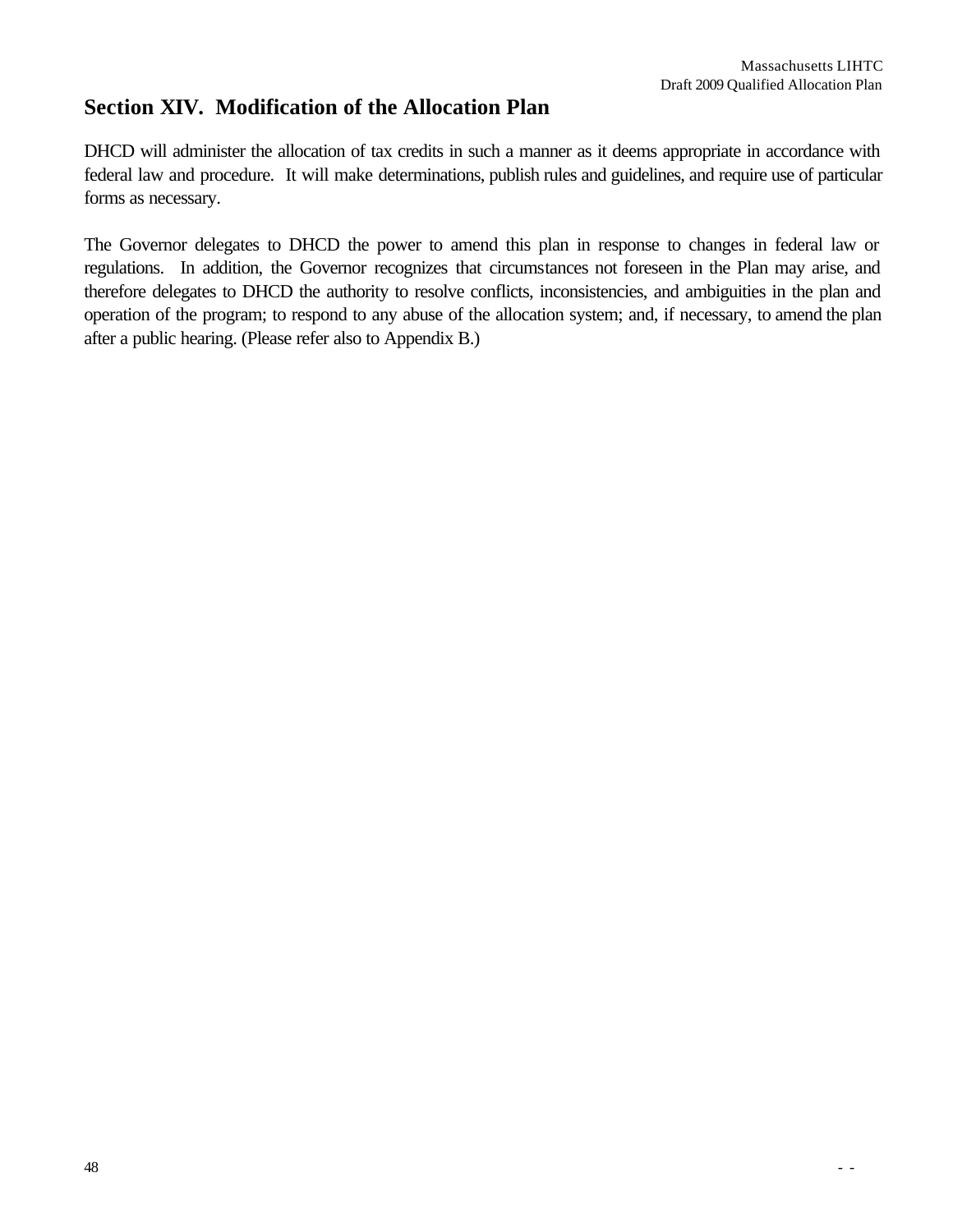# **Section XV. Program Policies**

**Sponsors of 2009 tax credit projects should take into consideration the program policies described in this section. Additional program policies are described in the Low Income Housing Tax Credit Guidelines available from DHCD.** All applicants should read the guidelines in effect at the time of application**.**

## **A. Assumptions Regarding Value of the Credit and Least Amount Necessary for Feasibility**

Federal legislation requires that the administering agency allocate only the amount of credit necessary to make a project feasible. To determine the least amount of credit necessary for feasibility, DHCD must be aware of the full extent of financial resources available to a project and the project costs. In particular, federal law requires developers to certify to state credit agencies the extent of all federal, state, and local resources that apply or might apply to a project, as well as project costs at three different points in time:

- 1) At the time of application,
- 2) At the time an allocation is made, and
- 3) When the project is placed in service.

To determine the least amount of credit necessary for feasibility at the time of application and at the time of allocation, DHCD will assume that a project is to be syndicated and will determine a credit amount based on a set of assumptions regarding projected net equity to be raised. Developed by DHCD, these assumptions will be applied to all tax credit projects unless the developer provides definitive information, acceptable to DHCD, indicating that different assumptions should be used.

When a project places in service, DHCD requires an audited cost certification in its established format. The IRS Form 8609(s) will not be released to the project owner until the final analysis is completed by DHCD. DHCD may reduce the final allocation as it appears on the 8609(s) for the project if:

- The project does not have enough basis to support the original allocation; or
- The project costs are not acceptable to DHCD.

**DHCD will examine all costs for reasonableness, including but not limited to the following: acquisition; construction costs; general development costs; syndication costs; builder's profit, overhead, and general requirements; and operating costs. Only reserves required by a lender and/or DHCD will be allowed. If a developer has proceeded with or completed construction of a project without DHCD's knowledge, DHCD may deem tax credits unnecessary for the feasibility of that project. In these circumstances, the project will not be eligible for an award of tax credits. DHCD will not allow a development budget line item carried both as a source and a use, if it has no reasonable basis for being paid but is included for the purpose of calculating the eligible basis in an effort to increase the annual tax credit calculation.**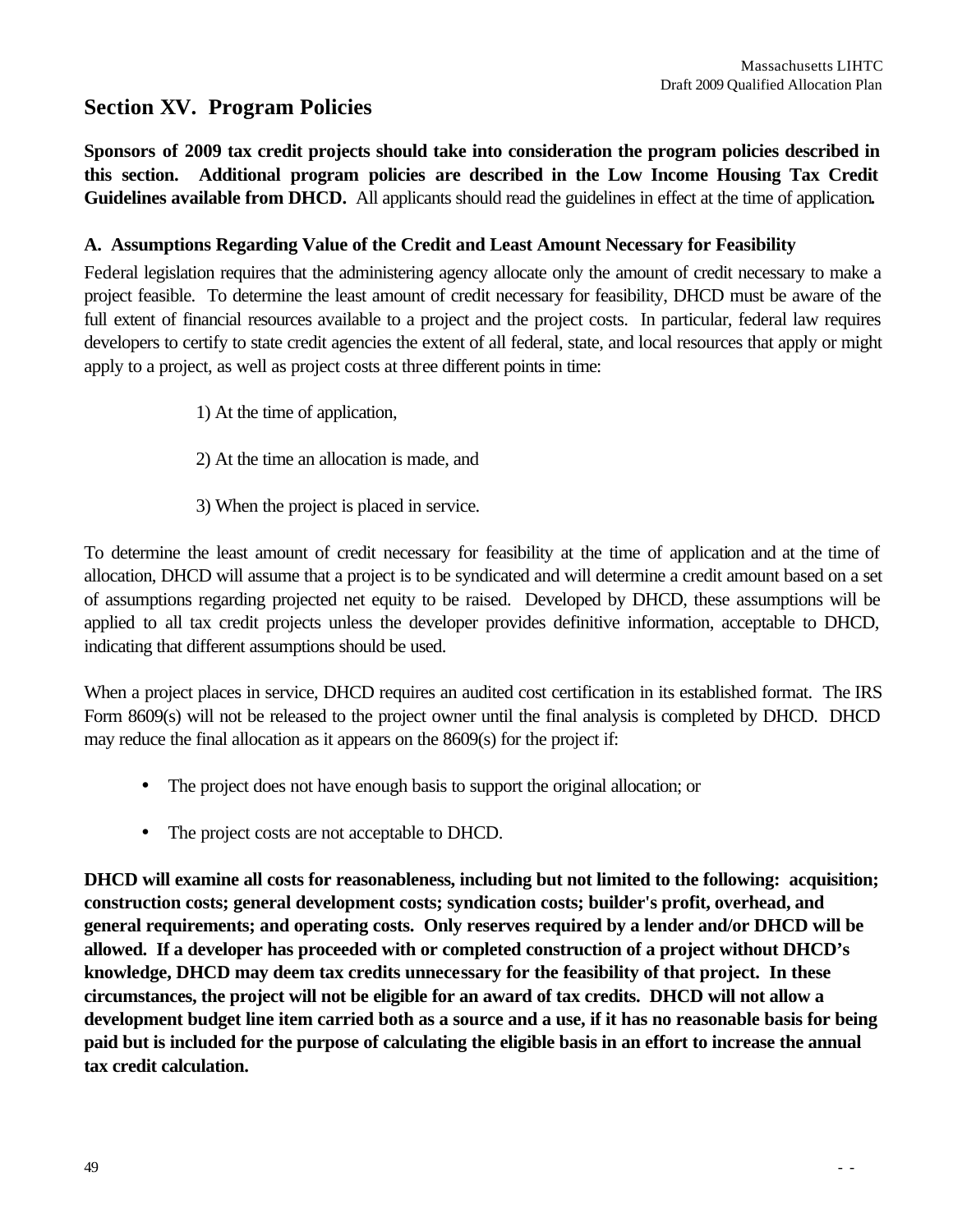## **B. Developer's Fee/Overhead**

DHCD will determine the calculation of each tax credit allocation based on eligible costs that include a developer's fee and overhead that conform to DHCD's maximum allowable developer's fee and overhead limits as calculated below. **Please note that the calculation of fees was changed in the 2000 QAP and those changes are reflected in this document.** DHCD will determine the developer's fee and overhead at three points in time: at the time of application, at the time of carryover allocation, and when the project sponsor applies for IRS form 8609. If the developer's fee and overhead exceed the allowable limits at any of the three points in time, the tax credits allocation will be reduced accordingly. Although DHCD recognizes the evolving nature of projects, in order to promote readiness and to encourage the best possible cost estimates, DHCD reserves the right to disallow increases in total developer's fee and overhead that result primarily from increases in replacement costs after the time of application. For purposes of calculating the developer's fee and overhead, total replacement costs are defined as all total development costs net of project reserves and syndication costs approved by DHCD.

In calculating the allowable developer's fee and overhead, sponsors should consider any development or operating reserves or escrows funded by cash at closing or through syndication as part of the developer's fee and overhead, as follows:

- Reserves or escrows that are intended to remain in the project for more than five years will not be included in the developer's fee and overhead. The five year holding period is assumed to begin on the first day that the development has achieved full occupancy, and end five years following such date;
- 80% of reserves or escrows that are intended to remain in the project for less than five years are included in the developer's fee and overhead;
- All consultant costs, including but not limited to development consultant, syndication consultant, and historic consultant fees, are included in the maximum developer's fee and overhead allowed.

The maximum allowable developer's fee and overhead shall be calculated according to the following schedule (see the exception below):

- Developer's fee and overhead may equal up to 5% of project acquisition cost, and, in addition;
- Developer's fee and overhead may equal up to 15% of the first \$3 million in total replacement costs less acquisition, and, in addition;
- Developer's fee and overhead may equal up to 12.5% of the total replacement costs less acquisitions that are from \$3 million to \$5 million, and, in addition;
- Developer's fee and overhead may equal up to 10% of the total replacement costs less acquisition that is over \$5 million.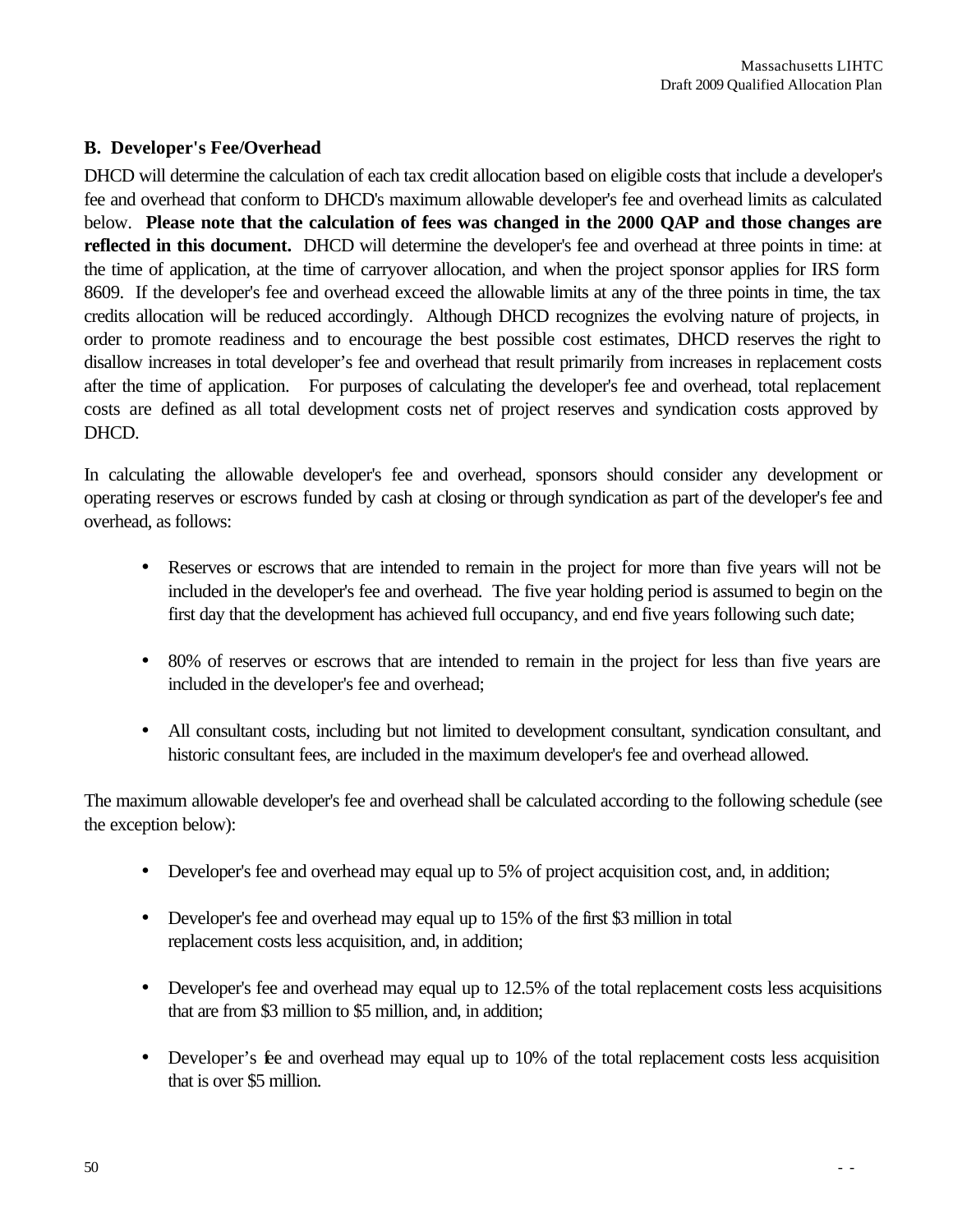If the developer's fee and/or overhead for a project is determined to be unreasonable, the Director of DHCD reserves the right to reduce the permissible fee, even though that fee may otherwise meet program guidelines based on the project's size. As previously noted, DHCD intends to re-evaluate its maximum allowable developer's fee and overhead limits as part of its overall review of program costs. The Department will make any proposed changes available to the public for review and discussion once its review has been completed. Once any changes to the current limits have been approved, the Department will hold a public hearing and modify the allocation plan accordingly to incorporate the new limits.

## **C. Compliance Monitoring**

Beginning with 1990 allocations, the federal legislation requires that an extended low income use agreement be in effect for a minimum of 30 years for every project receiving tax credits. To enforce these and other program use restrictions, DHCD will require that each project owner enter into a Tax Credit Regulatory Agreement and Declaration of Restrictive Covenants ("the Agreement"). In the case of buildings of which at least 50% of the aggregate basis (including land and the building) is financed with the proceeds of tax-exempt bonds, DHCD will require that the owner enter into an Extended Low Income Housing Agreement and Declaration of Restrictive Covenants ("the Agreement") with the Massachusetts Housing Finance Agency (MHFA) or the Massachusetts Development Finance Agency (MDFA). These Agreements limit the use of all of the low income units to rental housing, with income and rental restrictions, for a minimum period of thirty years.

In addition, DHCD has an obligation, as of January 1, 1992, to monitor the compliance of all tax credit projects with tax credit requirements as set forth in Section 42 of the Internal Revenue Code and applicable regulations. DHCD will monitor tax credit projects for compliance with the requirements of the Agreement. DHCD also will perform physical inspections taking into consideration local health, safety and building codes. Owners may be charged an annual fee to cover the administrative costs of such monitoring.

DHCD's procedure for monitoring compliance with Low Income Housing Tax Credits requirements is outlined in Appendix A to this plan. DHCD's procedure is adopted pursuant to Section 42(m) (1)(B) of the Internal Revenue Code and Treasury Regulation Section 1.42-5. DHCD reserves the right to amend this procedure as may be necessary or appropriate to conform to applicable changes in the Internal Revenue Code or regulations promulgated there under. Notwithstanding anything to the contrary in this Allocation Plan, DHCD may adopt such amendments without a public hearing process, but shall give reasonable notice before implementation of any such amendment to all tax credit applicants and owners. In addition, DHCD may adopt further monitoring forms and procedures as part of its Low Income Housing Tax Credit Guidelines or as otherwise deemed appropriate.

Pursuant to Section 42(m) (1) (B) and Treasury Regulation Section 1.42-5(f), DHCD may retain an agent or other private contractor ("Authorized Delegate") to perform compliance monitoring functions. Any reference to DHCD in this monitoring procedure shall also include, where appropriate, an Authorized Delegate of DHCD.

Pursuant to Section 42 (m)(1)(B)(iii), **this monitoring procedure applies to all owners of buildings or projects for which the low income housing credit is or has been claimed at any time.** If DHCD becomes aware of noncompliance that occurred prior to January 1, 1992, DHCD is required to notify the Internal Revenue Service of such noncompliance. The monitoring procedure includes provisions for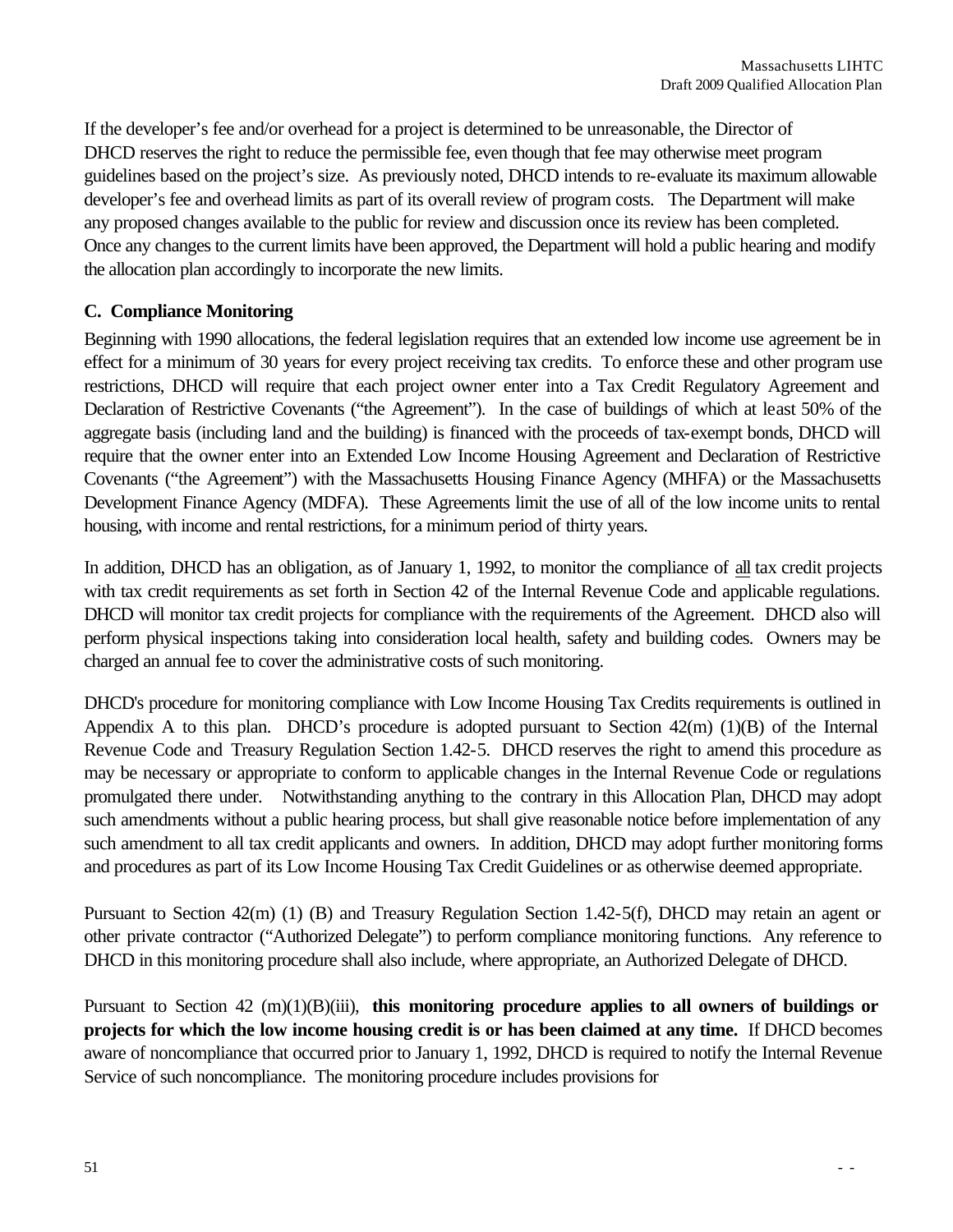record keeping and record retention, annual certification and review, on-site records review, building inspection, and notification to owners and the Internal Revenue Service of noncompliance.

## **D. 130% Rule**

Projects located in qualified census tracts or difficult-to-develop areas as identified by the U.S. Department of Housing and Urban Development and/or by the Department of Housing and Community Development may seek up to 130% of the rehabilitation credit basis amount for which they are eligible. Current information on the designation of difficult development areas by DHCD is included on page 13 of this QAP. The 130% factor may not be applied to the acquisition basis. DHCD will award up to 130% of the rehabilitation credit at its discretion and only if necessary for project feasibility. Current information about the designation of qualified census tracts and difficult development areas was issued by HUD on September 3, 2008.

Tax-exempt projects are eligible for up to 130% of credit, subject to the determination of least amount of credit necessary for feasibility, only if the project is located in a qualified census tract or difficult-to-develop area as identified by the U.S. Department of Housing and Urban Development.

## **E. Lead Paint**

All units in all tax credit buildings must be de-leaded prior to the issuance of a final allocation (IRS Form(s) 8609) for the project. All de-leading work must be performed in accordance with the provisions of M.G.L. c.111, 190- 199B, 105 CMR 460.000.

## **F. Handicapped Accessibility**

In order to enable DHCD to evaluate the accessibility provisions of each project, sponsors must provide summary information regarding accessibility using the checklist found in the Appendix G. Design. In addition to the requirements of the Massachusetts Architectural Access Board (MAAB), projects may also be subject to other applicable federal, state, and local statutes and regulations such as the Fair Housing Act (FHA), Section 504 of the Rehabilitation Act of 1973, the Architectural Barriers Act of 1968 (ABA), and the Americans with Disabilities Act (ADA).

# **G. Affirmative Action**

DHCD requires developers to establish affirmative action goals for the percent of minority participation in each project. Developers and management agents must establish effective marketing plans to reach the identified minority groups that are least likely to apply for the housing being provided. Prior to initial occupancy of any unit in the project, the owner shall adopt and implement 1) an affirmative fair marketing plan for all units and 2) a tenant selection plan for the low income units, in both cases consistent with any standards and guidelines adopted by DHCD as then in effect and consistent with all applicable laws. Both the affirmative fair marketing and tenant selection plans shall be subject to review by DHCD, at DHCD's request.

If a tax credit project is located in a predominantly white neighborhood in the City of Boston, according to a list maintained at DHCD, the affirmative fair marketing plan shall have the percentage goals for occupancy of the low income units which reflect the racial composition of the City of Boston as determined in the most recent U.S. Census. As of the date of the issuance of this allocation plan, these percentages are as follows:

49.5% White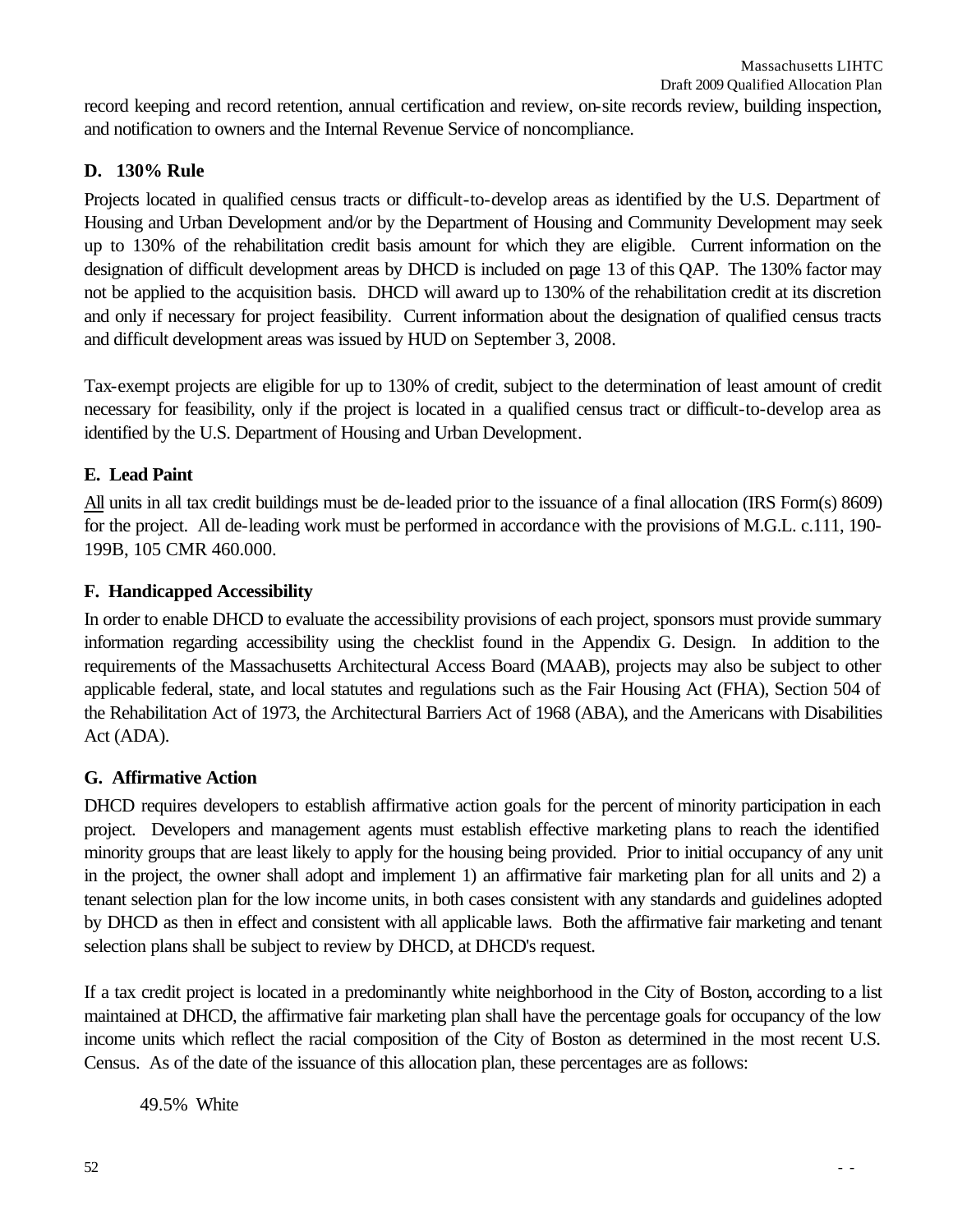23.8% Black 14.4% Hispanic .3% Native American 7.5% Asian/Pacific Island 4.5% Other

## **H. Local Preference**

DHCD will allow up to 70% local preference in tax credit projects if the sponsor is able to demonstrate to DHCD's satisfaction that a need for such preference exists. The documentation of local housing need must be fully substantiated in the project's market study or through other supporting documentation such as the Municipality's Consolidated Plan or a local affordable housing plan. The Department will issue further guidance on documenting local housing need during 2009. To ensure that the local preferences established for the project do not violate applicable fair housing laws and, therefore, do not have a discriminatory effect on protected classes, the sponsor must:

- ß develop an affirmative fair marketing plan targeting those least likely to apply in accordance with the DHCD's Affirmative Fair Marketing Plan guidelines provided in Appendix I;
- list vacant units upon availability with Citizen's Housing and Planning Association's (CHAPA's) Massachusetts Accessible Housing Registry at hhtp://www.chapa.org;
- list vacant units located in the Boston-Cambridge-Quincy MSA, upon availability, with the City of Boston's Metrolist (Metropolitan Housing Opportunity Clearing Center), at Boston City Hall, P.O. Box 5996, Boston, MA 02114-5996 (617-635-3321);
- develop a tenant selection lottery system consistent with that described in the "Guidelines for Housing" Programs in Which Funding is Provided Through a Non-Governmental Entity" (NEF Guidelines) as published by the Department as well as the additional provisions provided in Appendix I.

Both the affirmative fair marketing plan and the tenant selection lottery system will be reviewed by DHCD program staff at the time of carryover allocation. Please see Appendix I for additional information on developing the lottery.

# **I. HUD Subsidy Layering Guidelines**

Pursuant to Section 911 of the Housing and Community Development Act of 1992, HUD is required to determine that projects receiving or expecting to receive both federal, state or local assistance and tax credits do not obtain subsidies in excess of that which is necessary to produce affordable housing. On December 15, 1994, the U.S. Dept. of HUD issued administrative guidelines referred to as subsidy layering guidelines, regarding limitations on combining Low Income Housing Tax Credits with HUD and other government assistance in the Federal Register. The guidelines make a provision for housing credit agencies to implement the subsidy layering reviews for projects that are at least receiving HUD housing assistance and are receiving or allocated Low Income Housing Tax Credits. Housing credit agencies may perform the subsidy layering review function provided that the housing credit agency certifies to HUD that it will properly apply the guidelines that HUD establishes. DHCD is the housing credit agency in Massachusetts. However, at the time of issuance of this allocation plan, DHCD has not made the certification to HUD to assume these responsibilities. Applicants should call the Low Income Housing Tax Credit Program office for updated information and/or a copy of the guidelines. If DHCD does not assume these responsibilities, subsidy layering will be performed by HUD in accordance with its guidelines.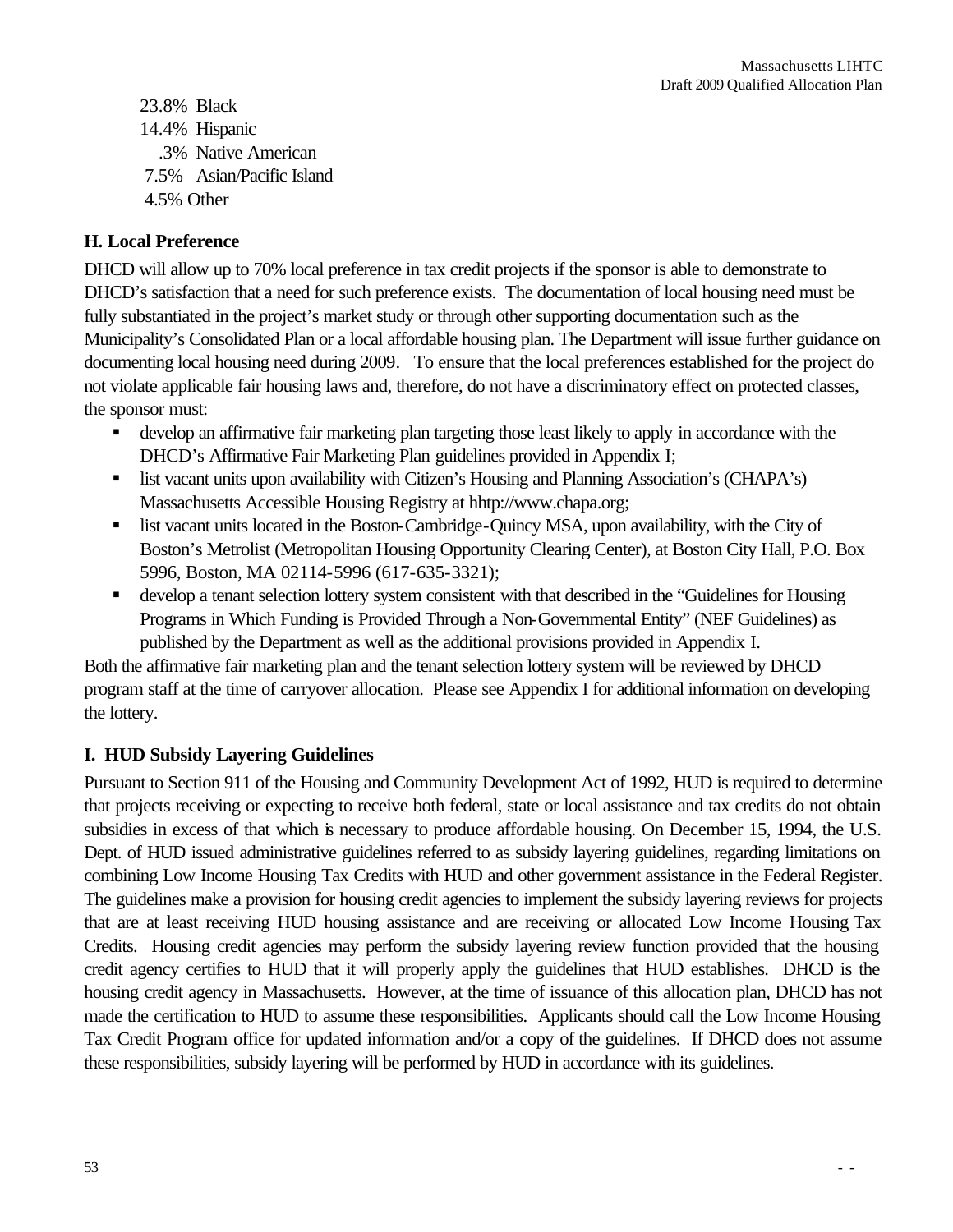## **J. Project Size**

In order to avoid undue concentration of resources in any one area, DHCD will consider tax credit projects of 100 units or more on a case-by-case basis. DHCD will require a detailed market study and will closely examine the probable absorption rate for these projects.

## **K. Single Room Occupancy**

Federal law requires that a Low Income Housing Tax Credit unit may not be used on a transient basis. Tax regulations require a minimum lease term of six months. However, single room occupancy units rented on a month-to-month basis may qualify for the credit if they are funded under the Stewart B. McKinney Act.

## **L. Housing for the Homeless**

The tax credit has become a substantial resource for transitional housing for the homeless. The portion of a building used to provide supportive services may be included in the qualified basis. Transitional housing for the homeless must contain sleeping accommodations and kitchen and bathroom facilities and be located in a building used exclusively to facilitate the transition of homeless individuals to independent living within 24 months.

## **M. Luxury Items In Tax Credit Projects**

In accordance with federal tax law, the eligible basis of a building must be reduced by the amount of the adjusted basis attributable to those market units in the building that are above average quality standard of the low income units. However, the developer may elect to exclude from the eligible basis the excess cost of the market units, provided that such excess cost does not exceed 15% of the cost of a low income unit.

## **N. Fair Housing and Occupancy Data Collection**

The mission of DHCD through its programs and partnerships is to be a leader in creating housing choice and providing opportunities for inclusive patterns of housing occupancy for all residents of the Commonwealth, regardless of income, race, religious creed, color, national origin, sex, sexual orientation, age, ancestry, familial status, veteran status, or physical or mental impairment. It shall be DHCD's objective to ensure that new and ongoing programs and policies affirmatively advance fair housing, promote equity, and maximize choice. In order to achieve this objective, DHCD shall be guided by the following principles found in Appendix I below.

In order to help the Department assess the impacts of local preference on affirmative marketing goals and compliance with applicable civil rights laws, all project owners will be required to report household characteristic data for all tax credit units at the time of final rent-up and on an annual basis from that point forward. The report will include but may not be limited to the following data points: capital subsidies restricting the unit, size of the tenant household, income level of the tenant household, race and ethnicity of the head of household (to the extent available), number of children under the age of six, number of children under the age of 18, and type of rental assistance if any. Project owners or their specified designees will be required to report using the web-based data collection system developed by the Department.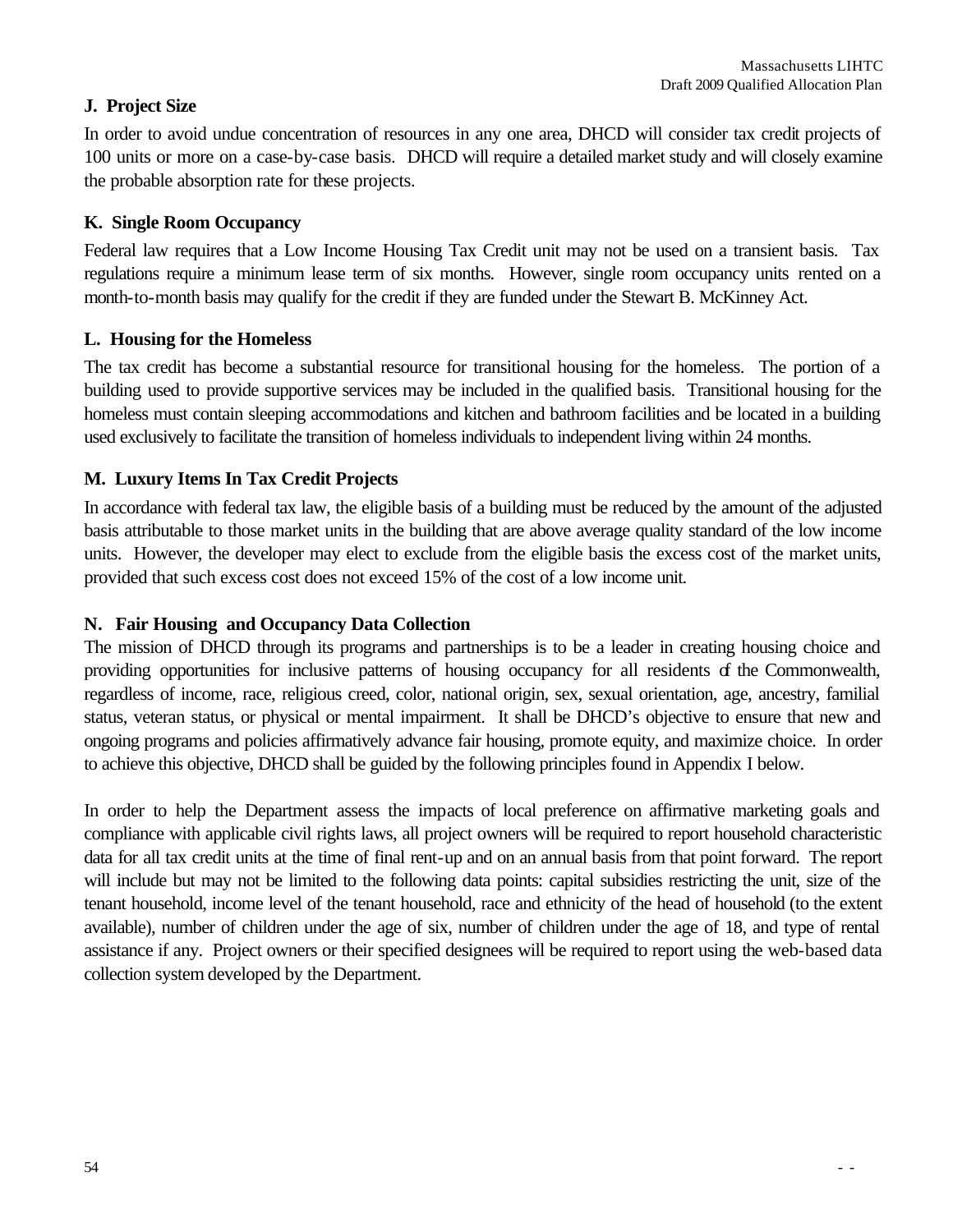# **APPENDICES**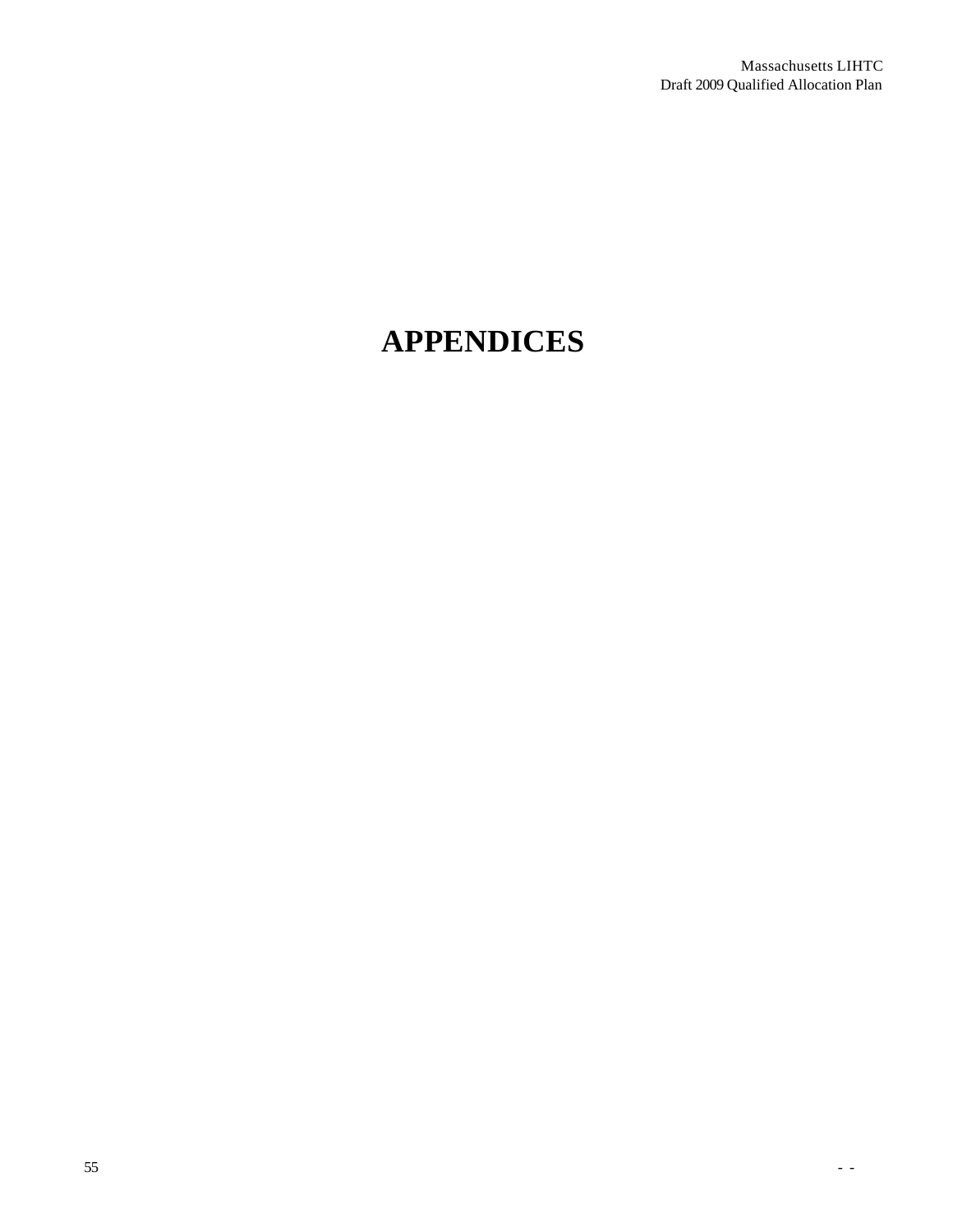# **Appendix A: Compliance Monitoring Procedure**

The compliance monitoring procedure includes five components:

- 1. Record keeping and Records Retention
- 2. Annual Certification and Review
- 3. Records Review
- 4. Building Inspection
- 5. Notification of Noncompliance

These components are based on and incorporate the requirements of Internal Revenue Code Section 42 and Treasury Regulation Section 1.42-5. "Low income units" refers to tax credit eligible units as defined by Section  $42(g)$ .

## **I. Record keeping And Record Retention**

Record keeping: For each year in the compliance period, which is equal to 15 taxable years beginning the first year the tax credit is taken, the Owner shall maintain records for each building in the project showing the:

- a. Total number of residential rental units in the building (including the number of bedrooms and the size in square feet of each residential rental unit);
- b. Percentage of residential rental units in the building that are low income units as defined by Section 42(g), and the size in square feet of each low income unit.
- c. Rent charged on each residential rental unit in the building (including any utility allowance);
- d. Number of occupants in each low income unit if the rent is determined by the number of occupants per unit under Section 42(g)(2) (as in effect prior to 1989 amendments);
- e. Annual income certification for each low income tenant per unit unless specifically waived by the Internal Revenue Service under Revenue Procedure 2004-38.
- f. Documentation to support each low income tenant's income certification (for example, a copy of the tenant's federal income tax returns, W-2 Form, verification from a third party such as an employer or a state agency paying unemployment compensation, and/or a statement from the local housing authority declaring that the tenant did not exceed the income limit under Section 42(g) if a tenant is receiving Section 8 housing assistance payments,);
- g. Each low income vacancy in the building and information that shows when, and to whom, the next available units were rented;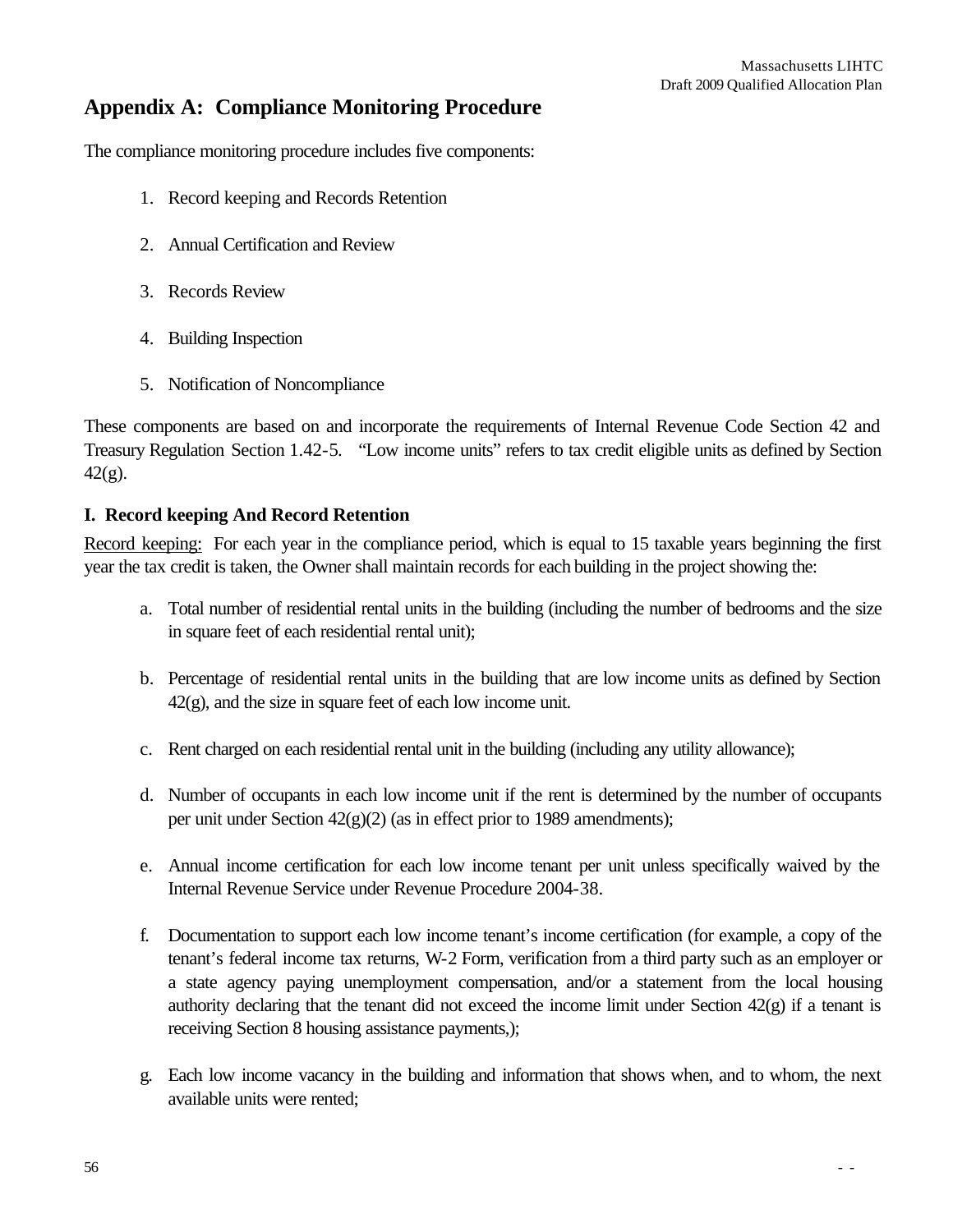- h. Eligible basis and qualified basis of the building at the end of the first year of the credit period; and
- i. Character and use of the nonresidential portion of the building included in the building's eligible basis under Section 42(d).

Specific Requirements: In accordance with Treasury Regulation Section 1.42-5 and Revenue Procedures 94-64 and 94-65, DHCD adopts the following specific requirements: (i) As provided in Section 5.01(3) of Revenue Procedure 94-64, the requirement for annual income re-certification will apply to all owners, including all owners of 100% low income buildings unless specifically waived by the Internal Revenue Service under Revenue Procedure 2004-38. (ii) As provided in Section 4.04 of Revenue Procedure 94-65, DHCD will require owners to obtain documentation, other than the statement described in Section 4.02 of the Revenue Procedure, to support a low income tenant's annual certification of income from assets.

Records Retention: The Owner shall retain records for the first year of the credit period for at least six years beyond the due date (with extensions) for filing the tax return for the last year of the compliance period of the building. The Owner shall retain the records described above for all subsequent years in the compliance period for at least six years after the due date (with extensions) for filing the federal income tax return for that year.

Additionally, for each year that the Agreement remains in effect after the compliance period, the Owner shall retain records adequate to demonstrate compliance with the terms and conditions of the Agreement, including, but not necessarily limited to, income and rent records pertaining to tenants. The Owner shall retain the records pertaining to a particular year for at least 6 years following the close of that year.

**Inspection Records Retention:** The Owner shall also retain and provide, for DHCD's inspection, any original report or notice issued by a state or local authority of a health, safety, or building code violation concerning the Project. Retention of the original violation report or notice is not required beyond the time when DHCD reviews the report or notice and completes its inspection pursuant to Section III below, except where the violation remains uncorrected*.*

## **II. Annual Certification and Review**

Submission of Certification: The Owner of every project that has received tax credits must submit to DHCD at least annually for each year in the compliance period an Owner's Certification of Continuing Tax Credit Compliance, which will be provided by DHCD. In this document, the Owner shall certify to DHCD, under the penalty of perjury, that for the preceding 12-month period:

- a. The project was continually in compliance with the terms and conditions of its Agreement with DHCD, MHFA or MDFA;
- b. The project met either the 20-50 test under Section 42(g) (1) (A) or the 40-60 test under Section  $42(g)$  (1) (B), whichever minimum set-aside test was applicable to the project (The 20-50 test means that a minimum of 20% of the project's units were set aside for tenants at 50% of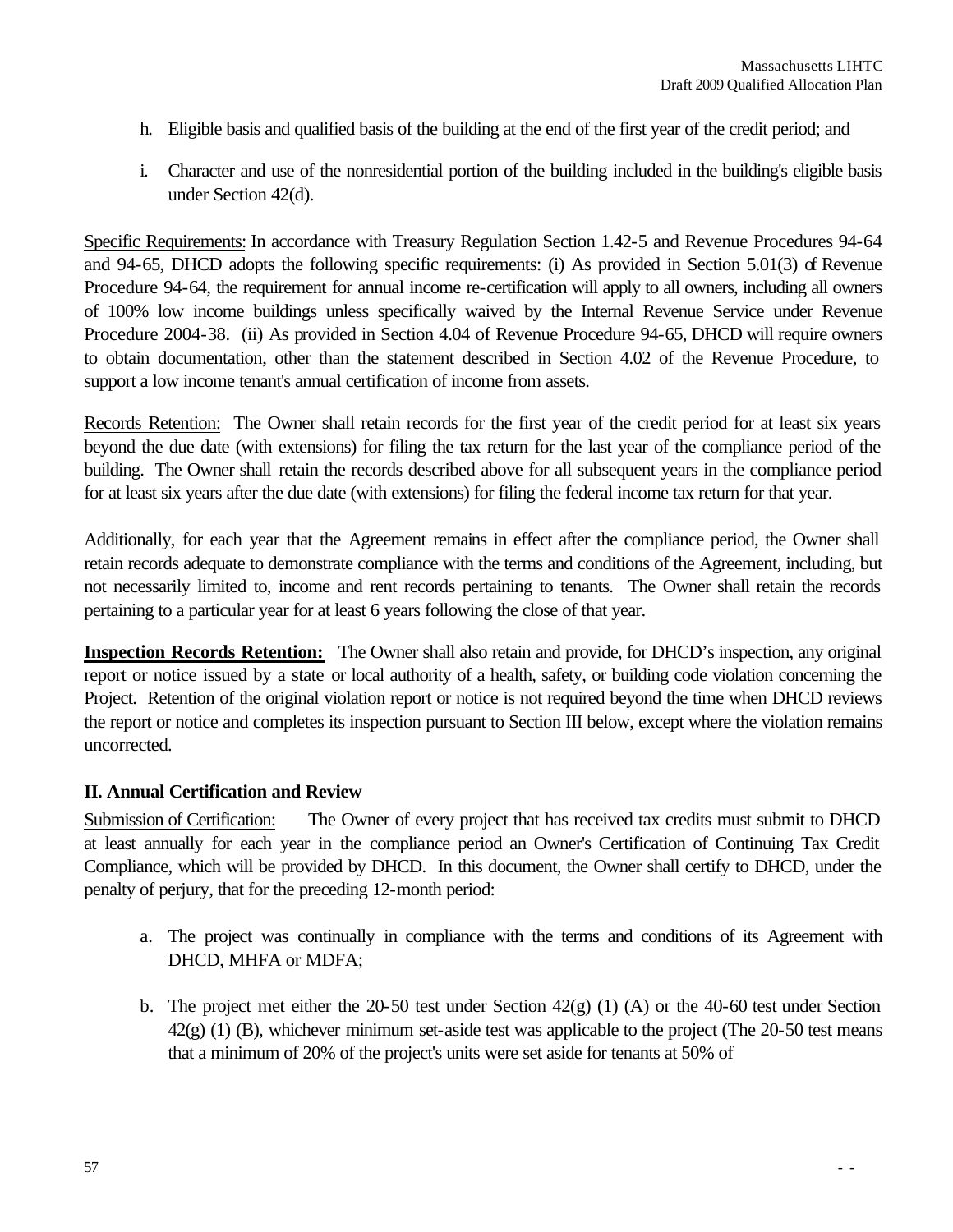the area median income at tax credit restricted rent levels. The 40-60 test means that a minimum of 40% of the project's units were set aside for tenants at 60% of the area median income at tax credit restricted rent levels);

- c. There was no change in the applicable fraction as defined by Section  $42(c)(1)(B)$  of any building in the project, or that there was a change, and a description of that change is provided;
- d. The Owner has received an annual income certification from each low income tenant, and documentation to support that certification; or in the case of a tenant receiving Section 8 housing assistance payments, that the Owner has received a statement from a public housing authority that the tenant's income does not exceed the applicable income limit under Section 42(g). In accordance with Treasury Regulation Section 1.42-5 and Revenue Procedures 94-64, 94-65 and 2004-38, DHCD adopts the following specific requirements: (i) As provided in Section 5.01(3) of Revenue Procedure 94-64, the requirement for annual income re-certification will apply to all owners, including all owners of 100% low income buildings, unless specifically waived by the Internal Revenue Service under Revenue Procedure 2004-38. (ii) As provided in Section 4.04 of Revenue Procedure 94-65, DHCD will require owners to obtain documentation, other than the statement described in Section 4.02 of the Revenue Procedure, to support a low income tenant's annual certification of income from assets;
- e. Each low income unit in the project was rent-restricted under Section  $42(g)(2)$ ;
- f. All units in the project were for use by the general public (as defined in Treas. Reg. 1.42-9), including the requirement that no finding of discrimination under the Fair Housing Act, 42 U.S.C. 3601-3619, occurred for the project. (A finding of discrimination includes an adverse final decision by the Secretary of the Department of Housing and Urban Development (HUD), 24 CFR 180.680, an adverse final decision by a substantially equivalent state or local fair housing agency, 42 U.S.C. 3616a(a)(1), or an adverse judgment from a federal court.);
- g. The buildings and low income units in the project were suitable for occupancy, taking into account local health, safety, and building codes (or other habitability standards), and the state or local government office responsible for making local health, safety, or building code inspections did not issue a violation report or notice for any building or Low Income unit in the project. Alternatively, if a violation report or notice was issued by a state or local government office, the owner must state whether the violation has been corrected and must also attach to the Owner's Certification either a statement summarizing the violation report or notice or a copy of the violation report or notice;
- h. There was no change in the eligible basis (as defined in Section 42(d)) of any building in the project, or there was a change, and information regarding the nature of that change is provided;
- i. All tenant facilities included in the eligible basis under Section 42(d) of any building in the project were provided on a comparable basis without charge to all tenants in the building;
- j. If a low income unit in the project became vacant during the year, reasonable attempts were made to rent that unit or the next available unit of comparable or smaller size to tenants having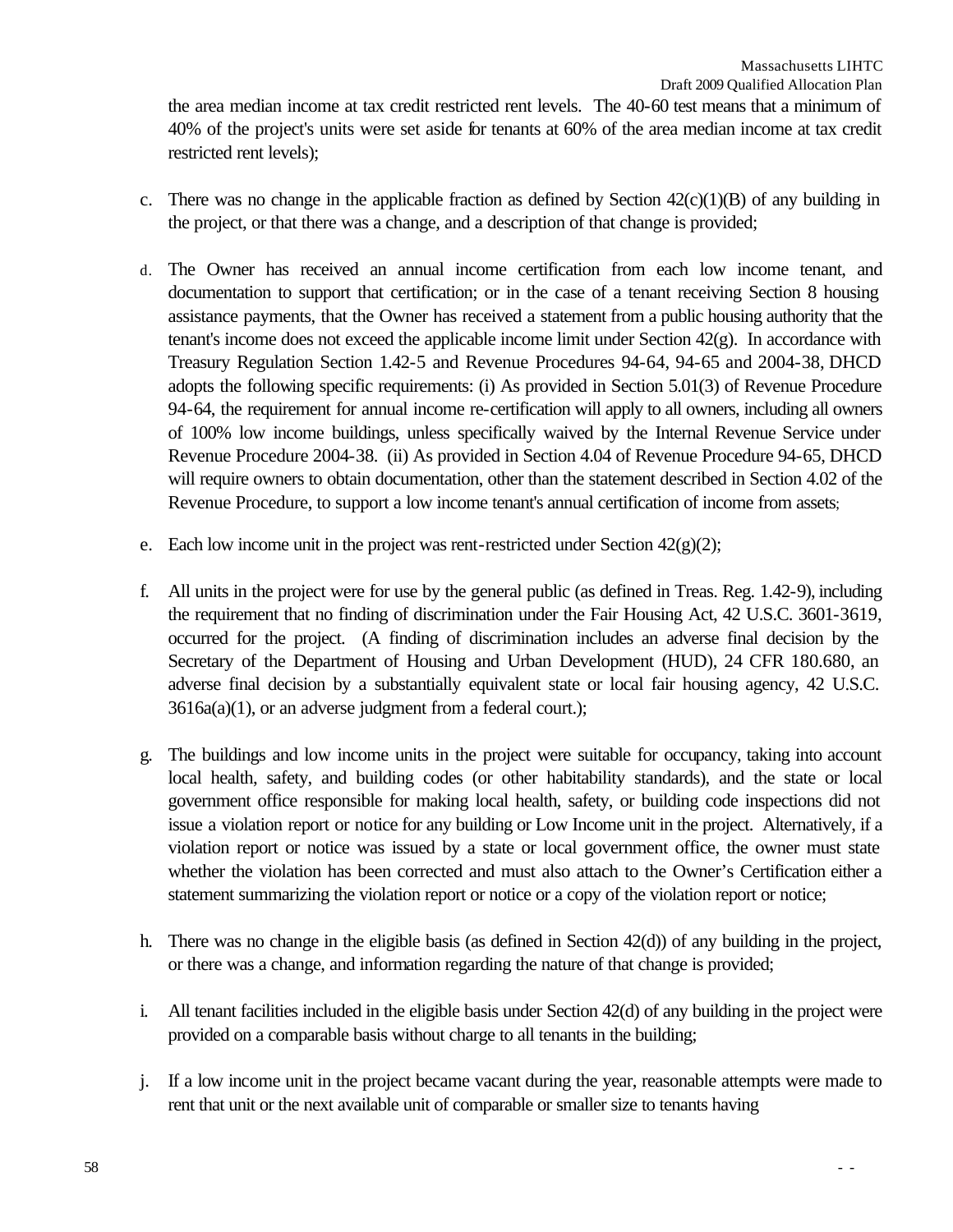a qualifying income before any units in the project were or will be rented to tenants not having a qualifying income;

- k. If the income of tenants of a low income unit in the building increased above the limit allowed in Section  $42(g)(2)(D)(ii)$ , the next available unit of comparable or smaller size in the building was or will be rented to tenants having a qualifying income;
- l. An extended low income housing commitment as described in Section 42(h)(6) was in effect (for buildings subject to Section 7108(c)(1) of the Omnibus Budget Reconciliation Act of 1989), including the requirement under Section  $42(h)(6)(B)(iv)$  that an owner cannot refuse to lease a unit in the project to an applicant because the applicant holds a voucher or certificate of eligibility under Section 8 of the United State Housing Act of 1937;
- m. All low income units in the project were used on a nontransient basis (except for transitional housing for the homeless provided under Section  $42(i)(3)(iii)$  or single room occupancy units rented on a month-by-month basis under Section  $42(i)(3)(B)iv$ ; and
- n. Any additional information that DHCD deems pertinent.

In addition, the Owner must submit completed IRS Forms 8609 [with parts I and II (the top and bottom sections) completed] to DHCD for every building in the project for the first year of the compliance period. For every year of the compliance period thereafter, the Owner must submit Schedule A of Form 8609 for every building in the project. The Owners of all low income housing projects will also be required to submit to DHCD at least once each year information on tenant income and rent for each low income unit, and documentation regarding the occupancy characteristics for all units, including DHCD project completion reports and other data collection requests in the form and manner designated by DHCD, in order to illustrate compliance with fair housing requirements.

Review of Certification: DHCD will review the above-described certifications submitted by Owners for compliance with the requirements of Section 42 for all tax credit projects, including those buildings financed by the Rural Housing Services (RHS), formerly the Farmers Home Administration (FMHA), under its Section 515 Program, and buildings of which at least 50% of the aggregate basis (including land and the building) is financed with the proceeds of tax-exempt bonds and administered by MHFA or MDFA.

The submission and review of certifications described above shall be made at least annually covering each year of the compliance period which is equal to 15 taxable years beginning with the first year the tax credit is taken. DHCD reserves the right to continue monitoring for any additional term that the Agreement remains in effect.

## **III. Records Review**

DHCD will conduct a records review of a project's low income units which have been selected for on-site inspection pursuant to Section IV below.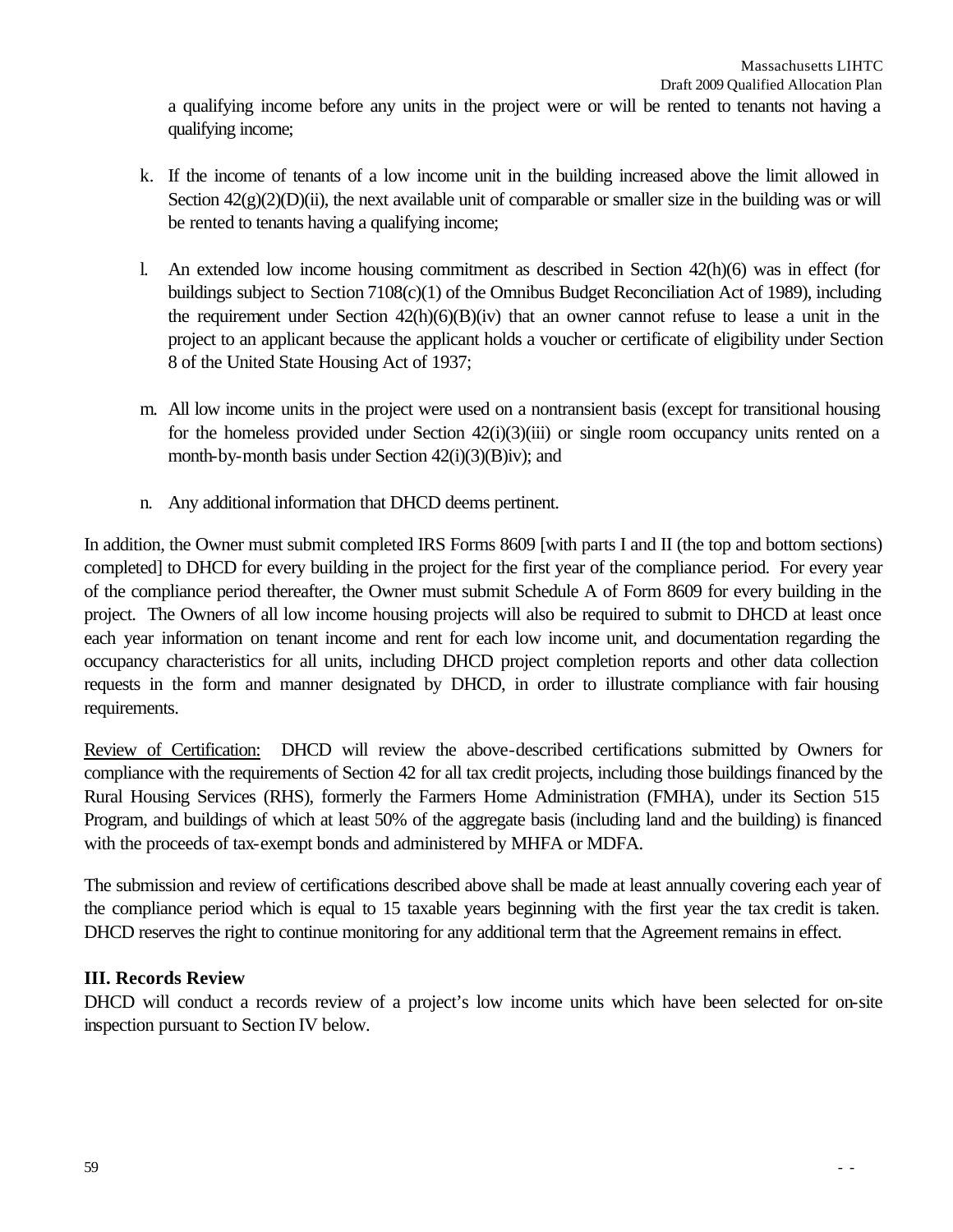The records review will include an examination of the annual low income certifications, the documentation the Owner has received supporting the certifications, and the rent records for the tenants in

those units. The Owner must have definitive documentation to support the income certification. For example, in the case of a tenant receiving Section 8 housing assistance payments, a letter from the local housing authority will only be accepted if that statement notes the tax credit income limit for the tenant's family size in the municipality, states that the tenant's income does not exceed such tax credit income limit, and states the effective date of the certification.

In conjunction with the selection of units to be inspected under Section IV below, DHCD will select the records to be reviewed randomly and in a manner that will not give an owner advance notice that tenant records for a particular year will or will not be reviewed. However, DHCD may give an owner reasonable notice that tenant record review will occur so that the owner may assemble the tenant records. The review of tenant records may be undertaken wherever the owner maintains or stores the records (either on-site or off-site).

In addition to the above procedures, DHCD will review the records from the first year of the compliance period for every project in order to establish initial eligibility for the Low Income Housing Tax Credit.

Buildings financed by the RHS under its Section 515 Program and buildings of which at least 50% of the aggregate basis (taking into account the building and land) is financed with the proceeds of tax-exempt bonds will be excepted from this records review provision if DHCD enters into an agreement with the RHS and/or MHFA or MDFA, providing among other terms and conditions that RHS and/or MHFA or MDFA must provide information concerning the income and rent of the tenants in the building to DHCD. DHCD may assume the accuracy of any such information provided by RHS, MHFA, or MDFA. DHCD shall review such information and determine that the income limitation and rent restriction of Section 42(g) (1) and (2) are met. However, if the information so provided is not sufficient for DHCD to make this determination, DHCD must request the necessary additional information directly from the Owner of the buildings.

The certifications and review under Sections I and II must be made at least annually covering each year of the 15 year compliance period. DHCD retains the right to require such certifications and review for any additional term that a Low Income Housing Tax Credit Regulatory Agreement between the owner and DHCD (or its successors) remains in effect.

# **IV. Building Inspection**

DHCD will conduct an on-site inspection of all buildings in a project by the end of the second calendar year following the year the last building in the project is placed in service. The minimum number of units to be inspected will be the greater of twenty percent of the project's low income units or three low income units.

Following the initial inspection, DHCD will conduct an on-site inspection of all buildings in a project at least once every three years. The minimum number of units to be inspected will be the greater of twenty percent or the project's low income units or three low income units.

DHCD will select the low income units to be inspected randomly and in a manner that will not give an owner advance notice that a unit will or will not be inspected. However, DHCD may give an owner reasonable notice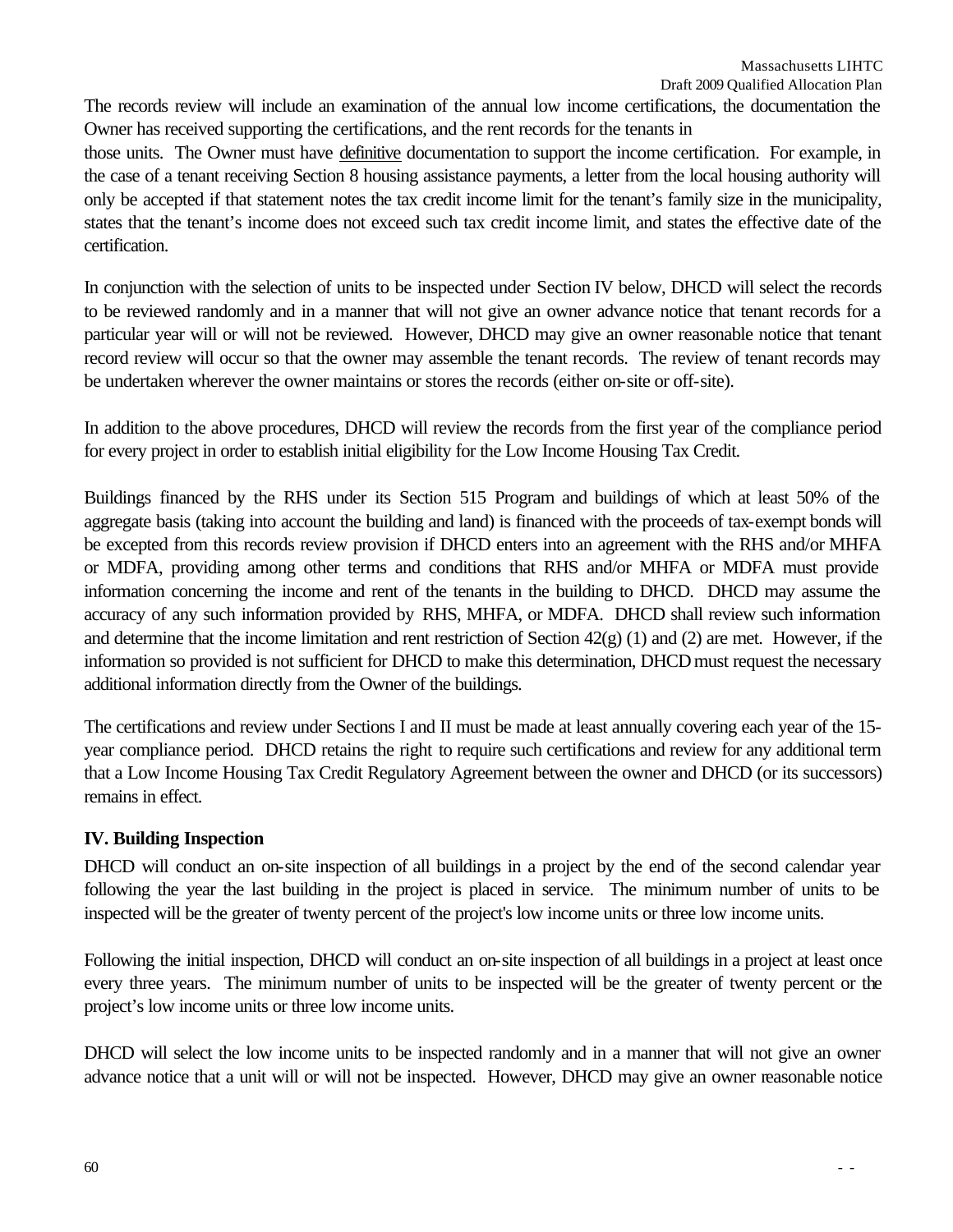that an inspection of the building and low income units will occur so that the owner may notify tenants of the inspection.

DHCD will review any health, safety, or building code violations reports or notices retained by the owner as required in Section I above and will determine:

- a. Whether the buildings and units are suitable for occupancy, taking into account state and local health, safety and building codes (or other habitability standards); or
- b. Whether the buildings and units satisfy, as determined by DHCD, the uniform physical condition standards for public housing established by HUD (24 CFR 5.703).

Regardless of whether DHCD makes its determination under a. or b. above, the project must continue to satisfy applicable state and local health, safety, and building codes. If DHCD becomes aware of any violation of these codes, it must report the violation under Section V below.

A building financed by RHS under its Section 515 program will be excepted from this inspection provision if RHS inspects the building (under 7 CFR part 1930) and the RHS and DHCD enter into a memorandum of understanding, or other similar arrangement, under which RHS agrees to notify DHCD of the inspection results.

DHCD retains the right to perform on-site inspections of the buildings of any project at least through the end of the compliance period and for any additional term that a Low Income Housing Tax Credit Regulatory Agreement and Declaration of Restrictive Covenants between the owner and DHCD remains in effect.

## **V. Notification of Non-Compliance**

DHCD will provide prompt written notice to the Owner if DHCD does not receive the certifications described above, does not receive or is not permitted to review the tenant income certifications, supporting documentation, and rent record described above, or discovers by inspection, review, or in some other manner, that the project is not in compliance with Section 42. DHCD will file Form 8823, "Low Income Housing Credit Agencies Report of Noncompliance of Building Disposition", with the IRS no later than 45 days after the end of the correction period and no earlier than the end of the correction period, whether or not the noncompliance or failure to certify is corrected. The correction period, as specified in the noncompliance notice to the Owner, shall not exceed 90 days from the date of the notice to the Owner, unless extended by DHCD for up to six months where DHCD determines that there is good cause for granting an extension. DHCD will retain records of noncompliance or failure to certify in accordance with applicable Treasury regulations. If noncompliance or failure to certify is corrected within three years after the end of the correction period, DHCD will file Form 8823 reporting the correction.

DHCD will report its compliance monitoring activities annually on Form 8610, "Annual Low Income Housing Credit Agencies Report".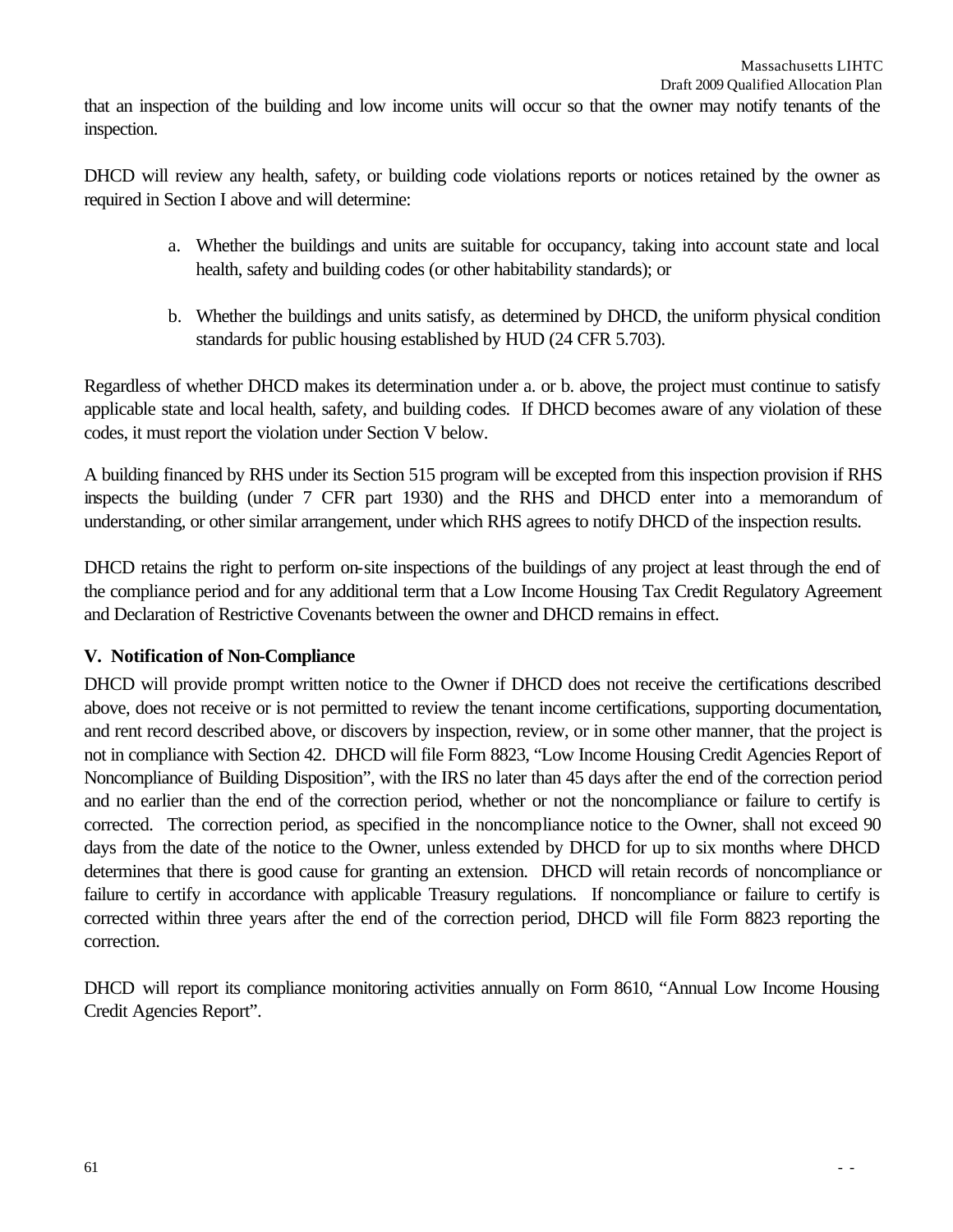# **Appendix B: Future Changes to the 2009 Allocation Plan**

Without limiting the generality of DHCD's power and authority to administer, operate, and manage the allocation of Low Income Housing Tax Credits according to federal law, federal procedures and this Plan, DHCD shall make such determinations and decisions, publish administrative guidelines and rules, require the use of such forms, establish such procedures and otherwise administer, operate, and manage allocations of tax credits in such manner as may be, in DHCD's determination, necessary, desirable, or incident to its responsibilities as the administrator, operator, and manager of the Low Income Housing Tax Credit Program.

The Governor recognizes and acknowledges that DHCD may encounter situations which have not been foreseen or provided for in the Plan and expressly delegates to DHCD the authority to amend the Plan, after the public has had the opportunity to comment through the public hearing process, and to administer, operate, and manage allocations of tax credits in all situations and circumstances, including, without limiting the generality of the foregoing, the power and authority to control and establish procedures for controlling any misuse or abuses of the tax credit allocation system and the power and authority to resolve conflicts, inconsistencies or ambiguities, if any, in this Plan or which may arise in administering, operating, or managing the Low Income Housing Tax Credit Program.

The Governor further expressly delegates to DHCD the ability to amend this Plan to ensure compliance with federal law and regulations as such federal law may be amended and as federal regulations are promulgated governing tax credits.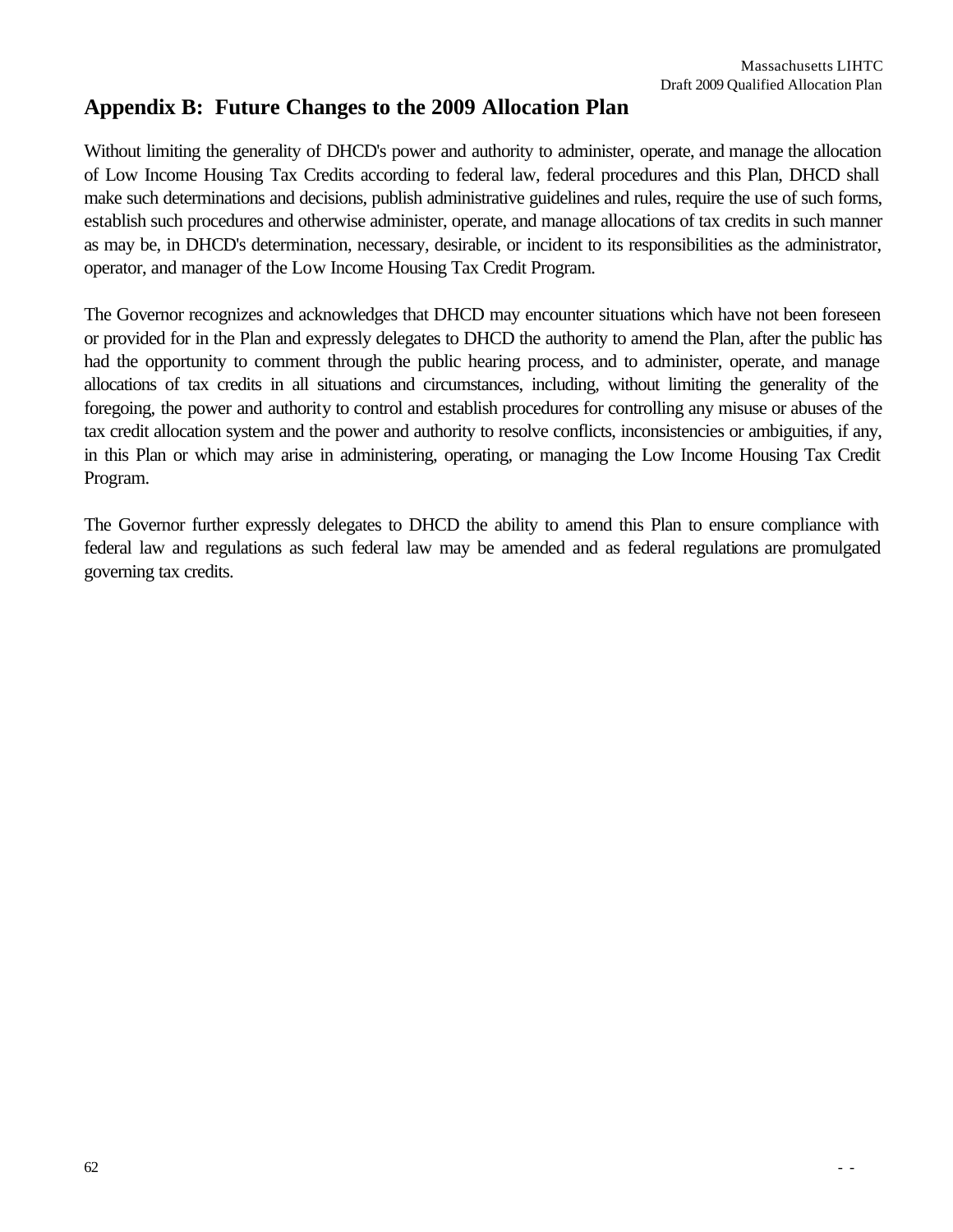#### Massachusetts LIHTC Draft 2009 Qualified Allocation Plan **Appendix C: Summary of Comments and Suggestions from the Public Process**

During the process of developing the 2009 Qualified Allocation Plan, the Department of Housing and Community Development met with interested parties, including for-profit and non-profit developers, municipal officials, consultants, other public and private lenders, attorneys, syndicators, advocates, and other members of the affordable housing community. The Department solicited comments and suggestions on various aspects of the tax credit allocation process, including but not limited to the priorities to be included in the 2009 allocation plan, the set-aside categories, the scoring system, and the best approach to allocating the Massachusetts state housing credit.

In accordance with Section 42 federal requirements, DHCD held a public hearing on the draft 2009 QAP in the Department's offices on February 10, 2009.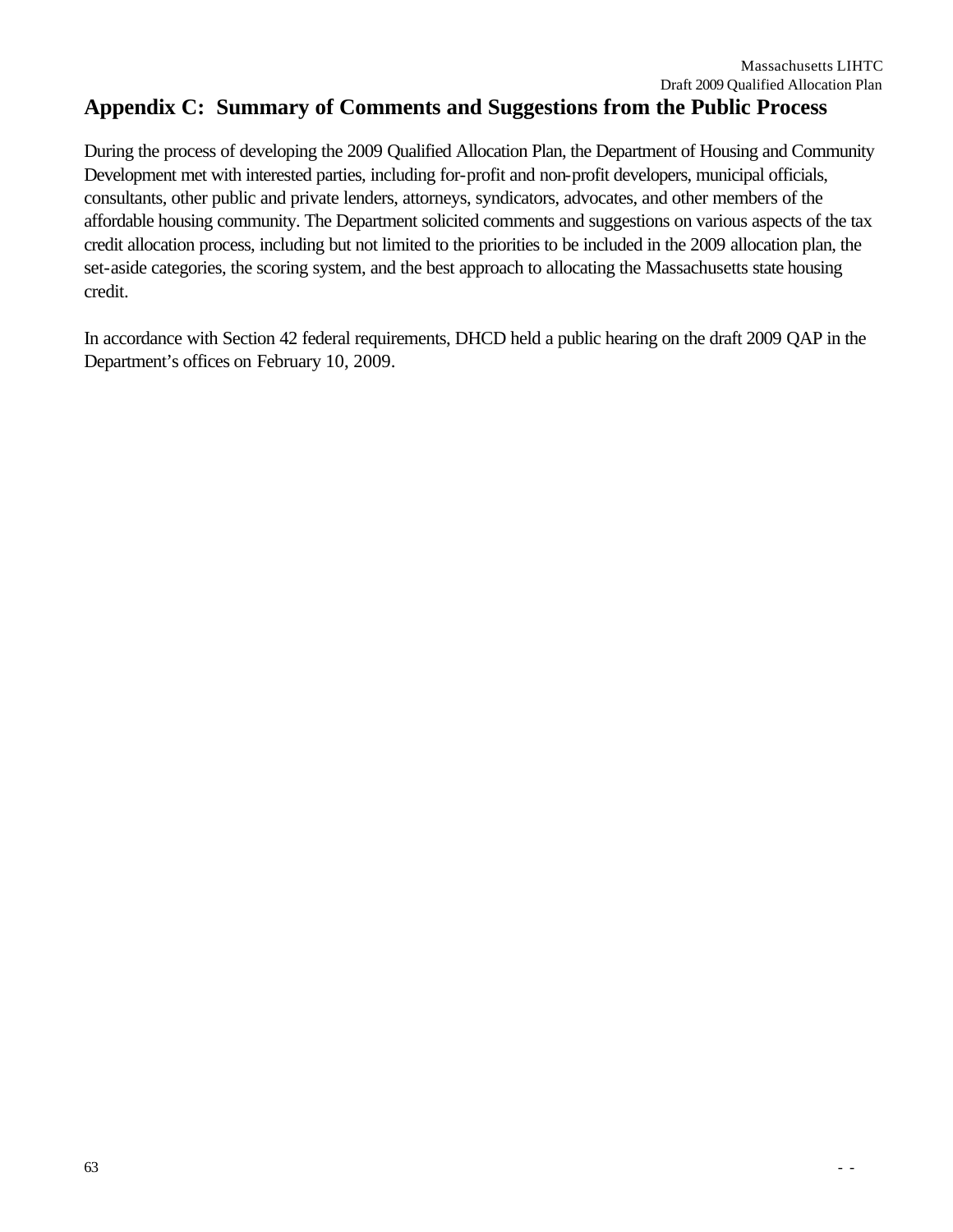# **Appendix D: The Massachusetts Low Income Housing Tax Credit Program**

760 CMR 54.00 MASSACHUSETTS LOW INCOME HOUSING TAX CREDIT PROGRAM

Section

54.01: Scope, Purpose and Applicability 54.02: Definitions 54.03: Amount of Credit Authorized 54.04: Eligible Projects 54.05: Eligible Recipients 54.06: Allotment of Credit Among Partners, etc. 54.07: Transferability of Credit 54.08: Prerequisites to Claiming Credit 54.09: Placed in Service Requirement; Time for Claiming Credit 54.10: Carryforward of Credit 54.11: Limitations on Credit; Ordering of Credit 54.12: Recapture 54.13: Reporting and Recordkeeping Requirements 54.14: Application Process and Administrative Fees 54.15: Reference to Federal Credit Rules

54.16: Authorization of Department to Take Further Actions

## 54.01: Scope, Purpose and Applicability

(1) General. 760 CMR 54.00 explains the calculation of the low-income housing tax credit established by M.G.L. c. 23B, s.3, M.G.L. c .62, s. 61 and M.G.L. c. 63, s. 31H (St. 1999, c. 127, s.s. 34, 82, 90). The Department of Housing and Community Development may allocate annually, for the five-year period beginning January 1, 2001 and ending December 31, 2005, Massachusetts low-income housing tax credit in the amount set forth in M.G.L. c. 23B, s.3, M.G.L. c .62, s. 61 and M.G.L. c. 63, s. 31H (St. 1999, c. 127, s.s. 34, 82, 90) for projects that qualify for the federal low-income housing tax credit under Section 42 of the Internal Revenue Code of 1986, as amended.

(2) Effective Date. 760 CMR 54.00 takes effect upon promulgation and applies to tax years beginning on or after January 1, 2001.

## 54.02: Definitions

For purposes of 760 CMR 54.00 et seq., the following terms have the following meanings, unless the context requires otherwise: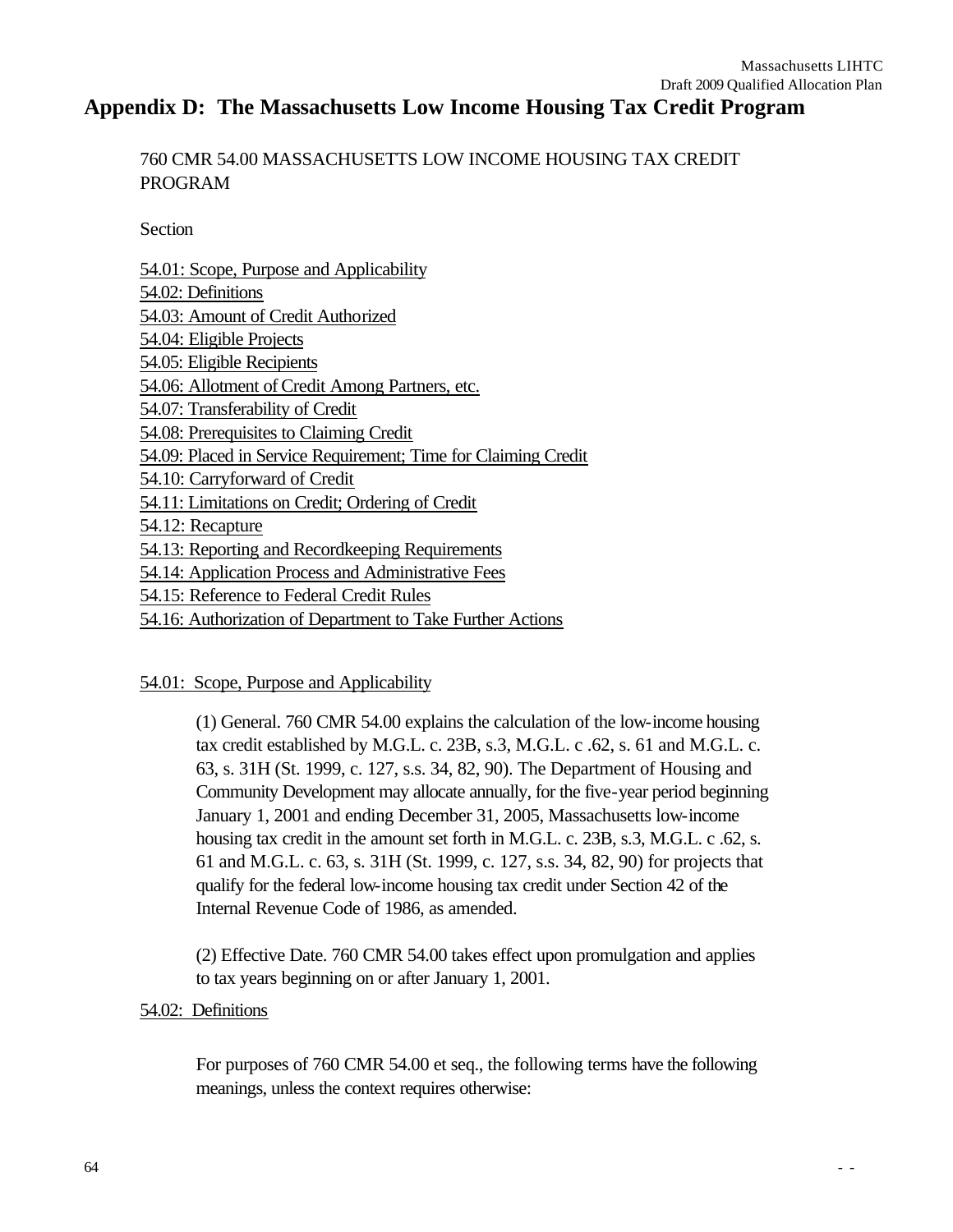Act, M.G.L. c. 23B, s. 3, M.G.L. c. 62, s. 61 and M.G.L. c. 63, s. 31H (St. 1999, c. 127, s. s. 34, 82, 90).

Allocation of Massachusetts Credit, the award by the Department of the authorized Massachusetts low-income housing tax credit among qualified Massachusetts projects.

Allotment, in the case of a qualified Massachusetts project owned by an unincorporated flow through entity, such as a partnership, limited liability company or joint venture, the share or portion of credit allocated to the qualified Massachusetts project that, consistent within and subject to 760 CMR 54.06, may be claimed by a taxpayer who is designated a member or partner of such entity or by a transferee of such member or partner.

Building Identification Number, the identification number assigned to each building in a qualified Massachusetts project by the Department.

Code, the Internal Revenue Code of 1986, as amended and in effect for the taxable year.

Commissioner, the Commissioner of Revenue.

Compliance Period, the period of 15 taxable years beginning with the first taxable year during which a qualified Massachusetts project first meets all of the requirements of 760 CMR 54.08.The following text is effective 11/24/2000

Credit Period, the five-year period during which a qualified Massachusetts project is eligible for the Massachusetts low-income housing tax credit. The credit period begins with the taxable year in which a project meets all of the requirements of 760 CMR 54.08 and ends five years later.

Department, the Department of Housing and Community Development.

Eligibility Statement, a statement authorized and issued by the Department certifying that a given project is a qualified Massachusetts project and setting forth the annual amount of the Massachusetts low-income housing tax credit allocated to the project. The Department shall only allocate tax credit to qualified Massachusetts projects consisting of one or more buildings that are all placed in service on or after January 1, 2001.

Federal Carryover Allocation, federal carryover allocation of a tax credit where a federal low-income housing tax credit is allocated under Section 42 (h)(1)(E) or (F) of the Code prior to the calendar year in which the buildings comprising the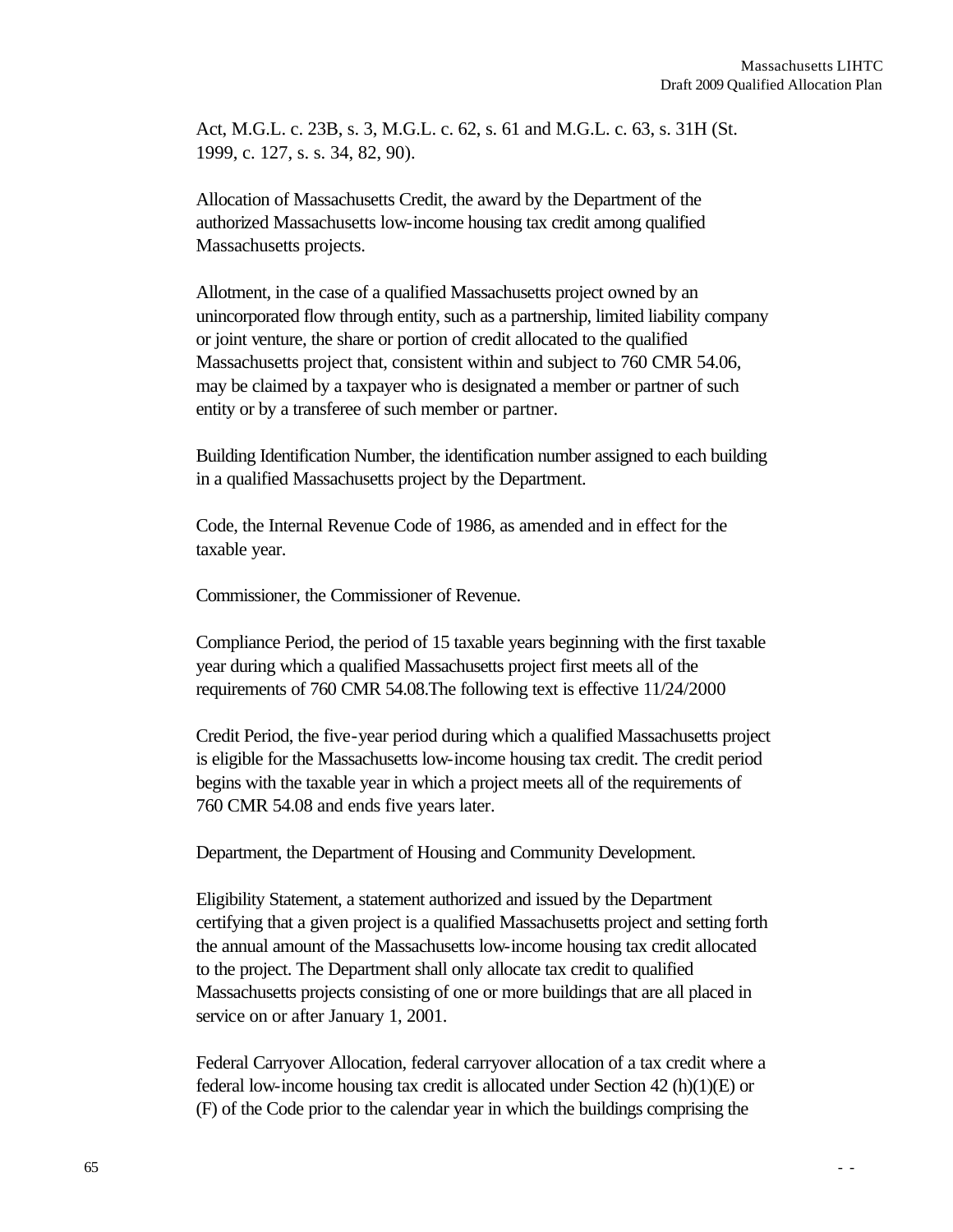project are placed in service. Federal Low Income Housing Tax Credit the federal tax credit as provided in Section 42 of the Code.

Low income Project, a qualified low-income housing project, as defined in Section 42  $(g)(1)$  of the Code, which has restricted rents that do not exceed 30% of the applicable imputed income limitation under said Section 42 of the Code, for at least 40% of its units occupied by persons or families having incomes of 60% or less of the median income or for at least 20% of its units occupied by persons or families having incomes of 50% or less of the median income.

Median Income, the area median gross income as such term is used in Section 42 of the Code, and which is determined under United States Department of Housing and Urban Development guidelines and adjusted for family size.

Placed in Service, this term shall have the same meaning as the term is given under Section 42 of the Code and the federal regulations thereunder.

Qualified Massachusetts Project, a low-income project located in the Commonwealth which meets the requirements of M.G.L. c. 23B, s.3, M.G.L. c. 62, s. 61 and M.G.L. c. 63, s. 31H (St. 1999, c. 127, s.s. 34, 82, 90) and whose owner enters into a regulatory agreement.

Regulatory Agreement, an agreement between the owner of a qualified Massachusetts project and the Department recorded as an affordable housing restriction under M.G.L c. 184 with the registry of deeds or the registry district of the land court in the county where the project is located that requires the project to be operated in accordance with the requirements of 760 CMR 54.00, and M.G.L. c. 23B, s.3, M.G.L. c .62, s. 61 and M.G.L. c. 63, s. 31H (St. 1999, c. 127, s. s. 34, 82, 90) for not less than 30 years from the expiration date of the compliance period.

Taxpayer any person, firm, or other entity subject to the personal income tax under the provisions of M.G.L. c. 62, or any corporation subject to an excise under the provisions of M.G.L. c. 63.

#### 54.03: Amount of Credit Authorized

(1) Authorized Amount. The amount of Massachusetts low-income housing tax credit authorized to be allocated in each year during the five year period commencing January 1, 2001 and ending December 31, 2005 equals the sum of

(a) the lesser of 50% of the federal per capita low-income housing tax credit awarded to the Commonwealth in such year or \$4,000,000;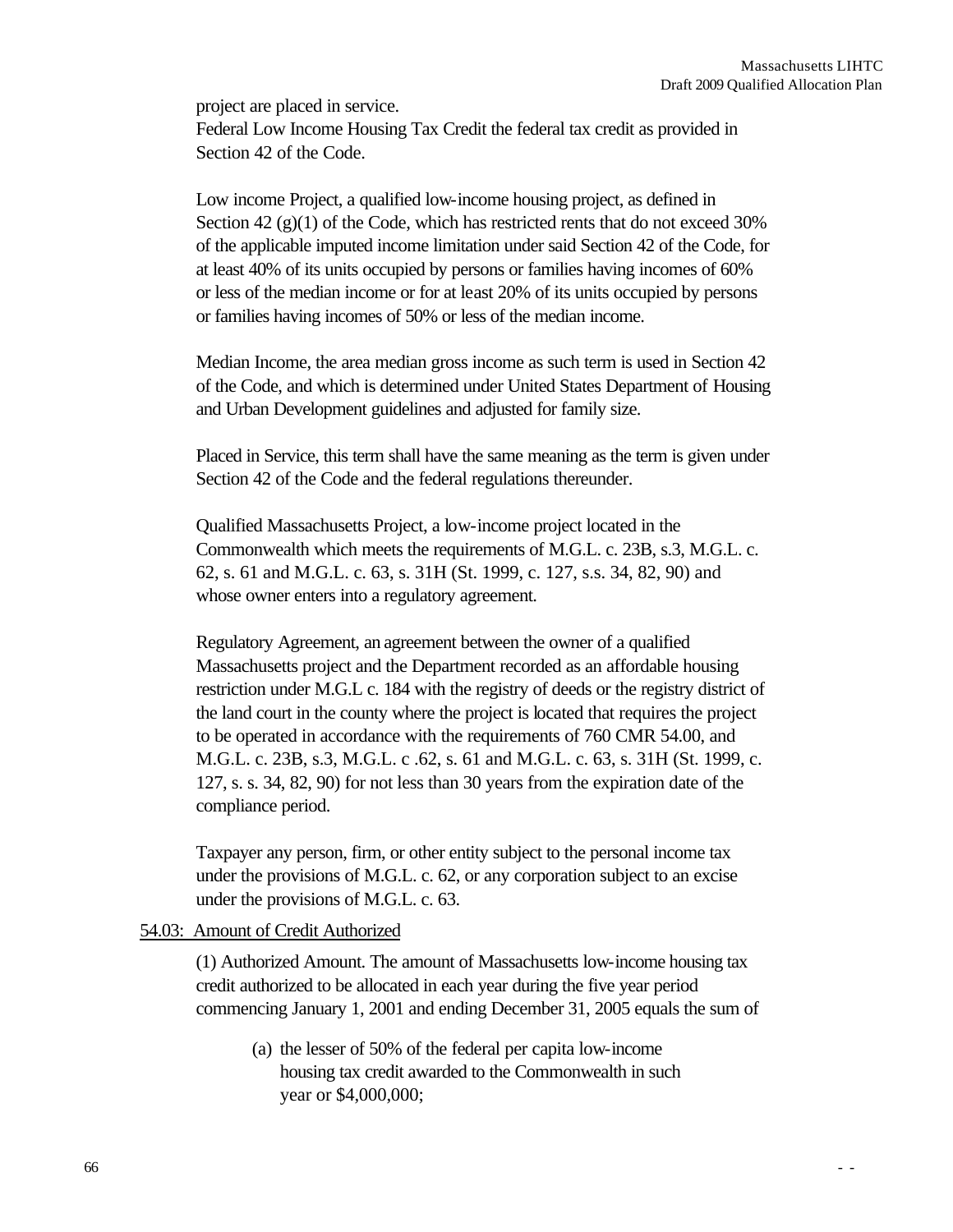(b) unused Massachusetts low-income housing tax credit, if any, for all preceding calendar years; and The following text is effective 11/24/2000

(c) any Massachusetts low-income housing tax credit returned to the Department. Under M.G.L. c. 62, s. 61(c)(3)and M.G.L. c. 63, s. 31H(c)(3), an amount of Massachusetts low-income housing tax credit equal to the annual credit allocation awarded by the Department to a project is to be claimed each year for five tax years.

(2) Example. Assume the Department allocates \$3 million of 2001 Massachusetts low-income housing tax credit and \$6 million of 2001 federal low-income housing tax credit equally among 40 projects such that each project receives a federal credit award of \$150,000 and a Massachusetts low-income housing tax credit award of \$75,000. Assume further that each project is owned by an individual who retains all rights to claim the credit allocated. If the projects are placed in service on January 1, 2001 and no carryover or recapture provisions apply, each individual owner would be eligible to claim \$150,000 in federal low-income housing tax credit in 2001 and in each of the following nine years and \$75,000 in Massachusetts low-income housing tax credit in 2001 and in each of the following four years.

## 54.04: Eligible Projects

(1) Project Eligibility. Three types of qualified Massachusetts projects are eligible for an allocation of Massachusetts low-income housing tax credit:

(a) projects to which the Department has made a prior allocation of federal low-income housing tax credit, (b) projects to which the Department makes a simultaneous allocation of federal low-income housing tax credit and (c) projects with respect to which the federal low-income housing tax credit is allowable by reason of Section 42(h)(4) of the Code applicable to buildings financed with tax exempt bonds.

(2) Prioritization by the Department. The Department shall amend or supplement its existing qualified allocation plan or its program guidelines, or both, to provide taxpayers guidance on how Massachusetts low-income housing tax credit will be allocated among competing projects. Such guidance shall adhere to the statutory requirements of providing the least amount of combined federal and Massachusetts low-income housing tax credit necessary to ensure financial feasibility of selected projects while allocating the total available Massachusetts low-income housing tax credit among as many qualified Massachusetts projects as fiscally feasible. Subject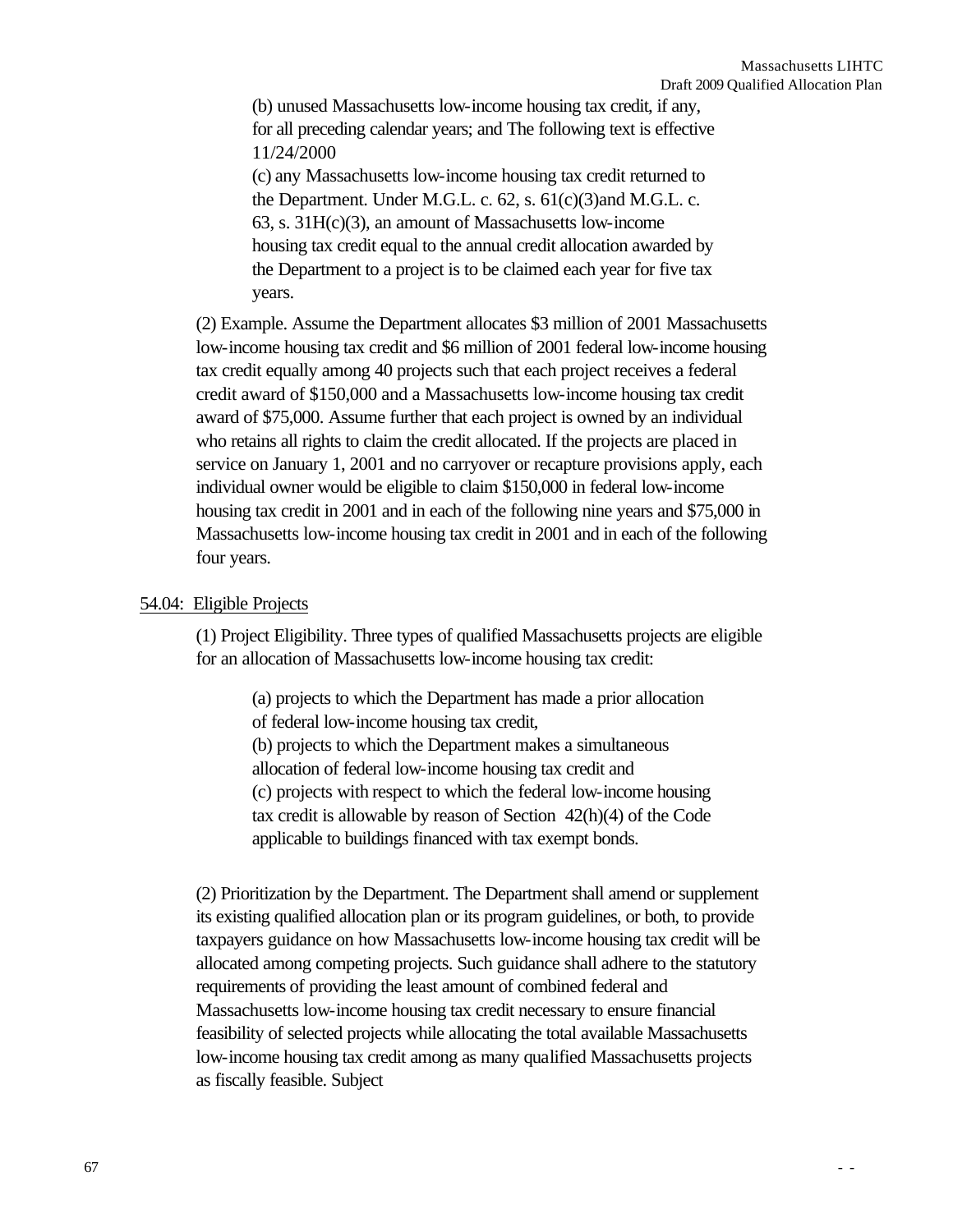to these statutory constraints, the Department may, in its discretion, provide guidance that

> (a) requires owners of projects with more than a designated dollar amount of federal credit to fund a portion of project equity from funds attributable to the Massachusetts low-income housing tax credit,

> (b) encourages owners of certain projects to raise equity primarily using the Massachusetts low-income housing tax credit while using a minimal amount of the so-called 9% federal low-income housing tax credit,

> (c) encourages the creation of projects funded through a combination of Massachusetts low-income housing tax credit and the so-called 4% federal low-income housing tax credit allowable to buildings financed with tax-exempt bonds, and (d) encourages the creation of any other projects that the Department deems to be consistent with the statutory goal of increasing the overall number of low-income housing units.

#### 54.05: Eligible Recipients

Any person or entity (of whatever type) with an ownership interest in a qualified Massachusetts project and who receives an allocation of federal low-income housing tax credit with respect to such project is eligible to receive an allocation of Massachusetts low-income housing tax credit with respect to such project. The following text is effective 11/24/2000.

#### 54.06: Allotment of Credit Among Partners, *etc.*

Whenever an owner of a qualified Massachusetts project with respect to which Massachusetts low-income housing tax credit has been allocated is an unincorporated flow-through entity, such as a partnership, limited liability company or joint venture, the entity may allot the Massachusetts tax credit available to the entity among persons designated by it as partners or members in such amounts or proportions. as they may agree in the organizational documents governing such entity, provided that the owner certifies to the Commissioner the amount of Massachusetts low-income housing tax credit allotted to each member or partner on a form designated by the Commissioner. The allotment of Massachusetts low-income housing tax credit need not follow or be consistent with the allocation, as the word is used in Section 704(b) of the Code, of other partnership items (e.g., income, loss, deduction or credit, including the federal low-income housing tax credit). Similarly, whenever Massachusetts low-income housing tax credit is allocated with respect to a qualified Massachusetts project that is owned through a joint tenancy or similar ownership arrangement, the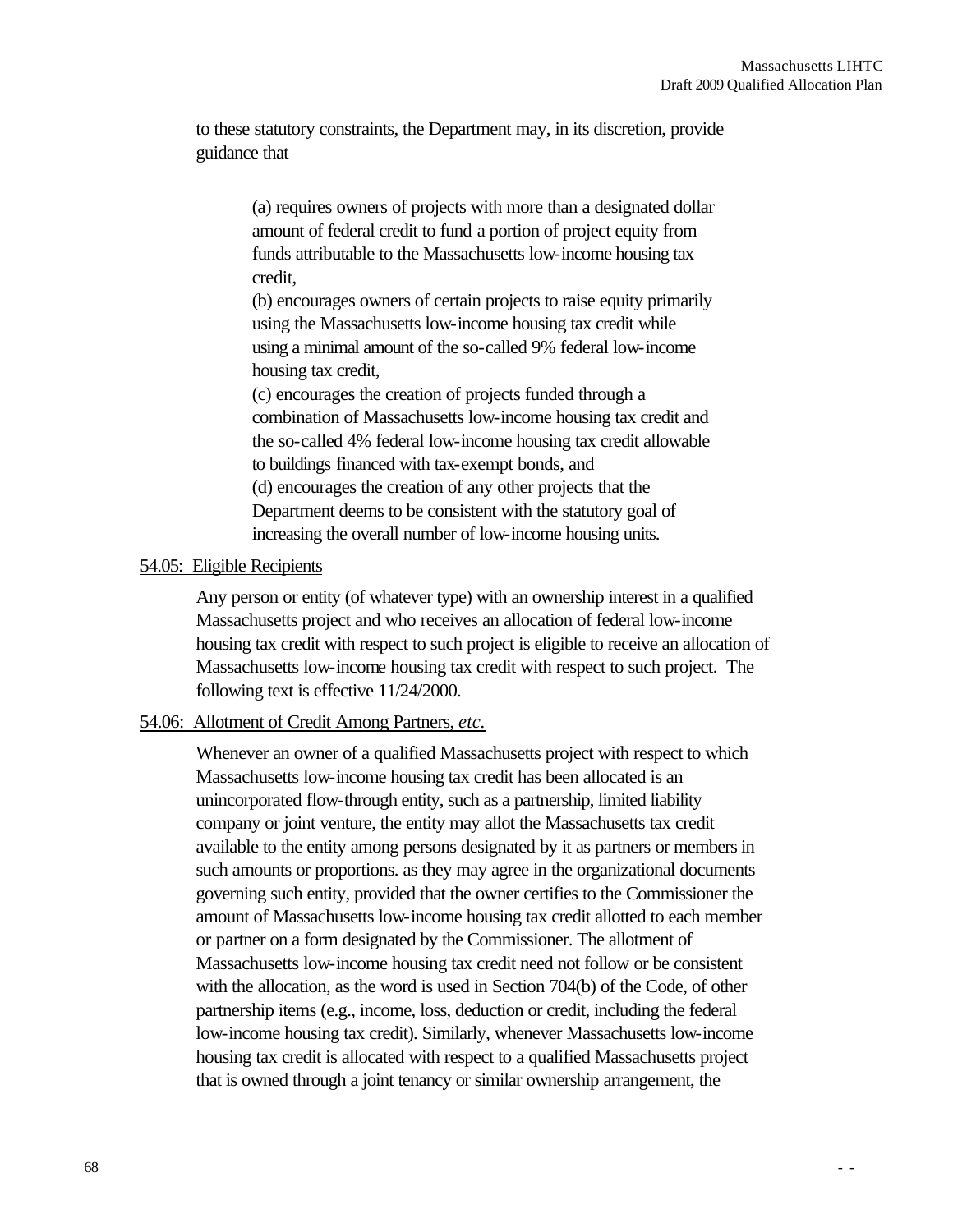owners of such project may allot the right to claim the Massachusetts low-income housing tax credit allocated with respect to such project among themselves

in such amounts as they agree, without regard to their actual ownership interest in the project, provided that the owners certify to the Commissioner the amount of Massachusetts low-income housing tax credit allotted to each owner on a form designated by the Commissioner.

#### 54.07: Transferability of Credit

(1) Transferors, Transferees. Any taxpayer with an ownership interest in a qualified Massachusetts project with respect to which there has been allocated Massachusetts low-income housing tax credit and any taxpayer to whom the right to claim Massachusetts low-income housing tax credit has been allotted or transferred may transfer the right to claim unclaimed Massachusetts low-income housing tax credit to any other Massachusetts taxpayer eligible to claim a federal low-income housing tax credit with respect to the original or a different qualified Massachusetts project without the necessity of transferring any ownership interest in the original project or any interest in the entity which owns the original project. The transferor must transfer all credit attributable to periods after the transfer date agreed upon by the parties. For treatment of carry forward credit, see 760 CMR 54.10.

(2) Transfer Contract Requirements. A taxpayer, owning an interest in a qualified Massachusetts project or to whom the right to claim Massachusetts low-income housing tax credit has been allotted or transferred, who transfers his, her or its credit such that credit may be claimed by a taxpayer without ownership in the project and without an interest in the entity that owns the project must enter into a transfer contract with the transferee. The transfer contract must specify the following:

(a) Building Identification Numbers for all buildings in the project;

(b) the date each building in the project was placed in service;

(c) the 15-year compliance period for the project;

(d) the schedule of years during which the credit may be claimed

and the amount of credit previously claimed; and

(e) the taxpayer or taxpayers that are responsible for paying recapture if recapture should occur.

The transferring party shall attach a copy of this contract to the transfer statement required under 760 CMR 54.13(4).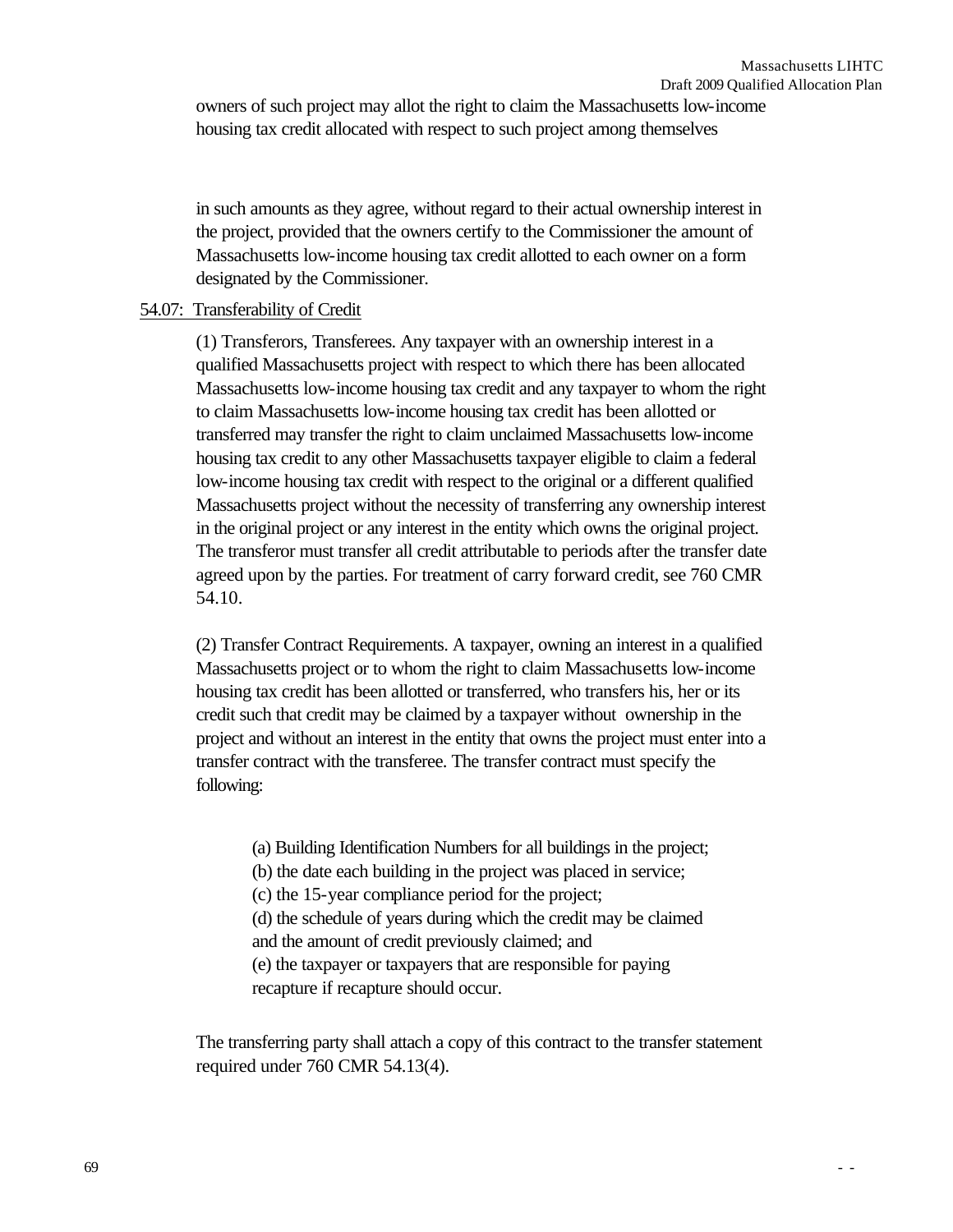(3) Transferred Eligibility to Claim Credit. Any taxpayer who is a transferee of the right to claim a Massachusetts low-income housing tax credit with respect to a qualified Massachusetts project may, provided all transfer

requirements and all other requirements for claiming such credit are met, claim such credit notwithstanding the fact that the credit may initially have been allocated to a taxpayer paying a different income tax (i.e., personal or corporate)

(4) Sale of Credit is Sale of Capital Asset. The sale of Massachusetts low-income housing tax credit will be treated as the sale of a capital asset under the Massachusetts personal income tax or the net income measure of the corporate excise. The following text is effective 11/24/2000

(5) Examples. The following examples illustrate the application of 760 CMR 54.07:

> (a) Example 1. If taxpayer X receives an allotment of Massachusetts low-income housing tax credit as a partner in a partnership that owns a qualified Massachusetts project, taxpayer X may transfer the Massachusetts low-income housing tax credit allotted to it to taxpayer Y, whether or not taxpayer Y is a partner in the partnership, so long as taxpayer Y is entitled to claim a federal low-income housing tax credit with respect to any qualified Massachusetts project.

> (b) Example 2. Credit is allocated with respect to a project owned by a limited liability company and allotted to individuals who are members in the company. One of the members may sell his or her credit to a corporation, whether or not such corporation is a member in the company, so long as the corporation is entitled to claim a federal low-income housing tax credit with respect to any qualified Massachusetts project.

## 54.08: Prerequisites to Claiming Credit

When Massachusetts low-income housing tax credit is allocated with respect to a qualified Massachusetts project, such credit may not be claimed by any taxpayer with respect to any building in such project unless and until (1) all buildings in such project have been placed in service, and

(2) the project has met the minimum set-aside and occupancy requirements of Section  $42(g)$  of the Code. Before the end of the first taxable year in which credit is claimed, the taxpayer must record a Regulatory Agreement in a form acceptable to the Department with respect to such project.

54.09: Placed in Service Requirement; Time for Claiming Credit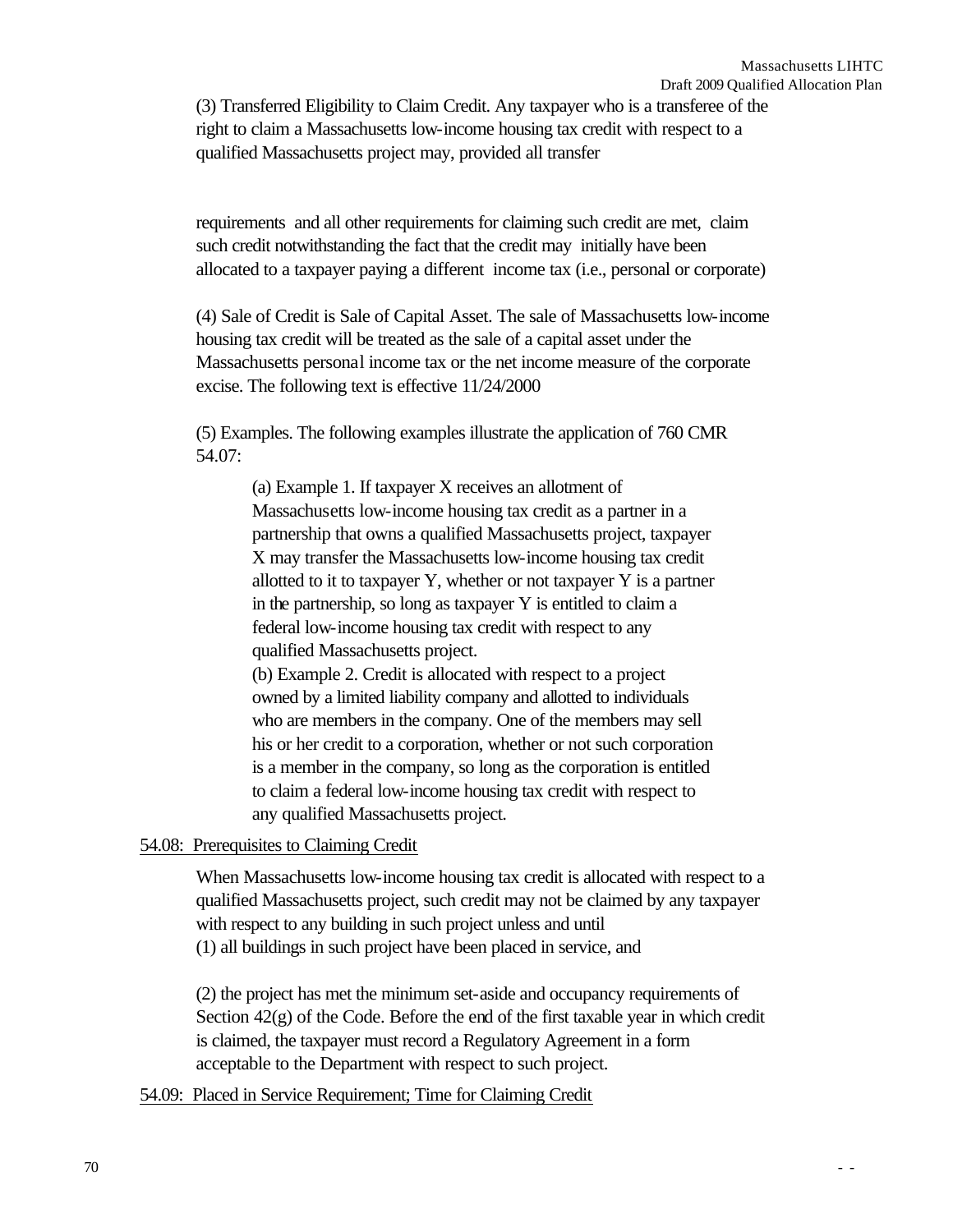(1) Placed in Service Requirement. All buildings in a project must generally be placed in service in the year in which the allocation of Massachusetts low-income housing tax credit is made. Notwithstanding the foregoing sentence:

(a) whenever a project qualifies for a federal carryover allocation under Section  $42(h)(1)(E)$  or  $(F)$  of the Code and the federal regulations thereunder, such project may continue to be a qualified Massachusetts project if the owner of the project enters into a satisfactory carryover allocation agreement with the Department prior to the end of the year in which the allocation of credit is made; and (b) with respect to a project described in 760 CMR 54.04(1)(c),

such project may continue to be a qualified Massachusetts project if, in the judgment of the Department, the project would otherwise meet all of the requirements for a federal carryover allocation under Section  $42(h)(1)(E)$  or  $(F)$  of the Code and the federal regulations thereunder and the owner of the project enters into a satisfactory carryover allocation agreement with the Department prior to the end of the year in which the allocation of credit is made.

The Department shall provide a form of Massachusetts carryover allocation agreement for the Massachusetts low-incoming housing tax credit.

(2) Timing of Claiming Credit. Any taxpayer holding the right to claim Massachusetts low-income housing tax credit with respect to a qualified Massachusetts project may claim a pro rata portion of the annual amount of Massachusetts low-income housing tax credit allocated with respect to such project for the calendar year in which such project first meets the conditions described in 760 CMR 54.08, with proration based on the portion of such calendar year during which the project meets those conditions. Any amount of annual credit deferred on account of proration may be claimed in the sixth tax year, assuming the project remains qualified.

(3) Early Credit Election. Notwithstanding the generally applicable timing for claiming Massachusetts low-income housing tax credit described in 760 CMR 54.09(2), an owner of a qualified Massachusetts project may elect to accelerate the time for claiming the credit. Provided that the project first meets the conditions described in 760 CMR 54.08, an owner of such qualified Massachusetts project may file a notice with the Commissioner in a form to be determined by the Commissioner that the owner has elected to accelerate the credit. The following text is effective 11/24/2000.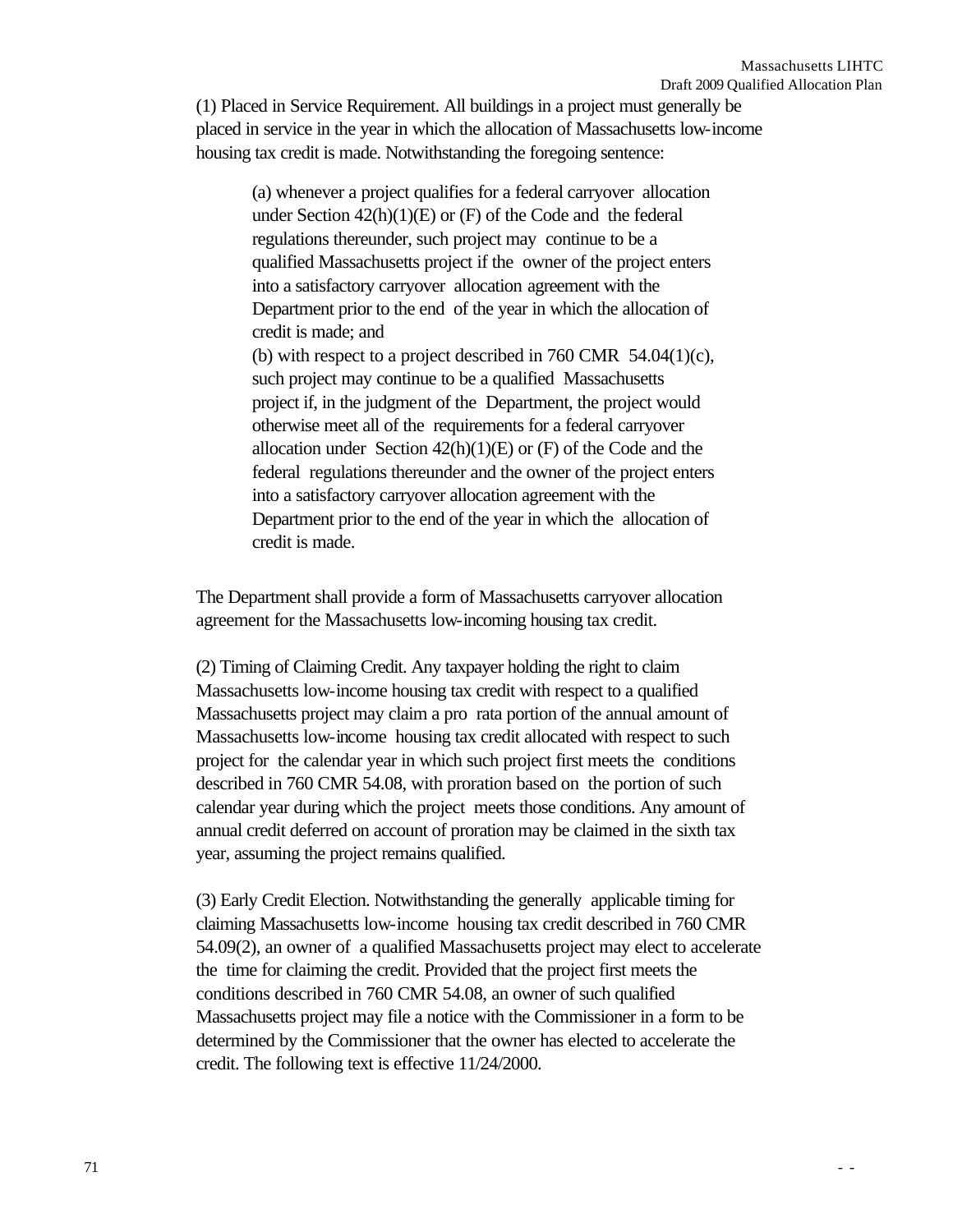(4) Effect of Early Credit Election. When an owner of a qualified Massachusetts project makes an early credit election in the first year of the credit period and such project meets the requirements for making such an election, then notwithstanding 760 CMR 54.09(2), any taxpayer holding the right to claim Massachusetts low-income housing tax credit with respect to

such project shall claim the taxpayer's share of the project's entire annual allocation of Massachusetts low-income housing tax credit for the taxable year in which such election is validly made, without proration or adjustment on account of the date during such year on which the project is placed in service or on which such election is made, subject to any other applicable limitations.

(5) Examples. The following examples illustrate the application of 760 CMR 54.09.

> (a) Example 1. Assume \$100,000 of Massachusetts low income housing tax credit is allocated with respect to a project in 2001. The project is owned by one individual who retains the right to claim such credit. No Massachusetts carryover allocation agreement under 760 CMR.54.09 (1) has been entered into. The individual's tax year coincides with the calendar year. If the project meets the conditions described in 760 CMR 54.08 and is placed in service on October 1, 2001, then the individual holding the right to claim such credit may claim \$25,000 in Massachusetts low-income housing tax credit on his or her Massachusetts tax return for the year 2001 subject to any other applicable limitations. The individual would be expected to claim \$100,000 on his or her Massachusetts tax returns for each of the years 2002, 2004, 2004, and 2005, and to claim \$75,000 on his or her Massachusetts tax return for the year 2007, assuming the project remains qualified and the individual retains the right to claim all of the credit.

(b) Example 2. The same individual elects to take the early credit option instead of the pro rata approach. The individual may claim \$ 100,000 in Massachusetts low income housing tax credit on his or her tax return for 2001, and \$ 100,000 per year for each of the subsequent four years.

(c) Example 3. The same individual has a tax year that runs from July I to June 30. The individual elects to take the early credit option. The individual takes the \$100,000 credit available on October 1, 2001 in his tax year that ends on June 30, 2002 and \$ 100,000 per year for each of the taxpayer's subsequent four tax years.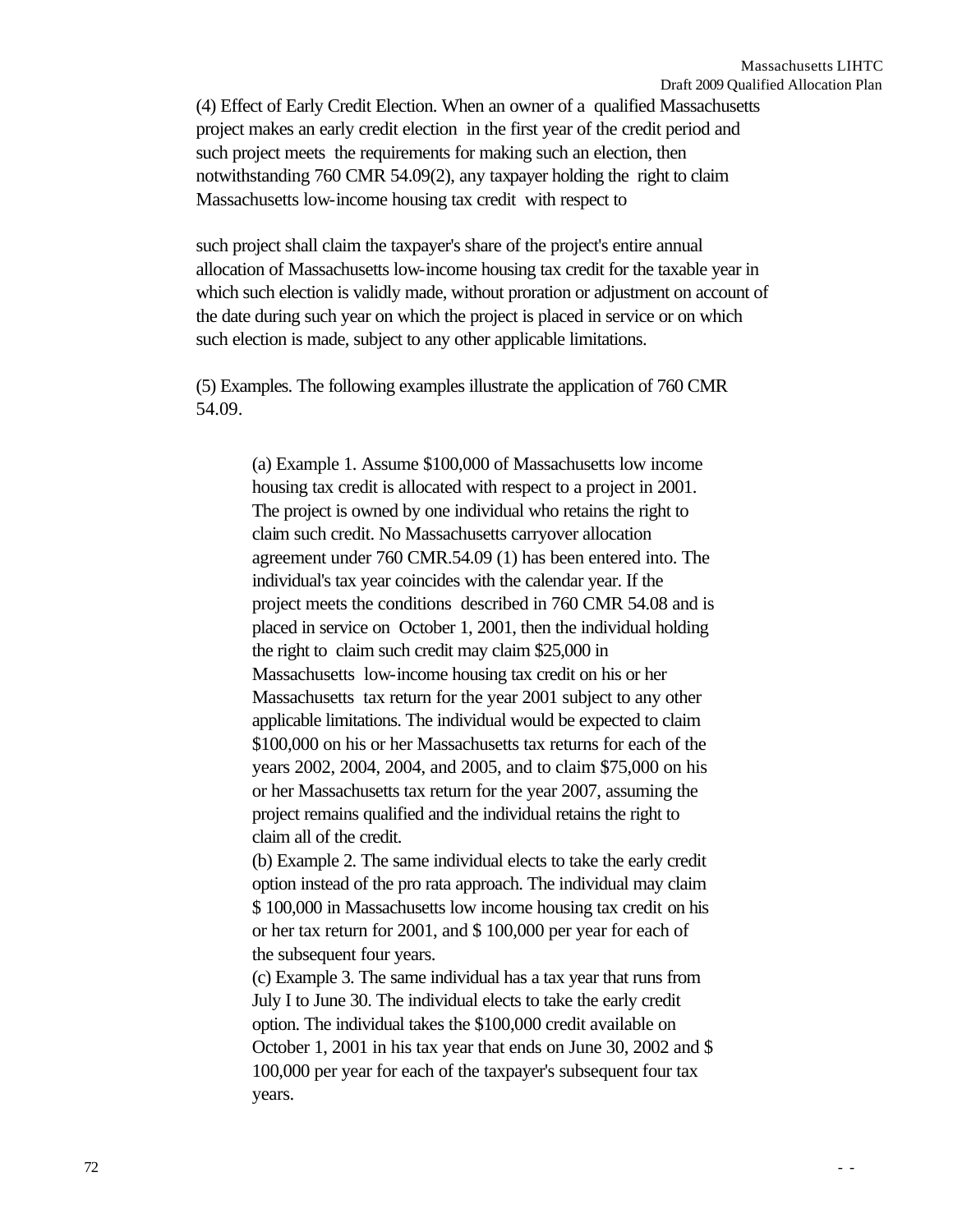# 54.10: Carryforward of Credit

(1) Carryforward Period. Any amount of the credit that exceeds the claimant's tax due may be carried forward to any of the five subsequent taxable years. (2) Transfer of Carryforward. A taxpayer who transfers an unclaimed

portion of the credit pursuant to 760 CMR 54.07(1) may choose whether or not to include carryforward credit from prior years in the transfer. (3) Transferee Treated Like Original Owner. For the purpose of determining the carryforward period, the transferee shall be bound by the same schedule for claiming a credit as the taxpayer originally entitled to the credit as an owner of a qualified Massachusetts project, regardless of how often the credit has been transferred.

# 54.11: Limitations on Credit; Ordering of Credit

(1) Limitations on Credit. The credit may not be applied to increase the maximum amount of credit allowed under M.G.L. c. 63, or to reduce the minimum corporate excise imposed under M.G.L. c. 63.

(2) Ordering of Credit. The credit may be applied in combination with other credits allowed under M.G.L. c. 63 in any order. Similarly, the credit may be applied in combination with other credits allowed under M.G.L. c. 62 in any order.

(3) Credit Nonrefundable. The credit is not refundable to the taxpayer. The following text is effective 11/24/2000.

# 54.12: Recapture

(1) Recapture; Disallowance. Whenever an event or circumstance occurs with respect to a qualified Massachusetts project that results in any recapture of federal low-income housing tax credit, any Massachusetts low-income housing tax credit claimed with respect to the project shall also be subject to recapture in the amount described below, and any Massachusetts low-income housing tax credit allocated to such project and not yet claimed as of the date of the recapture event shall be disallowed. Notwithstanding any agreement between transferor and transferee, each taxpayer who has claimed any portion of the Massachusetts low-income housing tax credit allocated to the project in question shall be liable for payment of his, her or its respective recapture amount as specified in 760 CMR 54.12(3).

(2) Recapture Period. Massachusetts low-income housing tax credit allocated with respect to a project is subject to recapture (and disallowance to the extent not yet claimed) at any time during the 15-year compliance period if the project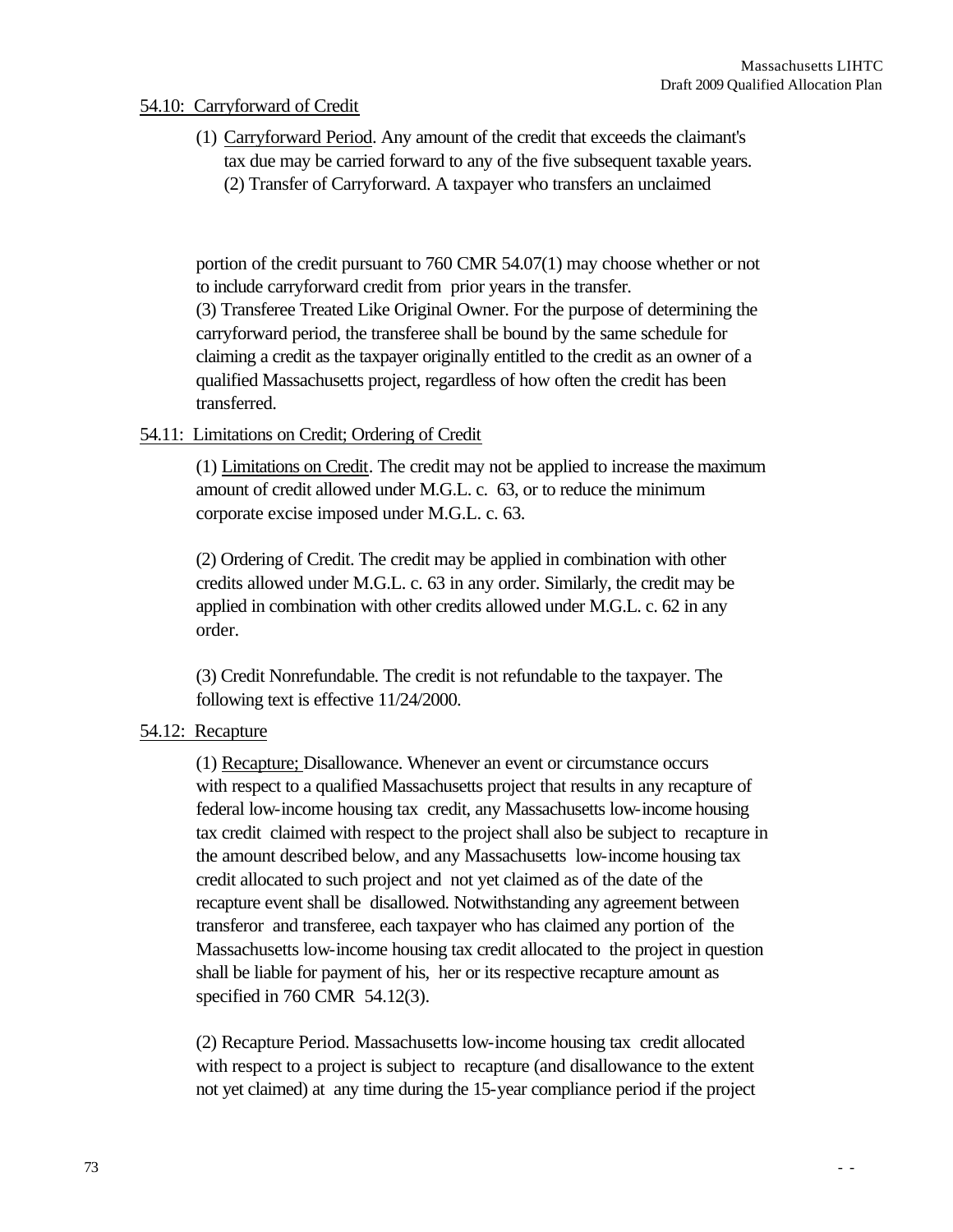is subject to recapture of federal low-income housing tax credit.

(3) Amount of Recapture. The amount of Massachusetts low-income housing tax credit to be recaptured from any taxpayer upon the occurrence of a recapture event equals the product of

(a) the Massachusetts low-income housing tax credit claimed by such taxpayer prior to the recapture event times (b) the recapture fraction. The recapture fraction is a fraction in which the numerator is the amount of all federal low-income housing tax credit recaptured with respect to the project and the denominator is the amount of all federal low-income housing tax credit previously claimed with respect to the project.

(4) Timing of Recapture. The amount of recapture of the Massachusetts lowincome housing tax credit shall be reported and shall be subject to tax in the taxable year during which the federal recapture event takes place.

(5) Example. The following example illustrates the application of 760 CMR 54.12. Assume, the owner of a qualified Massachusetts project is a calendar year taxpayer. The annual credit amount allocated to the project is \$20,000. The project meets the requirements of 760 CMR 54.08 on October 1, 2001. Taxpayer makes an early credit election and takes a \$20,000 credit for tax year 2001. Taxpayer takes a second \$20,000 credit for tax year 2002. On April 1, 2004, the project goes out of compliance and becomes subject to federal recapture. No credit is available to taxpayer for tax years 2004, 2004 and 2005. The \$40,000 credit previously taken by the taxpayer is subject to recapture according to the formula in 760 CMR 54.12(3).

# 54.13: Reporting and Recordkeeping Requirements

(1) Taxpayer Requirements. In order to claim the credit, a taxpayer must provide to the Commissioner the following:

(a) eligibility statement as provided in 760 CMR 54.13(2);

(b) allotment certification, if applicable, as provided in 760 CMR 54.13(3);

(c) transfer statement, if applicable, as provided in 760 CMR

54.13(4) (with a copy of transfer contract, if applicable, as provided in 760 CMR 54.07(2)); and

(d) Massachusetts carryover allocation agreement, if applicable, as provided in 760 CMR 54.09(1).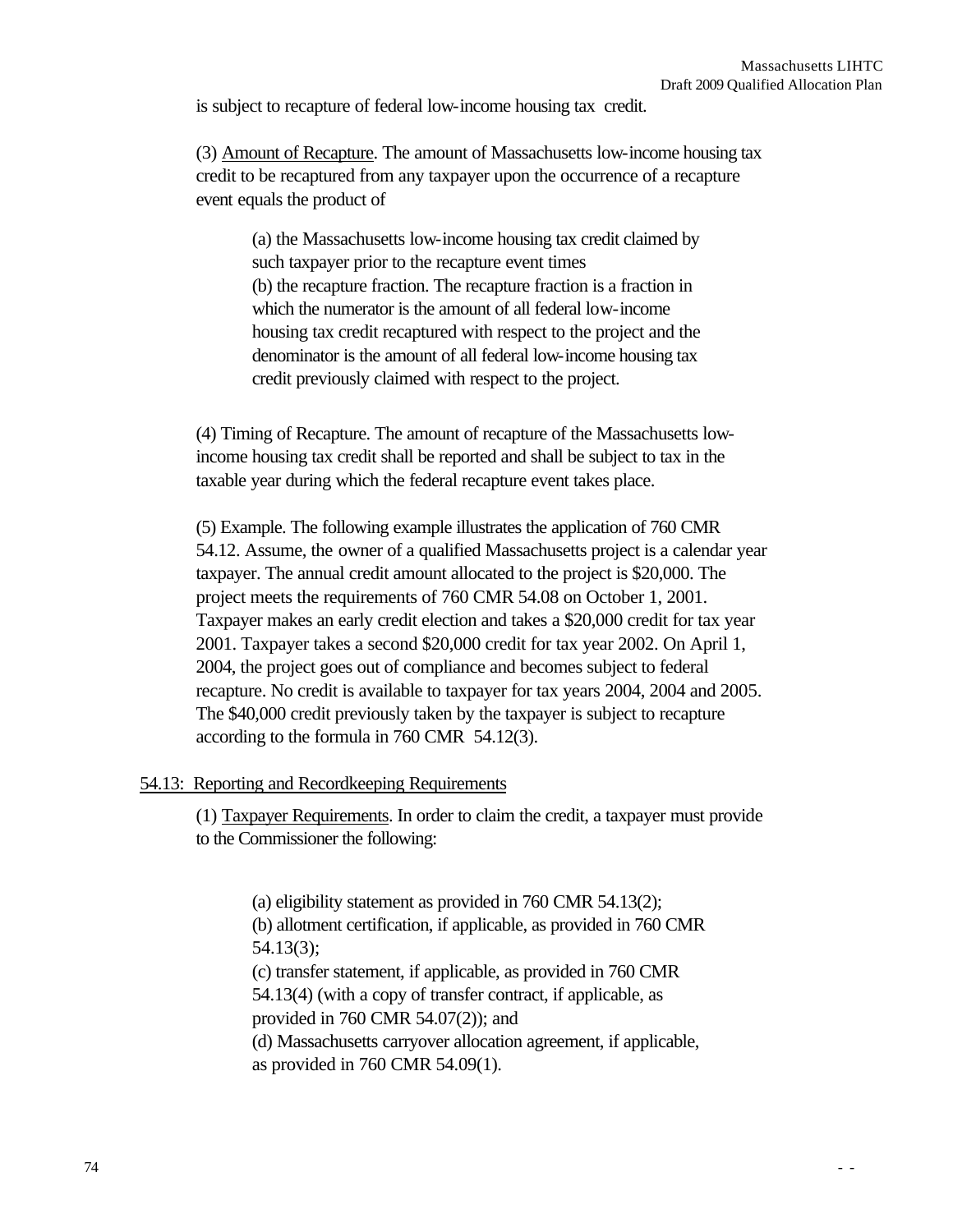(2) Eligibility Statement. The Department shall adopt a form of eligibility statement to be issued by the Department evidencing a qualified Massachusetts project's eligibility for Massachusetts low-income housing tax credit. Each taxpayer claiming any Massachusetts low-income housing tax credit with respect to a project shall file a copy of the eligibility statement with each Massachusetts tax return on which any Massachusetts

low-income housing tax credit is claimed.

(3) Allotment Certification. The Commissioner, in consultation with the Department, shall provide a form of allotment certification to be filed by any unincorporated flow-through entity

(a) that is the owner of a project with respect to which Massachusetts low-income housing tax credit has been allocated or The following text is effective 11/24/2000 (b) to which the right to claim a Massachusetts low-income housing tax credit has been allotted or transferred. The entity shall file such certification with the Commissioner following the close of the first taxable year in the credit period or the first taxable year the entity holds the right to claim credit, whichever is later. Such certification shall provide the name and federal taxpayer identification number of each taxpayer with an interest in the entity on the date the project met all of the requirements of 760 CMR 54.08, and shall also indicate the amount of Massachusetts low-income housing tax credit allotted to each such taxpayer. The certification shall also contain such other information as the Commissioner may from time to time require. Each taxpayer claiming any Massachusetts low-income housing tax credit by way of a flow-through entity shall file a copy of such certification with each Massachusetts tax return on which any Massachusetts low-income housing tax credit is claimed.

(4) Transfer Statement. The Commissioner, in consultation with the Department, shall promulgate a form of transfer statement to be filed by any person who transfers the right to claim Massachusetts low-income housing tax credit with respect to a qualified Massachusetts project. The transfer statement shall be required in addition to the transfer contract required in 760 CMR 54.07(2). The transferor shall file a transfer statement with the Commissioner within 30 days after transfer. The transferor shall also provide a copy of such statement to the owner of the project with respect to which the transferred credit was allocated within 30 days after transfer. The transfer statement shall provide the name and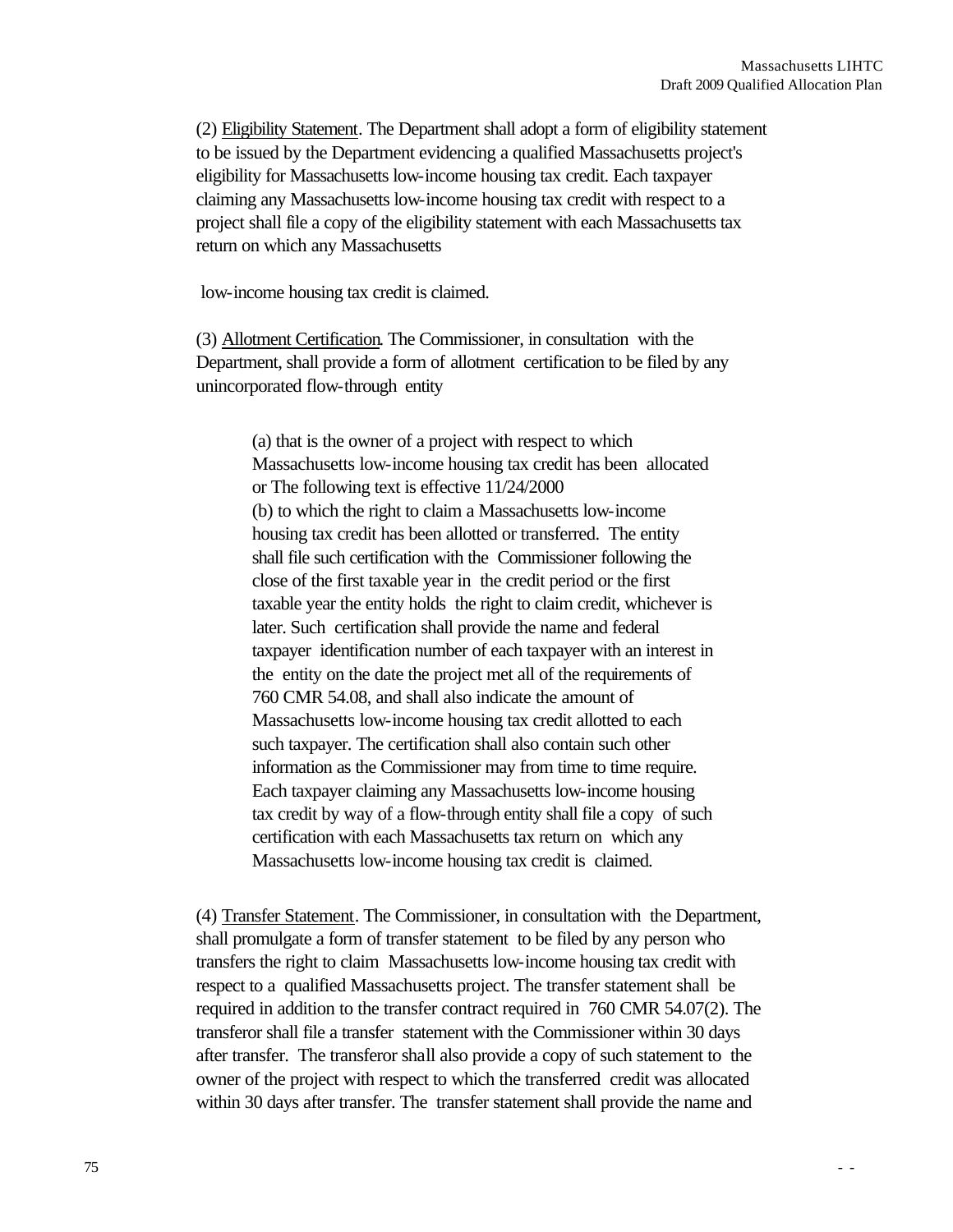federal taxpayer identification number of each taxpayer to whom the filing transferor transferred the right to claim any Massachusetts low-income housing tax credit with respect to the project and shall also indicate the amount of Massachusetts low-income housing tax credit, including any carry forward credit, transferred to each such person or entity. The statement shall also contain such other information as the Commissioner may from time to time require. A copy of the transfer contract, if required under 760 CMR 54.07(2), shall be attached

to the transfer statement. Each taxpayer claiming any Massachusetts low-income housing tax credit shall file with each Massachusetts tax return on which any Massachusetts low-income housing tax credit is claimed copies of all transfer statements and transfer contracts necessary to enable the Commissioner to trace the claimed credit to the credit that was initially allocated with respect to the project. Each project owner shall file copies of all transfer statements and transfer contracts received regarding a project with such owner's annual Massachusetts tax or informational return.

(5) Record keeping Requirements. Owners of qualified Massachusetts projects and taxpayers that transfer or claim credit with respect to such projects shall be required to keep all records pertaining to credit until the expiration of the regulatory agreement; if a Massachusetts carryover allocation agreement is entered into with the Department under 760 CMR 54.09(1), the records must include a copy of the Massachusetts carryover allocation agreement and documents relevant thereto.

#### 54.14: Application Process and Administrative Fees

(1) Application. Project applicants seeking an allocation of Massachusetts lowincome housing tax credit shall include a request for such credit allocation in the same application to be filed with the Department through which such proponent requests an allocation of federal low-income housing tax credit. With respect to projects described in 760 CMR 54.04(1)(c), the request for Massachusetts lowincome housing tax credit shall be made in the form of a letter to the Department accompanied by:

(a) a copy of the applicant's submission to the agency providing the tax-exempt bond financing for the project; and (b) such additional information as would be included in an application to the Department for a federal low-income housing tax credit allocation. The Department shall issue guidance describing any additional information to be included with credit requests. The Department may require that the applicant provide analyses of alternative funding scenarios that allow the Department to evaluate the comparative efficiency of allocating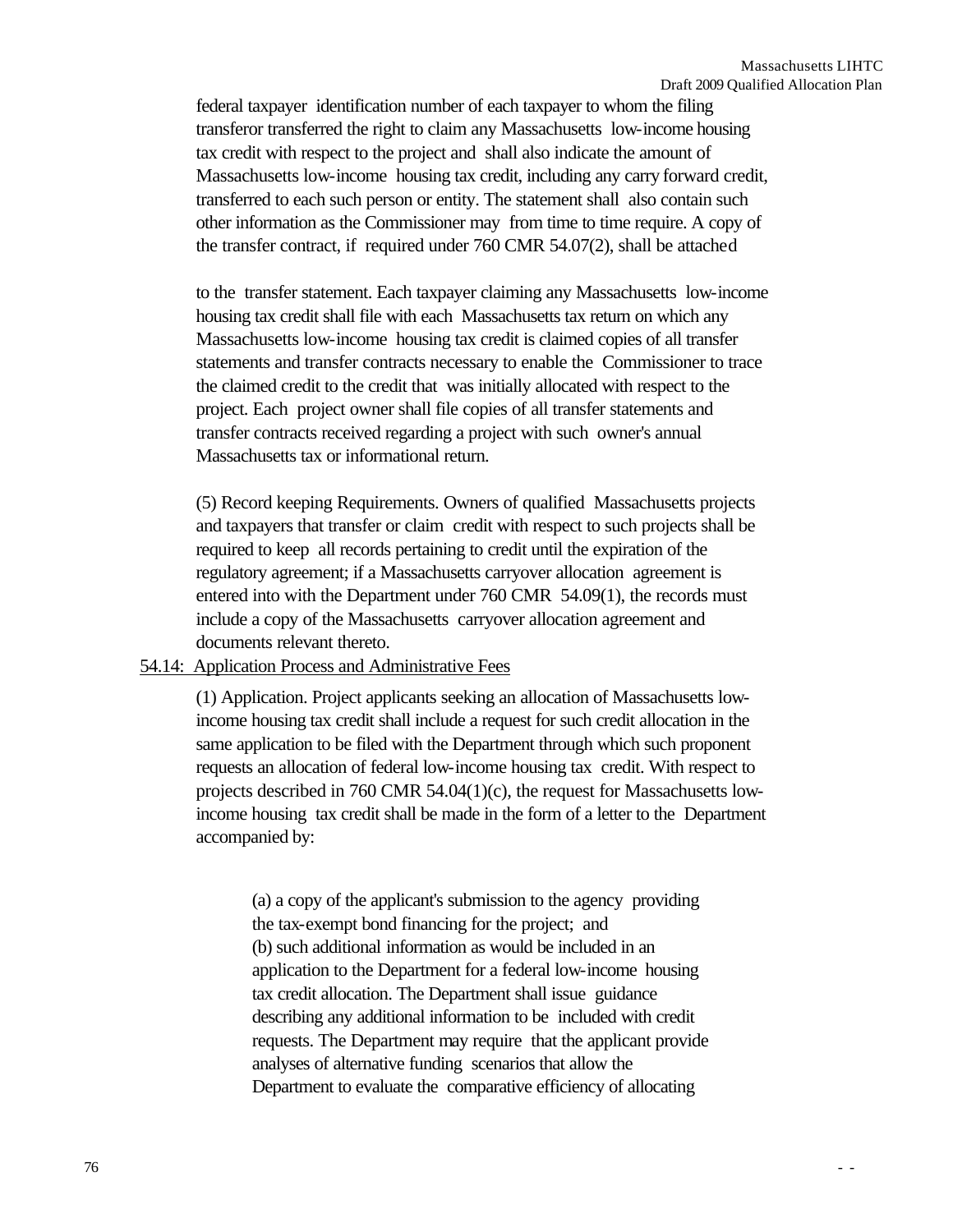varying levels of federal and Massachusetts low-income housing tax credit to such proposed project.

The following text is effective 11/24/2000

(2) Filing Fee. Each application seeking an allocation of Massachusetts lowincome housing tax credit shall be accompanied by a filing fee set by the Department which shall be payable to the Commonwealth of Massachusetts.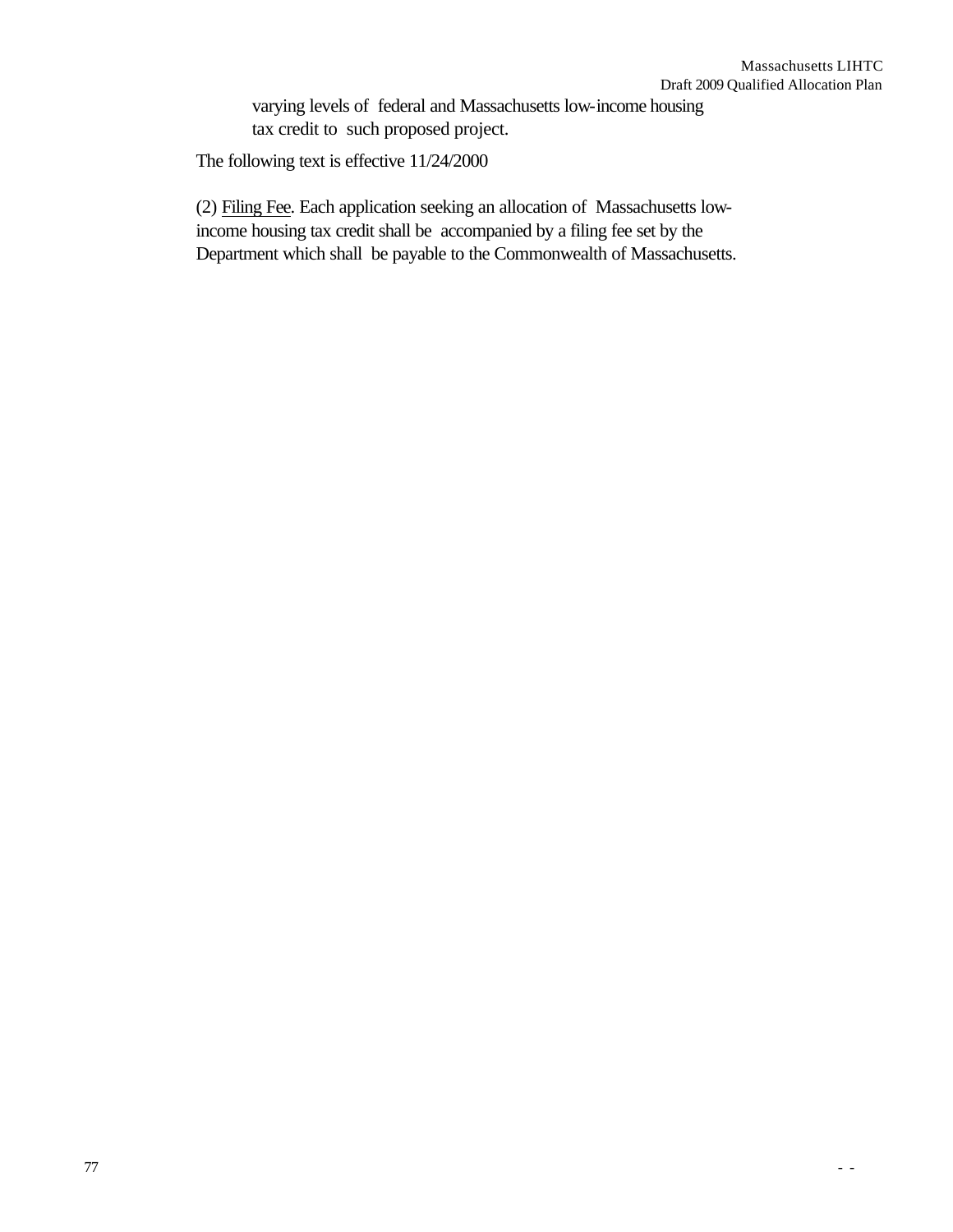# 54.15: Reference to Federal Credit Rules

Unless otherwise provided in M.G.L. c. 23B, s.3, M.G.L. c .62, s. 61 and M.G.L. c. 63, s. 3 1 H (St. 1999, c. 127, s.s. 34, 82, 90) or 760 CMR 54.00 or unless the context clearly requires otherwise, the Massachusetts low-income housing tax credit shall be administered and allocated in accordance with the standards and requirements applicable to the federal low-income housing tax credit as set forth in Section 42 of the Code and the federal regulations adopted there under.

# 54.16: Authorization of Department to Take Further Actions

Nothing in 760 CMR 54.00 shall be deemed to limit the authority of the Department to take all actions deemed by the Department in its discretion to be consistent with the authority granted the Department under M.G.L. c. 23B, s.3, M.G.L. c.62, s. 61 and M.G.L. c. 63, s. 31H (St. 1999, c. 127, s.s. 34, 82, 90).

# REGULATORY AUTHORITY

760 CMR 54.00: M.G.L. c. 23B, s.s. 3, 6; c. 62, s.s. 61 (a), (c)(7), (e), (f)(4), (g); M.G.L. c. 63, s. s.  $31H$  (a), (c)(7), (e), (f)(4), (g).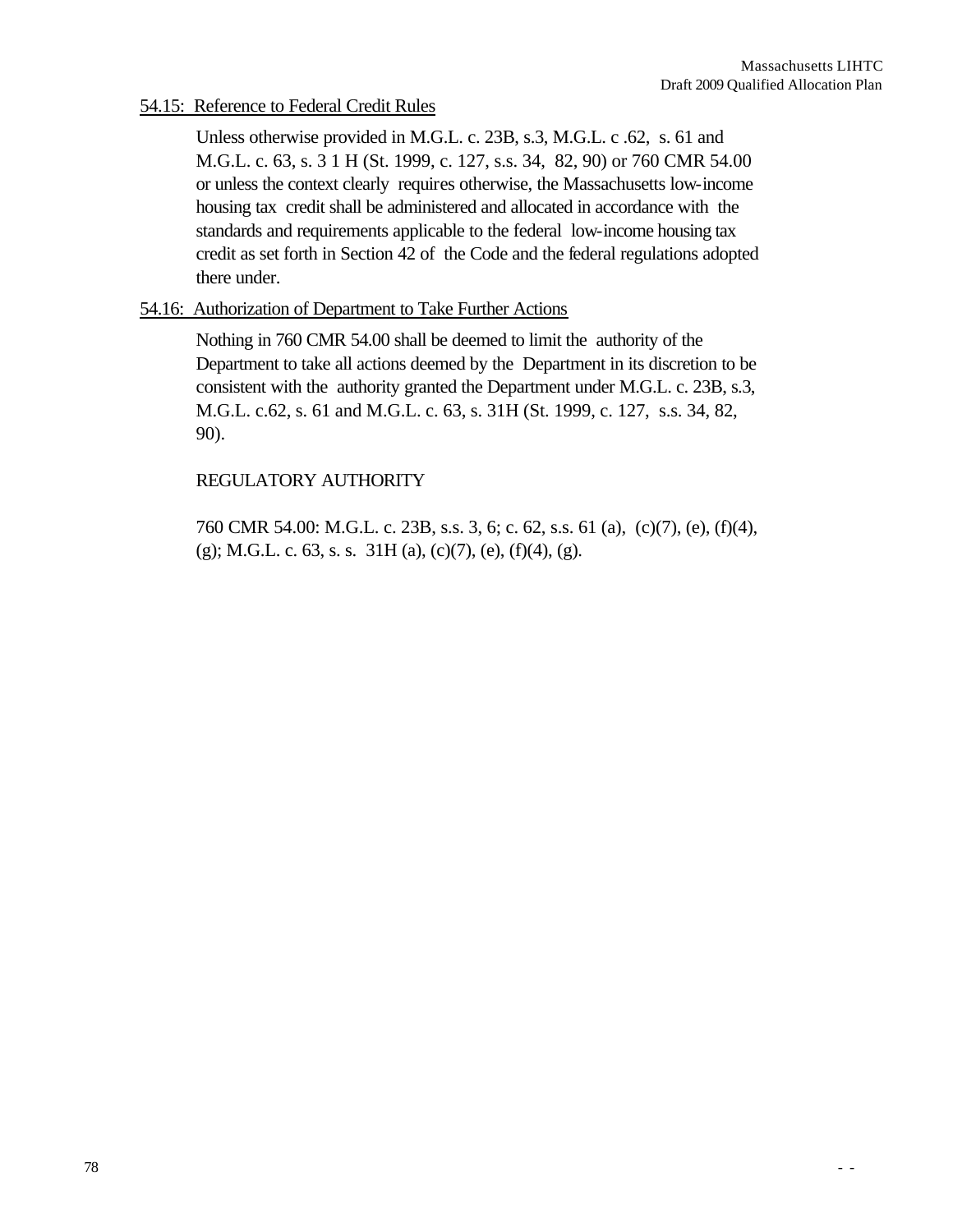# **Appendix E: Glossary of Terms**

Tax credit applicants should note that the federal rules governing Low Income Housing Tax Credits are complex. All developers should consult a qualified tax attorney or accountant to determine eligibility for the credit. The terms defined below are not meant to substitute for a reading of Section 42 but are only meant to provide prospective applicants with a general understanding of commonly used terms.

- **4% Credit** The term "4% credit" refers to the 30% tax credit, which has a present value equal to 30% of the project's qualified development costs, or approximately 4% per year over a 10-year period. The "4% credit" is available in two situations: 1) Development costs of new building or substantial rehabilitation developed with a federal subsidy, including taxexempt financing; and 2) Acquisition cost of an existing building, which must also be substantially rehabilitated (the greater of \$3,000 per low income unit or 10 % of the depreciable basis of the building) in order to qualify for the credit for the acquisition cost.
- **9% Credit** The term "9% credit" refers to the 70% tax credit, which has a present value equal to 70% of the project's qualified development costs, or approximately 9% per year over a 10-year period. The "9% credit" is available for the development costs of a new building or substantial rehabilitation of an existing building without a federal subsidy.
- **Applicable Fraction** The smaller of the "unit fraction" or the "floor space fraction" (see Section  $42(c)(1)$  of the Internal Revenue Code. The "unit fraction" is the fraction of qualified low income units in the building. The "floor space fraction" is the fraction of total floor space contained in the qualified low income units in the building.
- **Carryover Allocation** An exception to the general rule that a credit allocation is valid only if the allocation occurs within the calendar year in which the building is placed in service. Under this type of allocation, 1) more than 10 percent of the project's reasonably anticipated basis (costs) must be incurred by the end of the calendar year in which the allocation is made; and 2) the building(s) in the project must be placed in service by the end of the second calendar year following the year of the allocation. "However, projects which receive reservations in the second half of any calendar year will have six months from the date of allocation (or until the following June 30, if later) to incur more than 10 percent of the project's reasonably anticipated basis as of the end of the second calendar year following allocation".

# **Compliance Monitoring** DHCD must actively monitor all tax credit projects to determine if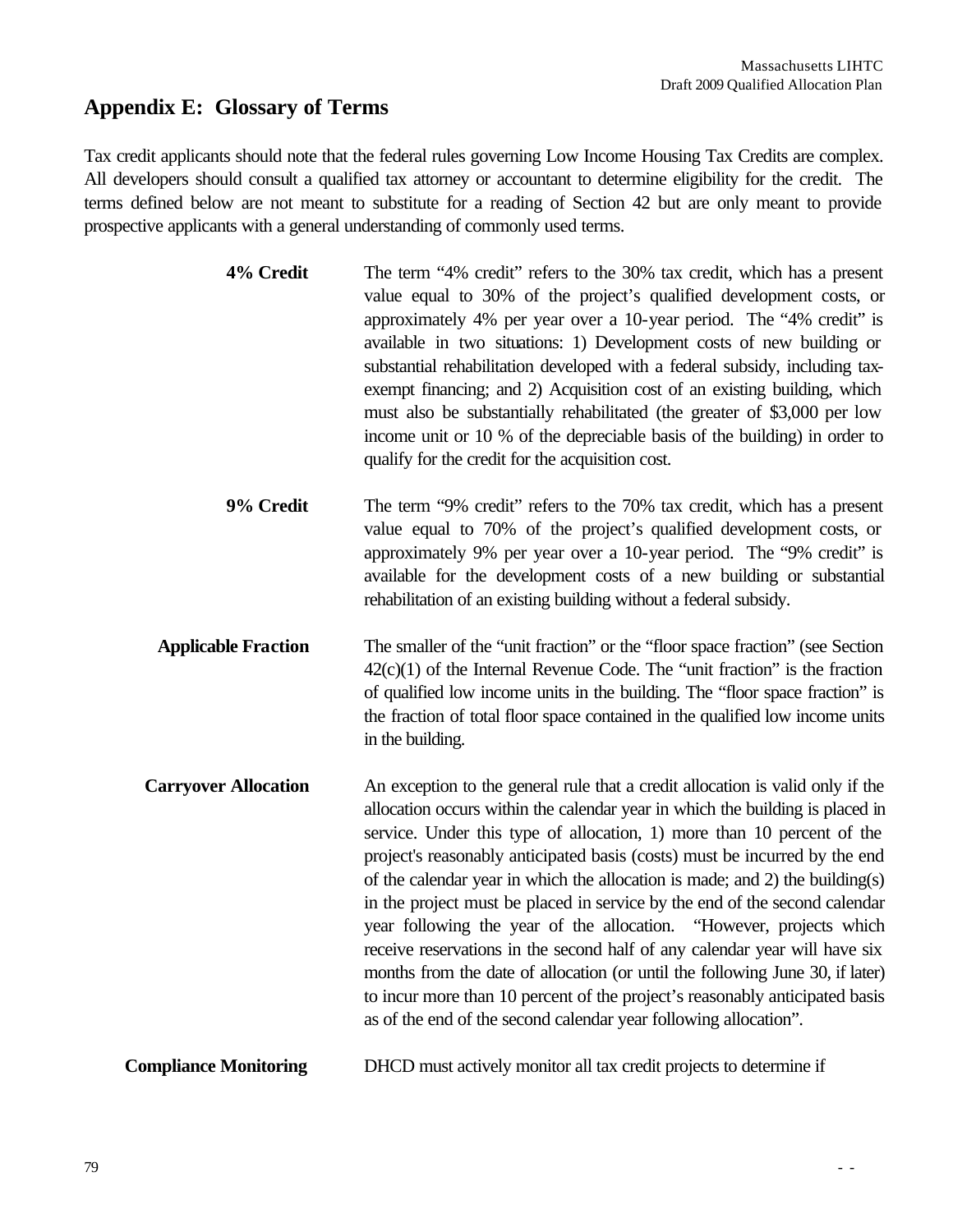they are complying with the various requirements of the tax credit program, which include, but are not limited to, determining whether the rents charged on tax credit units exceed maximum allowable rents and whether the incomes of tenant households at initial occupancy and during subsequent reviews exceed maximum allowable income limits.

**Department of Housing The Department of Housing and Community Development & Community Development** (DHCD) is the designated tax credit allocating agency for the Commonwealth of Massachusetts. DHCD administers federal community development programs, administers the state's public housing programs, coordinates its anti-poverty efforts, and provides a variety of services to local government officials. The focus of DHCD is to make state and federal funds and technical assistance available to strengthen communities and help them plan new developments, encourage economic development, revitalize older areas, improve local government management, build and manage public housing, stimulate affordable housing through the private sector and respond to the needs of low- income people.

> **Eligible Basis** The sum of the eligible cost elements that are subject to depreciation, such as expenditures for new construction, rehabilitation, building acquisition, and other costs used to determine the cost basis of the building(s) (see IRC Section 42 for a more detailed definition). The eligible basis is increased by 30 percent if the building(s) in the project are located in a difficult development area or qualified census tract.

- **EUR** Title VI subtitle A of the Cranston-Gonzalez National Affordable Housing Act contains the Low Income Housing Preservation and Resident Homeownership Act of 1990 ("LIHPRHA" or Expiring-Use Restriction ("EUR") program). Contracts under low-interest loan programs of the 1960's & 1970's permitted certain owners to prepay federally assisted mortgages after the twentieth year of the forty year mortgage term. The statute's basic objectives are to assure that most of the "prepayment" inventory of HUD-assisted housing remains affordable to low income households and to provide opportunities for tenants to become homeowners
- **HOPE VI** In 1992, Congress created the Urban Revitalization Demonstration Program (otherwise known as HOPE VI) for the purpose of revitalizing severely distressed public housing developments. HOPE VI is funded by the U.S. Department of Housing and Urban Development to provide localities with funds and flexibility to reshape existing public housing neighborhoods. It can supply up to

\$50 million to transform an entire public housing development.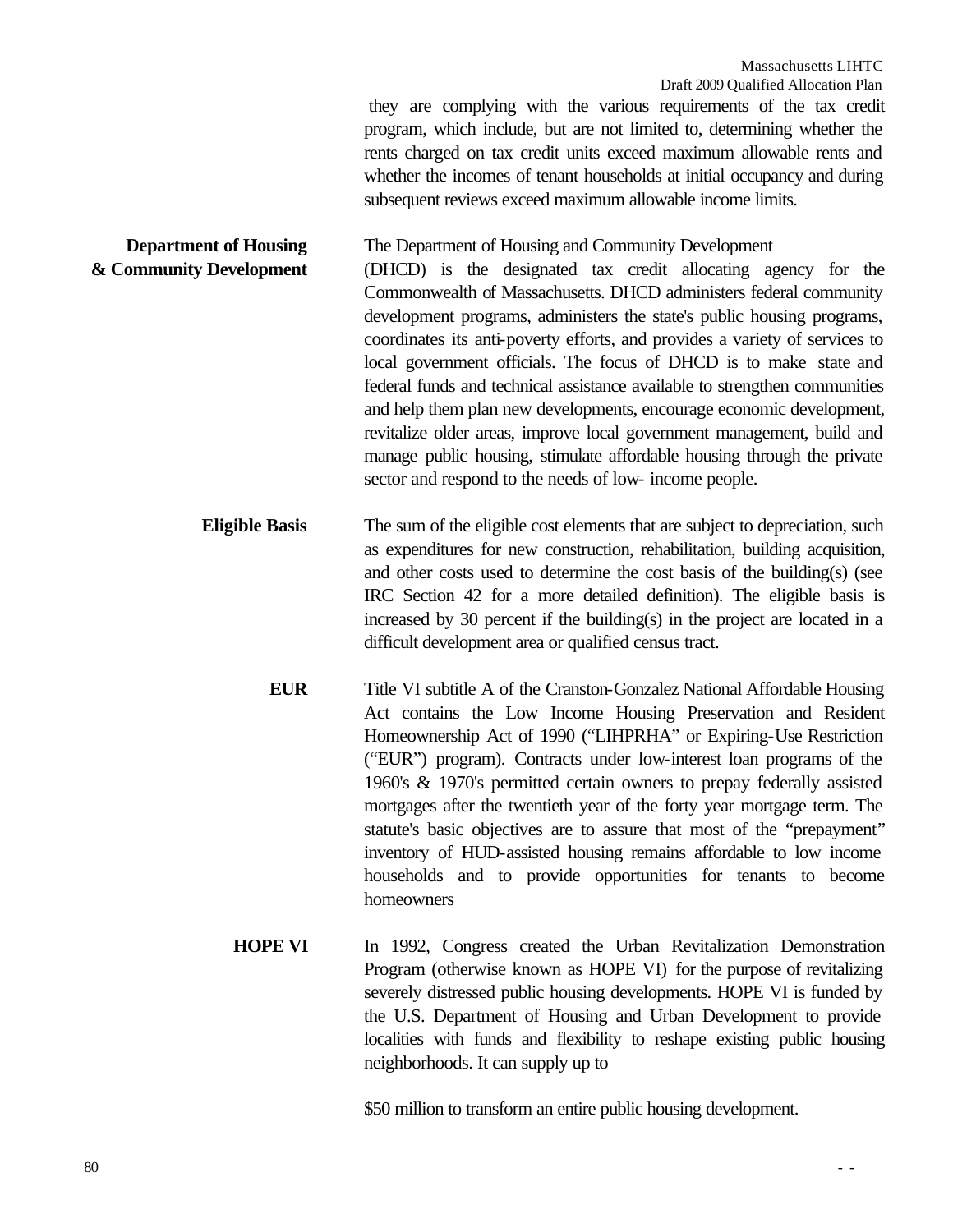| <b>Internal Revenue Code</b>                              | The Low Income Housing Tax Credit Program (LIHTC) is a housing<br>program contained within Section 42 of the Internal Revenue Code of<br>1986, as amended, governs tax credits for owners or investors in low<br>income housing projects.                                                                                                                                                                                                                                                                                                                                                                                  |
|-----------------------------------------------------------|----------------------------------------------------------------------------------------------------------------------------------------------------------------------------------------------------------------------------------------------------------------------------------------------------------------------------------------------------------------------------------------------------------------------------------------------------------------------------------------------------------------------------------------------------------------------------------------------------------------------------|
| <b>Massachusetts Development</b><br><b>Finance Agency</b> | The Massachusetts Development Finance Agency (MDFA)<br>was created by the Massachusetts legislature to expand<br>economic development opportunities. MDFA funds its<br>programs through the sale of taxable and tax-exempt bonds<br>to private investors.                                                                                                                                                                                                                                                                                                                                                                  |
| <b>Massachusetts Housing</b><br><b>Finance Agency</b>     | The Massachusetts Housing Finance Agency (MHFA) was<br>created by the Massachusetts legislature to expand rental and<br>homeownership opportunities for low and moderate income households.<br>MHFA funds its programs through the sale of taxable and tax-exempt<br>bonds to private investors.                                                                                                                                                                                                                                                                                                                           |
| <b>Qualified Basis</b>                                    | The portion or percentage of the eligible basis that qualifies for the tax<br>credit. A building's qualified basis equals its eligible basis multiplied by its<br>applicable fraction.                                                                                                                                                                                                                                                                                                                                                                                                                                     |
| <b>Section 42</b>                                         | Section 42 of the Internal Revenue Code of 1986, as amended, governs<br>tax credits for owners or investors in low income housing projects, which<br>has received an allocation under the terms of this plan.                                                                                                                                                                                                                                                                                                                                                                                                              |
| <b>TDC</b>                                                | Total Development Costs. Costs incurred for the purchase and/or<br>rehabilitation of existing buildings or new construction. Development costs<br>may include planning, oversight, relocation, demolition, construction or<br>rehabilitation, reserves and all other costs necessary to develop the<br>affordable housing project.                                                                                                                                                                                                                                                                                         |
| Ten Percent (10%) Test                                    | In order to qualify for a carryover allocation, the developer's basis in the<br>property at the end of the year in which the allocation is received must be<br>more than ten percent of the amount that the project's basis is reasonably<br>expected to be at the end of the second year following the allocation year.<br>Basis consists of the project's depreciable costs and land that is<br>reasonably expected to be part of the project. However, projects which<br>receive reservations in the second half of the calendar year will have six<br>months from the date of allocation to meet the ten percent test. |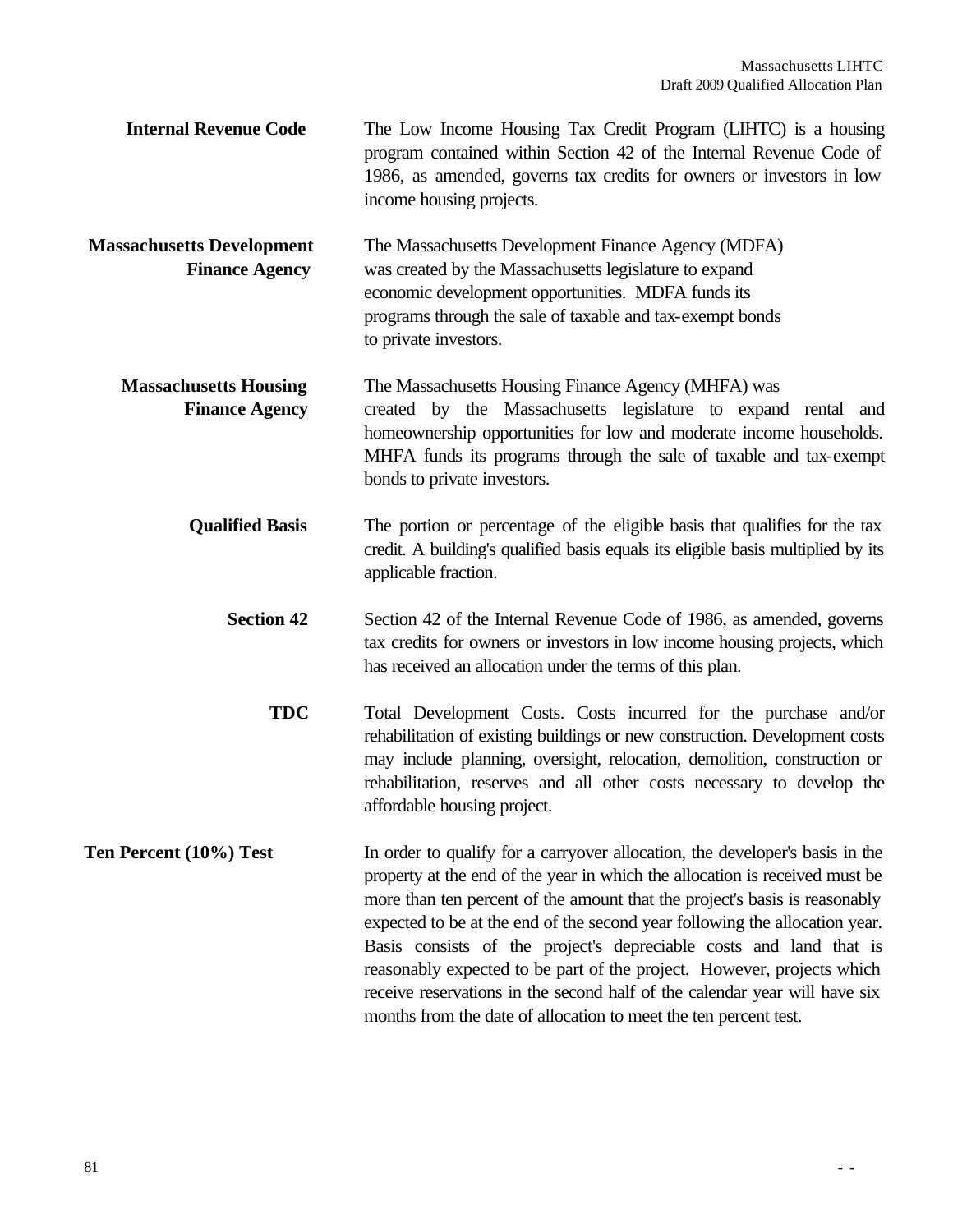Massachusetts LIHTC Draft 2009 Qualified Allocation Plan

# **Appendix F. National Council of Affordable Housing Market Analysts Model Content Standards for Market Studies For Rental Housing**

# **I. Purpose.**

The purpose of these standards is to provide standardized terminology and content for Market Studies of affordable rental housing prepared for developers, governmental agencies, lenders, or investors, of rental housing which is to be financed in whole or in part by State Housing Finance Agencies and other public funding or regulatory agencies. The standards outline the content, data, analysis and conclusions to be included in Market Studies for rental housing. These standards do not establish the format or presentation for the report. The terminology attached as Exhibit A is an integral part of these standards. Defined terms are capitalized.

# **II. Content**

# **A. Executive Summary.**

Each market study should include a concise summary of the data, analysis and conclusions, including the following:

- 1. A concise description of the site and the immediately surrounding area.
- 2. A brief summary of the project including the proposed population to be served.
- 3. Precise statement of key conclusions reached by the analyst.
- 4. Precise statement of analyst's opinion of Market Feasibility including the prospect for long term performance of the property given housing and demographic trends and economic factors.
- 5. Provide recommendations and/or suggest modifications to the proposed project.
- 6. Provide a summary of market related strengths and/or weaknesses which may influence the subject development's Marketability, including compatibility with surrounding uses, the appropriateness of the subject property's location, unit sizes and configuration, and number of units.
- 7. A summary of positive and negative attributes and issues that will affect the property's performance and lease-up and points that will mitigate or reduce any negative attributes.

# **B. Project Description.**

The market study should include a project description to show the analyst's understanding of the project at the point in time the market study is undertaken. The project description should include:

- 1. Proposed number of units by: number of bedrooms and baths, income limit as a percent of AMI, unit size in square feet, and utility allowances for Tenant Paid Utilities, proposed rents, and Target Population, including income restrictions and any special needs set-asides.
- 2. The utilities expected to be paid by tenants and energy sources for tenant paid hot water, heat, cooking;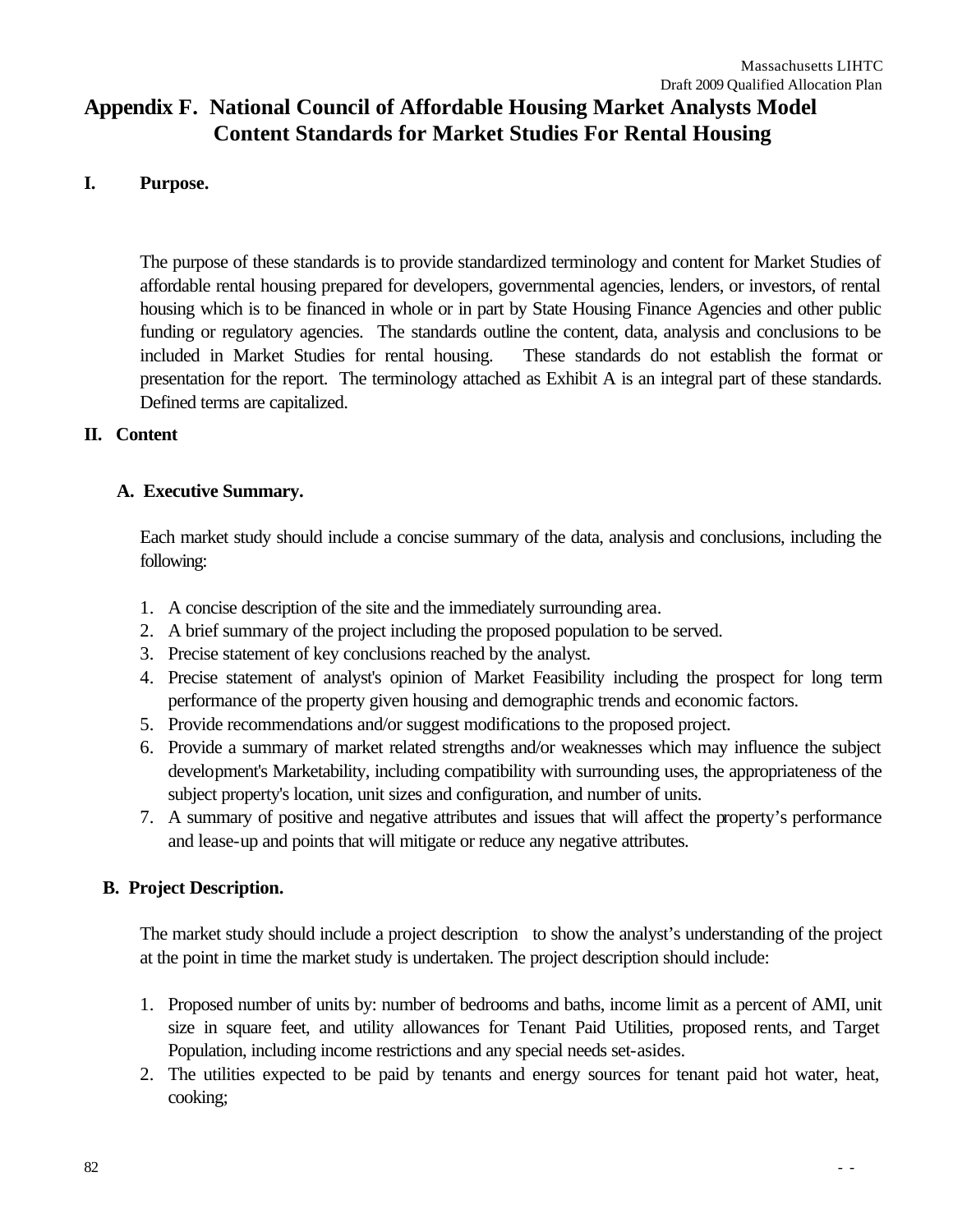- 3. For rehabilitation projects, identification of any existing assisted housing program at the property such as Section 8, Section 202, Section 811, BMIR, Section 236, etc, as well as current occupancy levels, current rents and proposed rents.
- 4. Developer's projected dates for construction start and completion, and start of pre-leasing.
- 5. Description of: the number of buildings, design (walk-up, elevator, etc.), and number of stories, unit and common amenities, site amenities and parking. For rehabilitation projects provide a description of the methodology for the rehabilitation and the scope of work. The status or date of architectural plans and name of the architect should be referenced. A copy of the floor plans and elevations should be included as an attachment to the report.

# **C. Location and Market Area Definition**

- 1. Define the Primary (PMA) and Secondary (SMA) Market Areas including a map that clearly delineates the areas and an explanation of the basis for the boundaries of the PMA and SMA. Identify PMA and SMA boundaries by census tracts, jurisdictions, street names, or other geography forming the boundaries. Also define the larger geographic area in which the PMA is located (i.e. city, county, MSA, etc.).
- 2. Provide a description of the site characteristics including its size, shape, general topography and vegetation and proximity to adverse conditions.
- 3. Provide photographs of the site and neighborhood, and a map clearly identifying the location of the project and the closest transportation linkages, shopping, schools, medical services, public transportation, places of worship, and other services such as libraries, community centers, banks, etc. In situations where it is not feasible to show all the categories on a map, the categories may be addressed in the narrative.
- 4. Describe the Marketability of the proposed development.
- 5. Describe and evaluate the visibility and accessibility of the site.
- 6. Provide information or statistics on crime in the Primary Market Area relative to data for the overall area. Address any local perceptions of crime or problems in the Primary Market Area.

# **D. Population and Households**

- 1. Provide total population, age and income target data for the Primary Market Area using the 1990 Census, 2000 Census, current year estimates, and a five year projection. Data from other legitimate studies, such as Claritas, CACI and similar demographic information companies, with detail on Household size, tenure, age and other relevant categories may be provided. Provide the same information for the Secondary Market Area, if one has been defined. Indicate the source for all data, provide a methodology for estimates and provide an analysis of trends indicated by the data.
- 2. Provide a breakdown of Households by tenure for 1990 Census, 2000 Census, current year and five year projection.
- 3. Provide an analysis of trends indicated by the data and include reference sources for the data and methodology for analyzing the data.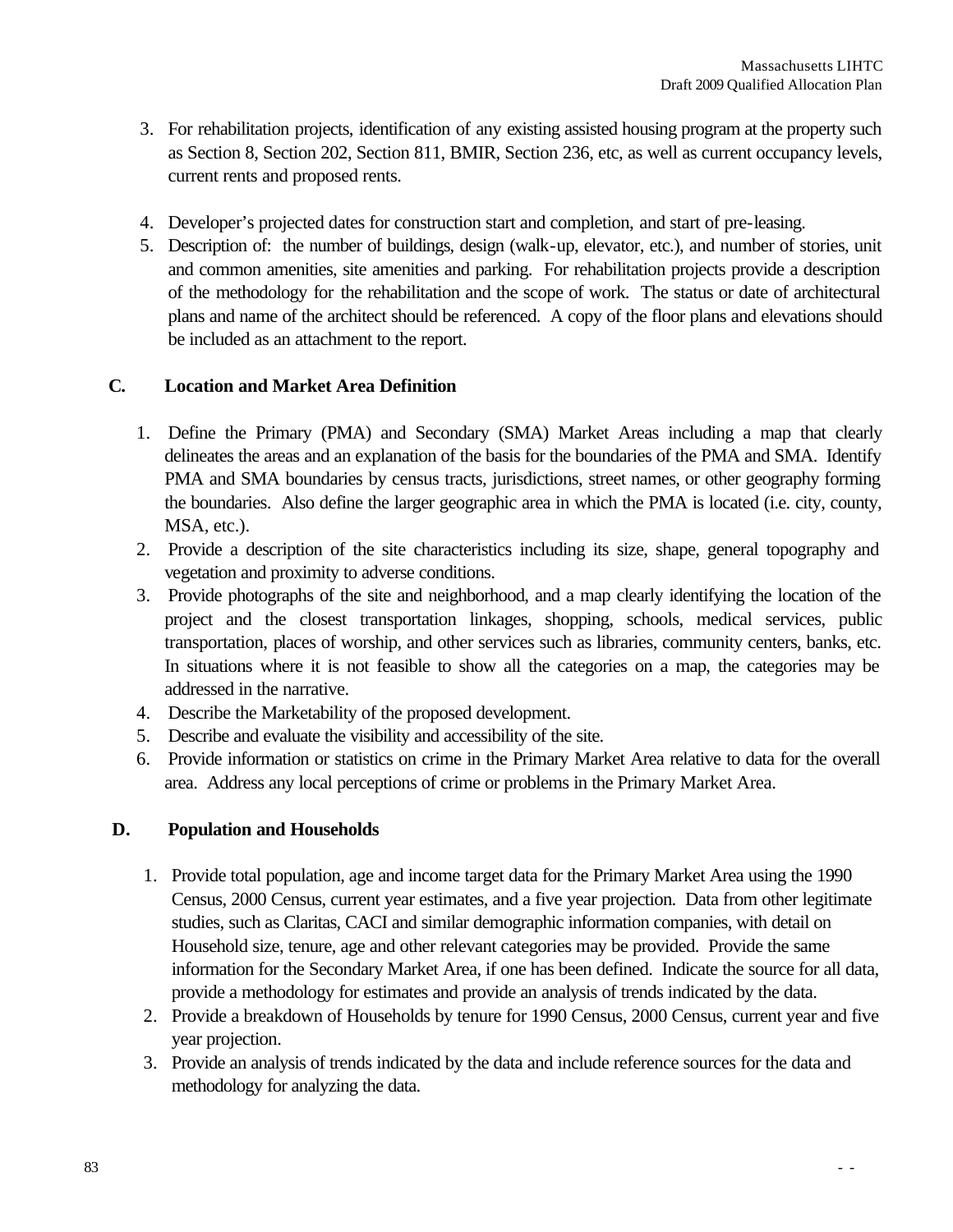**4.** Provide a breakdown of households by incomes in \$5,000-\$10,000 increments, by household size and by tenure for 1990 and 2000 Census, current year, and five year projection.

# **E. Employment and Economy.**

Provide data and analysis on the employment and economy of the Primary Market Area to give an understanding of the overall economic health of the community in which the Primary Market Area is located. List sources for the data and methodology for the analysis.

- 1. Provide a description of employment by industry sector for the Primary Market Area or smallest geographic area available that includes the Primary Market Area and compare the data to the larger geographic area, e.g. the city, county, labor market area, or MSA.
- 2. List major employers in the PMA, the type of business and the number employed and compare the data to the larger geographic area (i.e. MSA, County, Secondary Market Area, etc.).
- 3. Show the historical unemployment rate for the last ten years (or other appropriate period) for the PMA and compare to the larger geographic area (i.e. MSA, County, Secondary Market Area, etc.).
- 4. Show employment growth over the same period or a more recent, shorter period (last 5 years). Compare to the larger geographic area.
- 5. Comment on trends for employment in the PMA in relation to the subject.
- 6. If relevant, comment on the availability of affordable housing for employees of businesses and industries that draw from the Primary Market Area.
- 7. Provide a breakdown of typical wages by occupation.
- 8. Provide commuting patterns for workers such as how many workers in the PMA commute from surrounding areas outside the PMA.

# **F. Existing Rental Housing Stock.**

Provide information on other multifamily rental housing in the Primary Market Area and any rental housing proposed to be developed in the Primary Market Area. This section of the Market Study should include:

- 1. If relevant in the market, a 10-year, or other appropriate period, history of building permits, if available, by housing type and comments on building trends in relation to household trends.
- 2. Identify a list of existing Comparable Properties, including: name, location, population served, type of design, age and condition, number of units by bedroom type, rent levels, number of bedrooms and baths for each unit type, size in square footage of units, kitchen equipment, type of utilities (state whether paid by tenant or owner and energy sources for hot water, heat and cooking), unit and site amenities included, site staffing, occupancy rate, absorption history (if recently completed), name, address and phone number of property contact. Attach photos of each Comparable Property. Include a map identifying the location of each Comparable Property in relation to the subject.
- 3. Describe the size of the overall rental market in the PMA, including the percentage of Market Rate and Affordable Housing properties.
- 4. Provide a narrative evaluation of the subject property in relation to the Comparable Properties, and identify the Competitive Properties, which are most similar to the proposed development.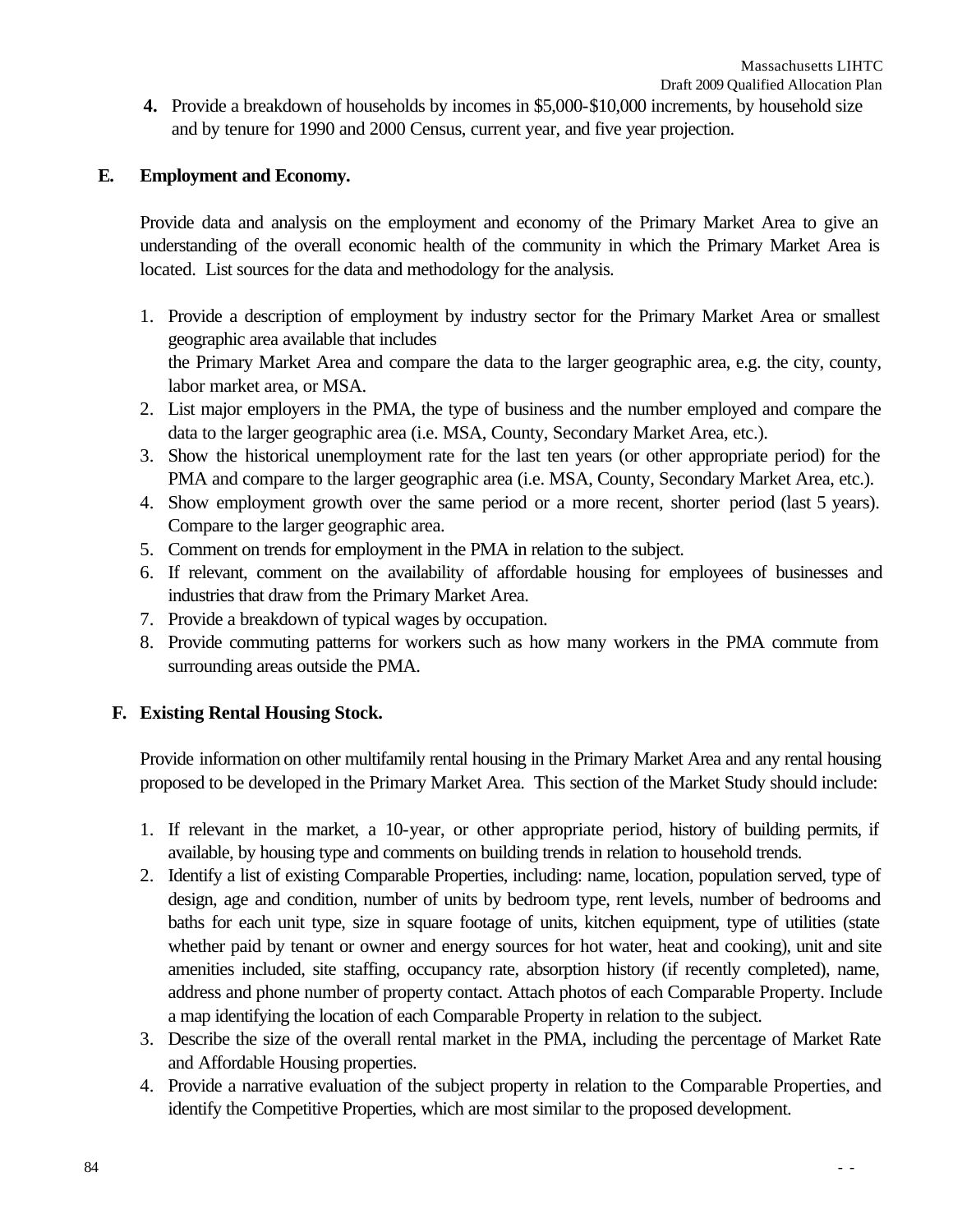The analyst should state why the comparables referenced have been selected, which are the most directly comparable, and explain why certain projects have not been referenced.

- 5. For each Comparable Property comparisons to the subject rents based on the Comparable Property Amenities, Tenant Paid Utilities, location, parking, concessions and rent increase or decrease trends.
- 6. Discuss the availability of affordable housing options, including purchase or sale of homes.
- 7. When relevant, include a list of LIHTC projects with allocations in or near the market area that are not placed in service, giving as much known detail as possible on estimated Placed-In-Service dates, unit mix and Income Levels to be served. As noted in Section III the Housing Finance Agency is expected to provide this information to the analyst.
- 8. Discuss the impact of the subject development on the existing housing stock.
- 9. The Market Vacancy Rate for the Primary Market Area rental housing stock by population served (i.e. market rate, Low Income Housing Tax Credit, and Project Based Rent Assistance) and type of occupancy (i.e. family, seniors, special populations) and unit size.
- 10. Identify the number of people on waiting lists for each project.

# **G. Local Perspective of Rental Housing Market and Housing Alternatives.**

The Market Study should include a summary of the perspective on the rental market, need for the proposed housing and Unmet Housing Need in the market. The local perspective should consider:

- 1. Interviews with local planners, housing and community development officials and market participants to estimate proposed additions to the supply of housing that would compete with the subject and to evaluate the local perception of need for additional housing.
- 2. Interview local Public Housing Authority (PHA) officials and seek comment on need for housing and possible impact of the proposed development on their housing inventory and waiting lists for assisted housing. Include a statement on the number and availability of Housing Choice Vouchers and the number and types of households on the waiting lists for Housing Choice Vouchers. Compare subject's proposed rents to local payments standards or median rents.
- 3. The cost and availability of home ownership and mobile home living, if applicable.

# **H. Analysis.**

- 1. Provide a detailed analysis of the income levels of the potential tenants for the proposed units. State and support the minimum household income used for total housing expenses to set the lower limit of the targeted household income range. If required, provide an analysis based on the regulating agency's requirements.
- 2. Derive a Market Rent and an achievable rent and then compare them to the developer's proposed rent. Quantify and discuss Market Advantage of the subject and impact on Marketability.
- 3. Calculate the Capture Rate for each Income Limit in the subject property incorporating any Housing Finance Agency or other regulating agency restrictions such as age, income, living in Substandard Conditions, renters versus home owners, household sizes, etc.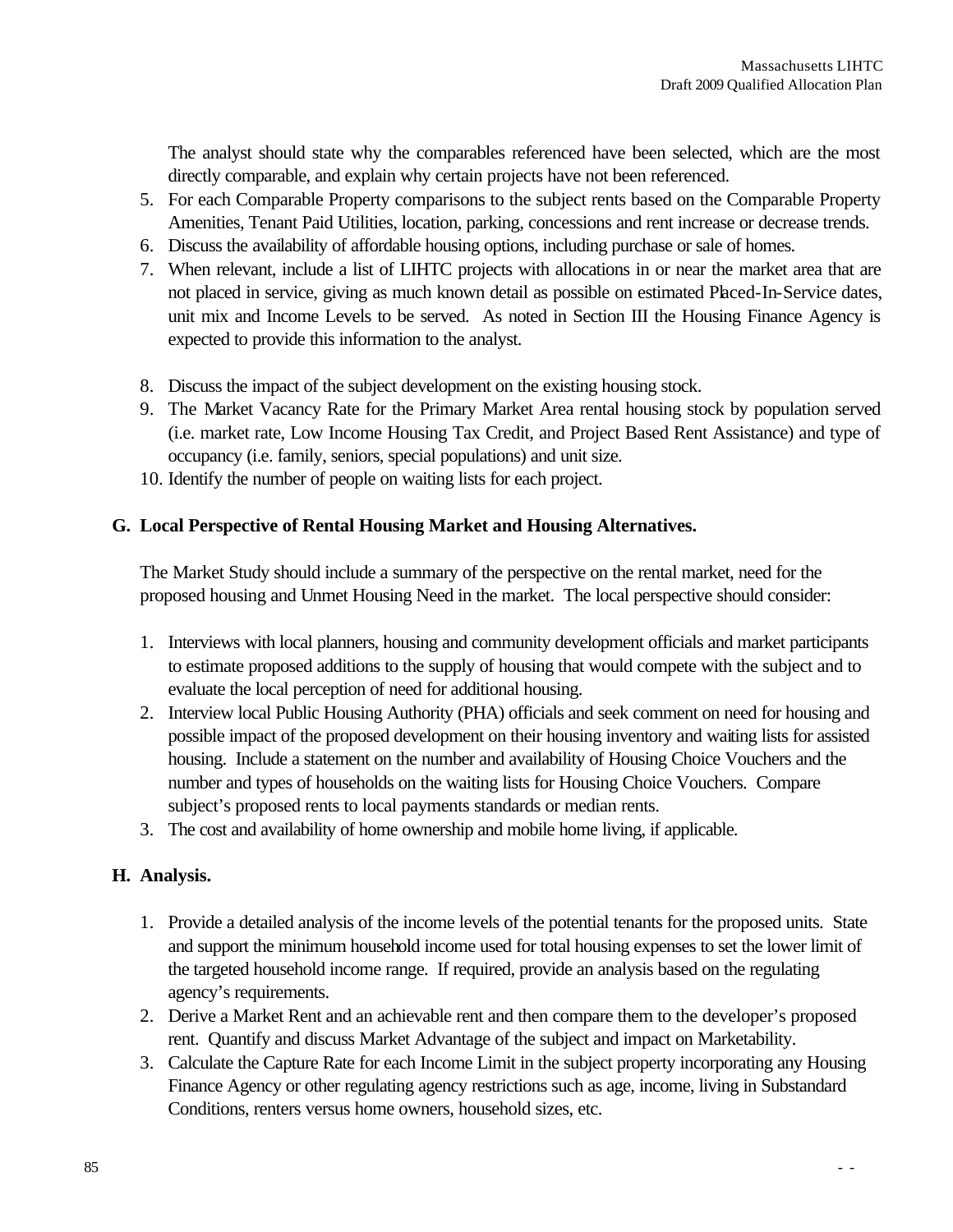- 4. Calculate the Penetration Rate.
- 5. Define and justify the Absorption Period and Absorption Rate for the subject property.
- 6. Project and explain any future changes in the housing stock within the market area.
- 7. Identify risks (i.e. Competitive Properties which may come on line at the same time as the subject property; declining population in the PMA, etc.), unusual conditions and mitigating circumstances. Evaluate need for voucher support or HUD contracts.
- 8. Provide documentation and descriptions that show the methodology for calculations in the analysis section and relate the conclusions to the data.

# **I. Other Requirements**

Date report was prepared, date of inspection and name and telephone number of analyst preparing study;

- 1. Certification of no identity of interest between the analyst and the entity for whom the report is prepared;
- 2. Certification that recommendations and conclusions are based solely on professional opinion and best efforts;
- 3. Statement of qualifications;
- 4. List of sources for data in the Market Study;
- 5. Append current utility allowance schedule (or utility company provider letters).

# **III. Information to be Provided by Housing Finance Agency or Other Regulatory Agency**

The Housing Finance Agency or other regulatory agency to which the Market Study will be provided will be expected to cooperate in the completion of the Market Study and provide the documentation listed below. If data relative to the Housing Finance Agency or other regulatory agency financed properties is not provided by the agency, then the analysts should not be required to include this data in the Market Study.

- 1. Average operating costs for other agency financed housing similar in size, design, and target population in the Primary Market Area or region
- 2. Average and maximum management fees permitted based on type and size of project or a statement that the agency does not in have the data or does not limit management fees
- 3. Data on rental housing inventory in the Primary Market Area financed or assisted by the agency or which has received preliminary approval or reservations of funding of Low Income Housing Tax Credits and is expected to become available in the market. This data should include property address, number and type of units, rents by unit type, Income Limits, and other relevant information.

# **IV. Additional Work**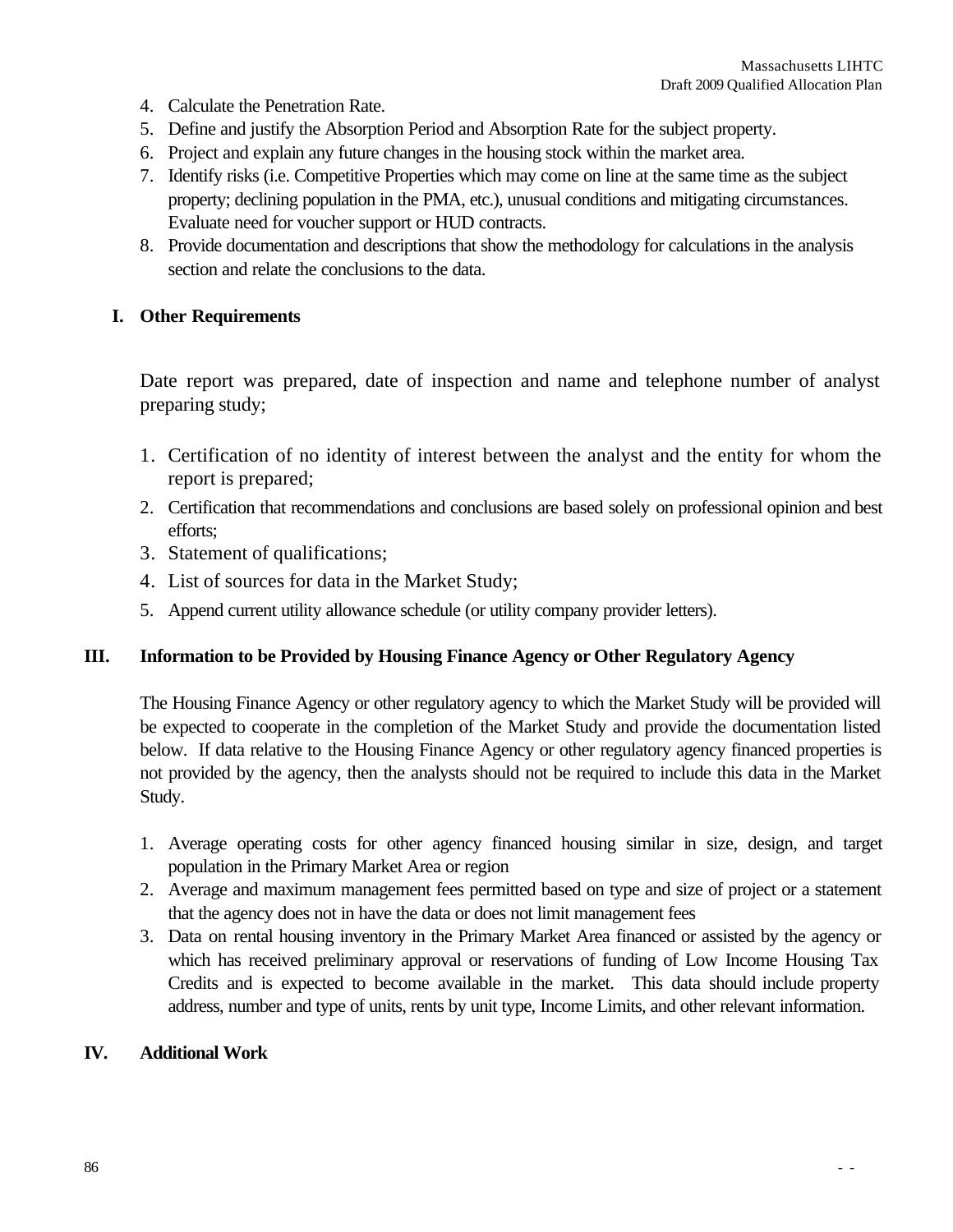The documentation and analysis outlined previously in Section II constitutes the entire content for a Market Study. A Housing Finance Agency, other regulatory agency or developer may desire a market analyst to provide additional information beyond the basic scope of the Market Study. Any

additional documentation or analysis beyond the scope of the Market Study will be performed for additional compensation above the cost of the Market Study. Such additional work may include:

- 1. Preparation of estimates of the annual operating expenses for the operation of the subject property, upon achieving a Stabilized Level of Occupancy;
- 2. Report on the zoning designation of the property and comments on conformance of the subject property's conformance with zoning. This additional work also may include a zoning map, zoning ordinance or letter from the local zoning official;
- 3. Report on the flood zone for the property and a copy of the flood zone map;
- 4. Census of all rental property in an area.
- 5. Evaluation of special needs set aside, including:
	- demands for target population, and its
	- Impact on the rents the property can attain.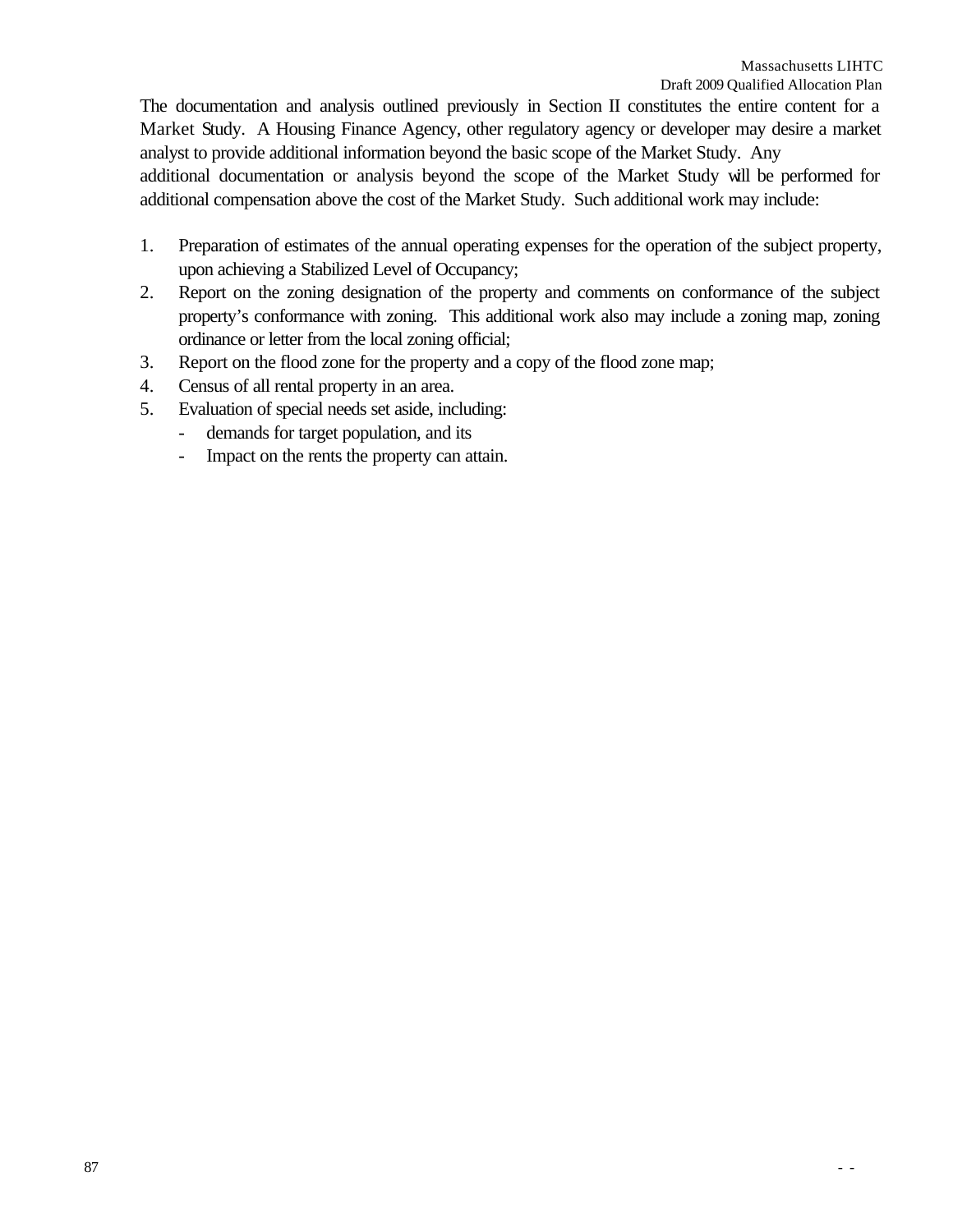# **Appendix G. Design Self Evaluations (Accessibility)**

# Part A: Access Code Summary

# Code Applicability

Sponsors are required to answer the following questions regarding applicability of state, federal, and local accessibility regulations.

#### **1. Are Section 504, Title II of the ADA, or the ABA applicable to the project based on the sources of funding? Explain.**

**2. If the project is existing, show calculations indicating the cost of the work relative to the value of the building or replacement cost (per MAAB's CMR 521 3.3, or Section 504 8.23 (a) if applicable).**

#### **3. Describe any variances from MAAB's requirements that are anticipated, and the status of the variance process.**

**(Access code summary continued on next page)**

.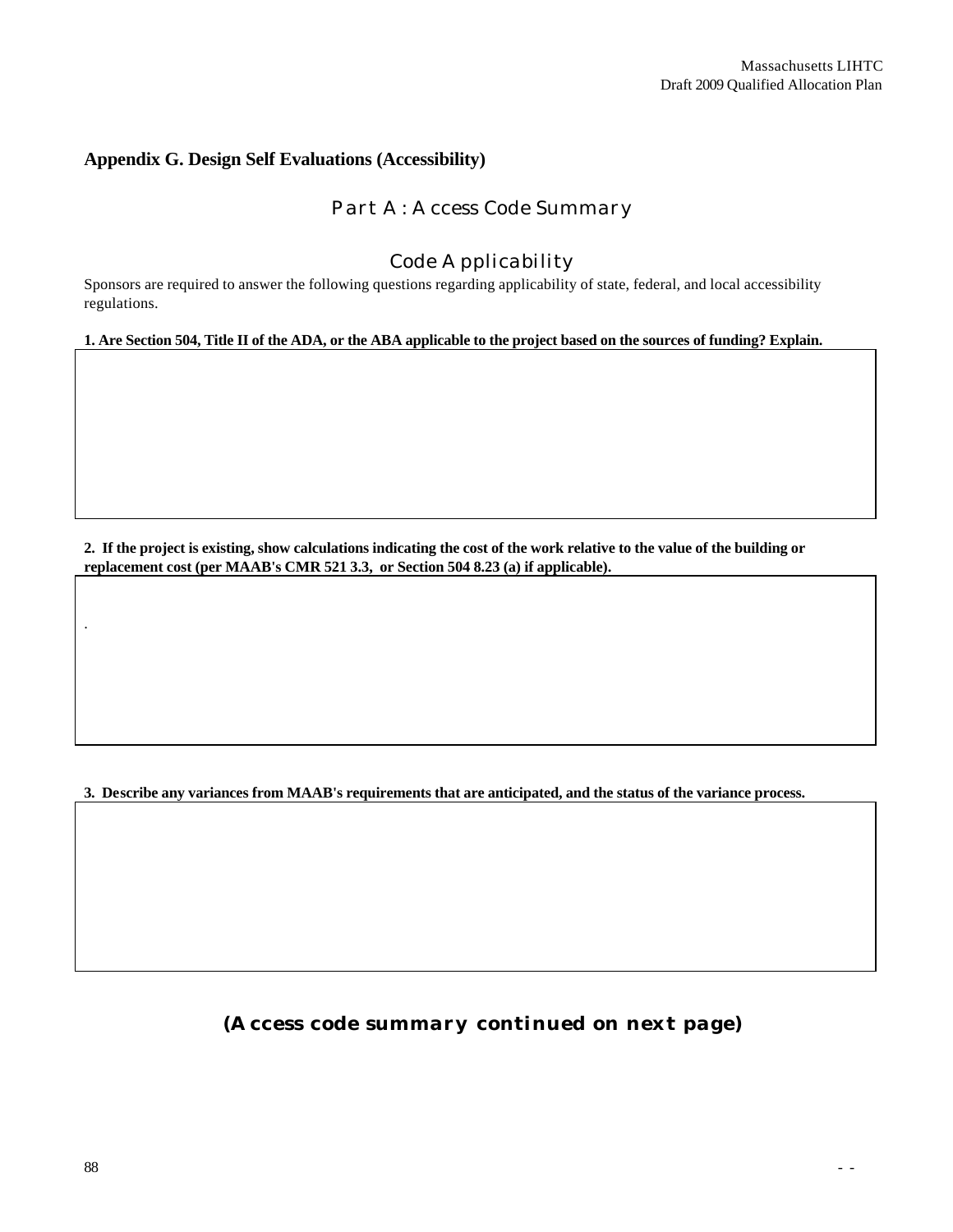# Part A: Access code summary (cont.)

# Code Requirements

Provide summary information regarding accessibility requirements in the table below. Include the most stringent applicable requirements of MAAB, the FHA, Section 504, the ADA, and any other local requirements.

#### *1. Site Access – Accessible Route*

| <b>Requirement:</b> | Proposed: |
|---------------------|-----------|
|                     |           |
|                     |           |
|                     |           |
|                     |           |

#### *2. Accessible Parking*

| <b>Requirement:</b> | Proposed: (Indicate total number of spaces provided.) |
|---------------------|-------------------------------------------------------|
|                     |                                                       |
|                     |                                                       |
|                     |                                                       |
|                     |                                                       |

#### *3. Building Entrances and Accessible Routes Within Buildings*

| <b>Requirement:</b> | <b>Proposed:</b> |
|---------------------|------------------|
|                     |                  |
|                     |                  |
|                     |                  |

#### *4. Common Areas & Facilities (offices, laundry rooms, community rooms, etc.)*

| 7. Common Artas & I acuutes (offices, taunur y rooms, community rooms, cic.) |  |  |  |
|------------------------------------------------------------------------------|--|--|--|
| <b>Proposed:</b>                                                             |  |  |  |
|                                                                              |  |  |  |
|                                                                              |  |  |  |
|                                                                              |  |  |  |
|                                                                              |  |  |  |
|                                                                              |  |  |  |
|                                                                              |  |  |  |
|                                                                              |  |  |  |
|                                                                              |  |  |  |
|                                                                              |  |  |  |

# *5. Group 1 Units (MAAB)* **Requirement: (Include units covered by the FHA.) Proposed:**

#### *6. Group 2 Units (MAAB)*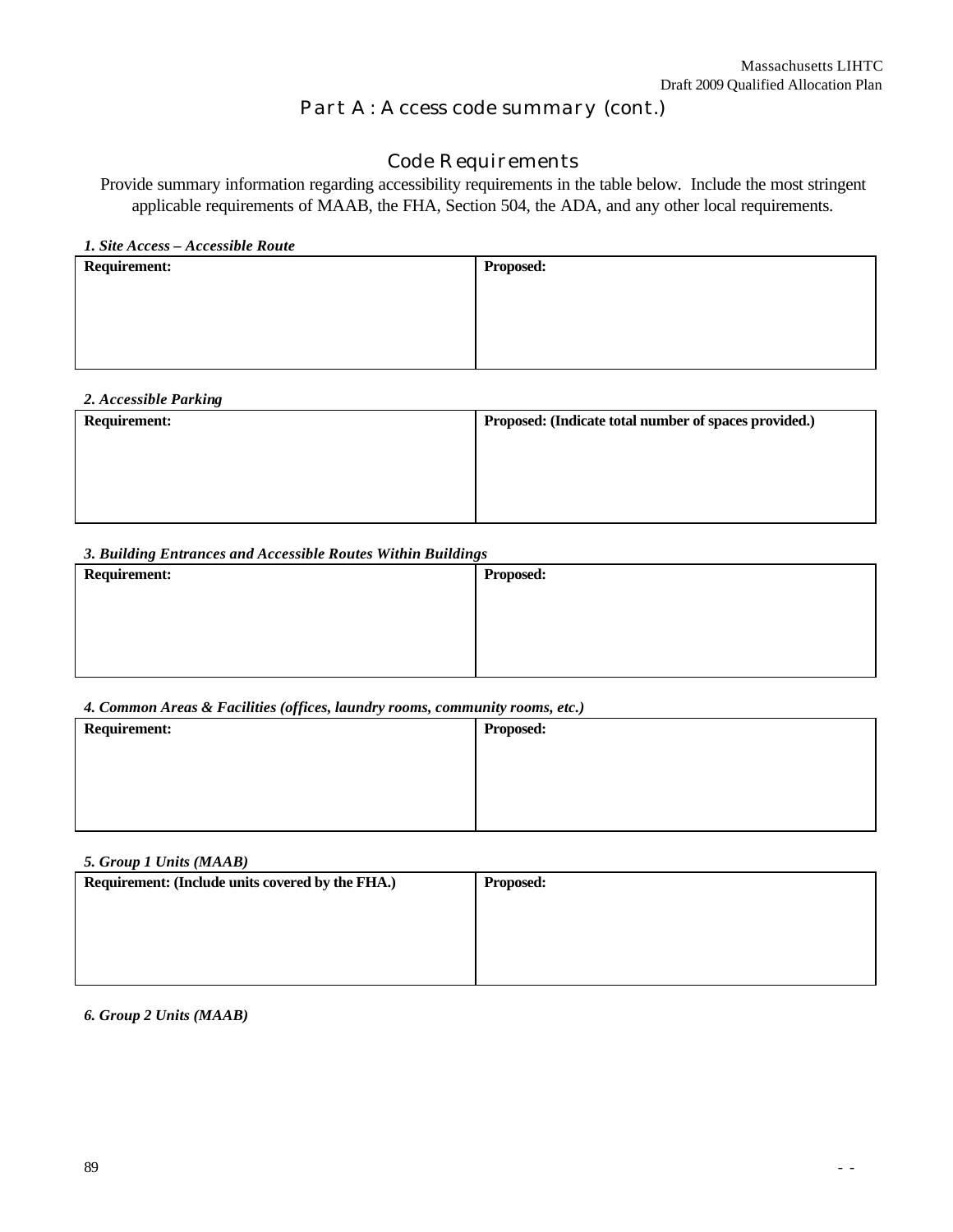| <b>Requirement:</b> | <b>Draft</b> 2009 Quanned Holeanon I<br><b>Proposed:</b> |
|---------------------|----------------------------------------------------------|
|                     |                                                          |
|                     |                                                          |
|                     |                                                          |
|                     |                                                          |

# **Part B: Universal Design Checklist**

# **DHCD Requirements for all units**

In addition to the requirements of MAAB, FHA, ADA, & 504 \*Requirements with an asterisk may be waived for moderate rehab projects.

|         | <b>DHCD Req'd</b> |            | <b>Comment</b> (explain                    |
|---------|-------------------|------------|--------------------------------------------|
|         | <b>Rehab</b>      | <b>New</b> | <b>Check if</b> $\vert$ all items that are |
| Feature |                   |            | <b>included</b> not included)              |

#### **Exterior**

| Provide wayfinding signage at large or<br>challenging sites                                                                     |  |  |
|---------------------------------------------------------------------------------------------------------------------------------|--|--|
| Provide effective exterior lighting at walkways,<br>accessible routes, and exterior spaces, esp.<br>hazards                     |  |  |
| Provide handrails at all exterior steps and stairs<br>subject to snow or ice accumulation in order to<br>reduce slipping hazard |  |  |

#### **Common Areas**

| Laundry rooms - provide a table for folding<br>accessible to the handicapped                                                       | Y | Y |  |
|------------------------------------------------------------------------------------------------------------------------------------|---|---|--|
| Laundry Room Door to have 1/2 height vision<br>panel                                                                               | Y | Y |  |
| Color contrast between tread & risers on stairs,<br>more lighting to facilitate recognition of steps by<br>vision-impaired persons | Y | Y |  |
| Corridors in common areas of Elderly or<br>Assisted Living projects to have a continuous<br>handrail mounted on one side, 34" AFF  | Y | Y |  |
| All washers & dryers to be front loading with<br>front controls, mounted on platforms to reduce<br>bending                         | Y | Y |  |
| Motion detector light switches at laundry<br>rooms, other common areas                                                             | Y | Y |  |

#### **Entrances**

| Provide exterior lighting at each entry door,<br>switched by photocell/motion detector. |    |  |  |
|-----------------------------------------------------------------------------------------|----|--|--|
| Overhead weather protection at entrances                                                |    |  |  |
| Rough in wiring for power operated doors                                                | V* |  |  |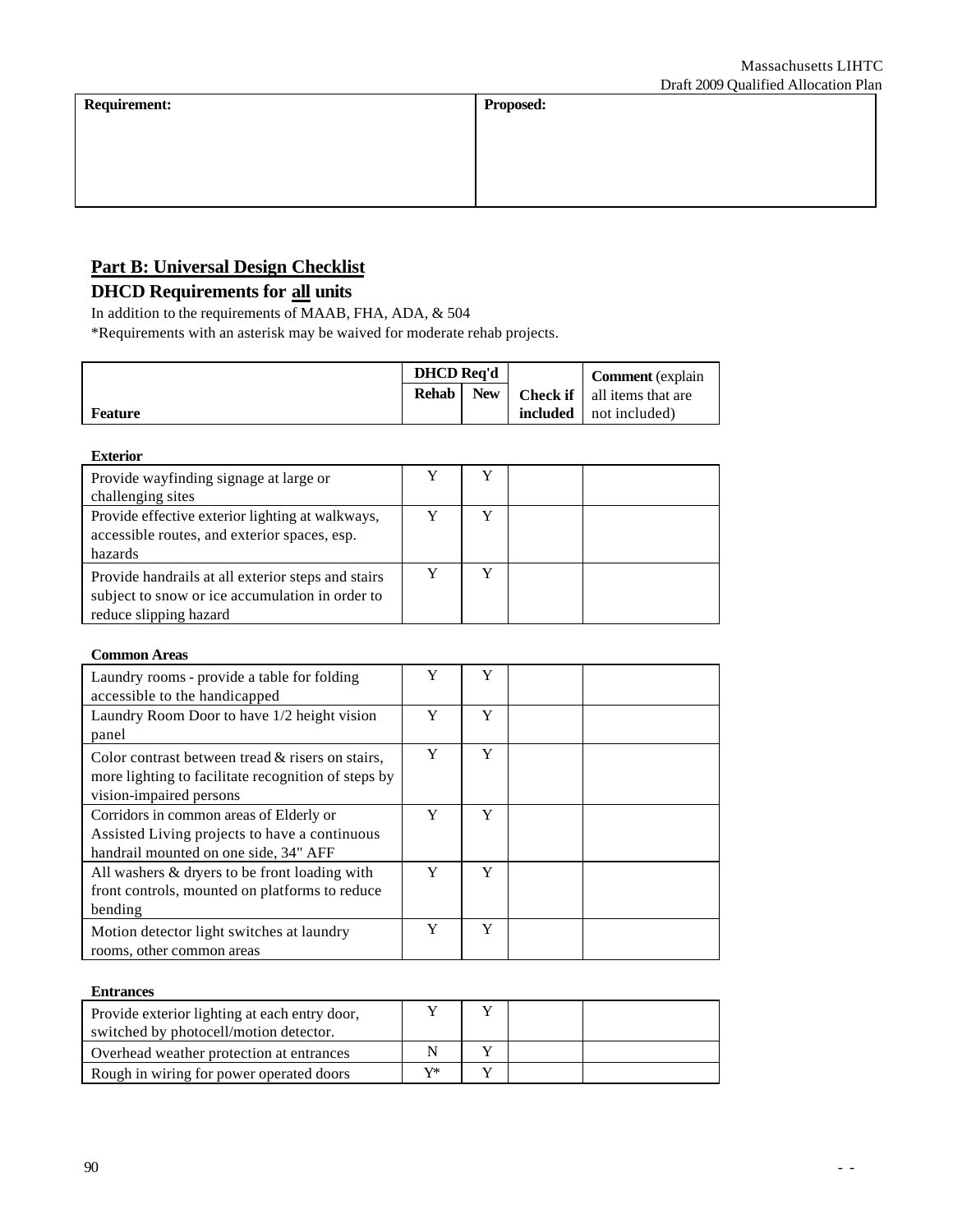| Threshold height at exterior doors to be<br>adaptable to comply with the requirement for<br>accessible route |    |   |  |
|--------------------------------------------------------------------------------------------------------------|----|---|--|
| Provide power operated doors at exterior entries<br>of Elderly or Assisted Living projects                   | V* |   |  |
| No steps at entrances                                                                                        | N  | N |  |
| Site grading provides accessible route up to first<br>floor level $(1:20$ slope maximum)                     |    | N |  |

#### **Unit Interiors**

| Rocker-type electrical switches                   | Y           | Y         |  |
|---------------------------------------------------|-------------|-----------|--|
| Switches no higher than 48" AFF, Thermostats      | $Y^*$       | Y         |  |
| at 54"                                            |             |           |  |
| Lever hardware on all doors                       | Y           | Y         |  |
| Receptacles, phone & cable jacks 18" AFF          | $Y^*$       | Y         |  |
| minimum                                           |             |           |  |
| Max threshold or floor transition height at       | Y           | Y         |  |
| interior doors to be 1/2"                         |             |           |  |
| Recommend contrasting colors between floor        | Y           | Y         |  |
| surfaces and trim to facilitate recognition of    |             |           |  |
| steps by vision-impaired persons                  |             |           |  |
| Overhead light fixtures to be able to             | Y           | Y         |  |
| accommodate a 2700 lumen lamp minimum,            |             |           |  |
| where provided.                                   |             |           |  |
| Receptacles next to phone jacks for TTY devices   | $Y^*$       | Y         |  |
| If provided, Bi-fold, by-pass, and Pocket doors   | $\mathbf N$ | Y         |  |
| to have premium hardware, easy-grip handle,       |             |           |  |
| and 32" clear when closed                         |             |           |  |
| All doors leading to habitable rooms to have      | N           | N         |  |
| min. 32" clearance                                |             |           |  |
| Elec panel within standard reach range $&$ with   | $Y^*$       | Y         |  |
| clear floor space                                 |             |           |  |
| Rough wire all units to allow strobe lights to be | $Y^*$       | Y         |  |
| installed in every bedroom and living area        |             |           |  |
| Additional electrical outlets at bed locations &  | $\mathbf N$ | ${\bf N}$ |  |
| desks: fourplex outlet for computers, electronic  |             |           |  |
| equipment, personal use equipment such as         |             |           |  |
| oxygen                                            |             |           |  |
| Adjustable height closet rods & shelves           | Y           | Y         |  |
| At double hung windows, use block & tackle        | Y           | Y         |  |
| balances                                          |             |           |  |

#### **Baths**

| All tub/shower control knobs to be single lever<br>handled                              |  |  |
|-----------------------------------------------------------------------------------------|--|--|
| Lever faucet controls at lavatory sinks, not<br>paddle handles                          |  |  |
| Provide min. 12" grab bar in all tub/shower units<br>at wall opposite controls, 48" AFF |  |  |
| Tubs and showers must have slip resistant<br>floors (conform to ASTM F-462)             |  |  |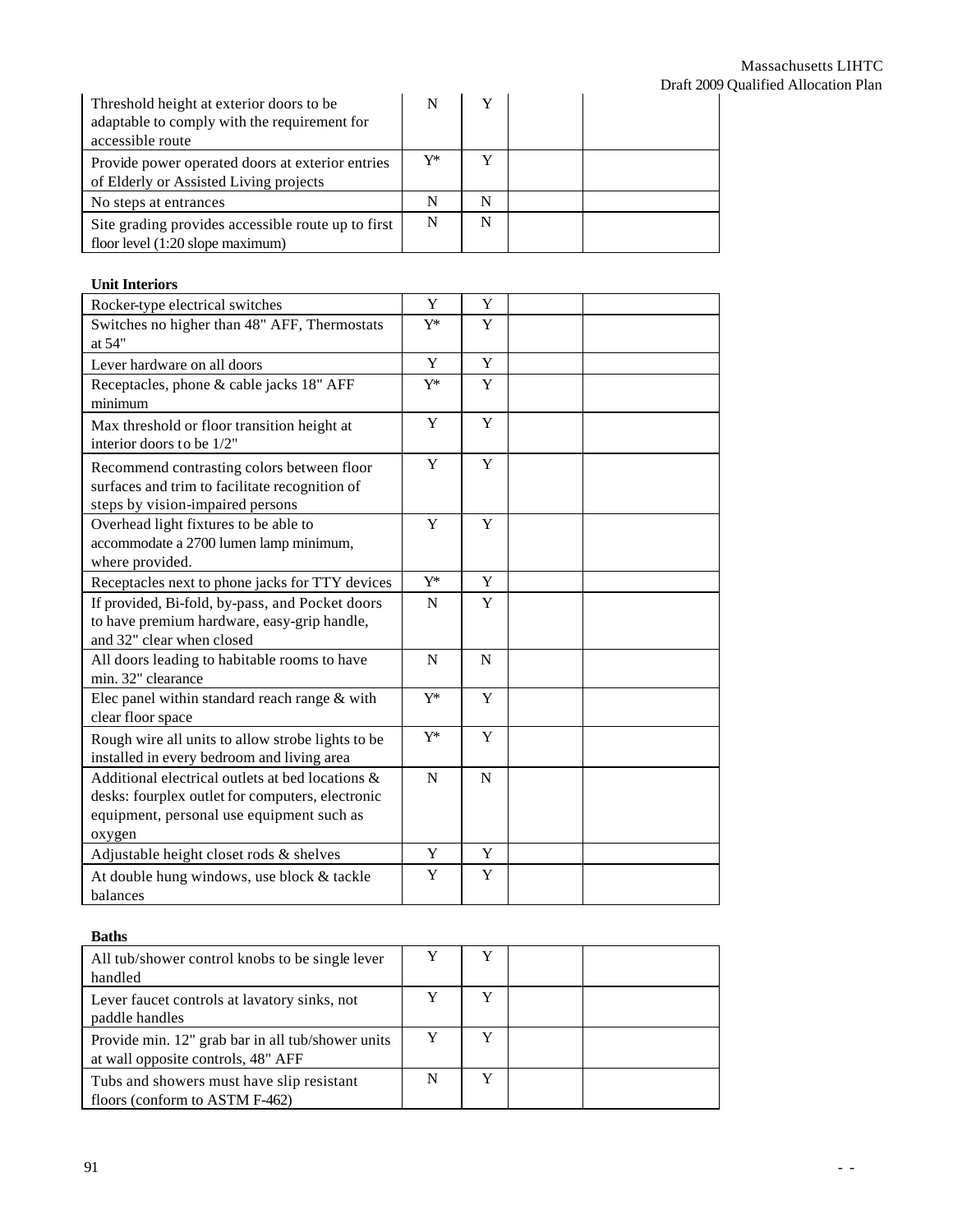#### Massachusetts LIHTC Draft 2009 Qualified Allocation Plan

| Mirrors in baths low enough to reach counter<br>backsplashes                             |   |  |
|------------------------------------------------------------------------------------------|---|--|
| Provide solid blocking at all waterclosets and<br>tub/showers for grab bars installation |   |  |
| Handheld showers at short wall of all baths,<br>adjustable height mounting.              | N |  |

#### **Kitchens**

| Min. clear floor space between cabinets $\&$<br>appliances 48"                                                                              | N | Y |  |
|---------------------------------------------------------------------------------------------------------------------------------------------|---|---|--|
| Loop handles on cabinet doors & drawers                                                                                                     | Y | Y |  |
| Lever faucet controls at kitchen sinks                                                                                                      | Y | Y |  |
| Contrast colors at border treatment of<br>countertop vs cabinets to facilitate recognition<br>of edge of counter by vision imparied persons | Y | Y |  |
| Adjustable height shelves in wall cabinets                                                                                                  | Y | Y |  |
| Controls on appliances mounted to avoid<br>reaching over burners in Elderly or Assisted<br>Living projects                                  | Y | Y |  |
| Range hoods wired to remote switch near the<br>range in Elderly or Assisted Living projects                                                 | Y | Y |  |
| Pull-out shelves in base cabinets and pantry in<br>Elderly or Assisted Living projects                                                      | Y | Y |  |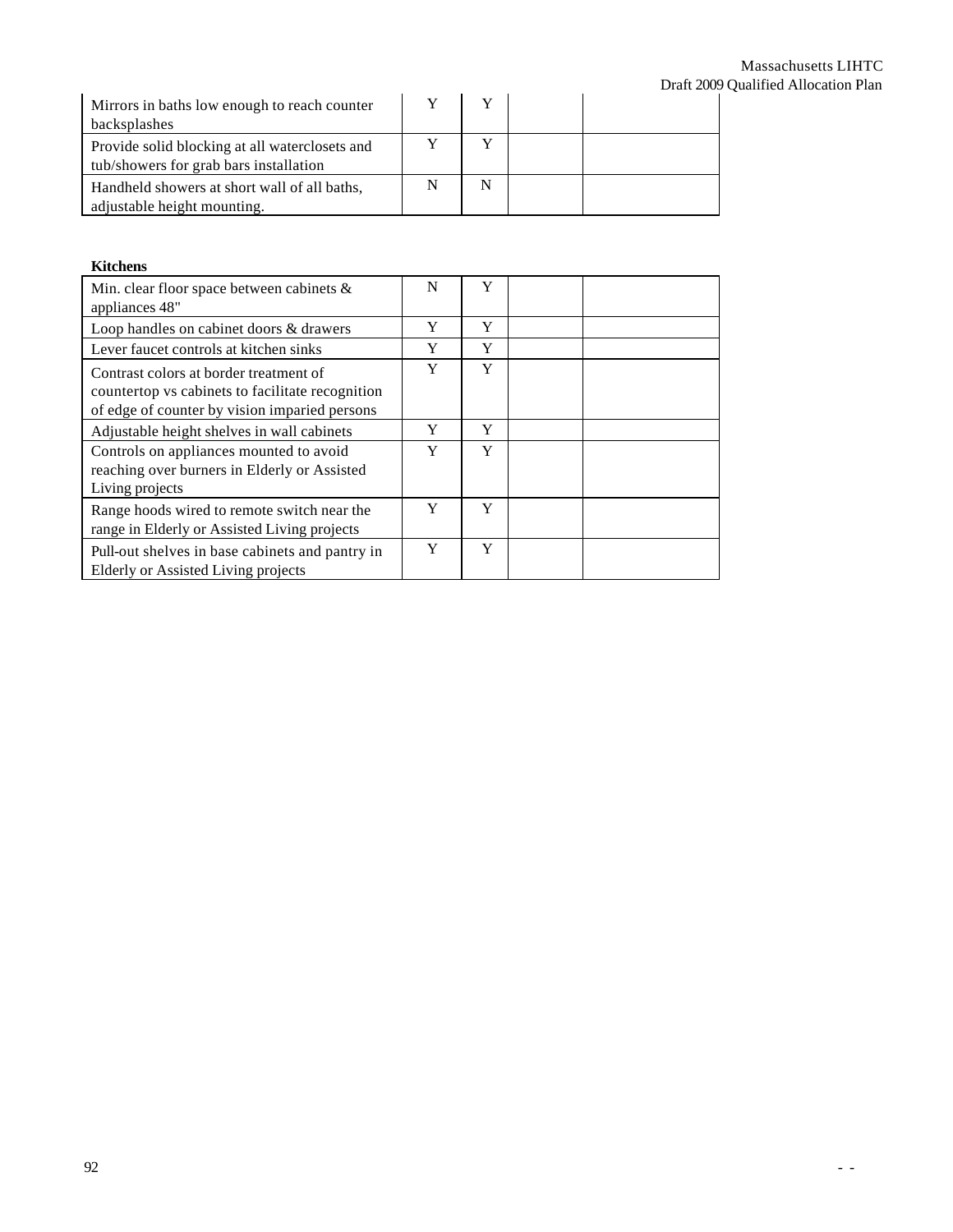# **DHCD Requirements for CBH units**

#### **For CBH units the following additional requirements apply.**

\*Requirements with an asterisk may be waived for moderate rehab projects.

|         | <b>DHCD Rea'd</b> |            | <b>Comment</b> (explain            |
|---------|-------------------|------------|------------------------------------|
|         | <b>Rehab</b>      | <b>New</b> | <b>Check if</b> all items that are |
| Feature |                   |            | <b>included</b>   not included)    |
|         |                   |            |                                    |

#### **Exterior**  Dedicated accessible parking space for each CBH unit (if parking is provided) Y Y If covered parking is available, provide direct covered access from parking to CBH units Y Y

#### **Entrances**

| All building entrances are on accessible routes            |  |  |
|------------------------------------------------------------|--|--|
| Automatic door openers at building entrances on accessible |  |  |
| routes                                                     |  |  |
| All doorbells and intercoms must be accessible             |  |  |

#### **CBH Unit Interiors**

|                                                                | Y  | Y |  |
|----------------------------------------------------------------|----|---|--|
| Electrical power for automatic door openers at unit entries    |    |   |  |
|                                                                | N  | Y |  |
| Shelf for packages at inside and outside of all unit entrances |    |   |  |
| 42" clear width in hallways                                    | Y* | Y |  |
|                                                                | Y* | Y |  |
| Space to allow wheelchair approaches at both sides of bed      |    |   |  |
|                                                                | Y  | Y |  |
| Wide, shallow closets (depth 24" max) with bifold doors        |    |   |  |
| Flush transition to exterior patios or decks                   | v  | v |  |
| Intercom systems usable by vision or hearing impaired          | v  | Y |  |
| persons                                                        |    |   |  |

#### **Baths**

| 66" turning radius in bathroom                           | $V^*$ |  |  |
|----------------------------------------------------------|-------|--|--|
|                                                          | V*    |  |  |
| Curbless shower or tub with 48" wide parallel clear area |       |  |  |
| Grab bars at all showers and tubs                        |       |  |  |

#### **Kitchens**

| 66" turning radius in kitchen                                  | $\nabla^*$ |  |  |
|----------------------------------------------------------------|------------|--|--|
| Side-by-side refrigerator/freezer                              |            |  |  |
| Cabinets with sliding shelves and 'lazy susan' corner cabinets |            |  |  |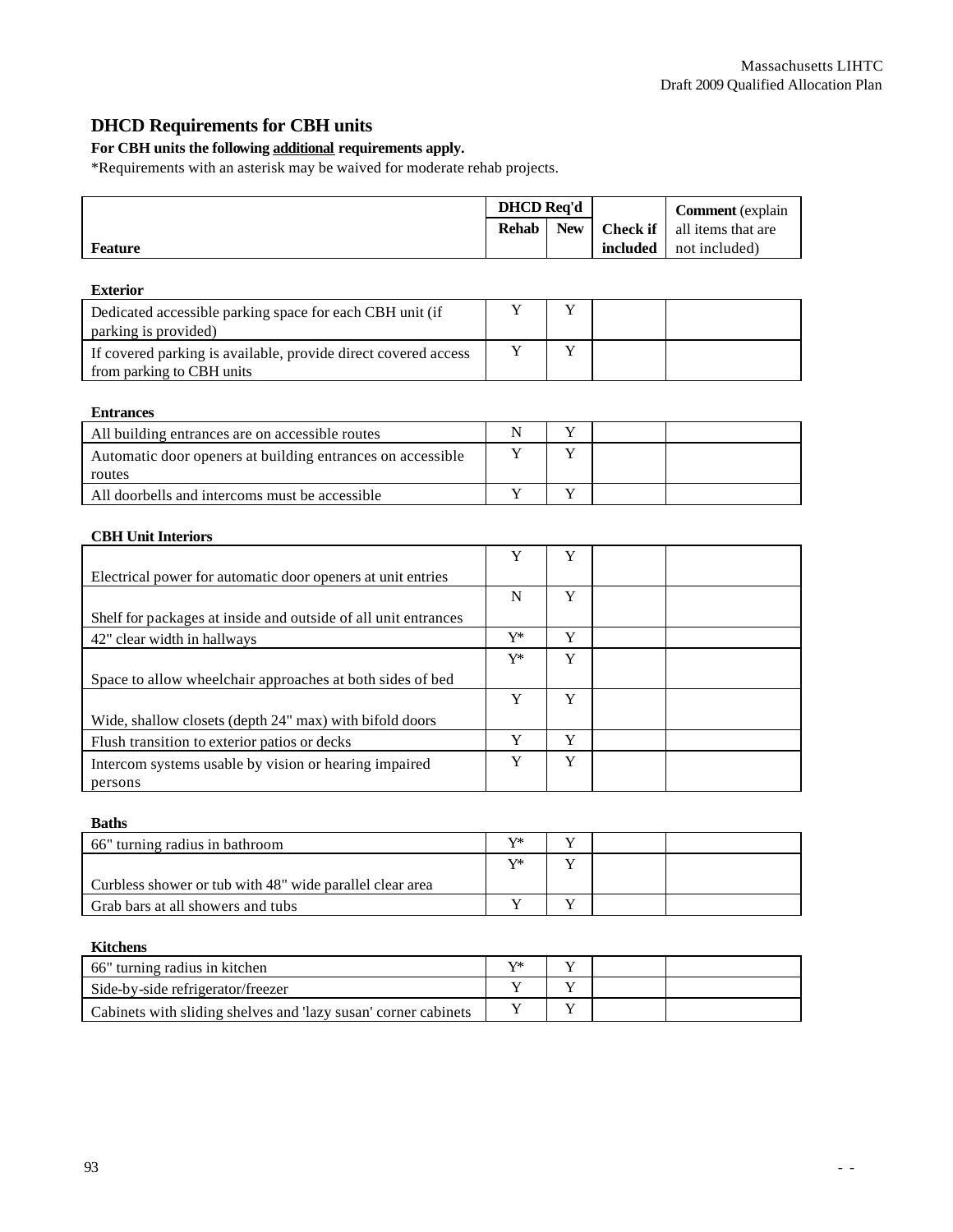# **Appendix H. Design Self Evaluation (Green Building)**

In order to enable DHCD to evaluate the sustainable design provisions of each project, sponsors are to provide summary information regarding green building techniques and sustainable design using the following checklist.

| <b>Feature</b>                                                                                                                                                                                                                             | <b>Verification Requirement</b>                                                                                                       | <b>Check if</b><br>included | <b>Comment</b> (explain all items that<br>are not included) |
|--------------------------------------------------------------------------------------------------------------------------------------------------------------------------------------------------------------------------------------------|---------------------------------------------------------------------------------------------------------------------------------------|-----------------------------|-------------------------------------------------------------|
| <b>Site Design:</b>                                                                                                                                                                                                                        |                                                                                                                                       |                             |                                                             |
| 1. Minimize light pollution of the night sky<br>by avoiding over-lighting outdoor spaces<br>and by directing lighting toward the<br>ground plane.                                                                                          | Include in outline specification.<br>Submit site lighting plan and<br>fixture information with<br>commitment documents.               |                             |                                                             |
| 2. Use native landscape plants that are<br>drought tolerant. Avoid plants that are on<br>the Massachusetts Invasive species list.<br>Use ground-cover plants where grass is<br>not appropriate. Preserve existing trees<br>where possible. | Include in outline specification.<br>Submit landscape plan with<br>commitment documents.                                              |                             |                                                             |
| 3. Install systems for the recharge of roof<br>rainwater runoff into the groundwater. This<br>may include downspouts to previous<br>landscape surfaces ample for percolation.                                                              | Include in outline specification.<br>Submit plans with commitment<br>documents.                                                       |                             |                                                             |
| 4. Plant deciduous trees along the south<br>side of building and paved surfaces to<br>provide summer shade.                                                                                                                                | Indicate on site plan.                                                                                                                |                             |                                                             |
| 5. Install covered bike racks.                                                                                                                                                                                                             | Indicate on site plan.                                                                                                                |                             |                                                             |
| <b>Building Design:</b>                                                                                                                                                                                                                    |                                                                                                                                       |                             |                                                             |
| 6. Manage water at the building envelope<br>to exclude water. Install flashing at<br>horizontal exterior joints.                                                                                                                           | Submit flashing details with<br>commitment documents.                                                                                 |                             |                                                             |
| 7. Seal the building envelope against air<br>infiltration. Use spray foam around<br>windows and doors, and sealant beneath<br>plates. Provide complete air infiltration<br>barrier including lapped and taped joints.                      | Submit results from blower door<br>test at randomly selected units<br>at completion of construction.<br>(10% of total units minimum). |                             |                                                             |
| 8. At slab-on-grade construction for<br>conditioned spaces, provide a thermal<br>break and insulation at slab edge and<br>underside.                                                                                                       | Indicate on wall section.                                                                                                             |                             |                                                             |
| 9. Insulate the building to a standard 15%<br>better than code requirements. Include<br>attic/roof insulation of R-40 minimum.                                                                                                             | Include in outline specification a<br>list of insulation values,<br>including walls, foundation,<br>band joists, windows, and roof.   |                             |                                                             |
| 10. Install boilers or furnaces that exceed<br>90% efficiency. Size heating systems to<br>take into account air sealing and<br>insulation. Do not oversize equipment.                                                                      | Include in outline specification.                                                                                                     |                             |                                                             |
| 11. Install Energy Star labeled appliances.                                                                                                                                                                                                | Include in outline specification.                                                                                                     |                             |                                                             |
| 12. Install only fluorescent light fixtures<br>within units. Install all LED emergency exit<br>signs.                                                                                                                                      | Include in outline specification.                                                                                                     |                             |                                                             |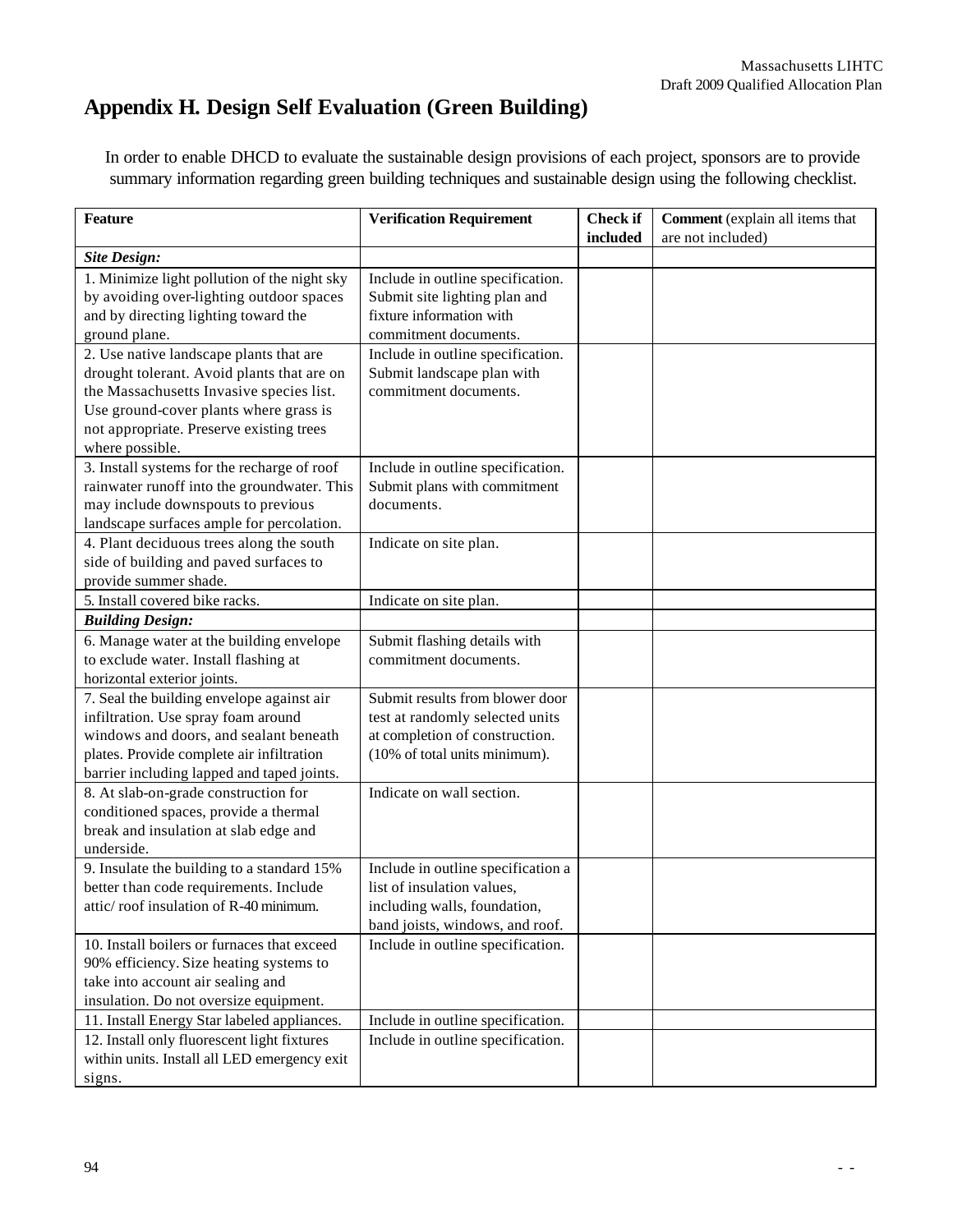| 13. Install multi-speed bathroom fans at                                       | Include in outline specification.                         |  |
|--------------------------------------------------------------------------------|-----------------------------------------------------------|--|
| each bathroom with energy efficient motor                                      |                                                           |  |
| rated for continuous duty with a minimum                                       |                                                           |  |
| rating of 50 cfm. Control fan with timer.                                      |                                                           |  |
| 14. Use no-VOC interior paints. Use low                                        | Include in outline specification.                         |  |
| VOC carpets, flooring, and adhesives.                                          |                                                           |  |
| 15. Provide mandatory CO detector system                                       | Include in outline specification.                         |  |
| 16. Install non-paper-faced mold-resistant                                     | Include in outline specification.                         |  |
| wallboard or cement board at areas                                             |                                                           |  |
| susceptible to moisture, including                                             |                                                           |  |
| kitchens, bathrooms, and laundry rooms.                                        |                                                           |  |
| 17. Install ceramic tile or water-impervious                                   | Include in outline specification.                         |  |
| sheet flooring with all edges sealed to the                                    |                                                           |  |
| baseboard, tub, and threshold to form a                                        |                                                           |  |
| water-tight floor in bathrooms.                                                |                                                           |  |
| 18. Install FSC Certified wood for at least<br>60% of total wood used.         | Include in outline specification.                         |  |
|                                                                                |                                                           |  |
| 19. Install passive and active systems to                                      | Submit outline specification as                           |  |
| harness renewable energy.                                                      | well as statement of expected<br>energy saved and funding |  |
|                                                                                | strategy.                                                 |  |
| 20. Specify that demolition procedures                                         | Include in outline specification.                         |  |
| recycle at least 50% of all removed                                            |                                                           |  |
| materials by volume, including site                                            |                                                           |  |
| materials, appliances, structure, and                                          |                                                           |  |
| finishes.                                                                      |                                                           |  |
| 21. Specify that construction procedures                                       | Include in outline specification.                         |  |
| use materials efficiently, and that at least                                   |                                                           |  |
| 75% of construction waste be recycled.                                         |                                                           |  |
| Recycle all cardboard and foam packaging                                       |                                                           |  |
| materials.                                                                     |                                                           |  |
| 22. Ventilate new or renovated wood                                            | Include in outline specification.                         |  |
| construction fully after exposure to water                                     |                                                           |  |
| so that wood dries completely (10 days).                                       |                                                           |  |
| Also ventilate the interior spaces after                                       |                                                           |  |
| substantial completion and before                                              |                                                           |  |
| occupancy to dry construction and remove                                       |                                                           |  |
| any accumulated VOCs.                                                          |                                                           |  |
| <b>Building Management and Operations:</b>                                     |                                                           |  |
| 23. Provide designated spaces for                                              | Indicate space on floor plan(s).                          |  |
| recycling containers for use by residents.                                     | Include in management plan.                               |  |
| Include recycling instructions to resident                                     |                                                           |  |
| households. Provide management-                                                |                                                           |  |
| monitored recycling program and weekly                                         |                                                           |  |
| collections.                                                                   |                                                           |  |
| 24. Provide tenants with educational                                           | Include in management plan.                               |  |
| materials about recycling procedures, and                                      |                                                           |  |
| efficient building systems operations and                                      |                                                           |  |
| maintenance.                                                                   |                                                           |  |
| 25. Have all building systems inspected by                                     | Include in outline specification.                         |  |
| a qualified independent commissioning<br>agent immediately after construction, |                                                           |  |
| including verification that the systems                                        |                                                           |  |
| achieve the efficiencies specified.                                            |                                                           |  |
|                                                                                |                                                           |  |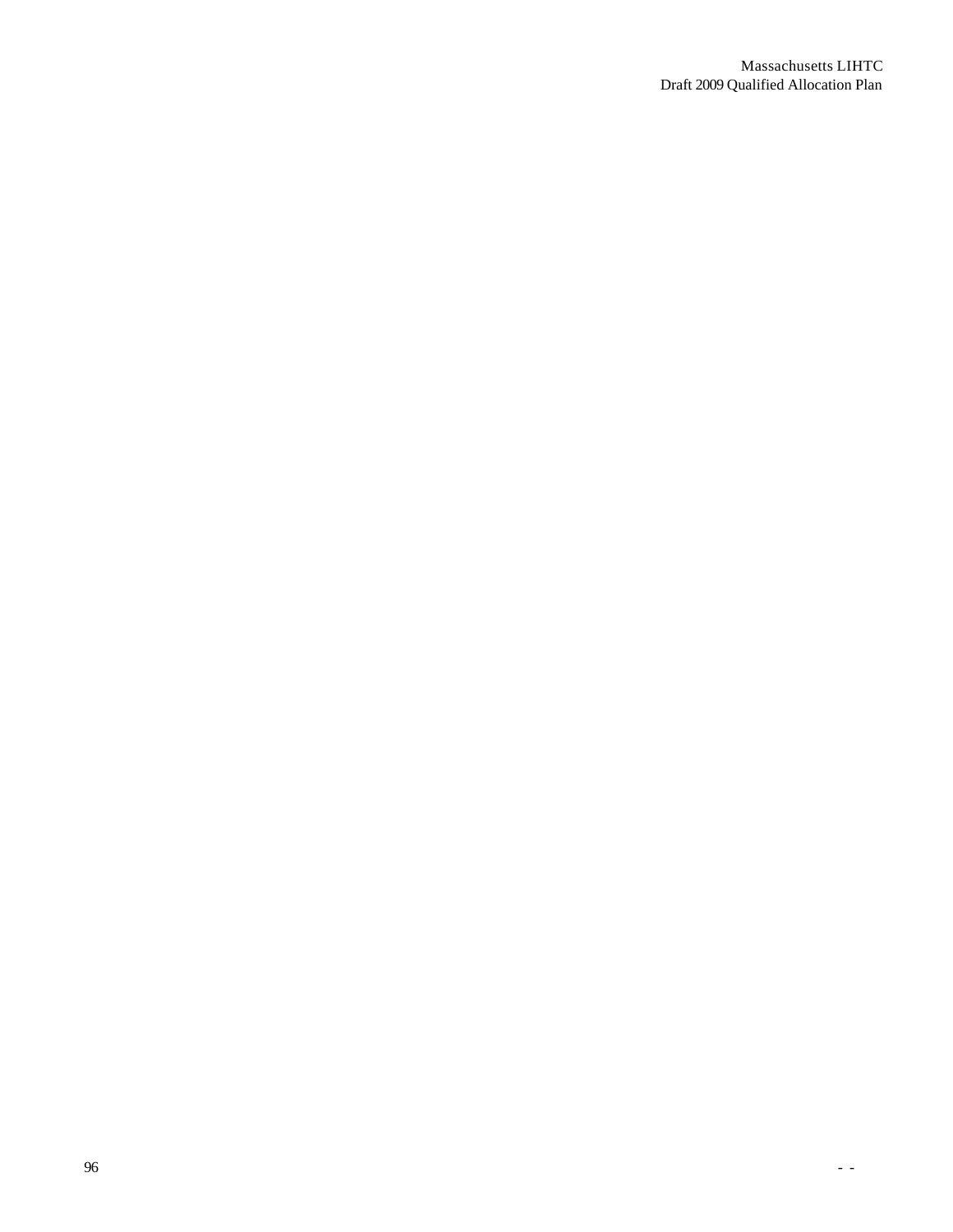Draft 2009 Qualified Allocation Plan

# **Appendix I. Fair Housing Principles and Affirmative Fair Marketing Plan Guidelines**

- **1. Encourage Equity.** Support public and private housing and community investment proposals that promote equality and opportunity for all residents of the Commonwealth. Increase diversity and bridge differences among residents regardless of race, disability, social, economic, educational, or cultural background, and provide integrated social, educational, and recreational experiences.
- **2. Be Affirmative**. Direct resources to promote the goals of fair housing. Educate all housing partners of their responsibilities under the law and how to meet this important state and federal mandate**.**
- **3. Promote Housing Choice.** Create quality affordable housing opportunities that are geographically and architecturally accessible to all residents of the commonwealth. Establish policies and mechanisms to ensure fair housing practices in all aspects of marketing.
- **4. Enhance Mobility.** Enable all residents to make informed choices about the range of communities in which to live. Target high-poverty areas and provide information and assistance to residents with respect to availability of affordable homeownership and rental opportunities throughout Massachusetts and how to access them.
- **5. Promote Greater Opportunity.** Utilize resources to stimulate private investment that will create diverse communities that are positive, desirable destinations. Foster neighborhoods that will improve the quality of life for existing residents. Make each community a place where any resident could choose to live, regardless of income.
- **6. Reduce Concentrations of Poverty.** Ensure an equitable geographic distribution of housing and community development resources. Coordinate allocation of housing resources with employment opportunities, as well as availability of public transportation and services.
- **7. Preserve and Produce Affordable Housing Choices.** Encourage and support rehabilitation of existing affordable housing while ensuring that investment in new housing promotes diversity, and economic, educational, and social opportunity. Make housing preservation and production investments that will create a path to social and economic mobility.
- **8. Balance Housing Needs.** Coordinate the allocation of resources to address local and regional housing need, as identified by state and community stakeholders. Ensure that affordable housing preservation and production initiatives and investment of other housing resources promote diversity and social equity and improve neighborhoods while limiting displacement of current residents.
- **9. Measure Outcomes.** Collect and analyze data on households throughout the housing delivery system, including the number of applicants and households served. Utilize data to assess the fair housing impact of housing policies and their effect over time, and to guide future housing development policies.
- **10. Rigorously Enforce All Fair Housing and Anti-Discrimination Laws and Policies.** Direct resources only to projects that adhere to the spirit, intent, and letter of applicable fair housing laws, civil rights laws, disability laws, and architectural accessibility laws. Ensure that policies allow resources to be invested only in projects that are wholly compliant with such laws.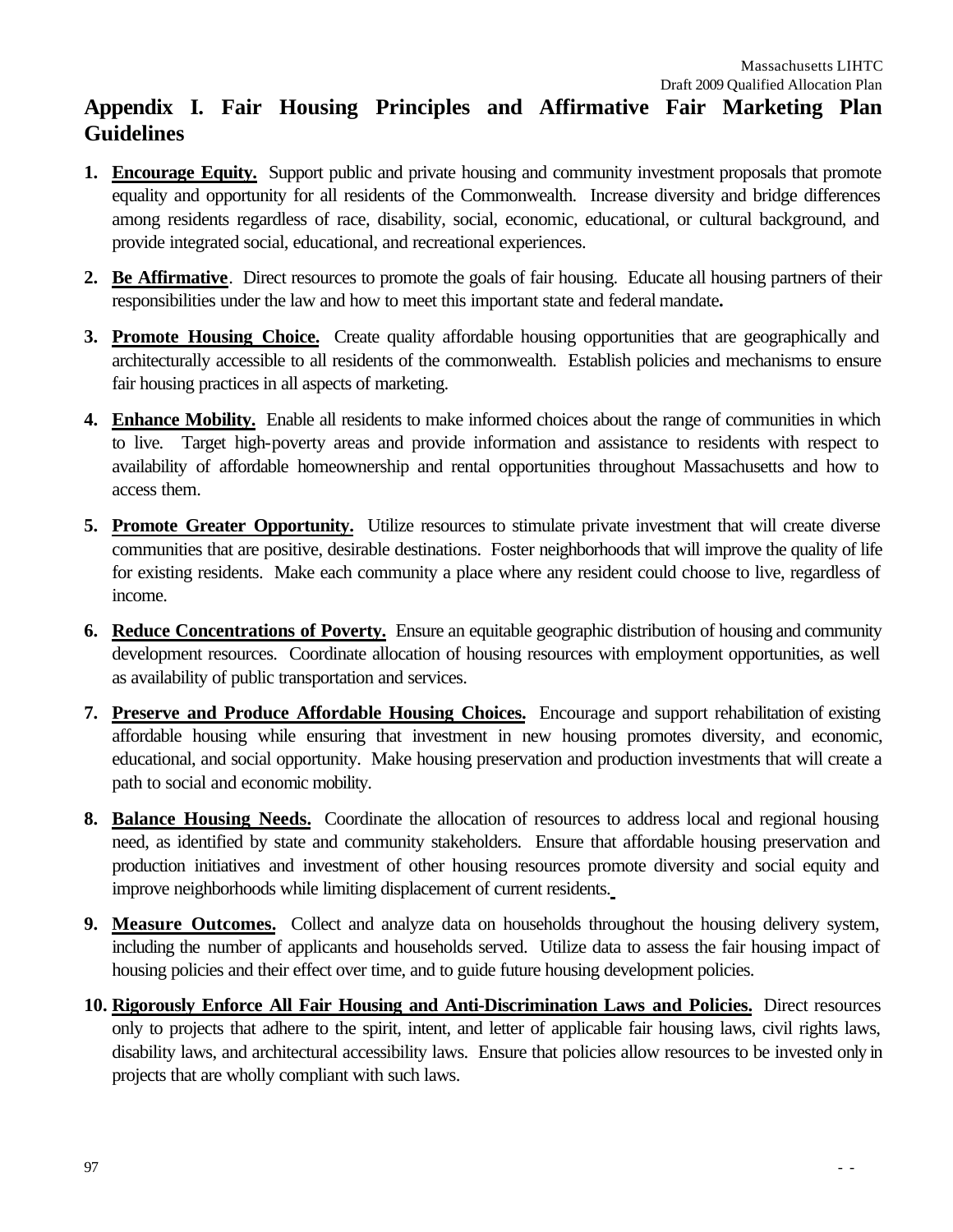# **III. Affirmative Fair Housing Marketing Plan (Including Resident Selection)**

The Commonwealth of Massachusetts has a compelling interest in creating fair and open access to affordable housing and promoting compliance with state and federal civil rights obligations. Therefore, all privately assisted housing or housing for inclusion on the Subsidized Housing Inventory (SHI) shall have an Affirmative Fair Housing Marketing Plan (AFHMP). *The affordable Use Restriction documents of said housing must require that the AFHMP, subject to the approval of the subsidizing or funding agency, shall be implemented for the term of the Use Restriction.* Affirmative Fair Housing requirements apply to the full spectrum of activities that culminate with occupancy, including but not limited to means and methods of outreach and marketing through to the qualification and selection of residents. All AFHMP plans must, at a minimum, meet the standards set forth by the Department of Housing and Community Development (DHCD). In the case of M.G.L. c.40B projects, the AFHMP must be approved by the Subsidizing Agency.

The developer (Developer) is responsible for resident selection, including but not limited to drafting the resident selection plan, marketing, administering the initial lottery process, and determining the qualification of potential buyers and/or tenants. The Developer is responsible for paying for all of the costs of affirmative fair marketing and administering the lottery and may use in-house staff, provided that such staff meets the qualifications described below. The Developer may contract for such services provided that any such contractor must be experienced and qualified under the following standards.

Note: As used in these AFHMP Guidelines, "Developer" refers to the Project Developer and/or the entity with which the Developer has contracted to carry out any or all of the tasks associated with an AFHMP.

# **A. Developer Staff and Contractor Qualifications**

The entity as well as the individual with primary responsibility for resident selection, whether in-house staff or a third-party contractor, must have substantial, successful prior experience in each component of the AFHMP for which the party will be responsible, e.g. drafting the plan, marketing and outreach activities, administering the lottery process and/or determining eligibility under applicable subsidy programs and/or qualifying buyers with mortgage lenders.

Subsidizing Agencies reserve the right to reject the qualifications of any Developer or contractor. However, generally, Developers or contractors that meet the following criteria *for each component*, as applicable, will be considered to be qualified to carry out the component(s) for which they are responsible: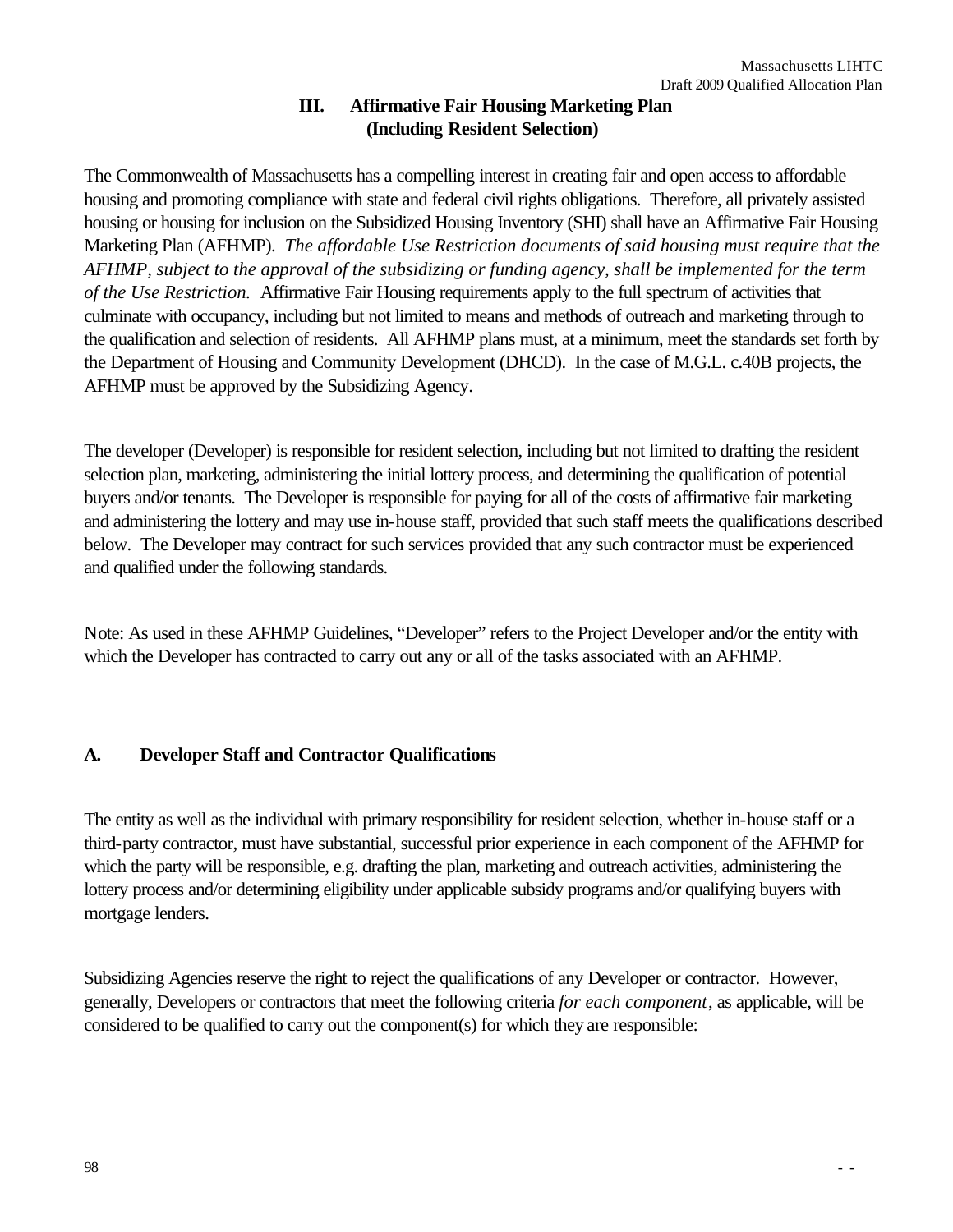- The entity has successfully carried out similar AFHMP responsibilities for a minimum of three (3) projects in Massachusetts *or* the individual with primary responsibility for the resident selection process has successfully carried out similar AFHMP responsibilities for a minimum of five (5) projects in Massachusetts.
- The entity has the capacity to address matters relating to English language proficiency.
- "Successfully" for the purposes of these Guidelines means that, with respect to both the entity and the relevant staff, (a) the prior experience has not required intervention by a Subsidizing Agency to address fair housing complaints or concerns; and (b) that within the past five (5) years, there has not been a finding or final determination against the entity or staff for violation of any state or federal fair housing law.

# **B. Affirmative Fair Housing Marketing Plan**

The Developer shall prepare the following materials which shall comprise an AFHMP:

- Informational materials for applicants including a general description of the overall project that provides key information such as the number of market/affordable units, amenities, number of parking/garage spaces per unit, distribution of bedrooms by market and affordable units, accessibility, etc.
- A description of the eligibility requirements.
- Lottery and resident selection procedures.
- A clear description of the preference system being used (if applicable).
- A description of the measures that will be used to ensure affirmative fair marketing will be achieved including a description of the affirmative fair marketing and outreach methods that will be used, sample advertisements to be used, and a list of publications where ads will be placed.
- Application materials including:
	- o The application form.
	- o A statement regarding the housing provider's obligation not to discriminate in the selection of applicants, and such a statement must also be included in the application materials.
	- o Information indicating that disabled persons are entitled to request a reasonable accommodation of rules, policies, practices, or services, or to request a reasonable modification of the housing, when such accommodations or modifications are necessary to afford the disabled person equal opportunity to use and enjoy the housing.<sup>1</sup>

l

<sup>&</sup>lt;sup>1</sup> It is important to remember that legal obligations with respect to accessibility and modifications in housing extend beyond the Massachusetts

Architectural Access Board requirements, including federal requirements imposed by the Fair Housing Act, the Americans with Disabilities Act,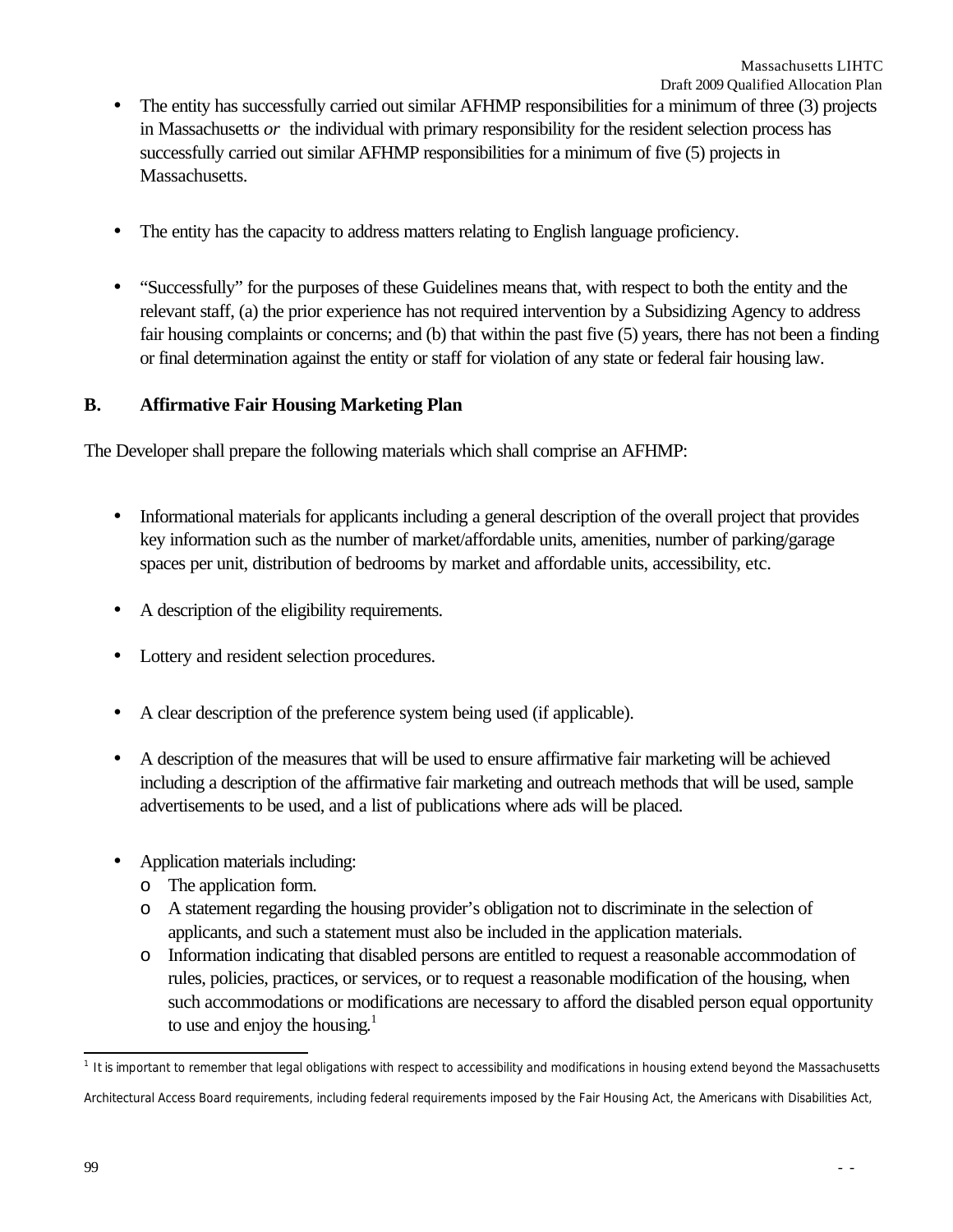- o An authorization for consent to release information.
- For homeownership transactions, a description of the use restriction and/or deed rider.

The Subsidizing Agency must approve the AFHMP before the marketing process commences. In the case of a Local Action Unit (LAU), DHCD and the municipality must approve the AFHMP.

The AFHMP shall be applied to affordable units<sup>2</sup> upon availability for the term of affordability and must consist of actions that provide information, maximum opportunity, and otherwise attract eligible persons protected under state and federal civil rights laws that are *less likely to apply*.

#### Outreach and Marketing

Marketing should attract residents outside the community by extending to the regional statistical area as well as the state.

- Advertisements should be placed in local and regional newspapers, and newspapers that serve minority groups and other groups protected under fair housing laws. Notices should also be sent to local fair housing commissions, area churches, local and regional housing agencies, local housing authorities, civic groups, lending institutions, social service agencies, and other non-profit organizations.
- Affordable units in the Boston Metro Area (Boston-Cambridge-Quincy MSA) must be reported to the Boston Fair Housing Commission's Metrolist (Metropolitan Housing Opportunity Clearing House). Such units shall be reported whenever they become available (including upon turnover).
- Affordable and/or accessible<sup>3</sup> rental units must be listed with the Massachusetts Accessible Housing Registry whenever they become available (including upon turnover). See http://www.chapa.org.

and the Rehabilitation Act. Under state law, in the case of publicly assisted housing, multiple dwelling housing consisting of ten or more units, or contiguously located housing consisting of ten or more units (see M.G.L. c. 151B, § 1 for definitions), reasonable modification of existing premises shall *be at the expense of the owner* or other person having the right of ownership if necessary for the disabled person to fully enjoy the premises. M.G.L. c. 151B, § 4(7A). See also 24 C.F.R. part 8 for Rehabilitation Act requirements of housing providers that receive federal financial assistance.

l

 $2$  The advertising component of the AFHMP applies to all units.

 $3$  Note: The owner or other person having the right of ownership shall, in accordance with M.G.L. c. 151B, §4(7A), give at least fifteen days notice of the vacancy of a wheelchair accessible unit to the Massachusetts Rehabilitation Commission. Said statute also requires the owner or other person having the right of ownership to give timely notice that a wheelchair accessible unit is vacant or will become vacant to a person who has, within the past 12 months, notified the owner or person or person having the right of ownership that such person is in need of a wheelchair accessible unit.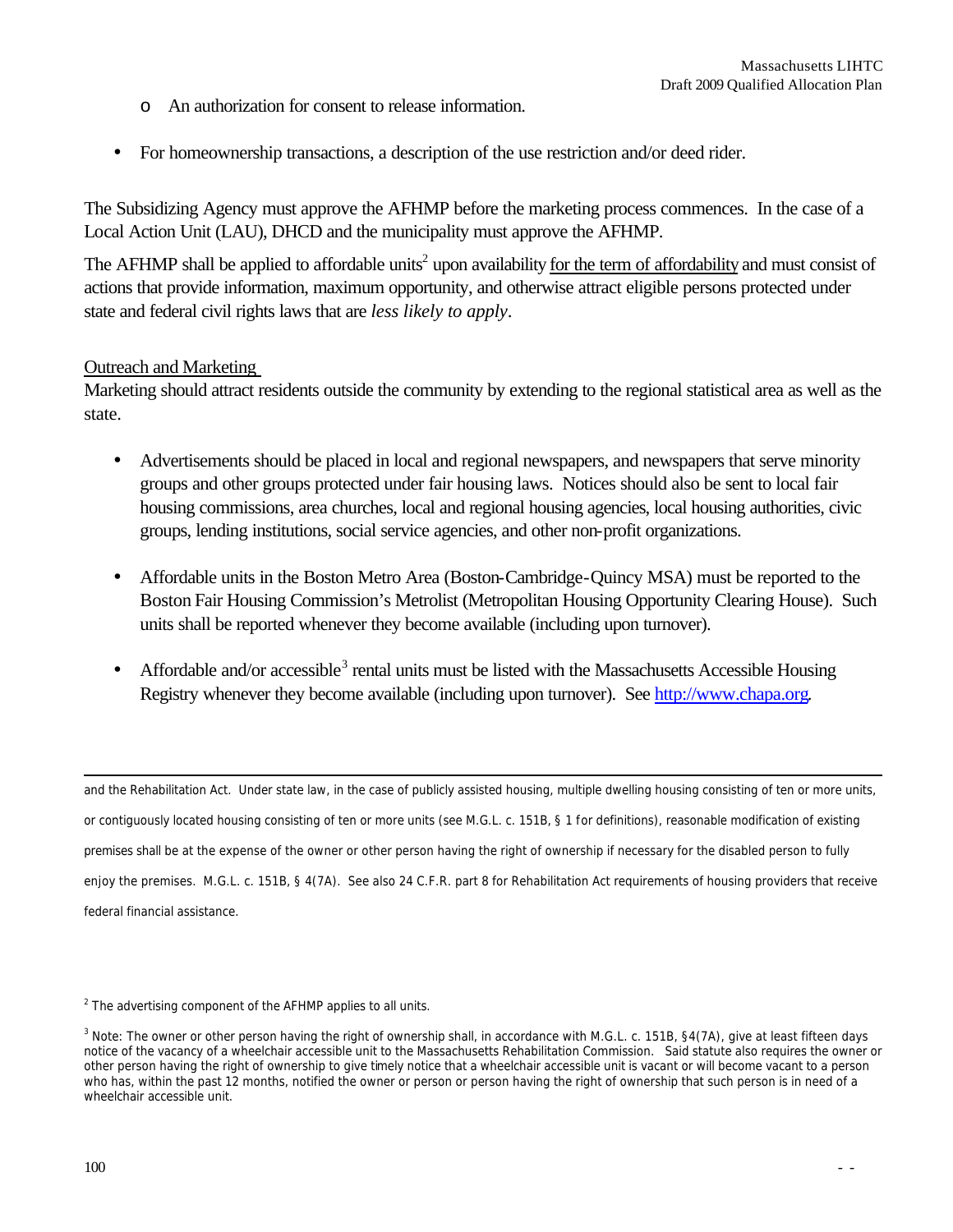- Available affordable ownership units must also be listed with CHAPA's lottery website (see http://www.chapa.org ) and with the Massachusetts Affordable Housing Alliance (MAHA) website (see http://www.mahahome.org ).
- Marketing should also be included in non-English publications based on the prevalence of particular language groups in the regional area. To determine the prevalence of a particular language by geographical area, see for example http://www.doleta.gov/reports/CensusData/LWIA\_by\_State.cfm?state=MA.

All marketing should be comparable in terms of the description of the opportunity available, regardless of the marketing type (e.g., local newspaper vs. minority newspaper). The size of the advertisements, including the content of the advertisement, should be comparable across regional, local, and minority newspapers.

Advertisements should run a minimum of two times over a sixty day period and be designed to attract attention. Marketing of ownership units should begin approximately six months before the expected date of project occupancy.

Pursuant to fair housing laws,<sup>4</sup> advertising must not indicate any preference or limitation, or otherwise discriminate based on race, color, disability, religion, sex, familial status, sexual orientation, national origin, genetic information, ancestry, children, marital status, or public assistance recipiency. Exceptions may apply if the preference or limitation is pursuant to a lawful eligibility requirement. All advertising depicting persons should depict members of classes of persons protected under fair housing laws, including majority and minority groups.

The Fair Housing  $logo$  ( $\bigcirc$ ) and slogan ("Equal Housing Opportunity") should be included in all marketing materials. The logo may be obtained at HUD's website at: http://www.hud.gov/library/bookshelf11/hudgraphics/fheologo.cfm .

# Availability of Applications

Advertising and outreach efforts shall identify locations where the application can be obtained. **Applications shall be available at public locations including one that has some night hours; usually, a public library will meet this need.** The advertisement shall include a telephone number an applicant can call to request an application via mail.

# Informational Meeting

In addition, the lottery administrator must offer one or more informational meetings for potential applicants to educate them about the lottery process and the housing development. These meetings may include local officials, developers, and local bankers. The date, time, and location of these meetings shall be published in ads and flyers that publicize the availability of lottery applications. The workshops shall be held in a municipal building, school, library, public meeting room or other accessible space. Meetings shall be held in the evening or on weekend days

l 4 42 U.S.C. § 3604(c); M.G.L. c. 151B, § 4(7B).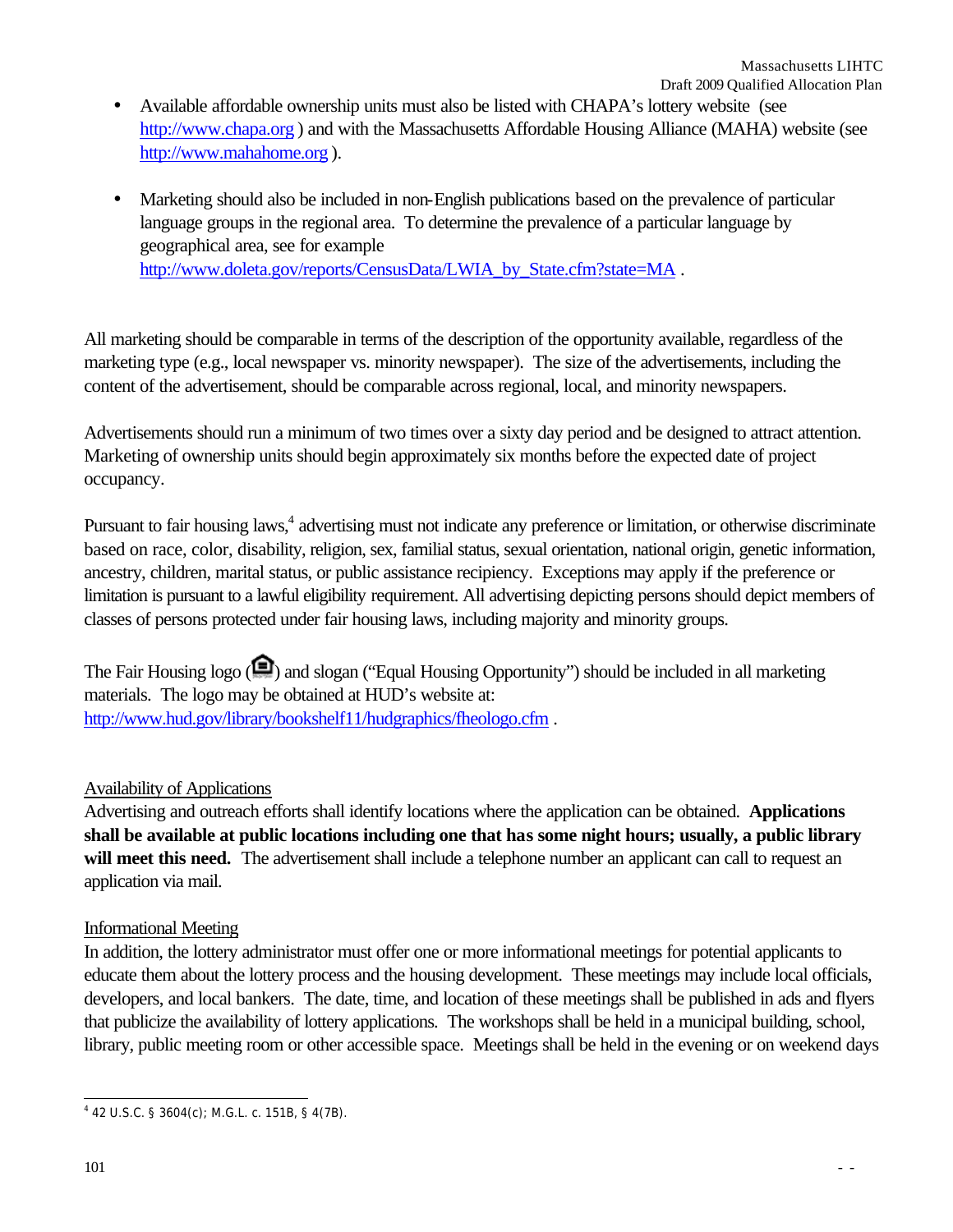in order to reach as many potential applicants as possible. However, attendance at a meeting shall not be mandatory for participation in a lottery.

The purpose of the meeting is to answer questions that are commonly asked by lottery applicants. Usually a municipal official will welcome the participants and describe the municipality's role in the affordable housing development. The lottery administrator will then explain the information requested on the application and answer questions about the lottery drawing process. The Developer should be present to describe the development and to answer specific questions about the affordable units. It is helpful to have representatives of local banks present to answer questions about qualifications for the financing of affordable units. At the meeting, the lottery administrator should provide complete application materials to potential applicants.

# Homeownership – Establishing Sales Prices

Sale prices shall be established at the time of the initial marketing of the affordable units. Thereafter, the prices of homes can not be increased for lottery winners, even if interest rates and HUD income guidelines change.

For large, phased developments maximum sale prices of units sold in subsequent phases will be calculated prior to the start of marketing for each phase, or approximately 6 months prior to expected occupancy of the units. In such cases, each phase will require its own affirmative fair marketing efforts and lottery.

# **C. Local Preference**

If a community wishes to implement a local selection preference, it must:

- Demonstrate in the AFHMP the need for the local preference (e.g., the community may have a disproportionately low rental or ownership affordable housing stock relative to need in comparison to the regional area); and
- Demonstrate that the proposed local preference will not have a disparate impact on protected classes.

In no event may a local preference exceed more than 70% of the (affordable) units in a Project.

The Subsidizing Agency, and in the case of LAUs, DHCD as well as the municipality, must approve a local preference scheme as part of the AFHMP. Therefore, the nature and extent of local preferences should be approved by the Subsidizing Agency (or DHCD in the case of LAUs) prior to including such language in the comprehensive permit or other zoning mechanism.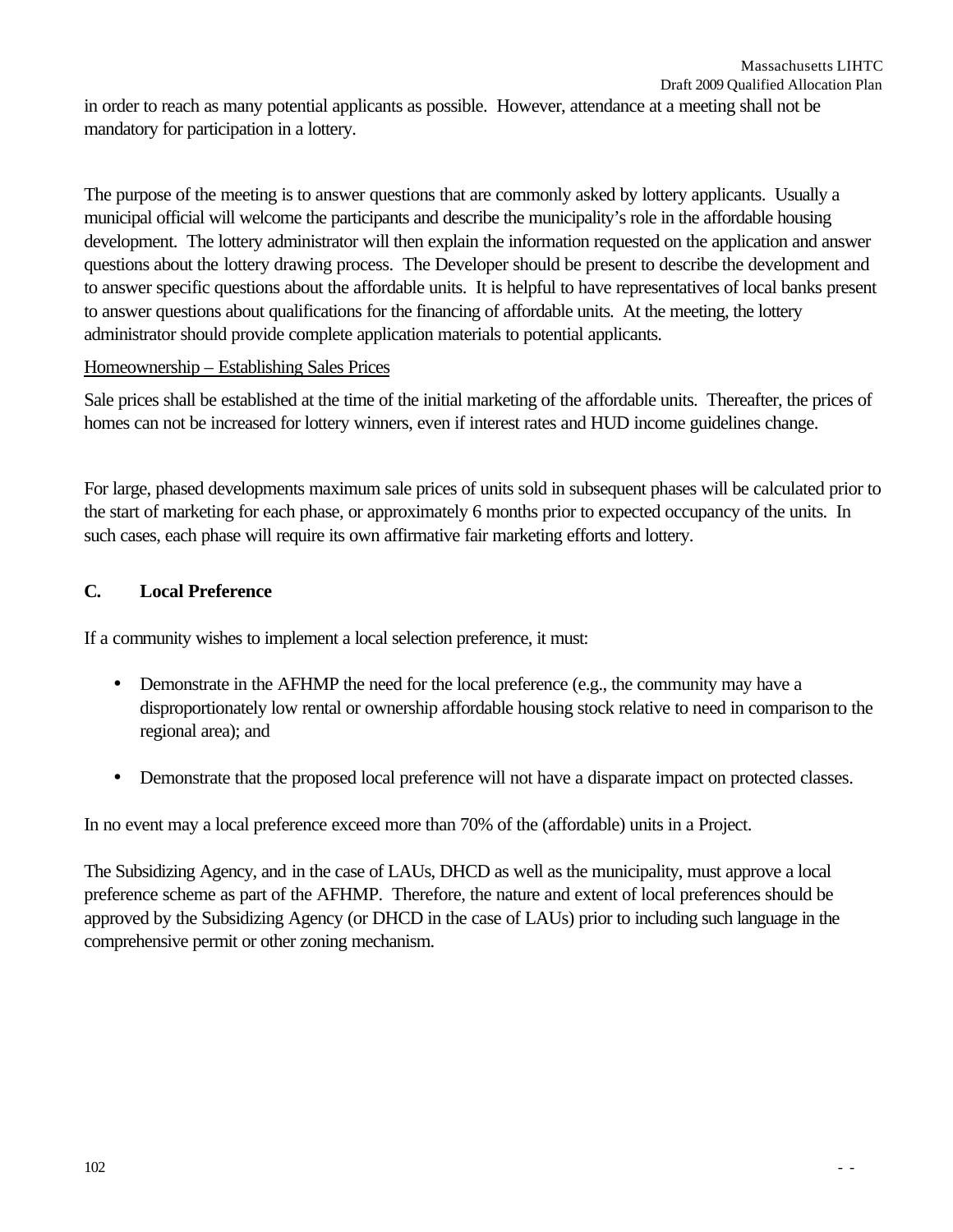# Allowable Preference Categories

- 1. Current residents: A household in which one or more members is living in the city or town at the time of application. Documentation of residency should be provided, such as rent receipts, utility bills, street listing or voter registration listing.
- 2. Municipal Employees: Employees of the municipality, such as teachers, janitors, firefighters, police officers, librarians, or town hall employees.
- 3. Employees of Local Businesses: Employees of businesses located in the municipality.
- 4. Households with children attending the locality's schools, such as METCO students.

When determining the preference categories, the geographic boundaries of the local resident preference area should not be smaller than municipal boundaries.

# **Durational requirements related to local preferences, that is, how long an applicant has lived in or worked in the residency preference area, are not permitted in any case**.

Preferences extended to local residents should also be made available not only to applicants who work in the preference area, but also to applicants who have been hired to work in the preference area, applicants who demonstrate that they expect to live in the preference area because of a bona fide offer of employment, and applicant households with children attending the locality's schools, such as METCO students.

A preference for households that work in the community must not discriminate (including have a disproportionate effect of exclusion) against disabled and elderly households in violation of fair housing laws.

# **Advertising should not have a discouraging effect on eligible applicants. As such, local residency preferences must not be advertised as they may discourage non-local potential applicants.**

# Avoiding Potential Discriminatory Effects

The local selection preferences must not disproportionately delay or otherwise deny admission of non-local residents that are protected under state and federal civil rights laws. The AFHMP should demonstrate what efforts will be taken to prevent a disparate impact or discriminatory effect. For example, the community may move minority applicants into the local selection pool to ensure it reflects the racial/ethnic balance of the HUD defined Metropolitan Statistical Area as described below.<sup>5</sup> However, such a protective measure may not be sufficient as it is race/ethnicity specific; the AFHMP must address other classes of persons protected under fair housing laws who may be negatively affected by the local preference.

l

<sup>&</sup>lt;sup>5</sup> Note: This protective measure may not be dispositive with respect to discriminatory effects. For example, the non-local applicant pool may contain a disproportionately large percentage of minorities, and therefore adjusting the local preference pool to reflect demographics of the regional area may not sufficiently address the discriminatory effect that the local preference has on minority applicants. Therefore, characteristics of the non-local applicant pool should continually be evaluated.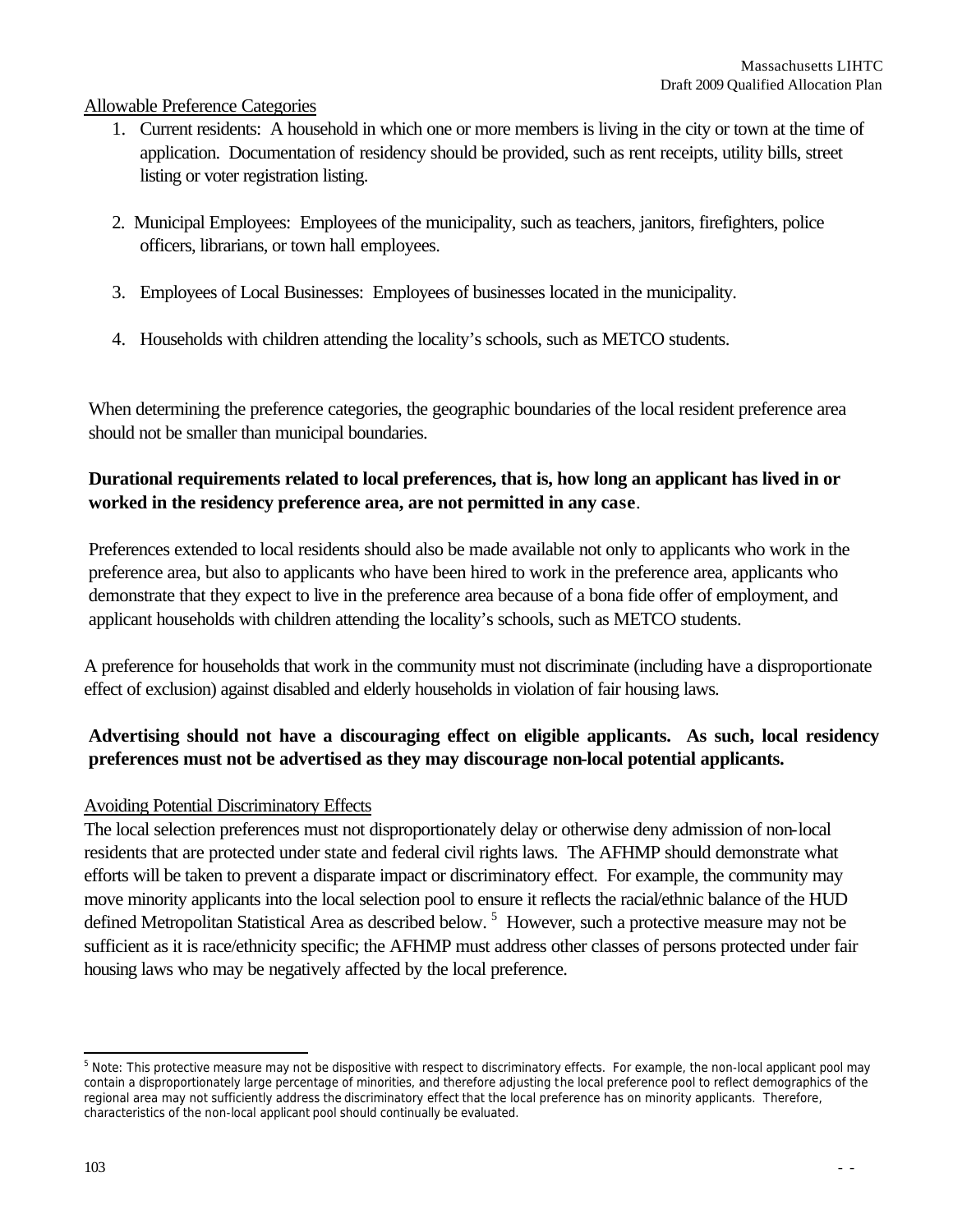To avoid discriminatory effects in violation of applicable fair housing laws, the following procedure should be followed unless an alternative method for avoiding disparate impact (such as lowering the original percentage for local preference as needed to reflect demographic statistics of the MSA) is approved by the Subsidizing Agency. If the project receives HUD financing, HUD standards must be followed.

A lottery for projects including a local preference should have two applicant pools: a local preference pool and an open pool. After the application deadline has passed, the Developer should determine the number of local resident minority households there are in the municipality and the percentage of minorities in the local preference pool. If the percentage of minority local resident households in the local preference pool is less than the percentage of minorities in the surrounding HUD-defined area, the Developer should make the following adjustments to the local preference pool:

- The Developer should hold a preliminary lottery comprised of all minority applicants who did not qualify for the local preference pool, and rank the applicants in order of drawing.
- Minority applicants should then be added to the local preference pool in order of their rankings until the percentage of minority applicants in the local preference pool is equal to the percentage of minorities in the surrounding HUD-defined area.
- Applicants should be entered into all pools for which they qualify. For example, a local resident should be included in both pools.
- Minorities should be identified in accordance with the classifications established by HUD and the U.S. Census Bureau, which are the racial classifications: Black or African American; Asian; Native American or Alaska Native; Native Hawaiian or Pacific Islander; or other (not White); and the ethnic classification Hispanic or Latino.

# **D. Household Size/Larger Households Preference**

# General

Household size should be appropriate for the number of bedrooms in the home. It is appropriate to set a minimum. A maximum household size for the units may be established provided that:

- Maximum allowable household size may not be more restrictive than the State Sanitary Code or applicable local bylaws, and may not violate state and federal civil rights laws.
- Maximum allowable household size may not be more restrictive than the Large Household Preference established below.

# Larger Household Preference

Within an applicant pool first preference shall be given to households requiring the total number of bedrooms in the unit based on the following criteria: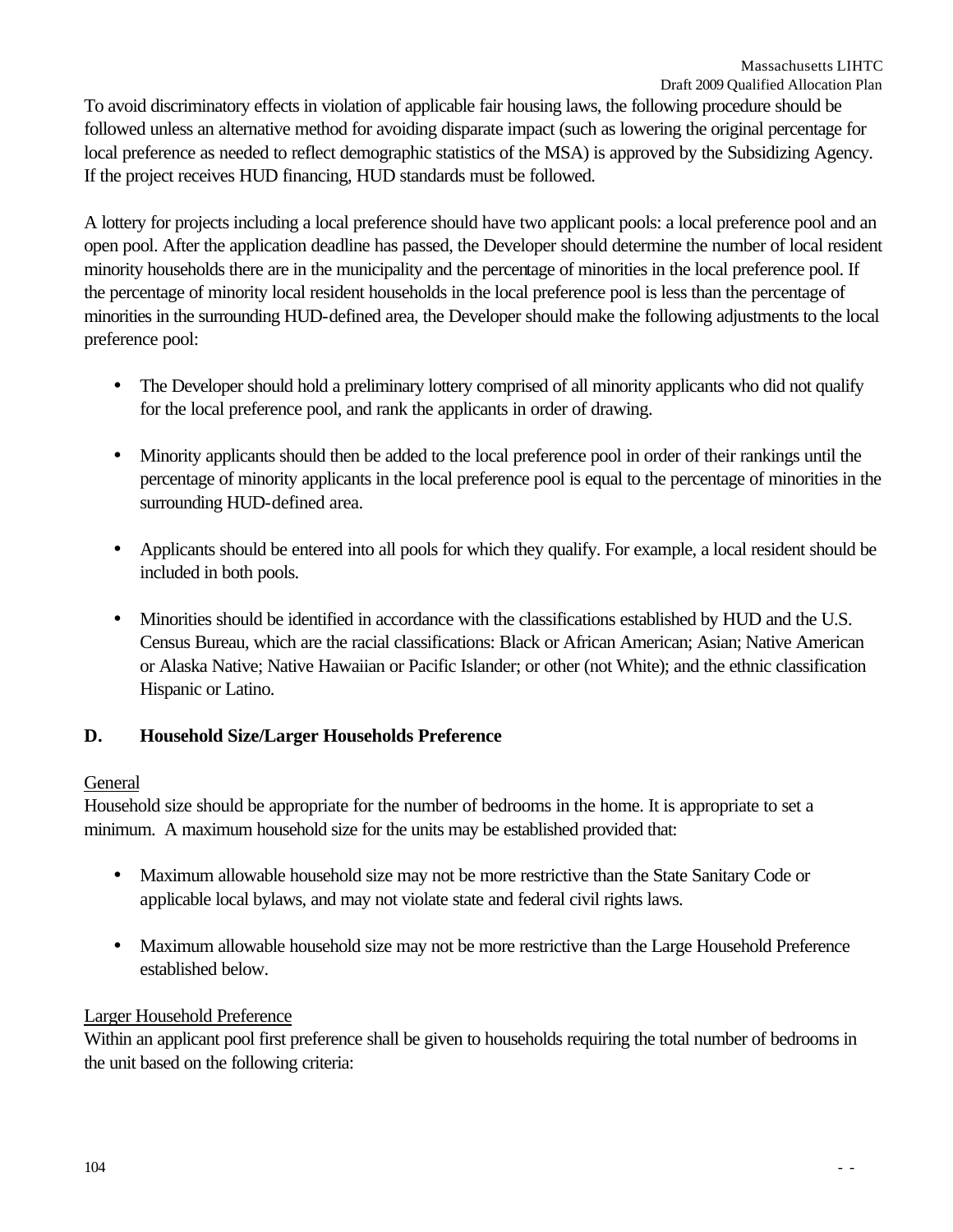- a. There is at least one occupant per bedroom.<sup>6</sup>
- b. A husband and wife, or those in a similar living arrangement, shall be required to share a bedroom. Other household members may share but shall not be required to share a bedroom.
- c. A person described in the first sentence of (b) shall not be required to share a bedroom if a consequence of sharing would be a severe adverse impact on his or her mental or physical health and the lottery agent receives reliable medical documentation as to such impact of sharing.

Within an applicant pool second preference shall be given to households requiring the number of bedrooms in the unit minus one, based on the above criteria. Third preference shall be given to households requiring the number of bedrooms in the unit minus, two, based on the above criteria.

A "household" shall mean two or more persons who will live regularly in the unit as their principal residence and who are related by blood, marriage, law or who have otherwise evidenced a stable inter-dependent relationship, or an individual.

Lottery drawings shall result in each applicant being given a ranking among other applicants with households receiving preference for units based on the above criteria.Household size shall not exceed State Sanitary Code requirements for occupancy of a unit (See 105 CMR 400).<sup>7</sup>

# **E. Lotteries**

# The Lottery Application

Resident selection must generally be based on a lottery, although in some cases it may be based on another fair and equitable procedure approved by the Subsidizing Agency.<sup>8</sup> A lottery procedure is preferred over a "firstcome, first-serve procedure," as the latter procedure may disadvantage non-local applicants.

The application period should be at least 60 days. To ensure the fairness of the application process, applicants should not be required to deliver application materials and instead should be permitted to mail them.

The lottery application must address a household's:

- income
- assets
- size and composition
- minority status (optional disclosure by the household)
- eligibility as a first-time buyer (for ownership units)

l  $^6$  Disabled households must not be excluded from a preference for a larger unit based on household size if such larger unit is needed as a reasonable accommodation.

<sup>&</sup>lt;sup>7</sup> Note, however, that fair housing exceptions may apply: see HUD Fair Housing Enforcement—Occupancy Standard; Notice of Statement of Policy, Docket No. FR-4405-01 (1998).

<sup>&</sup>lt;sup>8</sup> In the case of project based Section 8 properties where resident selection is to be performed by the housing authority pursuant to a Section 8 waiting list, a lottery procedure is not required.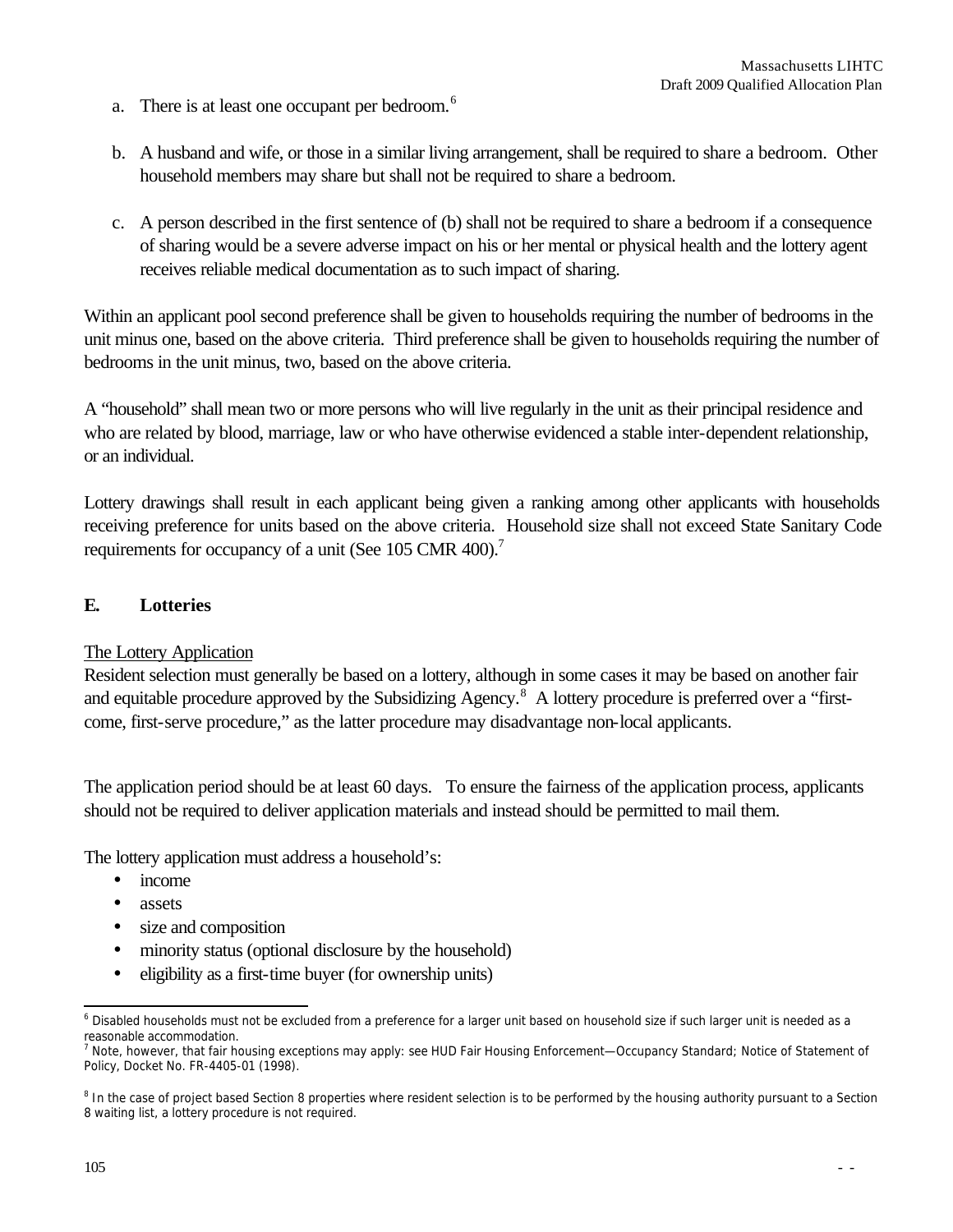• eligibility for local preference

The lottery administrator shall request verification (e.g., three prior year tax returns with the W2 form; 5 most recent pay stubs for all members of the household who are working, three most recent bank statements and other materials necessary to verify income or assets).

# **Applicants cannot be required to use a specific lender for their pre-approval letter or their mortgage.**

Only applicants who meet qualification requirements should be included in the lottery.

#### Lottery Procedure

Once all required information has been received, qualified applicants should be assigned a registration number. **Only applicants who meet the eligibility requirements shall be entered into a lottery. The lottery shall be conducted after any appeals related to the project have been completed and all permits or approvals related to the project have received final action.**

Ballots with the registration number for applicant households are placed in all lottery pools for which they qualify. The ballots are randomly drawn and listed in the order drawn, by pool. If a project has units with different numbers of bedrooms, units are then awarded (largest units first) by proceeding down the list to the first household on the list that is of appropriate size for the largest unit available according to the appropriate-unit-size criteria established for the lottery. Once all larger units have been assigned to appropriately sized households in this manner, the lottery administrator returns to the top of the list and selects appropriately sized households for smaller units. This process continues until all available units have been assigned to appropriately sized applicant households.

If the project includes units accessible or adaptable for occupancy by disabled persons, first preference (regardless of applicant pool) for those units shall be given to such disabled persons, including single person households, in conformity with state and federal civil rights laws.

The lottery administrator should retain a list of households who are not awarded a unit, in the order that they were drawn. If any of the initial renters/buyers do not rent/purchase a unit, the unit shall be offered to the highest ranked household on that retained list. This list may generally be retained and used to fill units for up to one year. However, other factors such as the number of households remaining on the list, the likelihood of the continuing eligibility of such households, and the demographic diversity of such households may inform the retention time of the list, subject to the approval of the Subsidizing Agency.

After the initial lottery, waiting lists should be analyzed, maintained, and updated (through additional marketing) so that they remain consistent with the objectives of the housing program and are adequately representative of the racial, ethnic, and other characteristics of potential applicants in the housing market region.

#### Lottery Example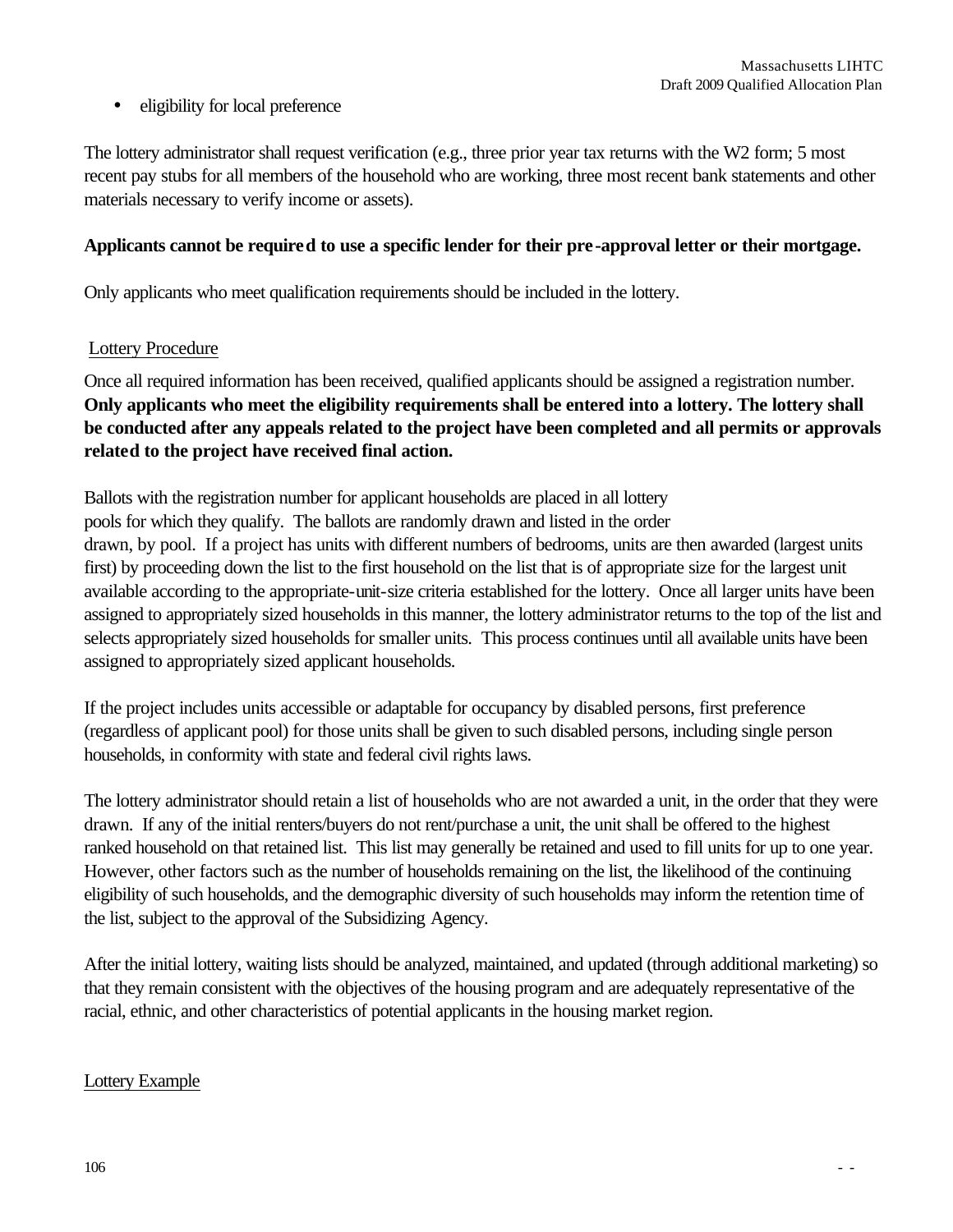This theoretical lottery has an OPEN pool that includes all applicants and a LOCAL PREFERENCE pool with only applicants from the local area.

- Total applicants in lottery: 100
- Total minority applicants: 20
- The community in which the lottery takes place falls within the HUD Boston Metropolitan Statistical Area which has a minority population of 20.7%.
- 1. Determine the number of applicants who claim a LOCAL preference according to approved criteria.
- 2. Determine the number of minority applicants in the LOCAL preference pool.
- 3. Determine the percentage of minority applicants in the LOCAL preference pool.

| Total Applicants in     | <b>Total Minority Applicants in</b> | % Minority Applicants in     |
|-------------------------|-------------------------------------|------------------------------|
| <b>Local Preference</b> | <b>Local Preference Pool</b>        | <b>Local Preference Pool</b> |
| Pool                    |                                     |                              |
| 60                      |                                     | 16.7%                        |

Since the percentage of minority applicants in the LOCAL preference pool is below the percentage of minority residents in the HUD defined statistical area (16.7% as opposed to 20.7%), a preliminary lottery is required.

4. The 10 minority applicants who do not have LOCAL preference are entered into a preliminary drawing and assigned a rank based on the order of their draw. Minority applicants are added to the LOCAL preference pool in order of their rank until the LOCAL preference pool has at least as great a percentage of minority applicants as the larger statistical area. In this example, 4 applicants will be added to the LOCAL preference pool to bring the percentage of minority applicants up to 21.8%.

| Applicants in Supplemented   | <b>Total Minority Applicants</b> | % Minority Applicants in |
|------------------------------|----------------------------------|--------------------------|
| <b>Local Preference Pool</b> | in Supplemented                  | Supplemented Local       |
|                              | <b>Local Preference Pool</b>     | Preference Pool          |
| 64                           |                                  | 21.8%                    |

- 5. Draw all ballots from the adjusted LOCAL pool and assign rankings to each household. Preference for appropriately sized households will still apply and all efforts should be made to match the size of the affordable units to the legitimate need for bedrooms of each household.
- 6. Once all units for LOCAL residents have been allocated, the OPEN pool should proceed in a similar manner. All LOCAL residents should have ballots in both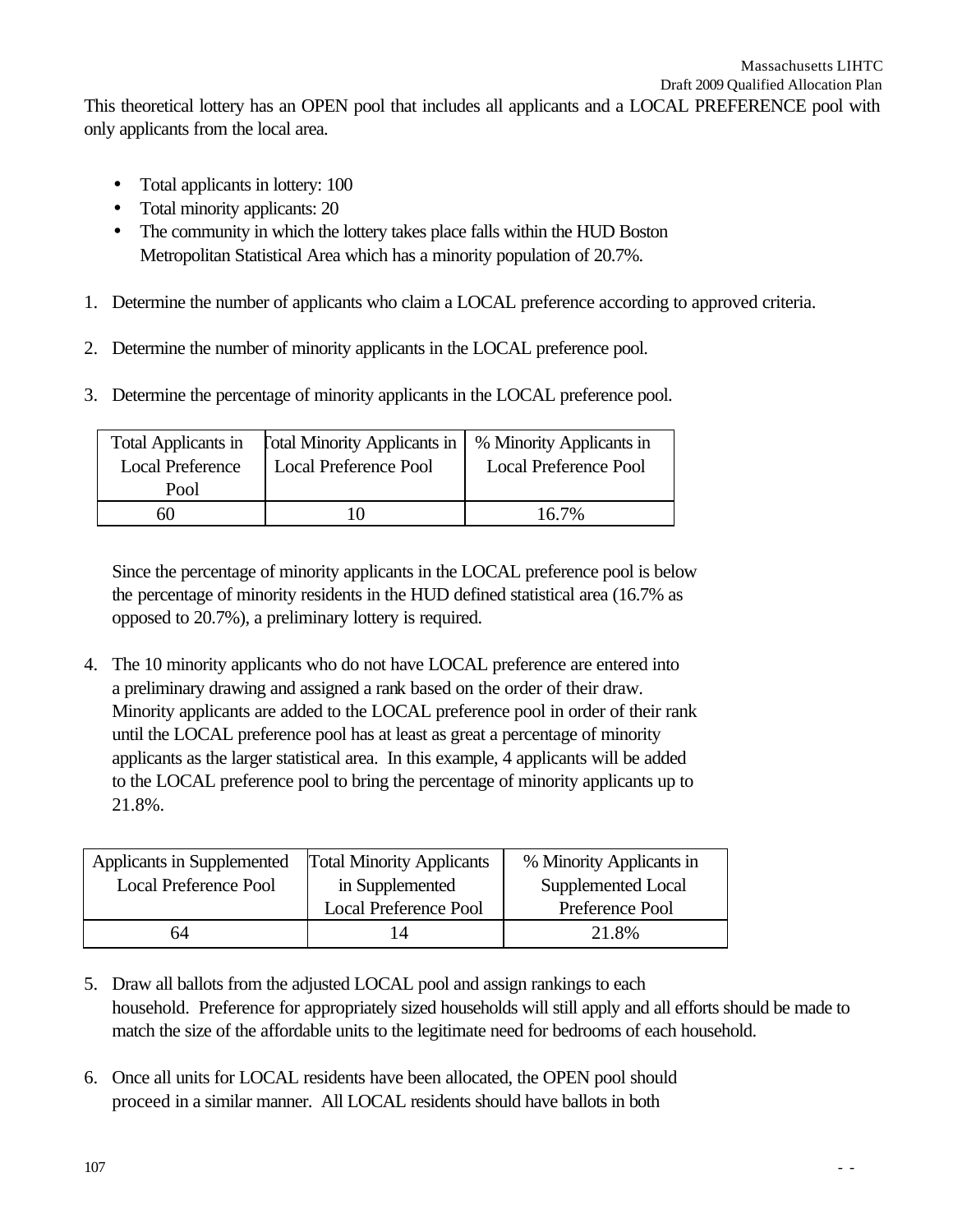pools, and all minority applicants that were put in the LOCAL pool should remain in the OPEN pool as well.

# **F. Homeownership**

# 1. Household Eligibility

A Subsidizing Agency housing program may establish eligibility requirements for homebuyers. In the absence of such provisions, the following requirements shall apply.

In addition to meeting the requirements for qualifying a Project or dwelling unit for the SHI (see Section II.A), the household shall not have owned a home within three years preceding the application, with the exception of:

- a. displaced homemakers, where the displaced homemaker (an adult who has not worked full-time, full-year in the labor force for a number of years but has, during such years, worked primarily without remuneration to care for the home and family), while a homemaker, owned a home with his or her partner or resided in a home owned by the partner;
- b. single parents, where the individual owned a home with his or her partner or resided in a home owned by the partner and is a single parent (is unmarried or legally separated from a spouse and either has 1 or more children of whom the individual has custody or joint custody, or is pregnant);
- c. households where at least one household member is 55 or over;
- d. households that owned a principal residence not permanently affixed to a permanent foundation in accordance with applicable regulations; and
- e. households that owned a property that was not in compliance with State, local or model building codes and that cannot be brought into compliance for less than the cost of constructing a permanent structure.

# **Individuals who have a financial interest in the development and their families shall not be eligible.**

2. Final Qualification and Closing

Once the lottery has been completed, applicants selected to purchase units must be given a reasonable prespecified time period in which they must secure financing. The Developer should invite the lottery winners to a loan application workshop. The Developer should make prior arrangements with local financial institutions with respect to financing qualified purchasers. Often such institutions will give preliminary approvals of loans, which make the remainder of the process more efficient for all parties.

Before a Purchase and Sale Agreement is signed, the lottery agent should submit income

and asset documentation of the applicant to the Subsidizing Agency (to DHCD and the municipality in the case of a LAU). Income verification should include tax returns and W-2s from the past three years, five most recent pay stubs, three months recent bank statements and 401 K reports, reliable documentation as to other sources of